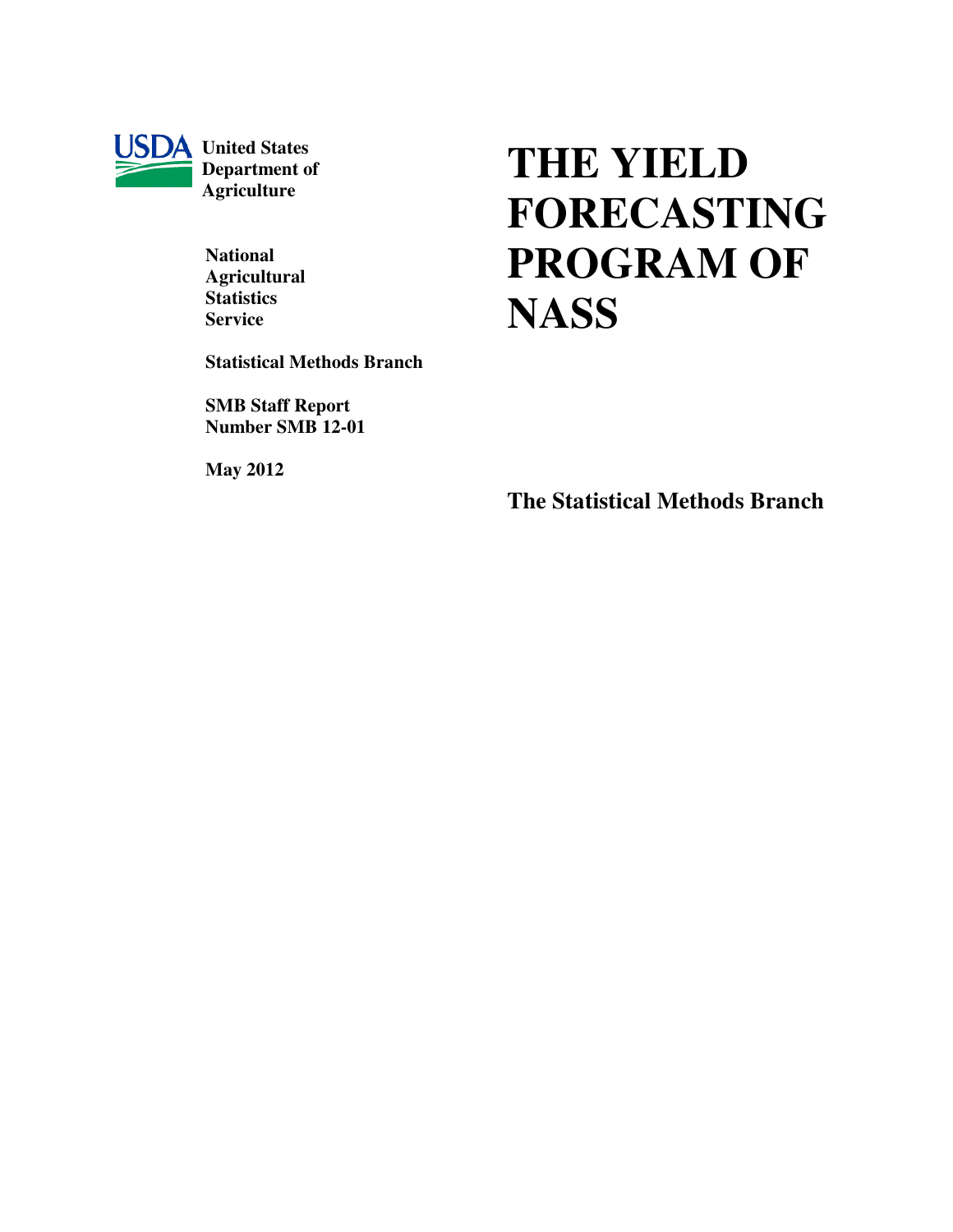**THE YIELD FORECASTING AND ESTIMATING PROGRAM OF NASS**, by the Statistical Methods Branch, Statistics Division, National Agricultural Statistics Service, U.S. Department of Agriculture, Washington, D.C., April 2012. NASS Staff Report No. SMB 12-01.

#### **ABSTRACT**

The National Agricultural Statistics Service (NASS) is responsible for estimating production of most crops grown in the United States. Additionally, early season forecasts are prepared for the major crops. NASS conducts several surveys to obtain the basic data needed to fulfill this obligation. These surveys are a mix of grower interviews and objective field visits employing sophisticated survey sample designs and statistical methodology.

Large surveys designed to measure acreages are used to define prescreened subsampling populations for the yield surveys. These surveys and the subsampling techniques are described and the data collection procedures are also outlined. Summary formulas are given and regression techniques employed in the forecasting process are discussed in detail.

Each survey produces indications of prospective yield which commodity specialists must "interpret" to arrive at the official forecast or estimate of NASS and the USDA. This paper discusses in detail the process of producing these indications by the Statistical Methods Branch and outlines the review process used by the commodity specialists in the Crops Branch. A brief discussion of acreage estimates is included to the extent that they impact sampling and the calculation of production.

#### **KEY WORDS**

Yield, Forecast, Estimate, Regression, Outlier.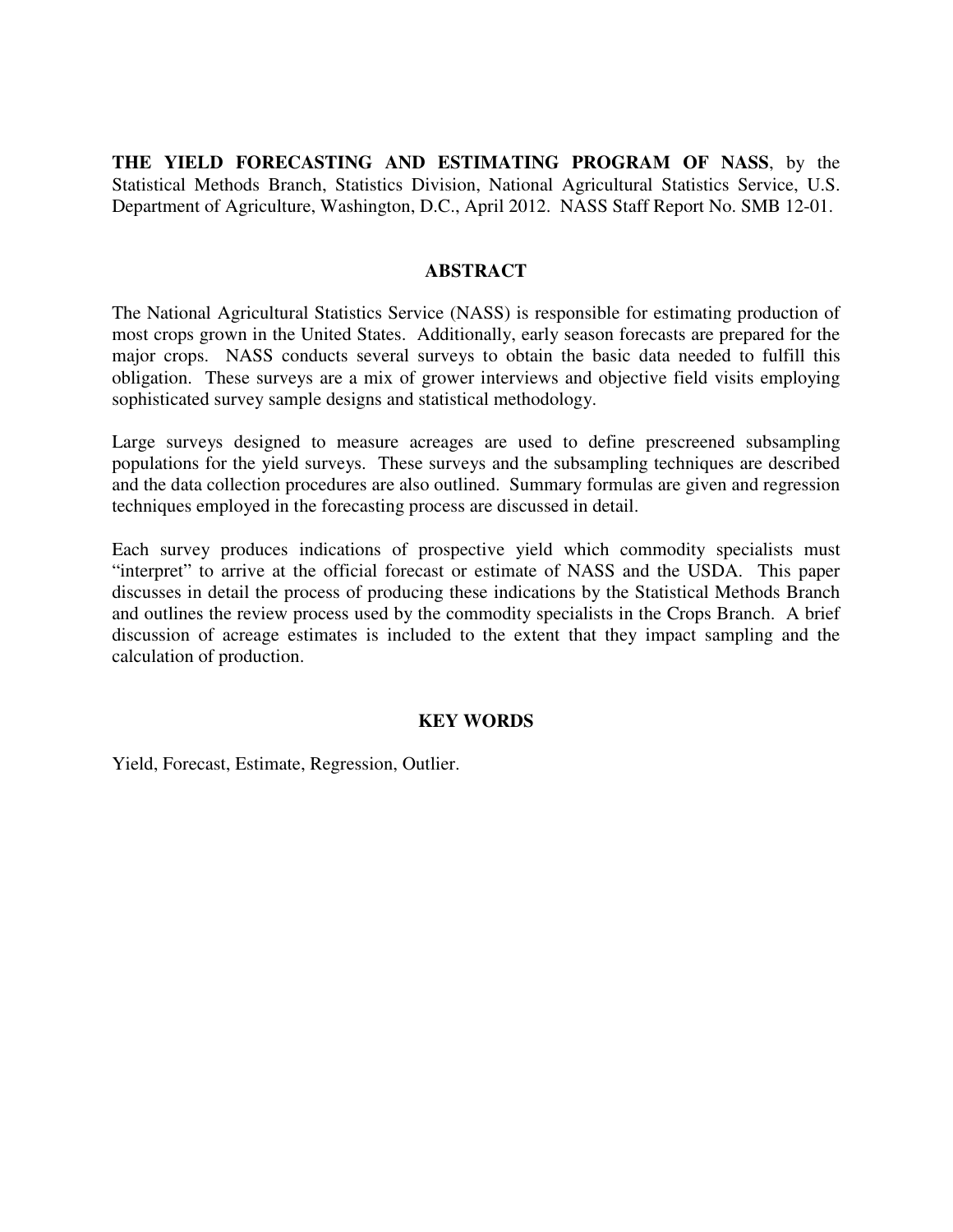# **TABLE OF CONTENTS**

# **THE YIELD FORECASTING PROGRAM OF NASS**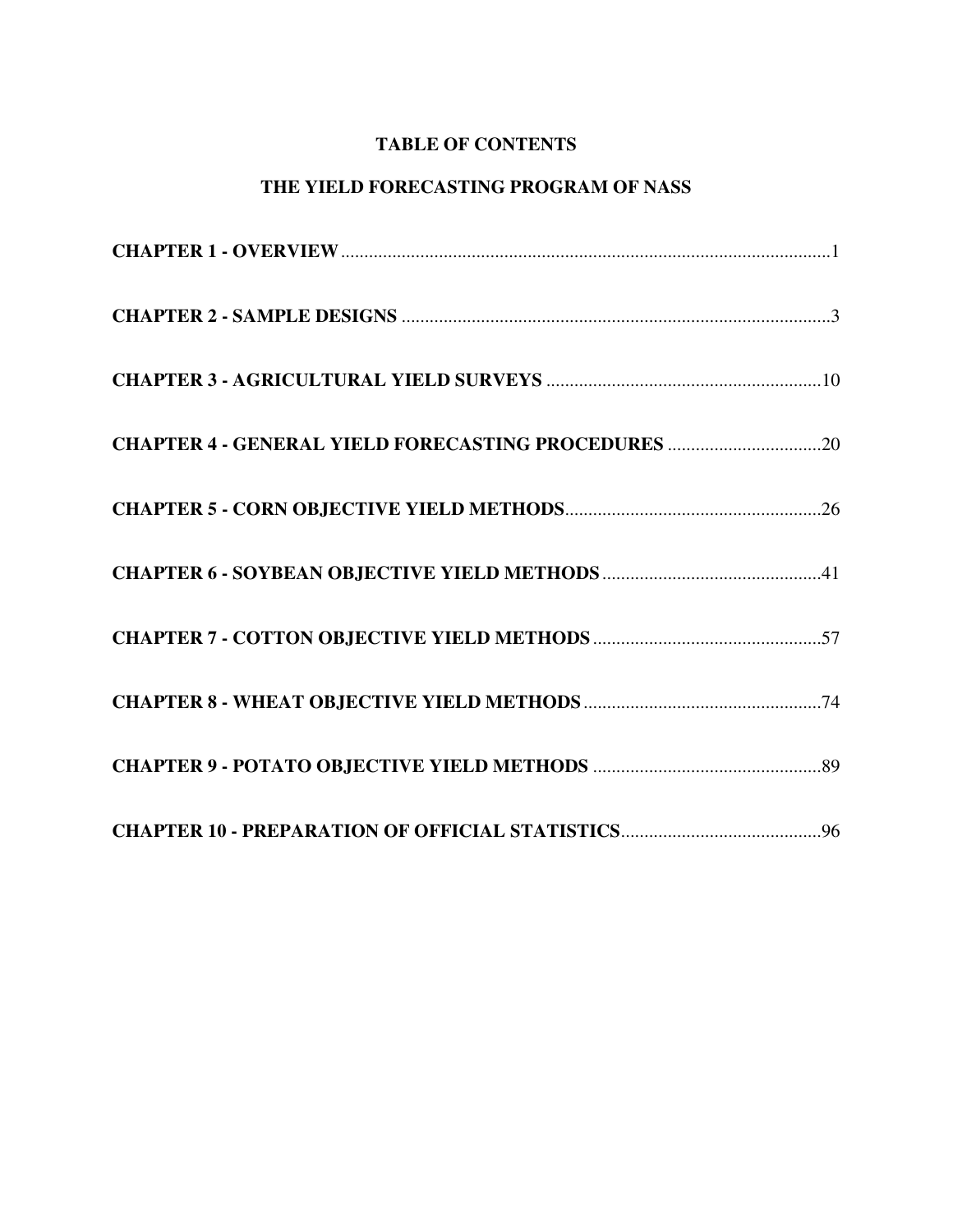## **CHAPTER 1 OVERVIEW**

#### *Introduction*

Each month, the U.S. Department of Agriculture publishes crop supply and demand estimates for the Nation and the world. These estimates are used as benchmarks in world commodity markets because of their comprehensive nature, objectivity, and timeliness. The statistics that USDA releases affect decisions made by businesses and governments by defining the fundamental conditions in commodity markets. When using USDA statistics, it is helpful to understand the forecasting and estimating procedures used and the nature and limitations of crop estimates.

Several agencies within USDA are responsible for preparing world crop statistics. The National Agricultural Statistics Service (NASS) and the World Agricultural Outlook Board (WAOB) have crop statistics among their primary focus. NASS forecasts and estimates U.S. crop production based on data collected from farm operations and field observations. The WAOB is responsible for monthly forecasts of supply and demand for major crops, both for the United States and the world, and follows a balance sheet approach to account for supplies and utilization. The major components of the supply and demand balance sheet are beginning stocks, production, domestic use, trade, and end-of-season carry-out stocks. Forecasts and estimates of U.S. crop production are independently prepared by NASS, while U.S. and foreign supply and demand forecasts are developed jointly by several USDA agencies with WAOB coordinating. Vogel and Bange<sup>1</sup> provide a detailed discussion of the WAOB process and the interaction between the two Agencies.

This paper is dedicated to the crop production estimating program of NASS. A brief discussion of acreage estimation is followed by a detailed presentation of yield forecasting and estimating. This paper examines the NASS process from sample design to data collection to summarization and data interpretation.

## *Definitions*

Several variables, key to forecasting and estimating crop production, are defined below:

**Planted acreage:** Acreage planted for all purposes includes: (a) acreage planted that has been or will be harvested; (b) acreage planted and replanted to the same crop (only the first planting is included); (c) acreage planted and later plowed down, grazed, or abandoned; (d) volunteer acreage, only if the acres will be harvested; and (e) acreage planted, on land enrolled in Government diversion programs.

**Harvested acreage**: Acreage harvested includes: (a) all acres already harvested or intended for harvest and (b) the same crop acres (such as hay) harvested two or more times for the same utilization from the same planting are included only once.

**Biological Yield**: The gross or total amount of a crop produced by plants expressed as a rate per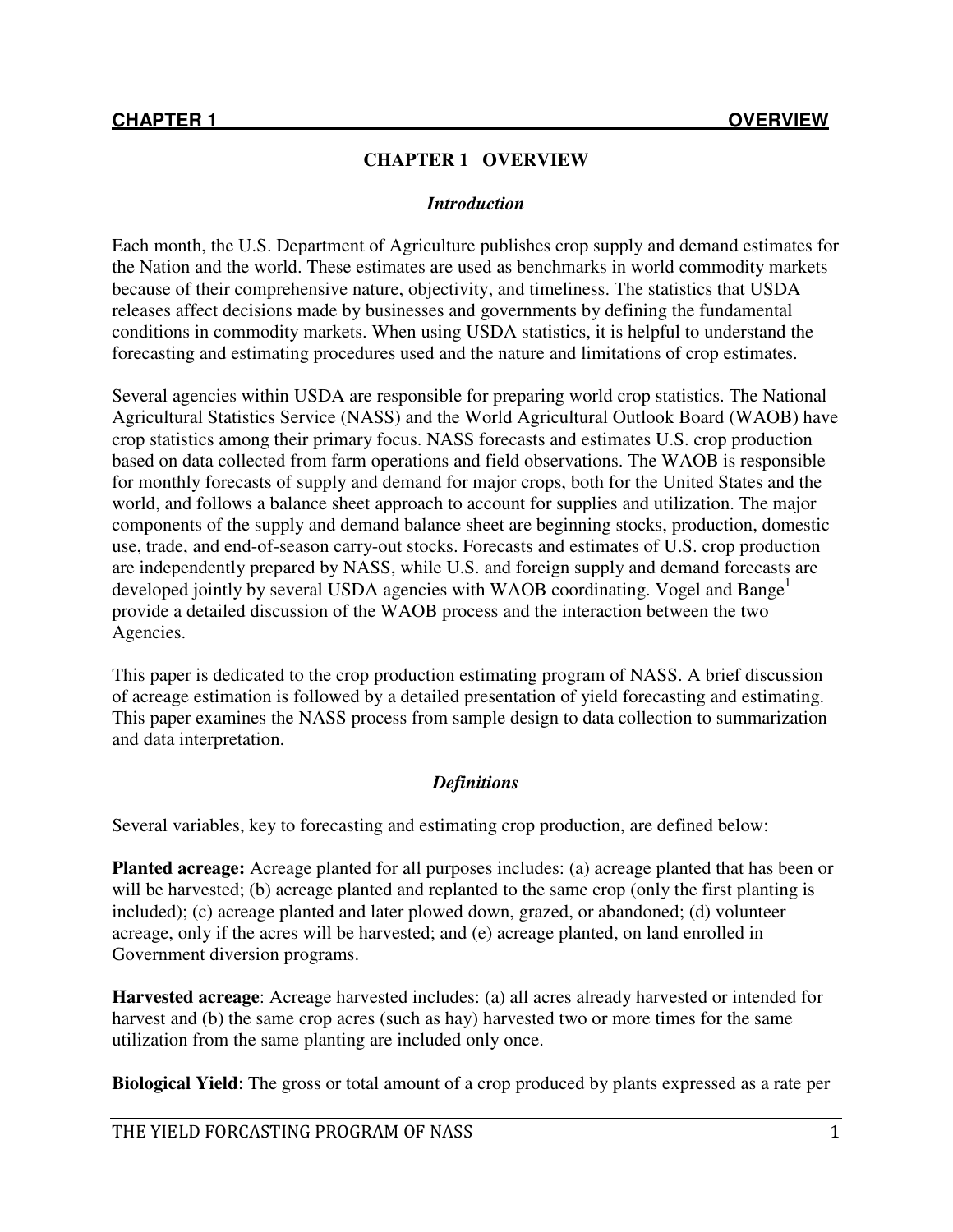unit; for example, bushels per acre.

**Net Harvested Yield**: The portion of total crop production removed from the field, expressed as a quantity per unit of area, and derived by deducting harvesting and other losses from the biological yield.

**Production**: The total quantity of an agricultural commodity recovered or removed from the field. In other words, net harvested production computed as harvested acres times net harvested yield.

## *Preparing NASS Production Forecasts*

Crop production forecasts and estimates have two components -- acres to be harvested and yield per acre. A full program of forecasts and estimates includes determining acres planted at the beginning of the growing season, estimates of acres to be harvested for grain, forecasts of yield during the season, and final acres and yield after harvest. For example, corn and soybean planted acreage estimates are made using data obtained from a survey of farmers conducted during the first two weeks in June. Expected corn and soybean yields are obtained monthly, August through November, from two different types of yield surveys. Acres to be harvested for grain are measured in June and monitored through the season. Final acreage and yield are measured in December.

Two types of crop forecast surveys are conducted, a grower-reported survey and objective measurement surveys. The survey of growers, the Agricultural Yield Survey (AYS), covers all major field crops included in the NASS estimating program. Growers in the sample are asked, monthly, to provide their assessment of yield prospects for the crops they grow. The objective measurement surveys, known as Objective Yield (OY) Surveys, cover wheat, corn, soybeans, cotton, and potatoes. The OY surveys consist of a sample of fields in which counts and measurements are made to plants in random plots laid out in each field.

Data collected from the yield surveys reflect seasonal growing conditions and weather events as of the first of the month. An historical accumulation of monthly OY data collected under a variety of growing conditions is an invaluable forecasting asset. The implicit relationship between OY data and seasonal growing conditions is also explicitly evaluated using temperature and precipitation relative to "normal". Departures from normal are evaluated not only for the current year but for the range of historic years under consideration. An assumption of "normal" conditions is always held for the remainder of the growing season. Data collected from AYS surveys also reflects seasonal growing conditions and weather events up to the first of the month.

AYS datasets have also been accumulated over time and form an integral part of yield forecasting. In the context of AYS surveys, the influence growing conditions and weather events have had upon this year's yield is given by the respondent's collective perception, judgment, and experience gathered over some given period of time.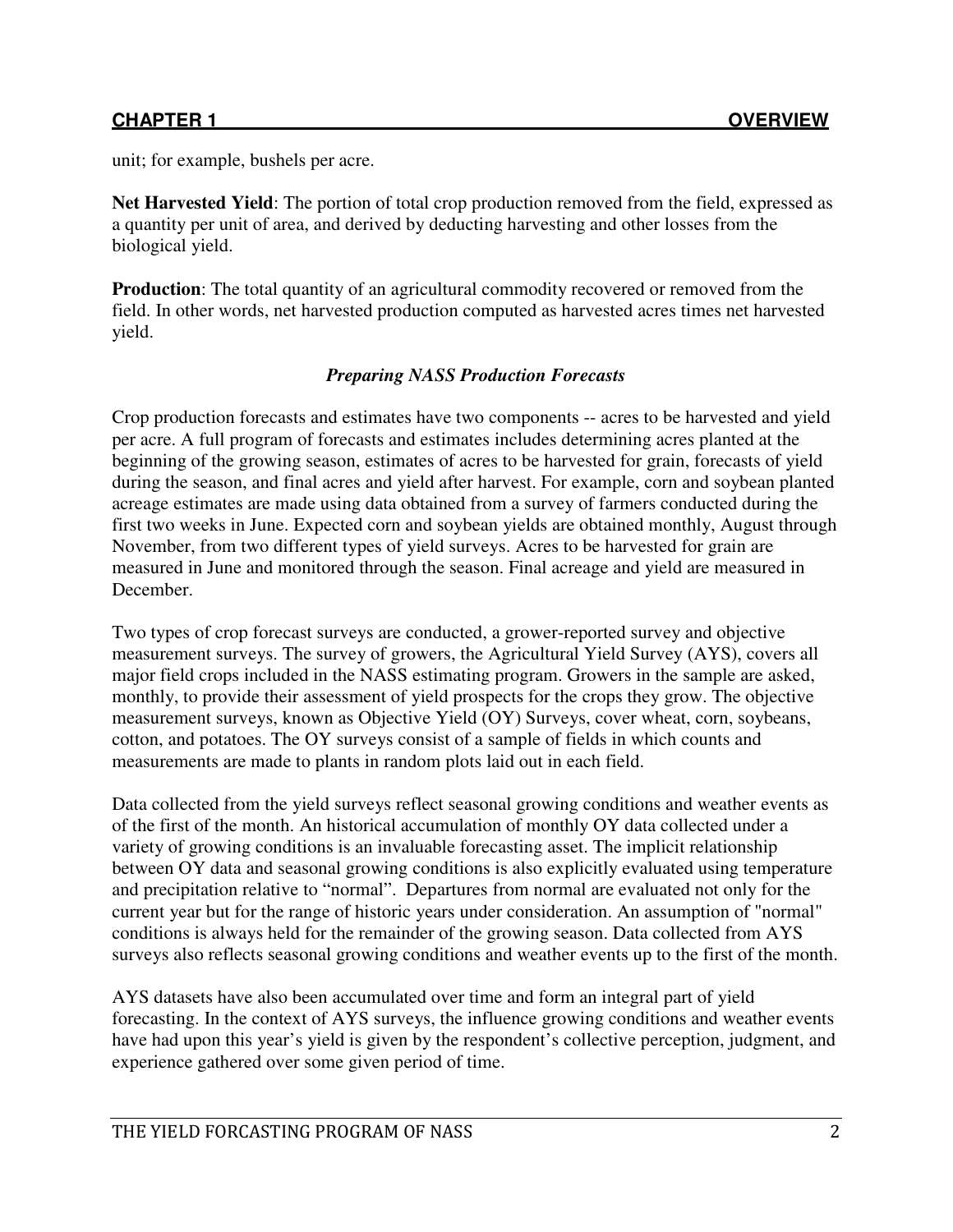NASS does not attempt to predict future weather conditions or events. Long-range weather forecasts are not used in any forecast models and growing conditions and weather events after the first day of the month are evaluated in the following months forecast. A significant change in conditions or a weather event between the survey period and the report release date such as a killing freeze, serious heat wave, beneficial rains, etc., will not alter the forecasted values based on conditions existing on the first day of the month. NASS policy requires forecasts to be based on conditions as of the first of the month, the period which corresponds to data collected in the OY and AYS surveys.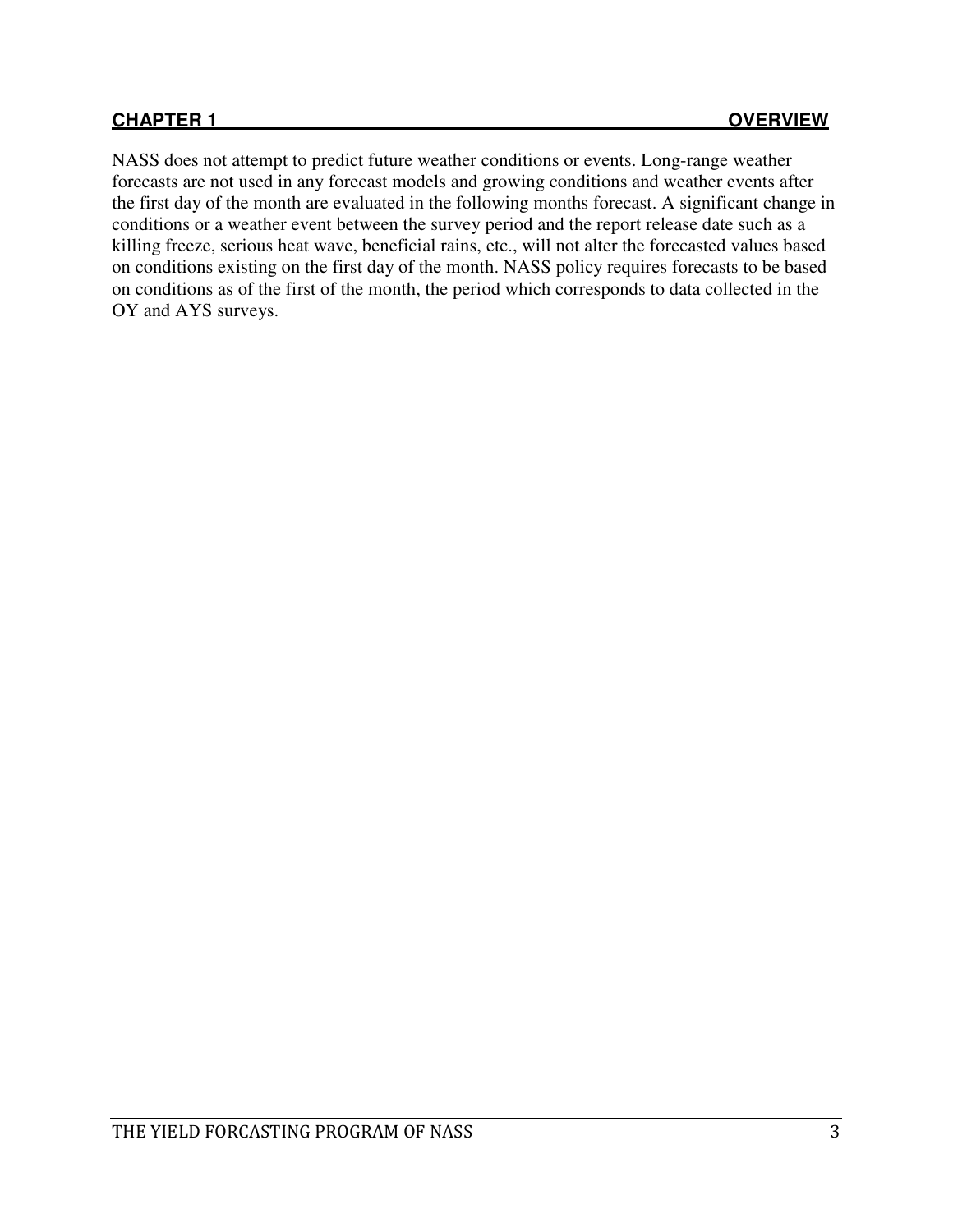# **CHAPTER 2 SAMPLE DESIGNS**

Acreage and final production estimates for the major field crops are based on data collected from a set of quarterly surveys designed to measure these items. The two yield forecasting surveys documented in this manual use a subsample of operations and fields identified during these quarterly surveys. Grower-reported yield surveys cover most major field crops included in the NASS estimating program and are referred to as the Agricultural Yield Survey. Objective measurement surveys are conducted for corn, cotton, soybeans, wheat, and potatoes and are referred to as Objective Yield Surveys.

# *Sampling Frames*

The sample designs for these surveys utilize two different sampling frames. The area frame is defined as the entire land mass of the United States and ensures complete coverage of the U.S. farm population. The <u>list frame</u> is a roster of known farmers and ranchers and includes a profile of each operation indicating the size of the operation and what commodities have historically been produced. The main strengths of the area frame are its completeness and stability. The weaknesses are its inefficiency for crops grown in small regions and its cost to build and collect data. The list frame can be sampled more efficiently (commodity specific, if necessary) and data can be collected using less expensive methods (mail, telephone, web). The list frame does not provide complete coverage of all farms and is not stable since farming arrangements are constantly changing.

The area frame is stratified by land use for efficient sampling. All land in each State is classified into land use categories by intensity of cultivation using a variety of map products, satellite imagery, and computer software packages. These land use classifications range from intensely cultivated areas to marginally cultivated grazing areas to urban areas. The land in each use category is further divided into segments ranging in size from about 1 square mile in cultivated areas to 0.1 square mile in urban areas. Different sampling rates are applied to different strata with intensely cultivated land segments selected with a greater frequency than those in less intensely cultivated areas.

All Objective Yield survey samples are selected from respondents to the March Crops/Stocks Survey or June Agricultural Surveys (JAS). Samples for corn, cotton, and soybeans are selected from JAS area tracts having the commodity of interest. Winter wheat samples are selected from March Crops/Stocks Survey respondents with winter wheat planted for harvest as grain. For potatoes, samples are selected from JAS list operators reporting fall potato acreage planted.

Samples are selected as soon as possible following the final summary of the March Crops/Stocks Survey or JAS. For geographic representation of the samples, the records are first sorted by state, district, county, segment, tract, crop and field. The sample select programs use probabilities proportional to size to select a systematic random sample of acres from the reported acres (multiplied by the inverse of the sampling fraction) of the parent survey. The selected acres are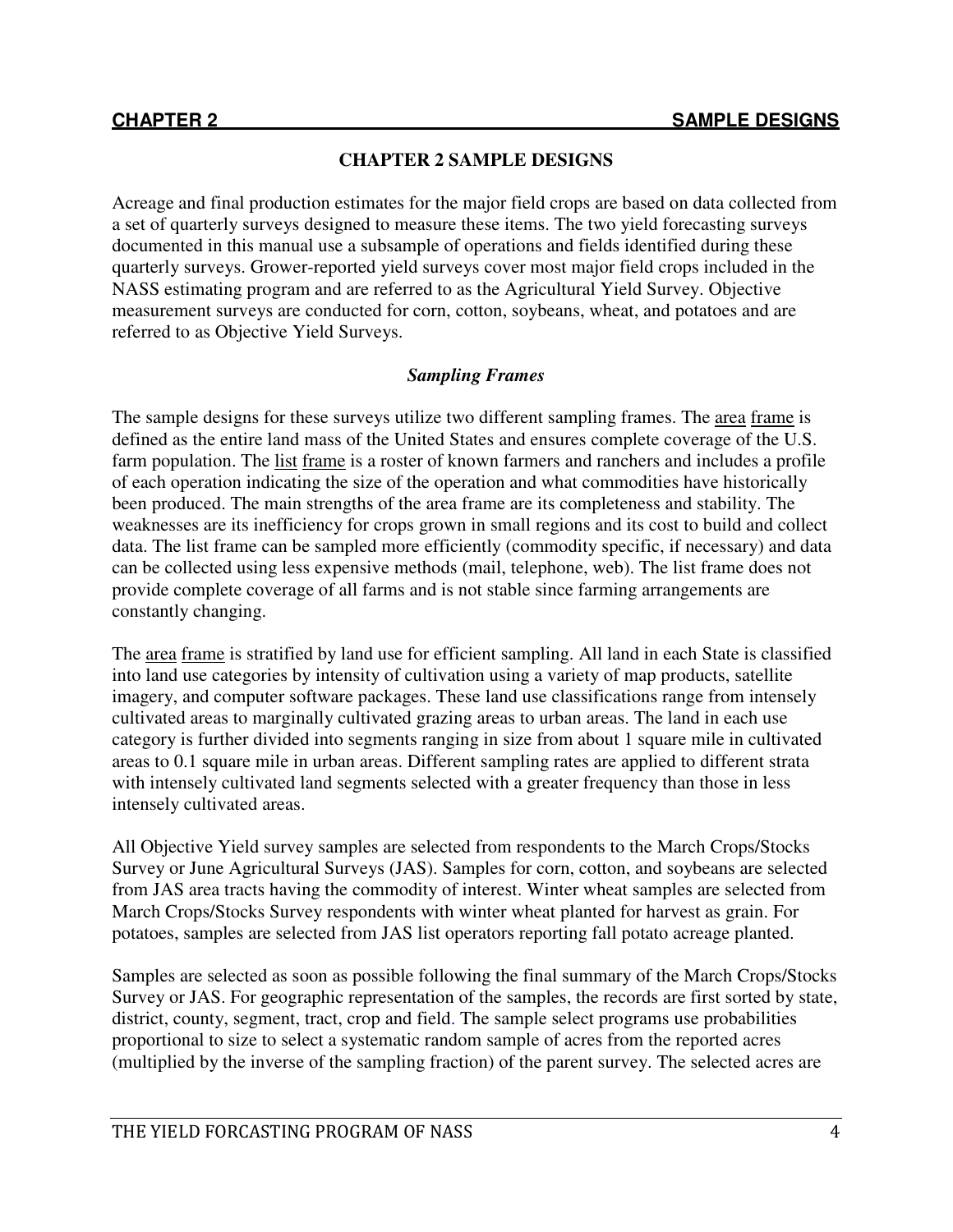used to determine sample fields. Two counting areas (plots) are then randomly selected in each field.

The following example displays the area design for Wisconsin. This frame was constructed in 2011 with seven land-use strata covering all 55,011 square miles. Each stratum is mutually exclusive and independent. The stratum labeled commercial is made up of urban areas and the non-agricultural contains mostly protected forest land. The sample sizes and expansion factors for 2011 are shown. The expansion factors are inverses of the sampling fractions. Note the allocation of the samples favors the more intensely cultivated areas with 174 of 207 segments falling in the first three strata. Strata with little or no agriculture are lightly sampled.

| <b>Stratum</b> | <b>Square</b><br><b>Miles</b> | <b>Segment</b><br><b>Size</b> | <b>Segments</b><br>in Frame | <b>Sample</b><br><b>Size</b> | Exp<br><b>Factor</b> | <b>Stratum Definition</b> |
|----------------|-------------------------------|-------------------------------|-----------------------------|------------------------------|----------------------|---------------------------|
| 11             | 11,836                        | 1.00                          | 11,819                      | 70                           | 169                  | $>75\%$ Cultivated        |
| 12             | 5,664                         | 1.00                          | 5,666                       | 24                           | 236                  | 51-75% Cultivated         |
| 20             | 18,203                        | 1.00                          | 18,195                      | 80                           | 227                  | 15-50% Cultivated         |
| 31             | 1,128                         | 0.25                          | 4,500                       | 5                            | 900                  | Agri-Urban                |
| 32             | 139                           | 0.10                          | 1,399                       | $\overline{2}$               | 700                  | Commercial                |
| 40             | 17,719                        | 2.00                          | 8,857                       | 24                           | 369                  | $15\%$ Cultivated         |
| 50             | 322                           | pps                           | 34                          | $\overline{2}$               | 17                   | Non-Agricultural          |
| <b>Total</b>   | 55,011                        |                               | 50,470                      | 207                          |                      |                           |

#### **WISCONSIN - 2011**

The Crops/Stocks Survey list frame sample is selected using a multivariate probability proportional to size (MPPS) sampling scheme. Each list frame record is assigned a measure of size based on historic (control) data for multiple specified commodities. The MPPS design makes it very easy to target samples sizes for the commodities of interest. The desired number of samples for each commodity can be controlled with a minimum overall sample size. The MPPS design makes it easier to change samples to meet the needs of the crops program changes. The MPPS design is a more efficient design because operations will have a more optimal probability of selection based upon their individual commodities and size.

The strata from a previously used stratified design are not being used for sampling, however they are still used for nonresponse adjustments and item level imputation. Stratification for the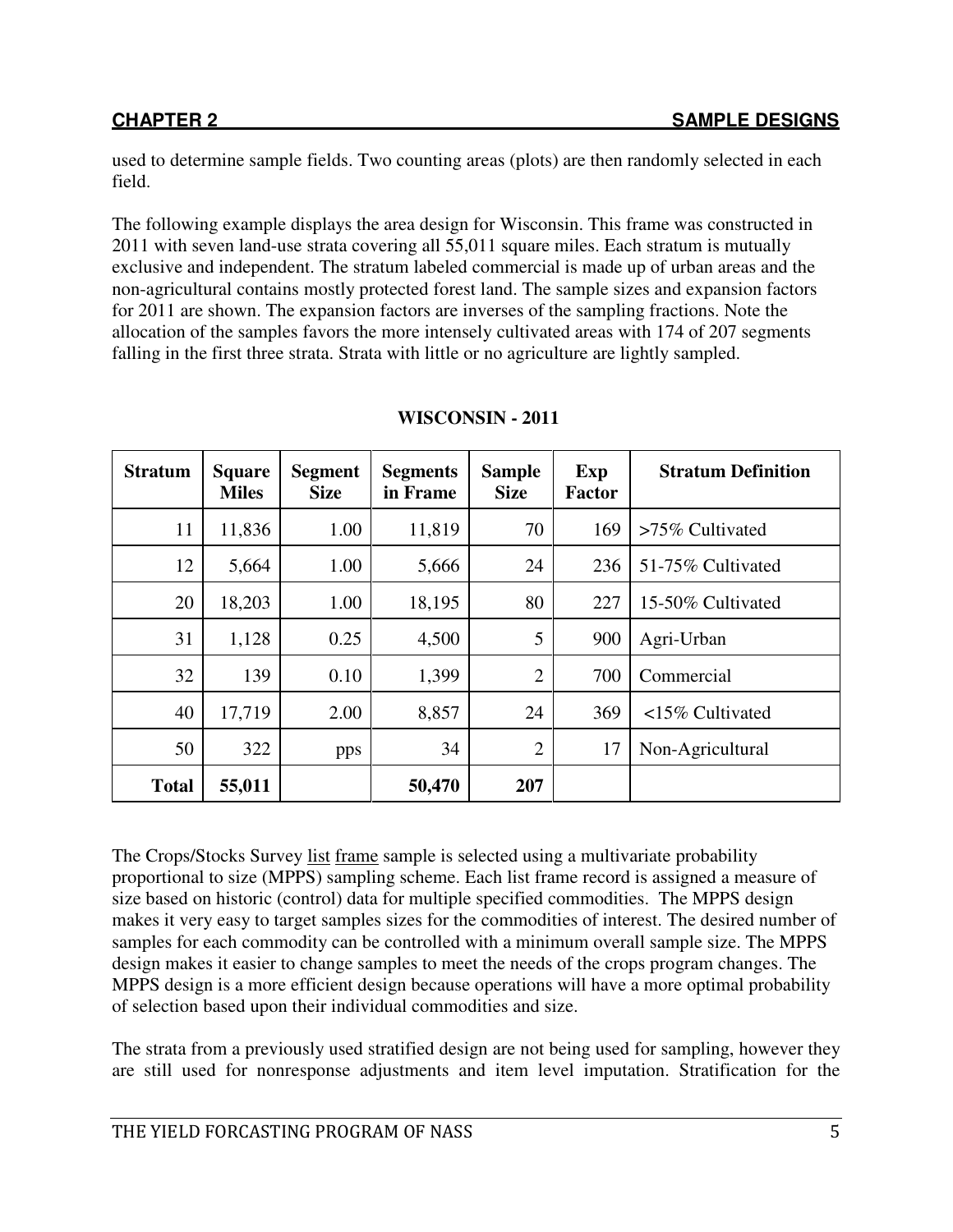crops/stocks sample is based on the control data items for total cropland, on-farm grain storage capacity, rice acreage (rice estimating States), potato acreage (potato estimating States), and some rare or specialty crops (for each State). An example of the non-response stratification for Illinois Crops/Stocks Survey is shown below.

| Strata | <b>Boundaries</b>    |
|--------|----------------------|
| 97     | Capacity 500K+       |
| 95     | Cropland $7,000+$    |
| 79     | Cropland 2,500-7,499 |
| 78     | Capacity 50K-499,999 |
| 73     | Sorghum $1+$         |
| 72     | Cropland 600-2,499   |
| 66     | Capacity 10K-49,999  |
| 65     | Cropland 100-599     |
| 62     | Capacity 4K-9,999    |

#### **ILLINOIS CROPS/STOCKS**

Multiple frame statistical methodology has been developed that captures the efficiency of the list frame and uses the area frame to measure incompleteness. This methodology was developed jointly by NASS and Iowa State University with provisions to account for each farm or land area once and only once. The survey process requires a check of all operations found in the area sample against the entire list frame. Area operations not found on the list comprise the sample from which incompleteness is measured.

## *Acreage and Final Production Surveys*

The basic data for all NASS acreage estimates and final production estimates are collected on the quarterly Agricultural Surveys. These surveys also cover the quarterly grain stocks data requirements. NASS views the annual cycle of these surveys beginning in June with September, December, and March completing the cycle. Each survey employs multiple frame methodology.

All surveys have list samples of about 50,000 operations. These samples are replicated and replicates are rotated from quarter to quarter with about 60 percent of the sample retained from one quarter to the next. This scheme allows for response burden management while keeping the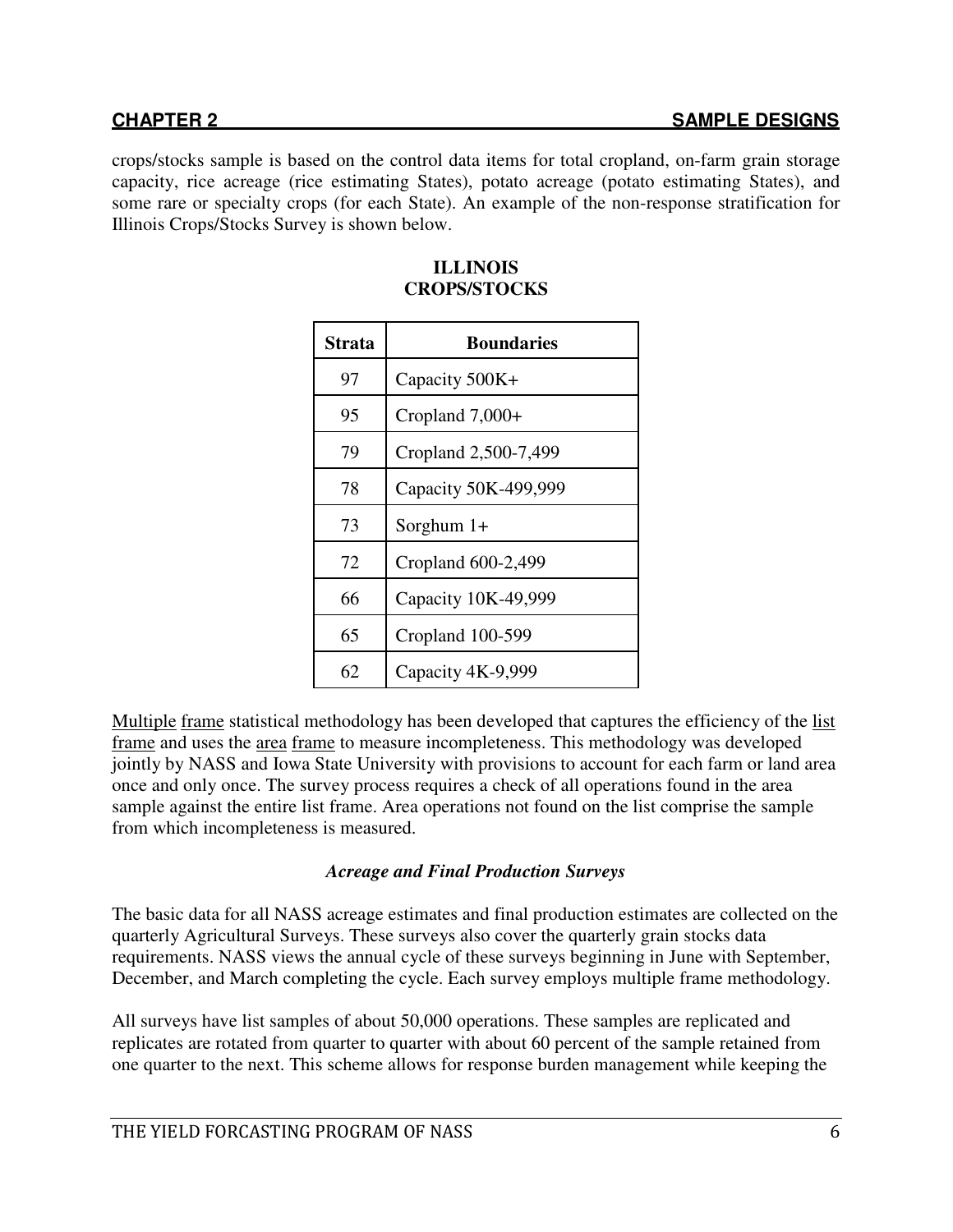ability to measure quarter to quarter change using matched reports.

The June survey features complete enumeration of an area sample of about 11,000 segments. The June area frame sample allocation favors spring planted crops. The June area sample forms a stand-alone survey from which a set of unbiased indications are generated. They can also be married to the respective list samples to provide another set of unbiased multiple frame indications. The September, December and March area frame samples include only tracts that were not eligible to be included in the list frame crops population. These tracts are referred to as non overlap tracts. Approximately 5,000 area non overlap tracts are sampled in these follow-on quarters.

Survey content differs each quarter to meet the varying requirements of the estimating program. The June and March surveys also define subsampling populations for the yield forecasting surveys. The following table outlines key data items collected on each survey, the yield surveys subsampled from them, and from which frame the subsample is drawn.

| <b>Survey</b> | <b>Items Measured</b>                                                                                               | <b>Surveys Subsampled</b>                                                                                                                                                           |
|---------------|---------------------------------------------------------------------------------------------------------------------|-------------------------------------------------------------------------------------------------------------------------------------------------------------------------------------|
| June          | Planted acres of spring planted crops.<br>Acres harvested and to be harvested for<br>spring crops and winter wheat. | Ag Yield (Aug. - Nov.)<br>(iist)<br>Corn Objective Yield<br>(area)<br>Soybean Objective Yield (area)<br><b>Cotton Objective Yield</b><br>(area)<br>Potato Objective Yield<br>(list) |
| September     | Final harvested acres and yield of small<br>grains.                                                                 | None                                                                                                                                                                                |
| December      | Seeded acres of winter wheat (new crop).<br>Final harvested acres and yield for spring<br>crops.                    | None                                                                                                                                                                                |
| March         | Winter Wheat acres for harvest as grain.                                                                            | Ag Yield (May - August) (list)<br>Winter Wheat OY (multiple frame)                                                                                                                  |

Estimates of planted acres, made at the beginning of the season, include some acres left to be planted at the time of the survey. Generally, these fields do get planted and planted acreage estimates are not changed during the crop season. Occasionally, the planting season runs extremely late causing abnormally large intentions in the data or some weather event alters grower plans after the data are collected. When this happens, NASS may re-visit these farms during late July to determine what was actually planted. If necessary, planted and harvested acreage estimates are revised and published in the *August Crop Production* report.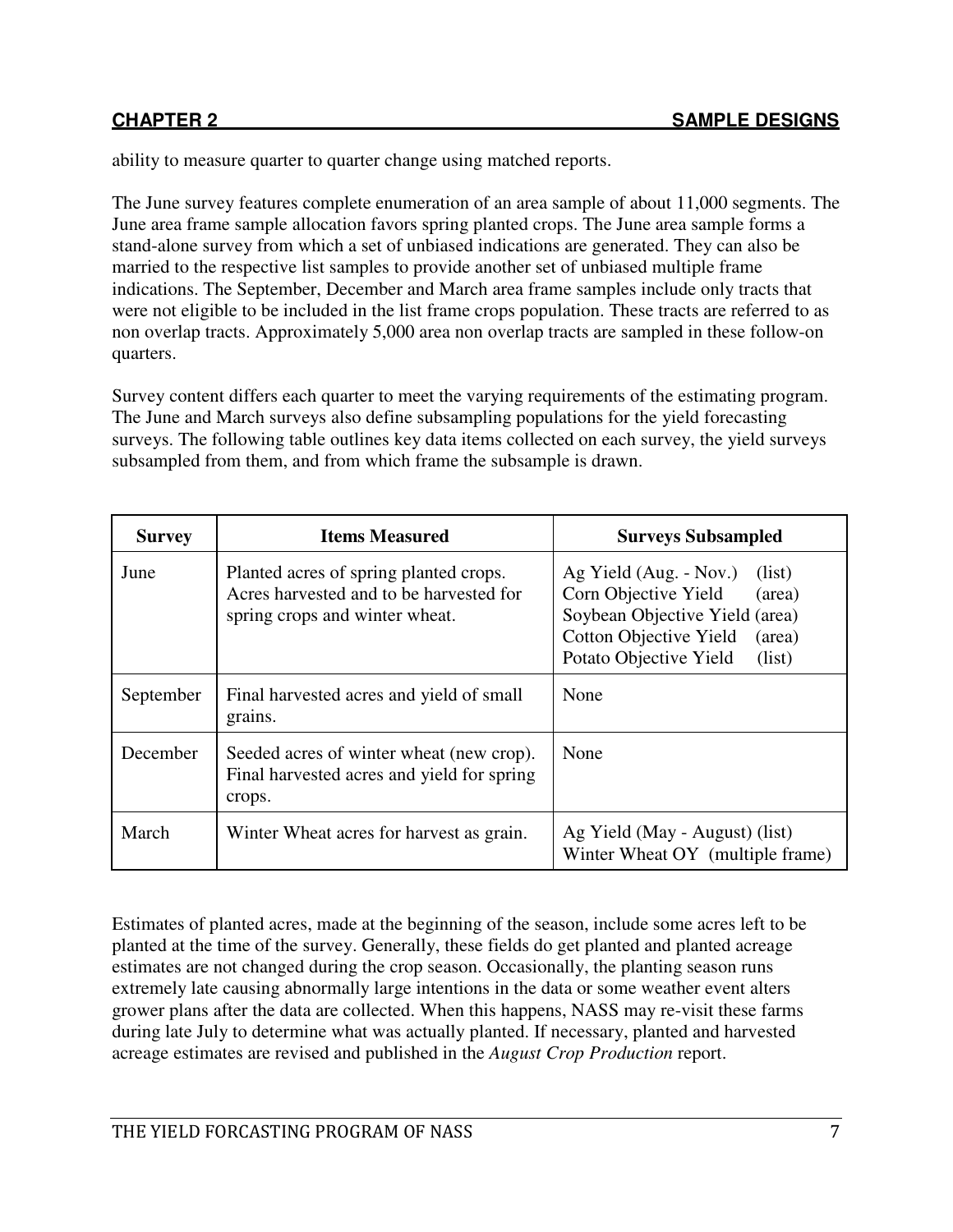# *Yield Forecast Surveys*

As noted previously, there are two types of crop yield surveys conducted to obtain data for yield forecasting, the grower-reported yield surveys or the Agricultural Yield Survey, and objective measurement surveys, or the Objective Yield Surveys.

# **Agricultural Yield Surveys**

Grower reported surveys, called the Agricultural Yield Surveys (AYS), cover most of the field crops estimating program. The survey covers most crop yield data needs for each State. The AYS program begins in May using a sample drawn from the list portion of the March Agricultural Survey. This sample is used each month through August and focuses on the small grains; wheat, oats, barley, and rye. The second AYS sample is drawn from the list portion of the June Agricultural Survey. This survey is conducted monthly from August through November and includes numerous row crops like corn, cotton, and soybeans, as well as hay, tobacco and oil seeds.

The AYS uses a multivariate probability proportionate to size (MPPS) sample design, with list frame control data used to determine a unit's selection probability. A more detailed description of this sample design is provided in "Chapter 3 - Agricultural Yield Surveys".

Sample size targets are set for each commodity in AYS. The overall sample size varies, depending upon the month, from a maximum of 27,000 in August, to a minimum of 5,000 in June. In the AYS, targeting is especially important for the commodities that are considered rare commodities or specialty crops.

## **Objective Yield Surveys**

Objective measurement surveys, called Objective Yield (OY), are conducted for corn, cotton, soybeans, winter wheat, and potatoes. These surveys are very costly and are conducted only in the top producing States. The States in the OY program usually produce in excess of 75 percent of the U.S. total. For each commodity, except potatoes, a series of monthly net yield forecasts culminates in a final net yield at maturity. Only the final net yield is measured for potatoes.

As noted in the previous table, all OY samples except potatoes and winter wheat are drawn from an area frame parent survey. June area data are collected and recorded at the field level, multiplied by the inverse of the sampling fraction, and summed to obtain State totals. OY fields are selected systematically from the acres of the crop of interest. In other words, OY samples are selected with probability proportional to size, making them self-weighting samples. The detail of the recorded area data allows sample selection right down to the exact field. Fields with large acreages or expansion factors may be selected for more than one sample. Separate plots are laid out for each sample within a field up to four samples.

Potato and winter wheat acres are collected at the farm level on the Crops/Stocks questionnaire,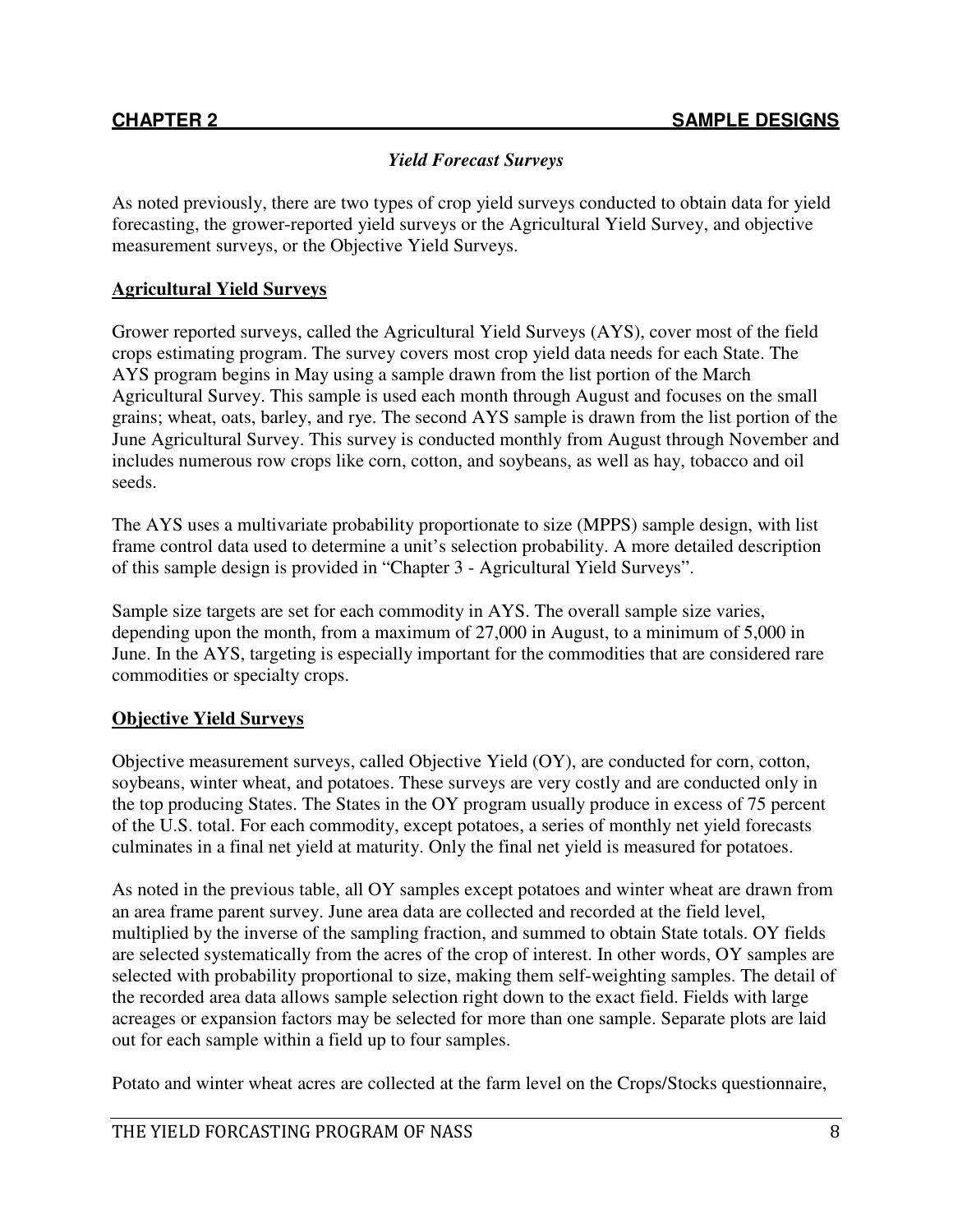multiplied by the inverse of the sampling fraction adjusted for nonresponse, and totaled in the summary program. Farms are selected probability proportional to size (expanded acres). Fields are selected proportional to size within farm by the enumerator during an interview with the farm operator making this, too, a self-weighting sample. Farms and fields within farms may be selected more than once.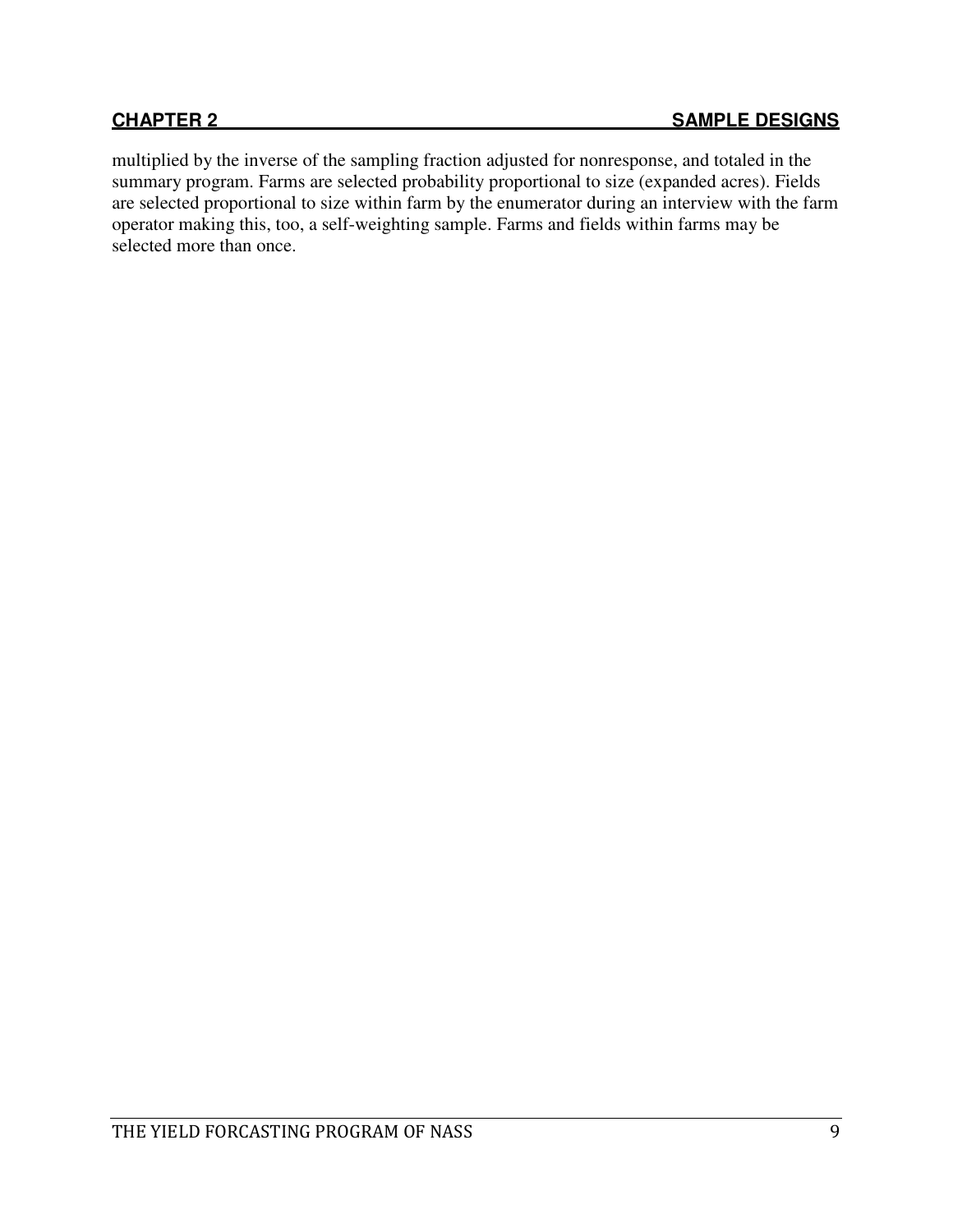## **CHAPTER 3 AGRICULTURAL YIELD SURVEYS**

The Agricultural Yield Survey (AYS) collects farmer assessments of yield prospects monthly, through the growing season. A sample of farmers who reported planting the crops of interest on a parent survey (March or June Agricultural Surveys) are asked to predict their final yield for those crops. The AYS fills the yield forecasting needs of most field crops in the NASS estimating program and provides data for all individually published State forecasts. In other words, this survey provides yield indications to ensure the entire program is covered.

The AYS uses a multivariate probability proportionate to size (MPPS) sample design, with list frame control data used to determine a unit's selection probability. A more basic PPS sample design has their units selected by size depending on the proportion of the commodity of interest the operation has in comparison with other operations on the list frame. The MPPS sample design is similar to a traditional PPS sample design, but there are multiple commodities or control items used to determine a unit's probability of selection. The MPPS design makes targeting of samples to the desired commodities much easier, improves the sampling efficiency over the traditional stratified design, and simplifies sample designs when there are multiple commodities. In the MPPS sample design, a sample size is targeted for each commodity of interest that has frame data available. A unit's resulting probability of selection is determined by the commodity that has the largest proportion of the total and the sample size for that commodity.

The AYS samples are drawn from respondents in list strata in the March (MAS) and June (JAS) Agricultural Surveys. A small grains (SG) sample, to be used May through August, is drawn from the MAS from respondents who reported having a small grain crop of interest. A row crops (RC) sample, to be used August through November, is drawn from the JAS from respondents who reported having a row crop of interest. All records to be included in the AYS SG sample were used only in the March quarter of the Agricultural Surveys (with respect to June through March survey year). In a similar fashion, all records to be included in the AYS RC sample were used only in the June quarter of the Agricultural Surveys (with respect to the June through March survey year). Excluded from the AYS sampling are operations in the largest (preselect) list strata, as well as the non-overlap area tracts – farms identified through our area frame that were not on the list frame.

Since in some months (August in most states, for example) the AYS sample includes operations from both samples, a composite weighting methodology was developed. Using such an approach allows maximum use of the information obtained from AYS responses. That is, information about SG crops that was obtained from AYS RC only sample records can have that SG information used in AYS SG survey indications. Similarly, information about RC crops that was obtained from AYS SG only sample records can have that RC information used in AYS RC survey indications. Under the MPPS sample design, stratification is not used at all as an underlying component. The strata are used, however, in computing nonresponse adjustment weights.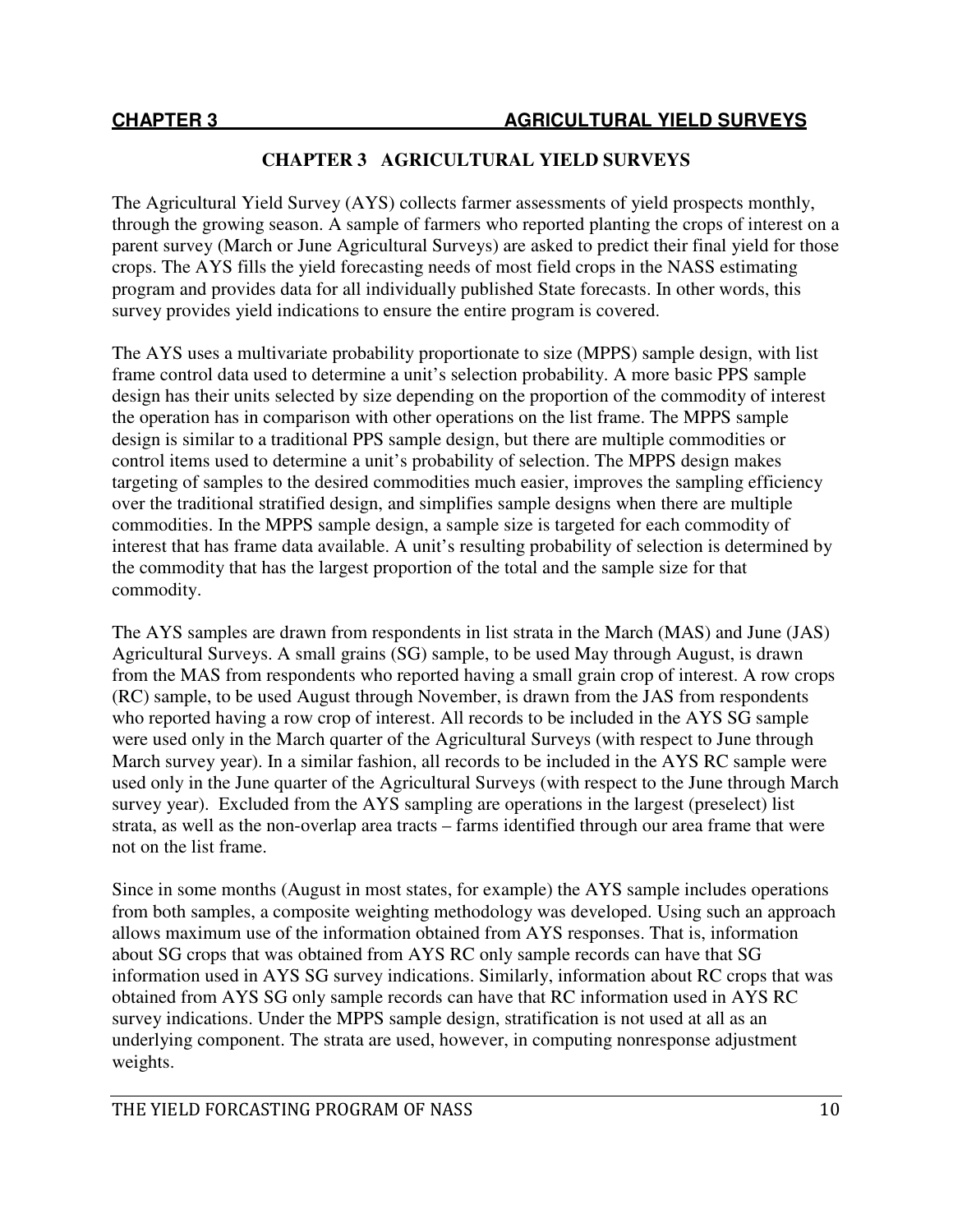# *Data Collection*

The reference date of every AYS is the first of the month. The data collection period must span the first and States are expected to collect data as close to this reference date as reasonable. In practice, the data collection period begins on the  $25<sup>th</sup>$  of the previous month and ends about the  $3<sup>rd</sup>$  of the survey month. This amounts to about seven working days with allowances for weekends.

Survey instruments are prepared in paper and electronic forms. Most data are collected in the electronic form using Computer Assisted Telephone Interviewing (CATI) techniques. Many States will collect some data by mail, however, the short data collection period limits this activity. A small number of samples are interviewed face to face due to special reporting arrangements or other considerations. Electronic data reporting (EDR) via the internet began with the 2006 crop year.

The complete questionnaire for AYS includes acres for harvest and yield for each crop of interest. For most crops, planted acres will also be asked in either the initial month of the survey - May for SG and August for RC, the first month the crop appears if it is not asked in the base month, or the first time an operator is interviewed. Actual survey instruments are customized for each month in each State. Some differences may also exist between the paper and CATI version. Acreage responses are retained in the dataset from month to month and these items are not asked on later interviews. The acreage questions are printed on all paper versions of the questionnaire and enumerators are responsible for managing the flow of the interview and recognizing when to ask the acreage questions and when to skip them. The CATI software easily tracks previously reported data and manages the flow of the interview accordingly. The paper and CATI versions also include a question on whether each crop has been harvested and the reported yield is final. Once harvested, the yield for those crops are not asked on subsequent interviews, but are brought forward and used in subsequent month's summaries. The AYS has an additional ability to measure harvested acreage changes during the crop year due to extreme weather conditions when necessary. This distressed acres sub-survey estimates the current acres for harvest versus previously reported acres for harvest and can be targeted at specific crops and States.

The small grains are surveyed May-August and the row crops August-November. The small grains and row crops probability samples overlap in August. A single survey instrument is prepared and respondents are asked all questions regardless of the sampling base.

States are expected to achieve a minimum response rate of 80 percent. In order to meet this minimum level, States are expected to conduct a follow-up of mail and telephone operations that have not responded. States must also monitor response by crop to determine the amount of follow-up necessary to achieve 50 usable reports for major crops.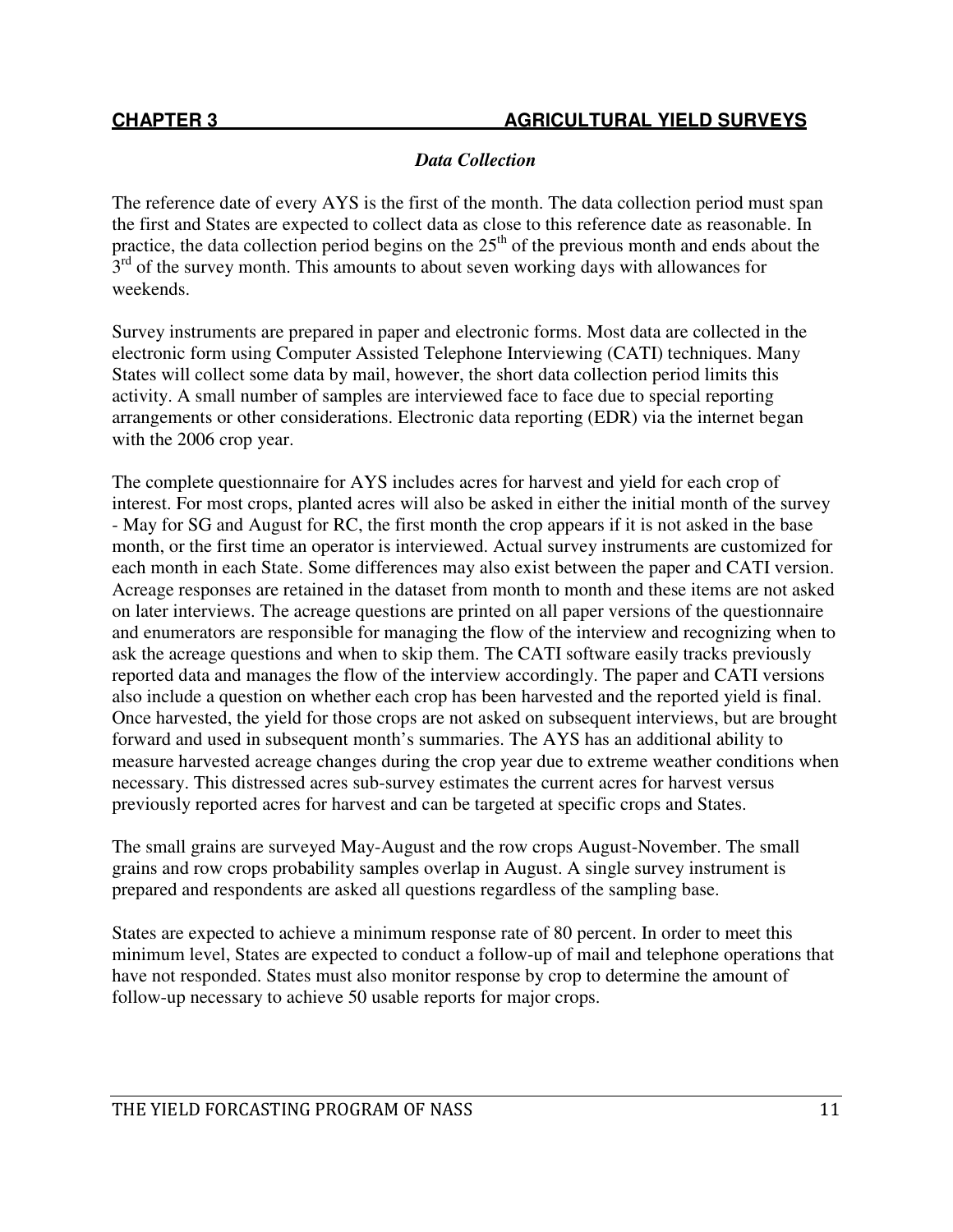# *Analysis*

All AYS data are processed through a central edit program as the first step in data review. This edit performs all within-record data (micro level data) checks. Data from paper versions are manually reviewed, key entered, and merged with CATI data. Any EDR data is also merged with the CATI data prior to editing. The machine edit checks that reported data are within absolute limits, compares acres reported on the AYS and the parent survey, and compares yields reported by the same reporting unit in consecutive months. This ensures data review is consistent across States. States provide customized edit limits for their data. Most of the edit checks made in the main edit are performed by the CATI software which allows enumerators to probe for additional information and correct errors during the interview when suspect values are recorded. The CATI data are still processed through the central edit to merge them with the data from non-CATI sources, to prepare the dataset for the summary program, and to ensure consistency.

The next step is an across-record (macro level data) review of the raw data via the Interactive Data Analyses System (IDAS). Reported data for all responses are listed for each crop as well as data expanded by probability weights. This allows statisticians to examine data distributions and to identify extreme values that may overly influence the summary results. Data are displayed graphically by district so statisticians can also analyze yield relationships geographically within their State. Statisticians re-examine these values before allowing them to pass to the summary. Some follow-up may be necessary to validate a response. If the data are deemed correct, no action is taken.

IDAS displays extreme differences between surveys. In May and August, AYS acreage values are compared to acres reported on the parent survey for review. Similarly, month to month yield differences are displayed beginning in June for small grains and in September for row crops.

The output is displayed in graphical and tabular form. The graphs show the frequency distribution of the positive data while the tabulations show actual record level data

## *Summarization*

The AYS summary program is really two summaries combined. The first part is a probability summary that applies a combination of the appropriate MPPS sample weight and a nonresponse adjustment weights to produce an indication with associated measurable statistical error. The second part is a non-probability indication which pools the useable reports from all respondents for each crop within an Agricultural Statistics District (ASD). These respondent's yields are then re-weighted based on their harvested acres and the acres in their respective ASD for that specific crop. This produces an indication but, because of a lack of probability sampling design, has no measurable error associated with it. The probability and non-probability indications are both sorted by ASD prior to output for comparative purposes.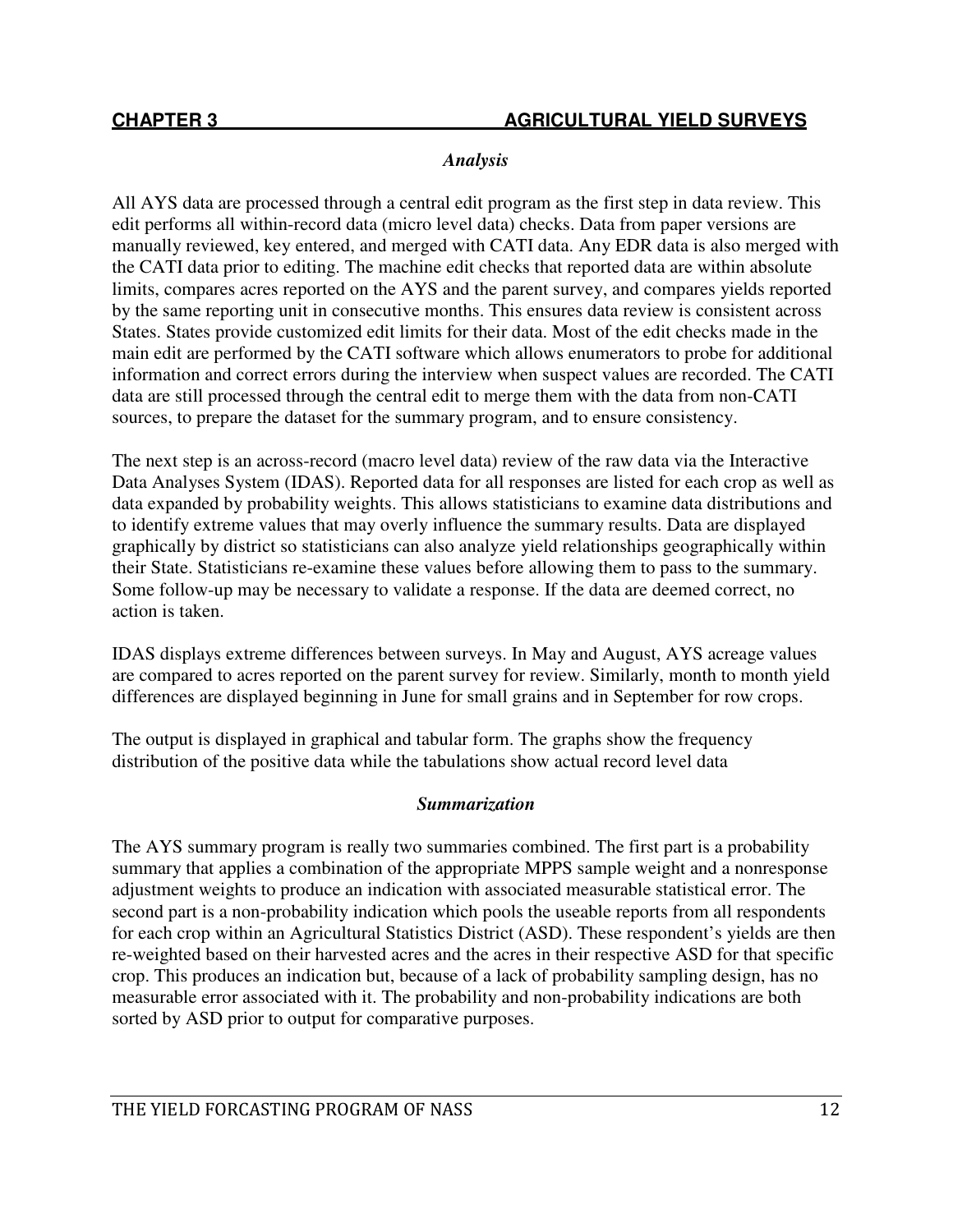# *Probability Summary*

The probability summary computes three types of indications:

- 1. Average expected yield.
- 2. The ratio of yields reported on consecutive AYS surveys.
- 3. The ratio of any two acreage items from the AYS, the parent survey, or both.

## **Average expected yield**

Average expected yield is defined as the expected total production divided by the total acres standing for harvest. For an individual report, production is acres for harvest times expected yield per acre.

The non-response weight is calculated using the Crops/Stocks stratum each respondent is associated with and is based on the total number of expected respondents within the stratum divided by the total number of useable respondents. The  $k<sup>th</sup>$  stratum non-response weight would be calculated as:

$$
w_{nr_k} = \frac{\sum_{i=1}^{N_k} w_{MPPS_i}}{\sum_{i=1}^{n_k} w_{MPPS_u}}
$$

where

 $w_{nr_k}$  = non-response weight for stratum *k*  $N_k$  = total sample size for stratum *k*<br> $n_k$  = number of useable response wi  $=$  number of useable response within stratum  $k$  = MPPS weight for sample *i* within stratum *k*  $w_{MPPS_u}$  = MPPS weight for usable sample *u* within stratum *k* 

The total probability weight for the  $i<sup>th</sup>$  individual record within stratum  $k$  would then be the product of the MPPS weight and the non-response weight:

$$
w_i = w_{MPPS_i} w_{nr_k}
$$

where

 $W_i$  = total weight for record *i*  $w_{MPPS_i}$ = MPPS weight for record *i*  $w_{nr_k}$  = non-response weight for stratum *k* 

Production is the product of reported current month yield and harvested acreage:

$$
p_i = Y_i h_i
$$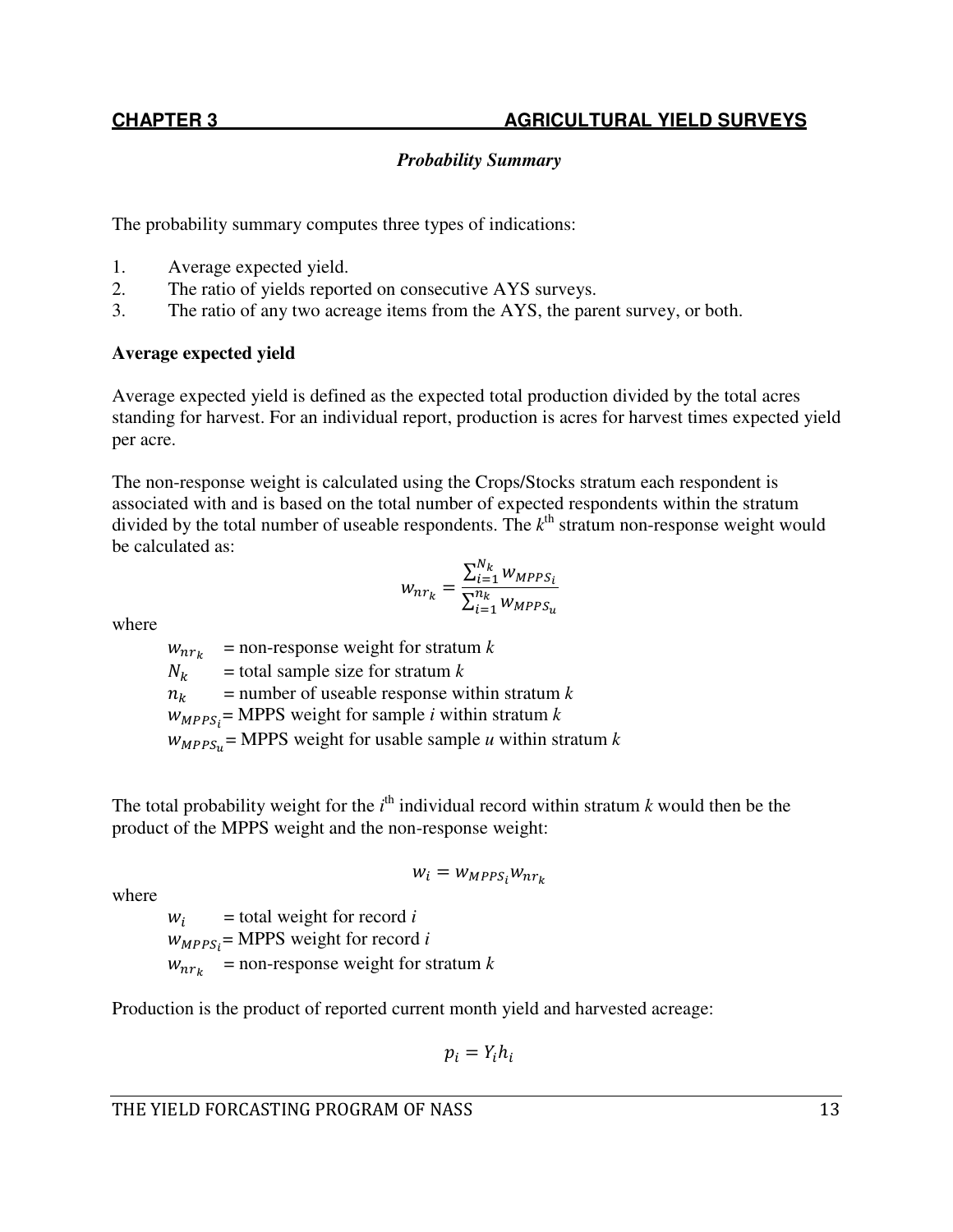#### **CHAPTER 3** AGRICULTURAL YIELD SURVEYS

where

 $p_i$ = production for record *i*

 $Y_i$ = record *i* yield

 $h_i$ = acres of harvested or to be harvested for record *i* 

Production is calculated for each ASD using the total probability weight and production for each record, then summed to the State using the following formula:

$$
P_{S} = \sum_{j=1}^{N_{D}} \sum_{i=1}^{N_{iD}} p_{iD} w_{i} u_{i}
$$

where

 $P_S$ <br> $N_D$  = production for State *S*   $N_D$  = number of ASD in State *S*<br> $N_{iD}$  = total number of sampled re  $N_{iD}$  = total number of sampled records in ASD *D*<br> $p_{iD}$  = production for record *i* in ASD *D*  = production for record *i* in ASD *D*   $W_i$  = total weight for record *i*  $u_i$  $= 1$  if sample *i* is usable, else 0

Similarly, the total number of acres harvested or to be harvested is determined for each ASD and summed to the State:

$$
H_S = \sum_{j=1}^{N_D} \sum_{i=1}^{N_{iD}} h_{iD} w_i u_i
$$

where

 $\frac{H_S}{N_D}$  = acres harvested or to be harvested for State *S*   $N_D$  = number of ASD in State *S*<br> $N_{iD}$  = total number of sampled re  $N_{iD}$  = total number of sampled records in ASD *D*<br> $h_{iD}$  = acres harvested or to be harvested for record  = acres harvested or to be harvested for record *i* in ASD *D*  $W_i$  = total weight for record *i*  $u_i$  $= 1$  if sample *i* is usable, else 0

The average expected yield for the State would be:

$$
\widehat{Y}_S = \frac{P_S}{H_S}
$$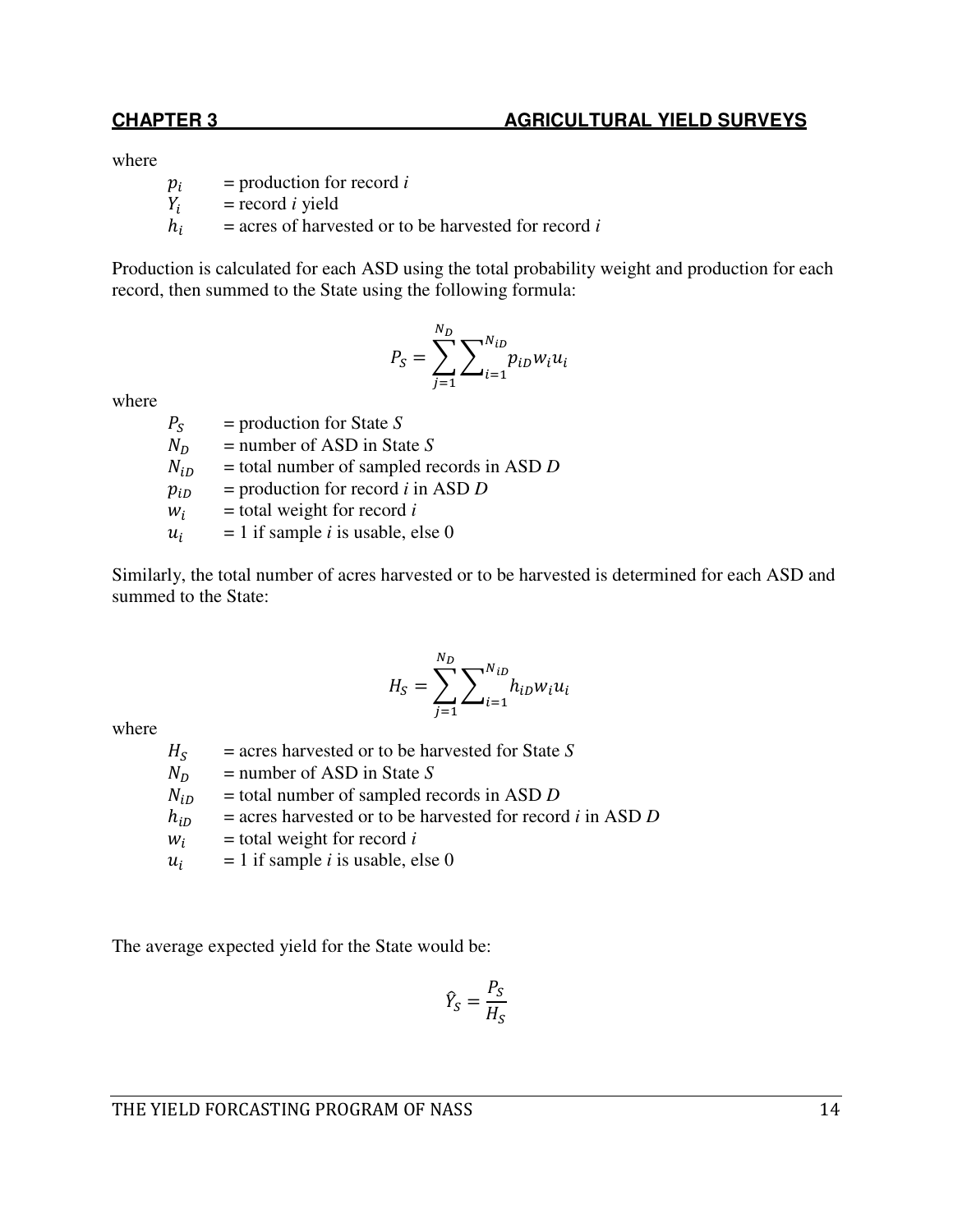where

 $\hat{Y}_{c}$  $\boldsymbol{S}$  = average expected yield for State *S*  $P_S$  and  $H_S$  were previously described

# **Ratio of Yields**

The ratio of yields reported on consecutive AYS's quantifies the change in the collective judgment of the respondents. Computations are made by converting the current and previous

month's sample reported yields to a sample level production value using the last reported acres for harvest and the total weight *w*<sup>i</sup> . ASD and State totals are obtained for each month and the ratio of current over previous provides the measure of change. A  $b<sup>th</sup>$  useable value (1 if usable for current and previous month, 0 if not usable for both months). The equation for State *S*:

$$
R_S = \frac{\sum_{j=1}^{N_D} \sum_{i=1}^{N_{iD}} y_{i D_c} h_{i D_c} w_i b_i}{\sum_{j=1}^{N_D} \sum_{i=1}^{N_{iD}} y_{i D_p} h_{i D_p} w_i b_i}
$$

where

| $R_{\rm S}$ | = ratio of current month's expected yield to previous month's expected yield for    |
|-------------|-------------------------------------------------------------------------------------|
|             | State $S$                                                                           |
| $N_D$       | $=$ number of ASD in State S                                                        |
| $N_{iD}$    | $=$ total number of sampled records in ASD D                                        |
| $y_{iD_c}$  | $=$ current expected yield for record <i>i</i> in ASD <i>D</i>                      |
| $h_{iD_c}$  | $=$ current acres harvested or to be harvested for record <i>i</i> in ASD D         |
| $W_i$       | $=$ total weight for record i                                                       |
| $b_i$       | $= 1$ if sample <i>i</i> is usable for current and previous month, else 0           |
| $y_{iD_p}$  | $=$ previous expected yield for record <i>i</i> in ASD <i>D</i>                     |
| $h_{iD_p}$  | $=$ previous acres harvested or to be harvested for record <i>i</i> in ASD <i>D</i> |
|             |                                                                                     |

## **Ratio of two acreage items**

The ratio of any two acreage items from the AYS and the parent survey offers several key indicators. Any ratio of AYS reported acres to the acres reported on the parent survey provides a link between the AYS and the parent survey. Every AYS probability sample unit matches a parent survey response. This affords the opportunity to calculate ratios of acres reported on both surveys. The acres used vary between crops. For most crops ratios of harvested acres are computed, for a few crops planted acres are used, and a few crops have both. Acreage ratios provide an assessment of the presence or absence of reporting errors in the data used to determine the AYS subsampling population. This ratio is expected to be near 1.0. Deviation from 1.0 can indicate a reporting error and/or changes in growing conditions. An example of changes in growing conditions is delayed planting, a planted acres to planted acres ratio provides a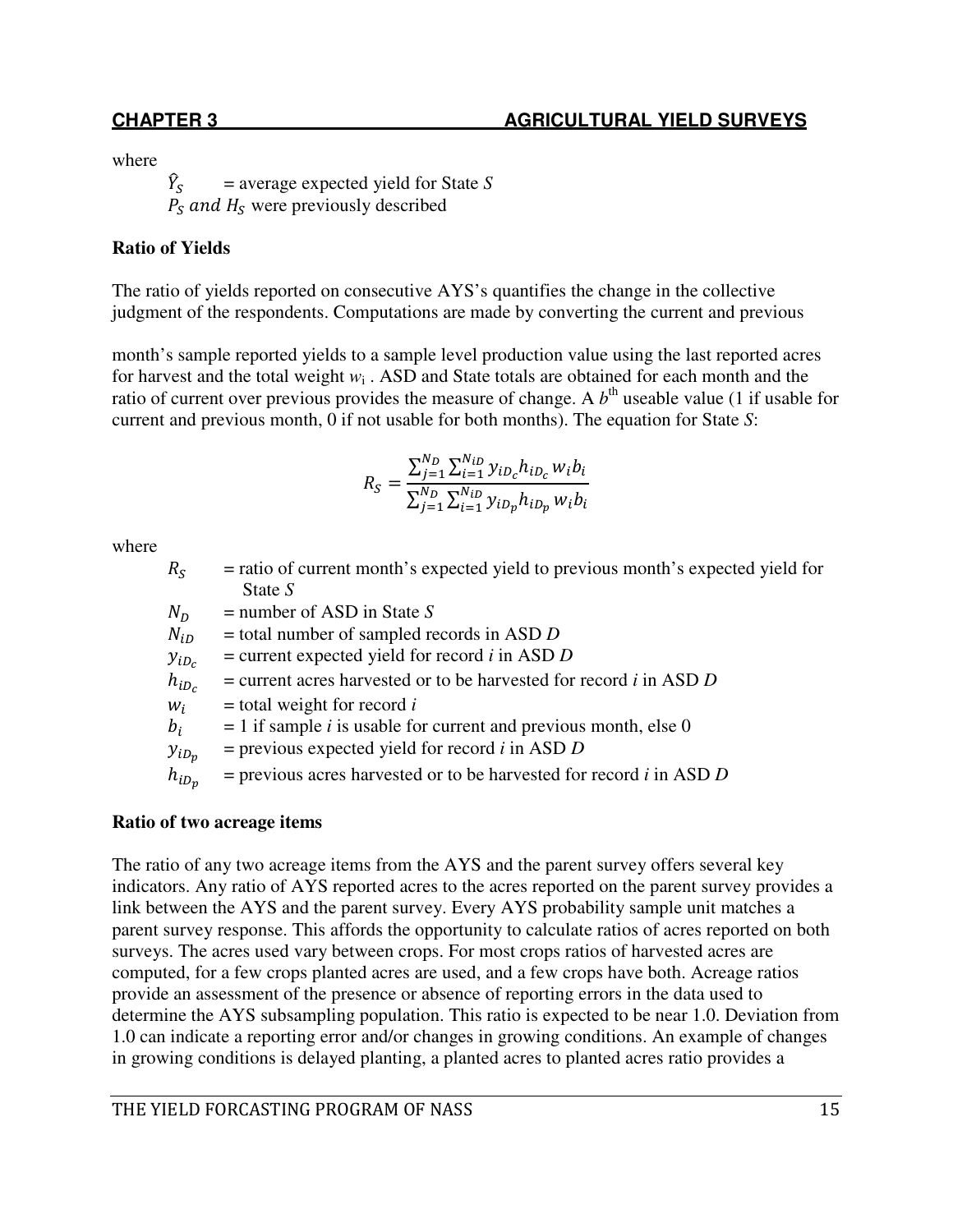# **CHAPTER 3** AGRICULTURAL YIELD SURVEYS

measure of unfulfilled intentions. In a drought year, harvested to harvested ratios provide an indication of increasing abandonment. Under these conditions, reporting errors become confounded with true change in the acreage level. The AYS survey is not designed to provide clean measurement of current year acreage changes, however it can provide limited information about current acreage changes.

The general formula for the ratio between surveys for State *S* is shown below. Note that the current AYS weights apply in all instances.

$$
A_S = \frac{\sum_{j=1}^{N_D} \sum_{i=1}^{N_{iD}} a_{i D_c} w_i b_i}{\sum_{j=1}^{N_D} \sum_{i=1}^{N_{iD}} a_{i D_p} w_i b_i}
$$

where

= ratio of current month's acreage to the parent survey acreage in State *S*

 $\frac{A_S}{N_D}$ 

 $N_D$  = number of ASD in State *S*<br> $N_{iD}$  = total number of sampled re  = total number of sampled records in ASD *D* 

 $a_{iD_c}$ = current acreage for record *i* in ASD *D*

 $W_i$ = total weight for record *i*

 $b_i$ = 1 if sample *i* is usable for current and previous month, else 0

 $a_{iD_n}$ = parent survey acreage for record *i* in ASD *D*

The formula for the harvested to planted acreage ratio for State *S* is:

$$
\frac{H_S}{P_S} = \frac{\sum_{j=1}^{N_D} \sum_{i=1}^{N_{iD}} h_{iD} w_i b_i}{\sum_{j=1}^{N_D} \sum_{i=1}^{N_{iD}} p_{iD} w_i b_i}
$$

where

 $rac{H_S}{\sqrt{2}}$ = ratio of acres harvested to acres planted in State *S*

 $\frac{P_S}{N_D}$ 

 $N_D$  = number of ASD in State *S*<br> $N_{iD}$  = total number of sampled re  = total number of sampled records in ASD *D* 

 $h_{iD_c}$ = acres harvested for record *i* in ASD *D*

 $W_i$ = total weight for record *i*

 $b_i$  $= 1$  if sample *i* is usable, else 0

 $p_{i_{D_n}}$ = acres planted for record *i* in ASD *D*

Although all calculations in the probability summary are performed within design stratum, the printed output presents the results by ASD. This facilitates the interpretive process by making it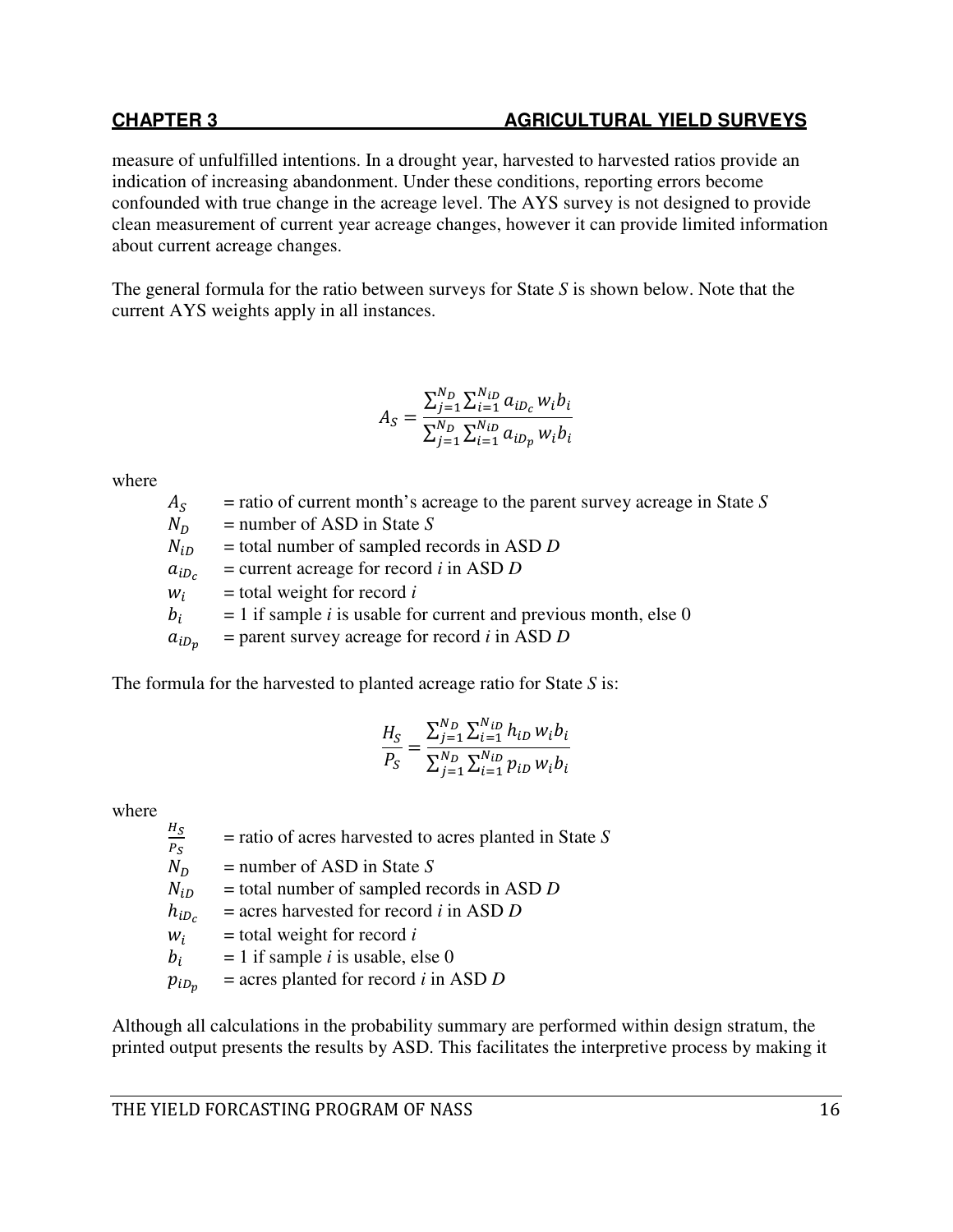easier to compare AYS results to other data sources reported by ASD. Temperature, precipitation, and crop progress data provide additional evidence to support the AYS indications to build a complete picture of current conditions. An additional analytical benefit is gained from the ability to see a geographic breakdown.

The summary program derives yields and ratios by expanding the sample level data and grouping the samples by ASD. Key variables are summed to obtain ASD totals and the yields and ratios are computed. It is important for commodity analysts to remember that even though the summary shows the results by ASD, the calculations performed at the sample level follow the design strata.

# *Non-Probability Summary*

The non-probability portion of the summary treats the pooled dataset as a simple random sample. The data are partitioned by ASD. Sample weights are 1.0 for all reporting units. Reported yields are weighted by acres for harvest when computing ASD means. ASD means and ratios are weighted to the State level using externally provided historical district harvested acreage estimates.

The same three types of indications are calculated. The non-probability formulas similar to the probability at the ASD level, with design weights (*w*i) eliminated. State level formulas use the ASD level calculations and then applies external weights.

# **Average expected yield**

Average expected yield is a weighted average of reported yields with harvest acres serving as weights. The yield for ASD *D* would be calculated as follows:

$$
\hat{Y}_D = \frac{\sum_{i=1}^{N_{iD}} y_{iD} h_{iD} k_i}{\sum_{i=1}^{N_{iD}} h_{iD} k_i}
$$

where

 $\frac{\widehat{Y}_D}{N_{iD}}$  = expected yield for ASD *D*   = total number of sampled records in ASD *D*   $y_{iD}$  = yield for record *i* in ASD *D*<br> $h_{iD}$  = parent survey acreage for re  = parent survey acreage for record *i* in ASD *D*  $k_i$  $= 1$  if sample *i* is usable, else 0

# **Ratio of Yields**

Similarly, the ratio of yields reported on consecutive AYS surveys is: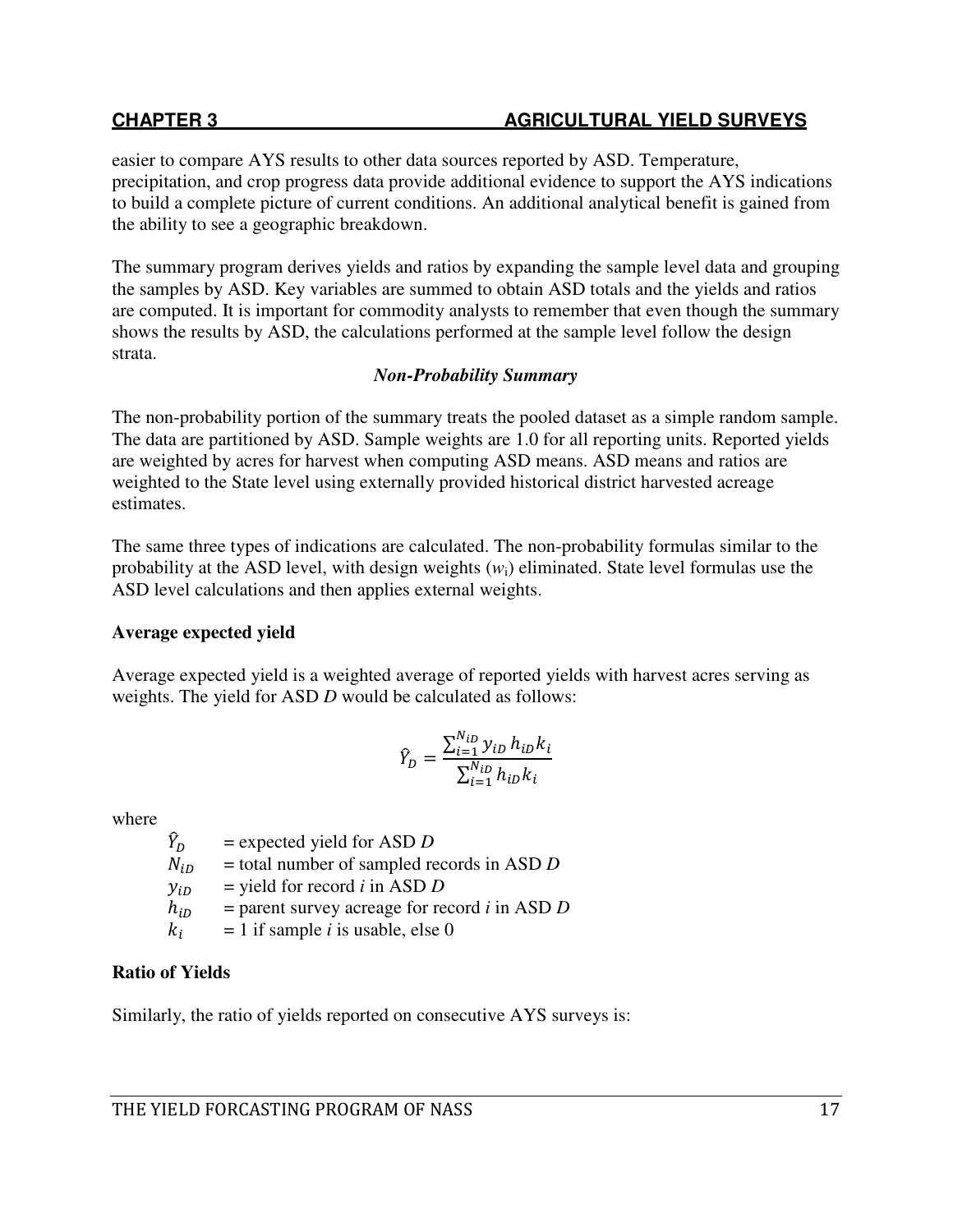## **CHAPTER 3** AGRICULTURAL YIELD SURVEYS

$$
R_D = \frac{\sum_{i=1}^{N_{iD}} y_{iD_c} h_{iD} k_i}{\sum_{i=1}^{N_{iD}} y_{iD_p} h_{iD} k_i}
$$

where

 $R_D$  = ratio of current to expected yield to previous month's expected yield for ASD *D*  $N_{iD}$ ,  $h_{iD}$ , and  $k_i$  were previously described

 $y_{iD_c}$ = current yield for record *i* in ASD *D*

 $y_{i_{i}}$ = previous yield for record *i* in ASD *D*

#### **Ratio of two acreage items**

The ratio of acreage items between the AYS and the parent survey and the harvested to planted ratio for ASD *D* are derived as:

$$
A_D = \frac{\sum_{i=1}^{N_{iD}} a_{iD_c} k_i}{\sum_{i=1}^{N_{iD}} a_{iD_p} k_i}
$$

where

| $A_D$      | $=$ ratio of current month's acreage to the parent survey acreage in ASD D |
|------------|----------------------------------------------------------------------------|
| $N_{iD}$   | $=$ total number of sampled records in ASD D                               |
| $a_{iD_c}$ | $=$ current acreage for record <i>i</i> in ASD <i>D</i>                    |
| $k_i$      | $= 1$ if sample <i>i</i> is usable for current and previous month, else 0  |
| $a_{iD_n}$ | $=$ parent survey acreage for record <i>i</i> in ASD <i>D</i>              |
|            |                                                                            |

The formula for the harvested to planted acreage ratio for ASD *D* is:

$$
\frac{H_D}{P_D} = \frac{\sum_{i=1}^{N_{iD}} h_{iD} k_i}{\sum_{i=1}^{N_{iD}} p_{iD} k_i}
$$

where

 $\frac{H_D}{H}$ = ratio of acres harvested to acres planted in ASD *D*

- $\frac{P_D}{N_{iD}}$  = total number of sampled records in ASD *D*
- $h_{iD_c}$ = acres harvested for record *i* in ASD *D*
- $k_i$  $= 1$  if sample *i* is usable, else 0
- $p_{iD_n}$ = acres planted for record *i* in ASD *D*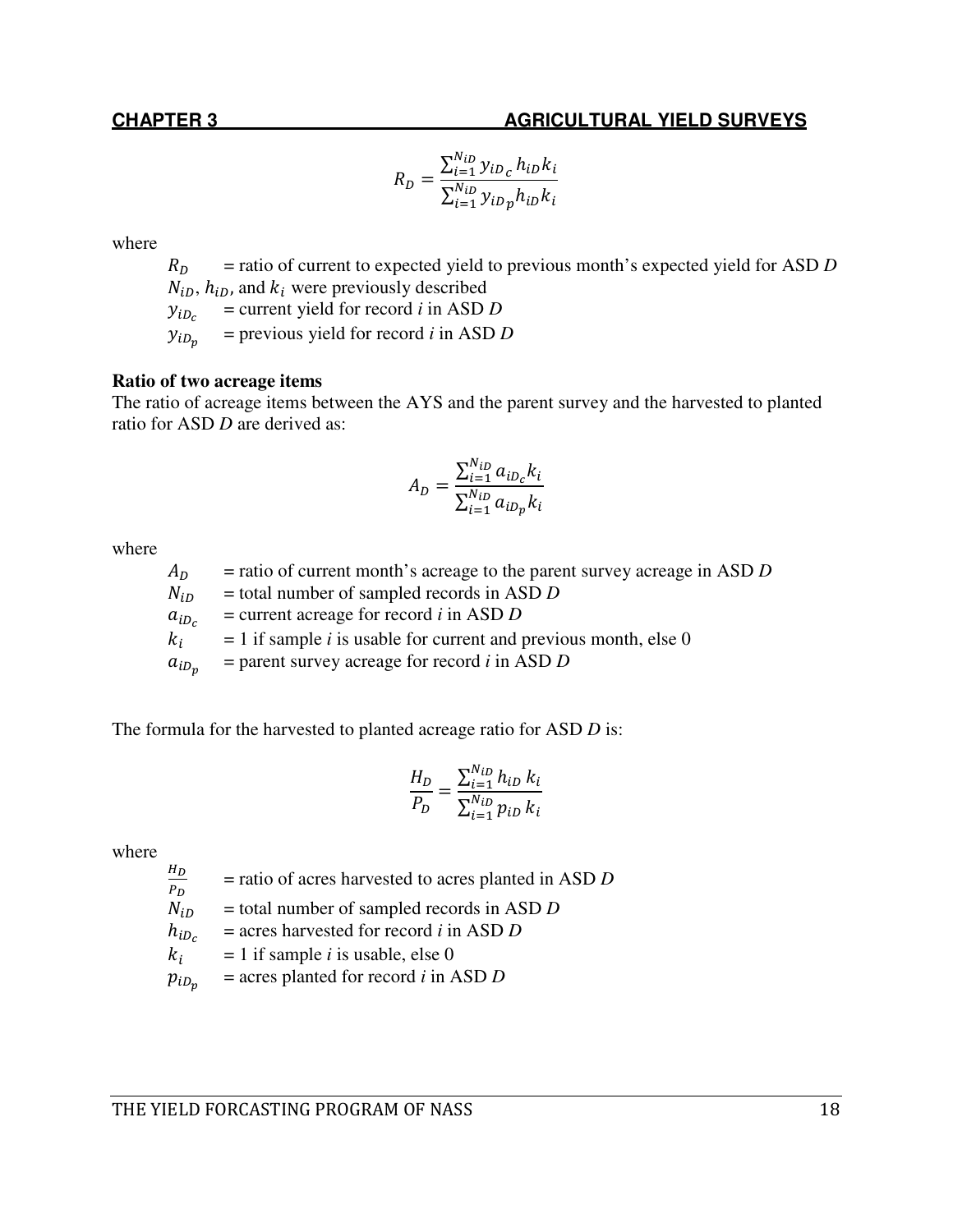#### **State Level Estimates**

The ASD level non-probability estimates shown above are weighted to the State level using external weights. These external weights are derived from historical district harvested acreage estimates. Let  $E_D$  denote any ASD level non-probability estimate shown above. The State *S* level estimate,  $E_w$  is:

$$
E_{w} = \frac{\sum_{i=1}^{N_{D}} w_{D} E_{D}}{\sum_{i=1}^{N_{D}} w_{D}}
$$

where

 $E_w$  = weighted State *S* estimate  $E_D$ <br> $N_D$  = total number of ASD in State  $N_D$  = total number of ASD in State *S*<br> $W_D$  = external weight for ASD *D*  $w_D$  = external weight for ASD *D*<br> $E_D$  = ASD *D* level non-probabili - = ASD *D* level non-probability estimate

## **Survey Bias**

Note that AYS data are the respondents' expected yield. The crop may not be mature and ready for harvest for another several weeks after the respondent has been contacted. Experience has shown these responses tend to be conservative (biased down). Under drought conditions, this bias gets much larger as respondents perceptions of a crop are influenced by current weather conditions. Therefore, the interpretation phase of the review must recognize this tendency and factor it into the final deliberations.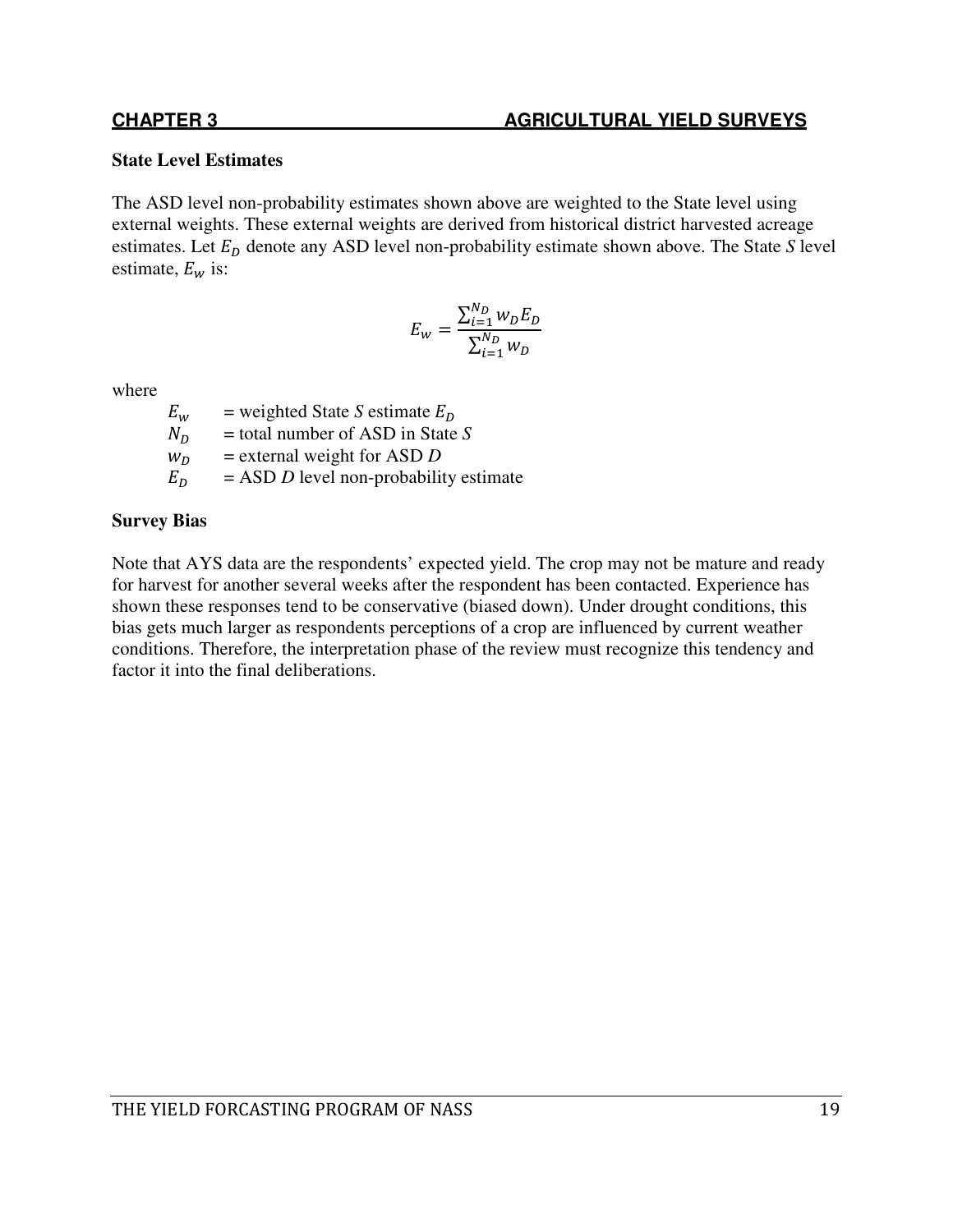#### **CHAPTER 4 GENERAL YIELD FORECASTING PROCEDURES**

This chapter presents basic sampling, data collection, and mathematical methods commonly employed to forecast the yield and production of any economically valuable agricultural crop. The sampling review will emphasize the reliance objective yield forecasts have to a well defined population and the traditional sampling methods employed in objective yield studies. Data collection will focus on the plant characteristics and measures commonly collected for objective yield programs. Finally, the mathematical methods review will center on mathematical/statistical estimation principles common to forecasting any crops' yield and production.

#### *Sampling*

NASS currently expends federal funds to forecast crop yields in 24 of the lower 48 states. In Illinois, Kansas, Minnesota, Missouri, and Ohio, forecasts are made for three different crops using information from objective yield surveys. NASS also supports yield forecasting for fruits and nuts in Florida and California. For most crops, yield forecasting begins with partitioning each states' land area into uniquely identifiable pieces called segments. The resulting collection of segments is a complete population of all land area in a given state and is referred to as an "*Area Frame*". This painstaking segmentation of land area into uniquely identifiable segments makes possible the selection of a probability based sample of crop acres for objective yield field enumeration.

The most important statistical result of area frame construction is that any crop acre can be assigned a known inclusion probability for objective yield studies. For annual crops like corn, NASS's *Area Frame* explicitly identifies and separates each corn acre from every other possible utilization and makes probability calculations possible. For perennial crops like Florida citrus, a *Citrus Area Frame* allows separation of citrus acres from other possible utilizations allowing probabilities of selection to be established. The effort required to identify and separate each type of utilization from another is a common feature of agricultural area frames. In return for the effort, statistically defensible estimates of crop yields are obtainable.

Accurate inferences from probability based surveys require the construction of a sampling population and, in addition, a method to select a representative sample from that population. Probability proportional to size (PPS) is the most common statistical method employed by NASS for selecting crop acres to be included in objective yield studies. Since a given crop acre is most often embedded within an individual *field* composed of multiple acres, PPS sampling ensures that a proper accounting is made for the size of field. In agriculture a *field* is one, continuous acreage of land devoted to the same use. Since *fields* are the unit of selection for objective yield studies and because *fields* vary in acreage, PPS sampling is ideally suited to selecting a sample that perfectly reflects the population characteristics of the particular crop. For example, employing PPS sampling implies a crop field accounting for twice the percentage of total state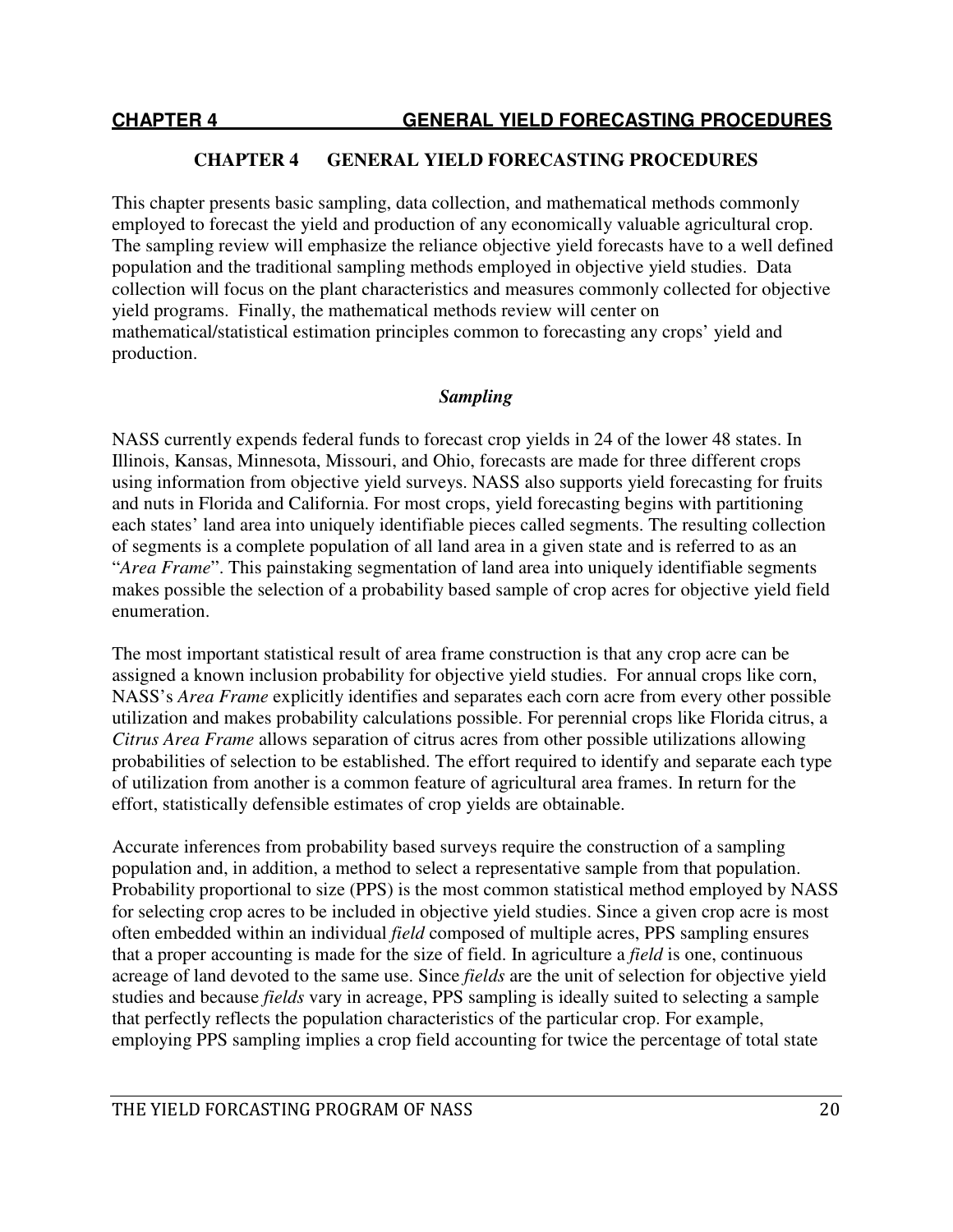# **CHAPTER 4 GENERAL YIELD FORECASTING PROCEDURES**

corn acres relative to a neighboring corn field, will also carry twice the probability of selection as the neighbor. The representative *acre* selected from a sampled *field* is finally accomplished with simple random sampling. Since a selected *acre* is too large for complete enumeration, a selected *sample* will be enumerated and expanded up to the one *acre* level.

## *Data Collection*

A full OY survey collects data at different times during the growing season. The following paragraphs describe the data collected and the how the data are used in the forecasting and estimating process.

During the initial OY survey, the operator is asked to verify the acreage reported in the parent survey. This is accomplished on a field by field basis. Changes may be due to recording or reporting errors in the parent survey, failure to fulfill planting intentions, or switching to other utilizations. Other data concerning the crop, for example planting date and use of genetically modified seed, are collected at this time. The final question asks for permission to enter the sample field and make counts and measurements through the growing season.

The initial visit to the sampled acre involves precise selection of plants from which fruit counts and measurements, and maturity determinations are to be made for the remainder of the growing season. Each sample is identical in its dimensions according to crop. Extra precautions during sample layouts ensure the exact same plants are revisited in subsequent months. Plant counts and a variety of plant characteristics counts collected from these samples will be used to forecast gross yield and the components of yield such as number of fruit and weight per fruit. The final visit obtains all harvestable yield which will determine final gross yield. The counts and measurements from all visits are added to a five-year historical database which will be used to forecast gross yields the following season.

After the farmer has harvested the sample field, postharvest gleaning data are collected. All unharvested fruit and loose grains are gleaned from specially prepared plots that are separate from the original sample plot. The calculations from these plots will be used as a deduction from gross yield which provides a net yield number. Before gleanings data become available, a five-year average harvest loss is assumed for the calculation of net yield.

## *Models*

Linear statistical models are used extensively in forecasting and estimating crop yields and production. Other methods employed are variable plots, scattergrams, and tables. The basic agronomic model used to conceptualize final net yield per acre is:

$$
Y = (F * W) - L
$$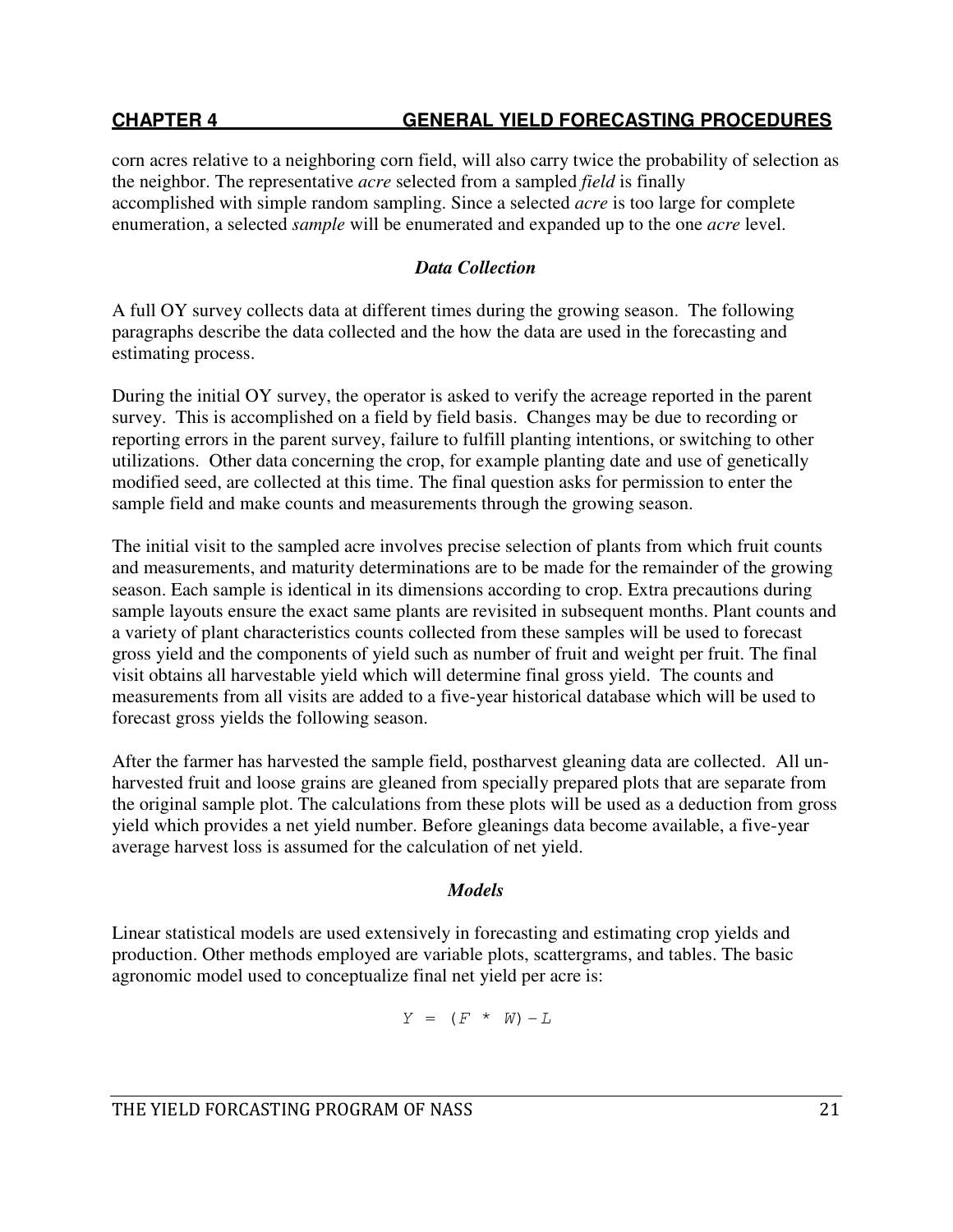where

 $Y =$  the population net yield per acre,

- $F =$  the population average number of fruit per acre,
- *W* = the population average net fruit weight per unit, in industry standard moisture, and
- $L =$  the population average harvest loss per acre.

This model can be estimated as follows:

First, forecast the average number of fruit per sample as

$$
f_i = \beta_0 + \beta_1 x_i + \varepsilon_i
$$

Where  $f_i$  is the estimate for average number of fruit for sample *i*,  $\beta_0$  and  $\beta_1$  are historic coefficients estimated by ordinary least squares from five years of data,  $x_i$  is some characteristic such as plant count for sample *i*, and  $\varepsilon_i$  is an error term exhibiting classical properties. Each  $f_i$  is expanded to the acre level after the forecast is made.

Secondly, forecast the average weight of fruit per unit as:

$$
w_i = \beta_2 + \beta_3 z_i + \varepsilon_i
$$

Where  $w_i$  is the estimate for average weight of fruit per unit, e.g., weight of corn per ear, weight of soybeans per pod, weight of cotton per boll, weight of wheat per head, etc.,  $\beta_2$  and  $\beta_3$  are historic coefficients estimated by ordinary least squares from five years of data,  $z_i$  is some characteristic such as average fruit size from sample  $i$ , and  $\varepsilon_i$  is an error term exhibiting classical properties. Each  $w_i$  is converted to industry standards for moisture when required.

Third, forecast the average yield loss per sample as:

$$
\bar{L} = \frac{1}{N_L} \sum_{i}^{N_L} L_i
$$

Where  $L_i$  is the historic sample harvest loss in the  $i<sup>th</sup>$  sample expanded to one acre, then summed from the first sample to the N<sub>L</sub> sample, and divided by N<sub>L</sub> which gives  $\bar{L}$ , the average historic loss per acre. After the current years' final harvest, each sample's harvest loss reflects this years' loss statistics.

Finally, substitute each component back into the agronomic model: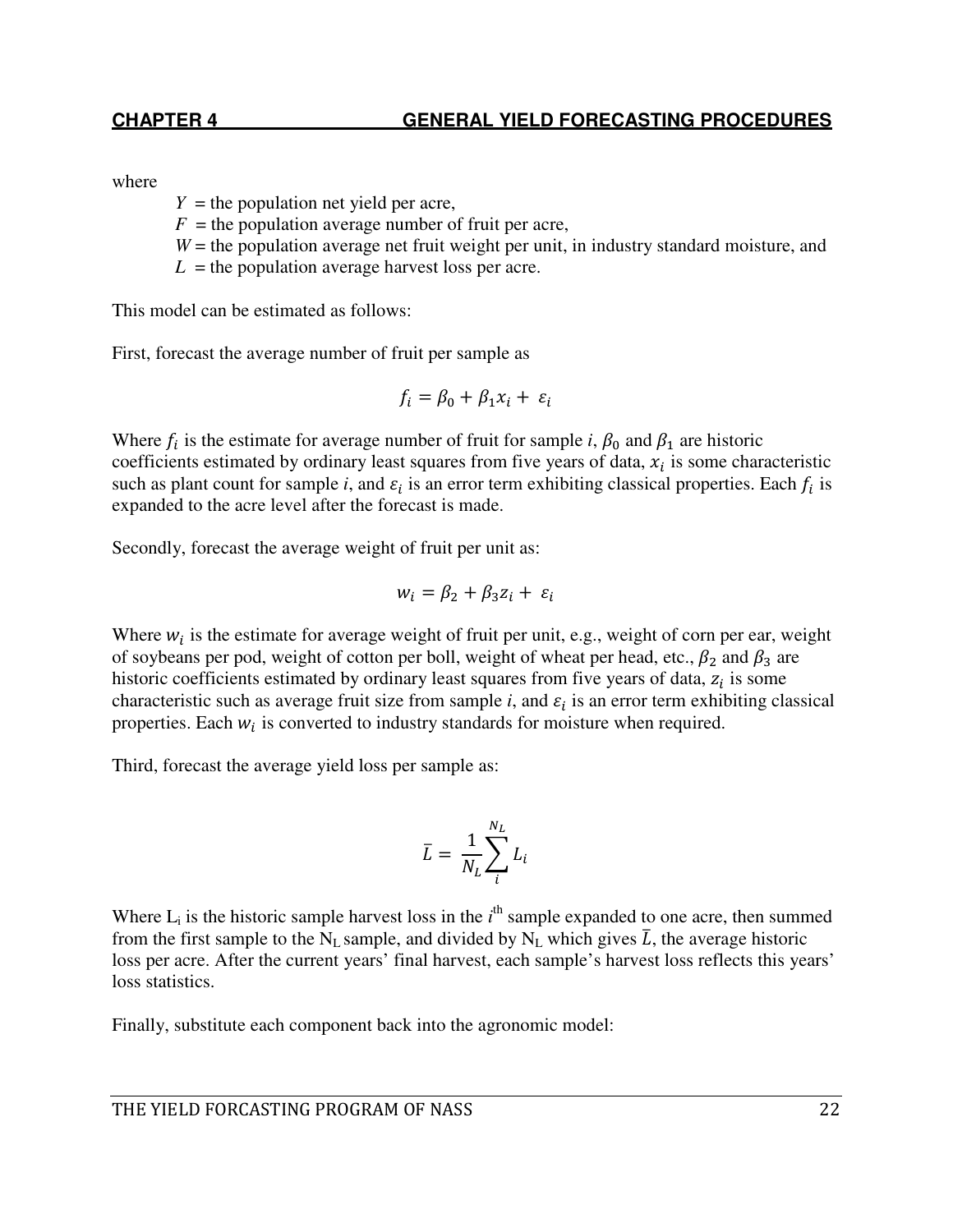## **CHAPTER 4 GENERAL YIELD FORECASTING PROCEDURES**

$$
Equation 1. \quad \bar{y} = \frac{1}{N} \sum_{i}^{N} (f_i * w_i - \bar{L})
$$

Where  $\bar{y}$  is now an estimate of the population average net yield per acre in industry standard moisture and volume.

The models used to forecast fruit count and fruit weight above may also be independently evaluated from the general agronomic model as in:

$$
Equation 2. \qquad \bar{f} = \frac{1}{N} \sum_{i}^{N} f_i
$$

Where  $\bar{f}$  is now an estimate of the population average number of fruit per acre, or:

Equation 3. 
$$
\overline{w} = \frac{1}{N} \sum_{i}^{N} w_i
$$

Where  $\overline{w}$  is now an estimate of the population average fruit weight per unit in industry standard moisture.

Component forecasts, represented by equations 2 and 3, are evaluated with statistical plots, charts, and scatter grams to assist statisticians forecasting yields. Analysts will investigate component fruit counts and weights relative to the current years growing conditions and compare to previous years' conditions. An in-depth examination is made relative to potential impacts of outliers on component forecast and in turn on net yield forecasts. In addition to component forecasting, other more esoteric relationships are examined during the course of yield forecasting.

#### *Regressed to Board Indications*

Time series models are also estimated for each aggregate using the expression:

$$
Y_t = \beta_4 + \beta_5 \bar{y}_t + \varepsilon_t
$$

Where  $Y_t$ , is the known population final net yield per acre in time period *t*,  $\beta_4$ , and  $\beta_5$  are coefficients to be estimated using fifteen years of data,  $\bar{y}_t$  is the average net yield aggregate from *Equation* 1 for time period *t*, and  $\varepsilon_t$  is an error term exhibiting classical properties. Individual years' that have absolute studentized deleted residuals (see Neter, Wasserman, and Kutner [2], page 406) greater than three are not used for estimating  $\beta_4$  and  $\beta_5$ . Similarly, other models are estimated, such as: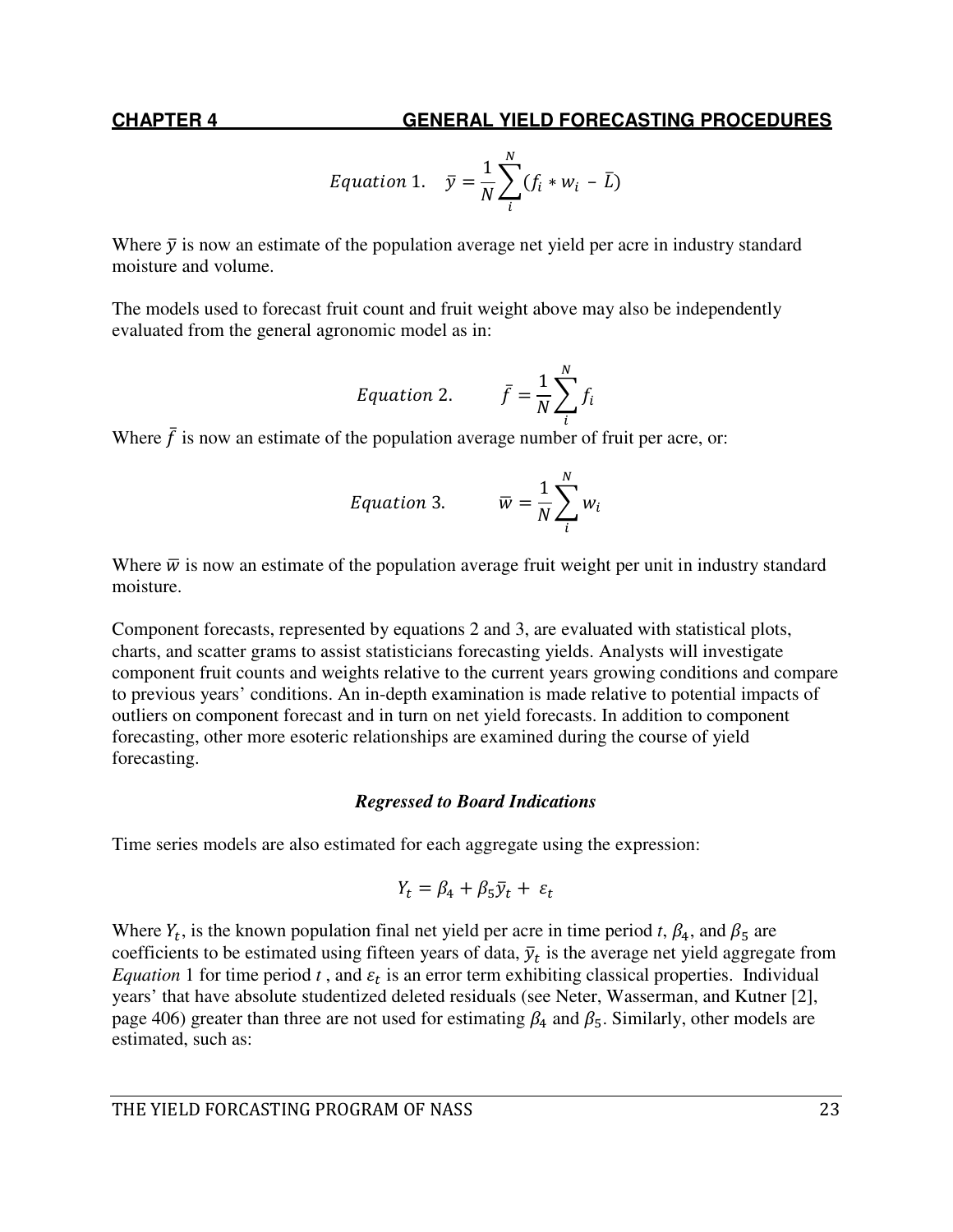$$
F_t = \beta_6 + \beta_7 \bar{f}_t + \varepsilon_t
$$

Where  $F_t$ , is the known population final fruit count per acre in time period *t*,  $\beta_6$ , and  $\beta_7$  are historic coefficients to be estimated from fifteen years of data,  $\bar{f}_t$  is the aggregate average number of fruit per acre from *Equation* 2 for time period  $t$ , and  $\varepsilon_t$  is an error term exhibiting classical properties.

#### *Strengths and Weaknesses of Each Model*

The strength of the sample level models is that each model is estimated at every level of maturity, for example the sample level model estimating fruit count per acre, as given above was:

$$
f_i = \beta_0 + \beta_1 x_i + \varepsilon_i
$$

which is estimated for each crop maturity classification. For example, corn has six forecasting classes, thus up to six equations are estimated for every month and geographic area represented in the survey. A similar set of equations are estimated for weight of fruit per unit by maturity class. If  $x_i$  is one plant characteristic used to forecast fruit count per acre, but  $r_i$  is an alternative plant characteristic, which can also predict fruit count per acre, the process repeats. This approach to estimation allows for a high degree of complexity. The weaknesses of sample level models are that plant measurements are very sensitive in nature and require extra caution in their collection and the data typically exhibit large variation within and across years.

A statistical benefit of aggregate level models like *Equations* 1, 2, and 3 is the reduction in mean variation of net yield, or fruit count, or fruit weight as sample sizes increases across all maturity classes. Additionally, aggregated survey means are well correlated with general changes in agricultural technology across time. Disaggregated sample level models cannot capture technological change from relatively short five year time periods, limited geographic area, and single maturity classifications. Another advantage for aggregate models is that their dependent variables have very small measurement error due to end of year administrative data. A noted weakness of aggregated models is that maturity levels across many years are never equal as of a date certain on the calendar. By their nature, aggregated models also have few degrees of freedom.

#### *Acreage Indications*

Acreage adjustment ratios are another byproduct of objective yield surveys. Data collected in the initial interview may be compared to data obtained in the parent survey. Acreage adjustments are not the main purpose of OY surveys and thus are not designed for great precision but to detect gross changes in acreage.

There are three acreage adjustment ratios: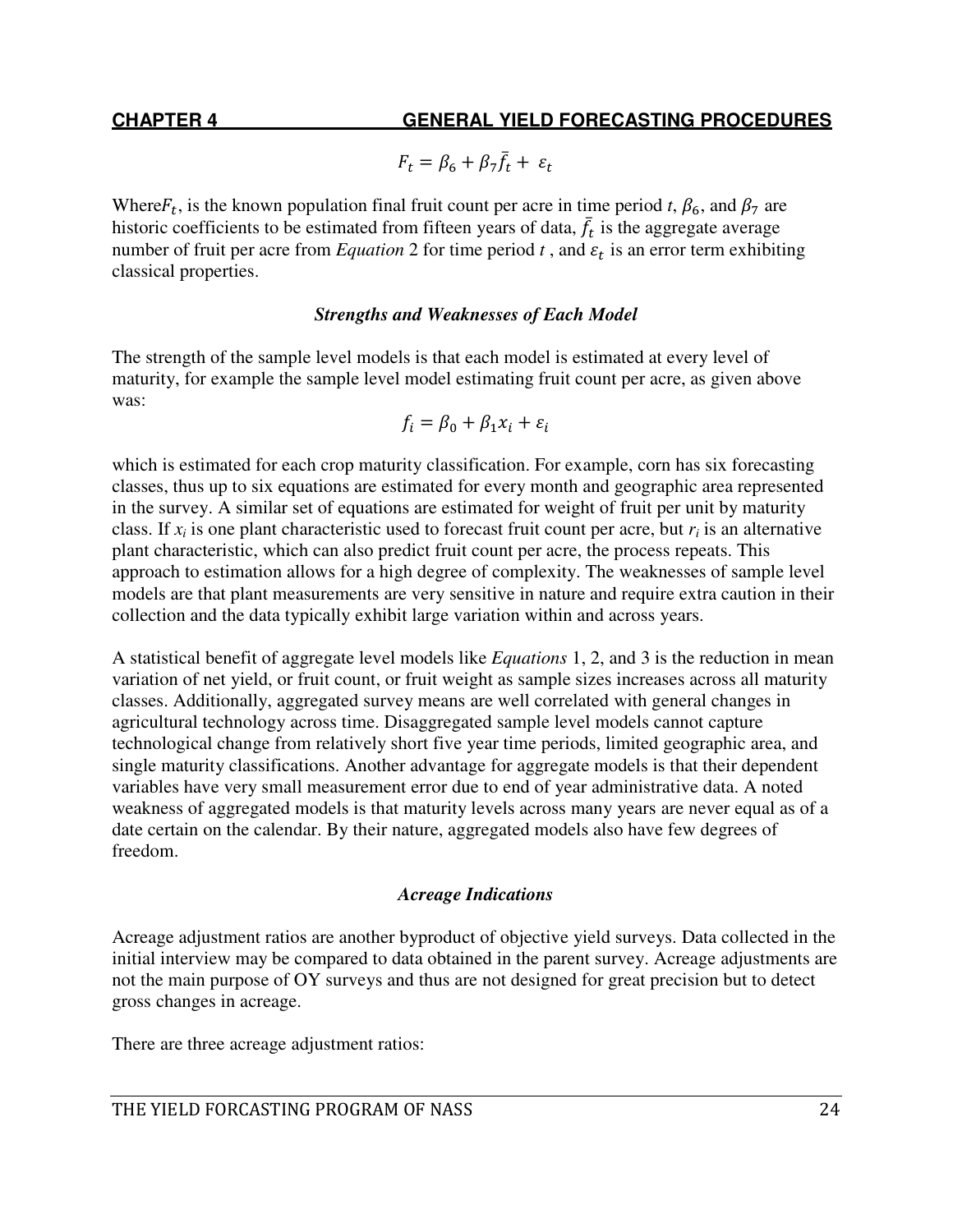- 1. The R1 ratio is a harvest intentions ratio. For crops sampled from the area frame, it is the ratio of total acres intended for harvest in the tract to total acres planted in the tract. Acres intended for harvest are reported on the initial OY interview and acres planted are reported on the base survey. For potatoes (list sample), the R1 ratio is calculated on the basis of "all land operated" rather than the tract.
- 2. For cotton, the R2 is the ratio of planted acres to the planted acreage from the JAS. Thus, the R2 measures the change in planting intentions for cotton since the JAS.
- 3. The abandonment ratio is used each month to adjust for samples destroyed or abandoned, that is, "lost" samples. The numerator of the ratio equals the total number lost samples and the denominator is the total number samples, including lost samples. An active sample is where harvest has occurred or is expected to occur.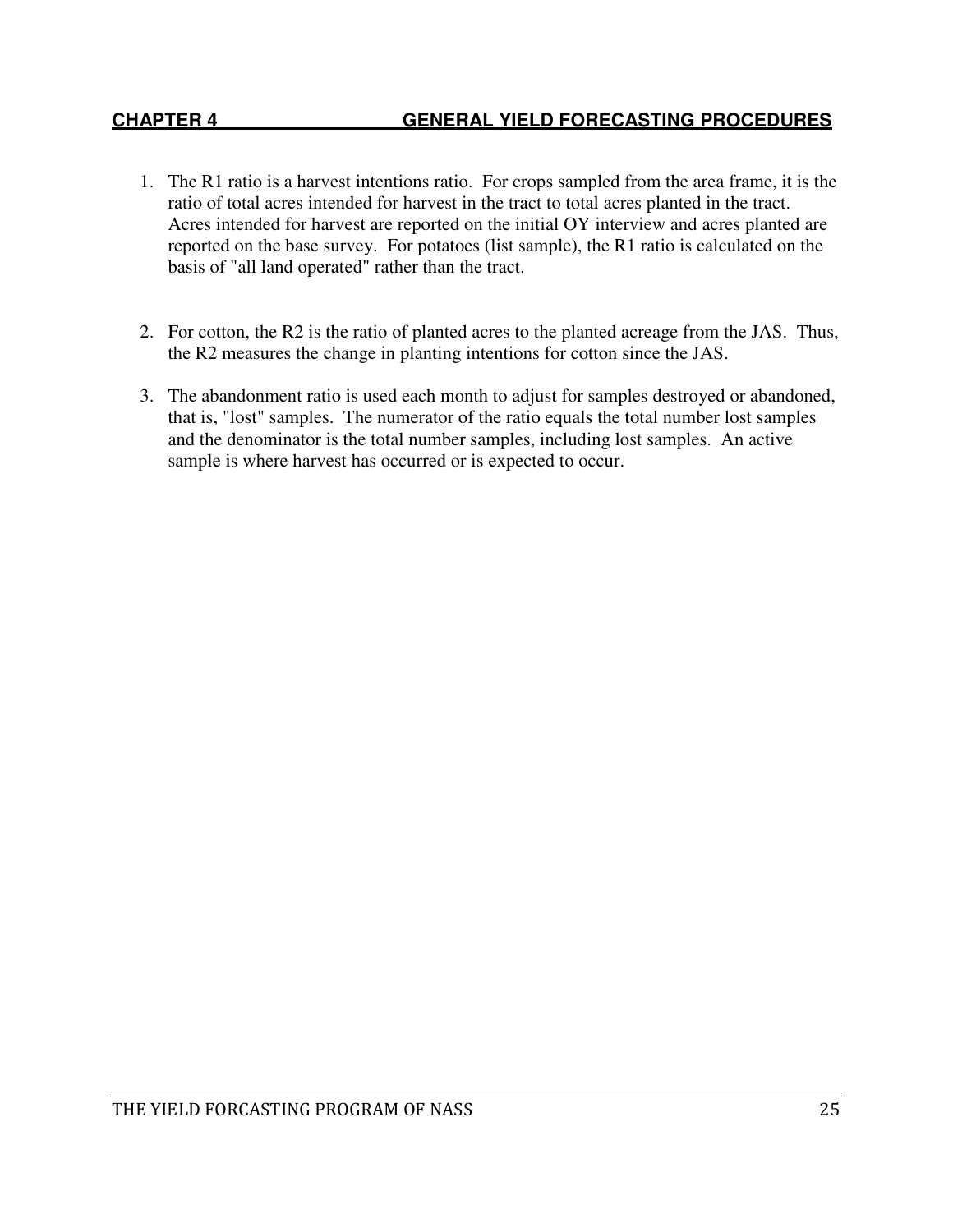#### **CHAPTER 5 CORN OBJECTIVE YIELD METHODS**

This chapter presents basic sampling, data collection, and mathematical methods utilized to estimate U.S. corn yield and production. The sampling review will emphasize NASS's unique *Area Frame* and its suitability for sample selections intended to measure U.S. corn yields. Data collection will focus on the variety of data collected and how data collection changes as corn crop maturity changes. The mathematical methods review will center on mathematical/statistical estimation of final corn yields utilizing measurable plant characteristics observed at specific points during the growing season. The end results of careful sampling, data collection, and mathematical methods are numeric indications suitable to establishment, and/or revision, of U.S. corn acreage, yield, and production.

## *Sample Design*

Corn Objective Yield (COY) surveys are conducted in Illinois, Indiana, Iowa, Kansas, Minnesota, Missouri, Nebraska, Ohio, South Dakota, and Wisconsin. On average, over the last three years, these ten states produced more than 83 percent of the U.S. corn crop. As described in Chapter 2, NASS partitions each of these states' land area into approximately one square mile pieces and calls the pieces segments. The resulting collection of segments is referred to as the "*Area Frame*". This painstaking segmentation of land area into uniquely identifiable segments makes possible the selection of a probability based sample of U.S. corn acres.

Probability based surveys require the explicit identification and separation of all elements contained in a population of interest. For yield surveys like COY, the most important result of constructing a population of corn acres is that *any* acre of corn, in a given state, can be assigned a known probability of selection. This result allows statistical samples to be extracted, population parameters to be estimated, hypotheses to be tested, and inferences to be made. NASS's *Area Frame* is the vehicle that transports us from a very large population of U.S. corn acres to a representative sample of U.S. corn acres. The sample is both statistically defensible and economically feasible to enumerate. The procedure for identifying every U.S. corn acre is to first, select a subsample of *Area Frame* segments, and secondly, to account for all agricultural activity occurring within those segments. Each selected segment will have all its acres inspected by and accounted-for by professional enumerators with assistance from the owner/operator. In this manner, a new listing of corn acres is constructed each year. This listing is the COY sample population. No other purveyor of U.S. corn estimates is capable of constructing such a sample population.

Accurate inferences from a probability based survey require the construction of a sampling population and, in addition, a means to select a representative sample from that population. The statistical method used to select corn acres to be included in COY is probability proportional to size (PPS). In statistics, this method ensures a representative sample is selected when sample elements vary in their size. A simple explanation should be given as to how sample elements in the corn acres population are capable of differing in size. During constructing of the corn acres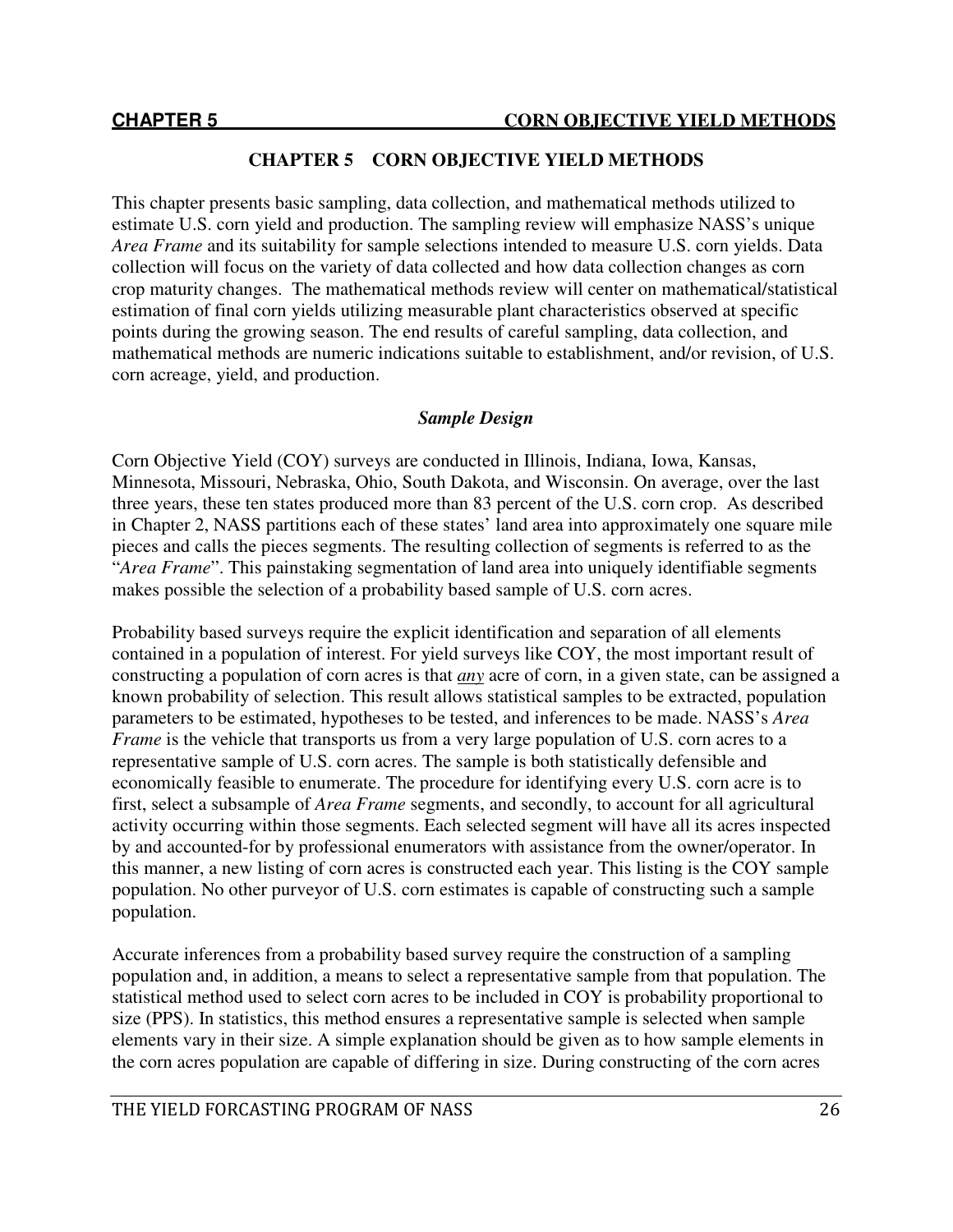#### **CHAPTER 5 CORN OBJECTIVE YIELD METHODS**

sample population, the explicit identification and separation of corn acres, from all other acres, is made according to *fields*. In agriculture a field is one, continuous acreage of land devoted to the same use. Therefore, the sample elements in the corn population are *fields*. Since *fields* of corn vary in acreage, the sample selection method of PPS ensures the probability of selection is adjusted for field size. For example, employing PPS sampling, a corn field that is twice the size of its neighbor will also be twice as likely to be included in the sample. After the determination of which fields are included in the sample, the representative *acre* is selected with simple random sampling designed to give every acre in the selected field, an equal chance of selection. Since a selected *acre* is too large for complete enumeration, a selected *sample* will be enumerated and expanded up to the one *acre* level.

In mid-July of each year, professional statisticians in the ten COY states train field enumerators to properly identify and prepare selected samples for data collection. Generally, enumerators will have many years of experience in COY data collection and are well qualified to conduct their assignments. Practical field training is also available through relationships developed among individual enumerators and their supervisors. Overall, the preparation for data collection is rigorous and includes quality control processes that continue through the corn growing season. In late July field enumerators will begin visiting and enumerating samples and will continue personal visits at monthly intervals throughout the season until final harvest.

Each sample consists of two units (or plots) to be utilized in forecasting final net yield per acre. Each unit consists two parallel 15 foot sections of row. During each visit, enumerators count or measure each required plant characteristic, the required characteristics being determined according to the units' maturity level. For example, at early maturities enumerators will count plants and measure row spacing. At later maturities, ear lengths, diameters, and weights are measured and recorded. After each data collection period, a forecast of each unit's final net yield is constructed. Essentially forecasts of corn yields depend on two items: One, the current year's measurable plant characteristics and, two, the historic relationship between plant characteristics measured in the past, at the same level of maturity, and final plant characteristics that result in harvestable yield. Each item is needed to forecast a samples final net yield per acre. In cases where one or the other of the two required items is missing, a five year average of the final plant characteristic is substituted. During some early forecasts there may be no plant characteristic that NASS measures that can be related the final plant characteristic. Ear weight is the prime example. In these cases, historic averages are used to forecast final net yield.

## *Data Collected*

Field enumerators count and measure several items within or near the units. The size of the unit (square feet), the number of ears, grain weight, and harvest loss. The following lists the data items collected and what it is used to measure.

 Data items used to measure the size of each unit: Distance between two rows (one row middle)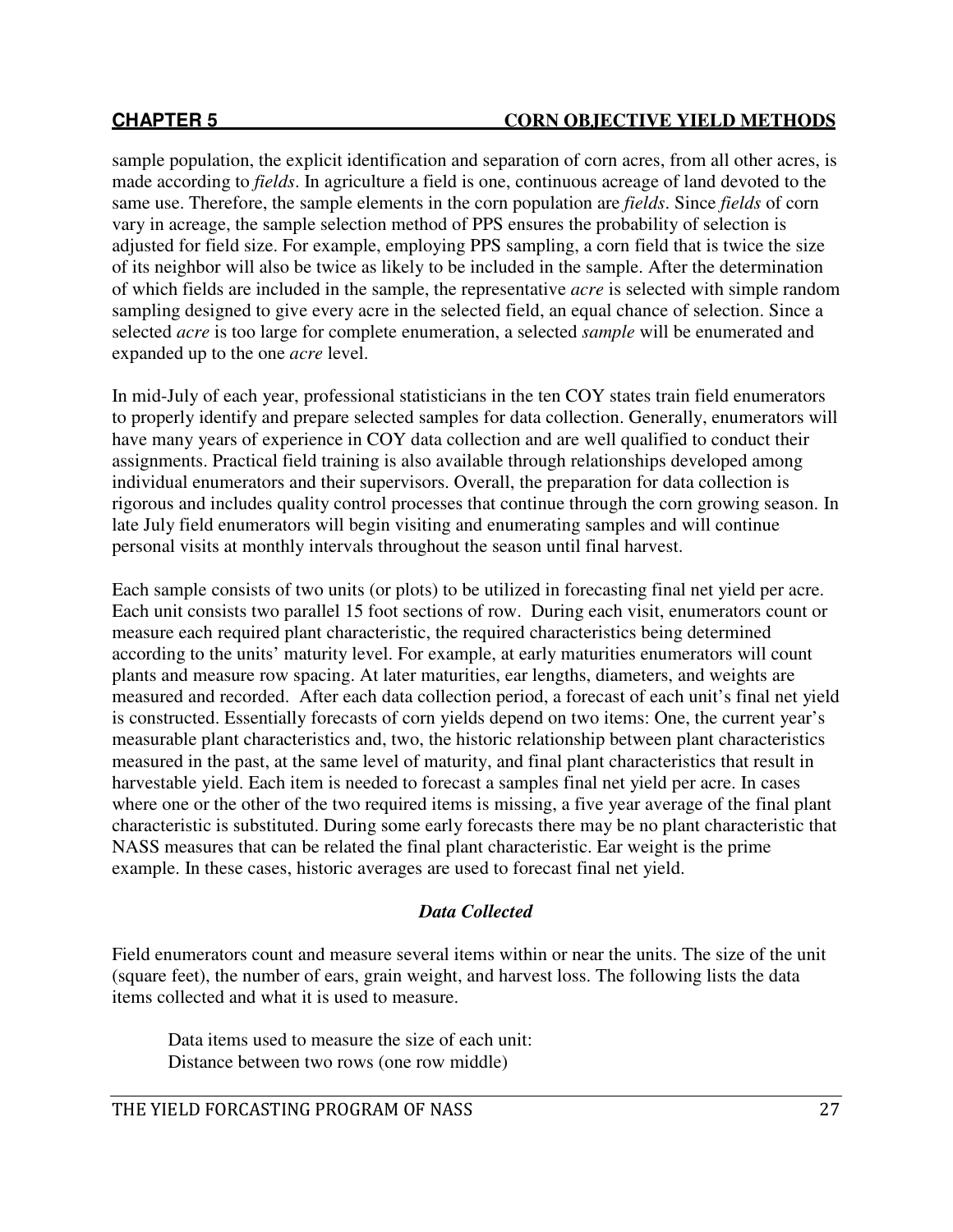#### **CHAPTER 5 CORN OBJECTIVE YIELD METHODS**

Distance between five rows (four row middles) Data items used to forecast or estimate the number of ears: Number of stalks in each row Number of stalks with ears or silked ear shoots in each row Number of ears and silked ear shoots in each row Number of ears with kernel formation Data items used to forecast or estimate grain weight: Kernel row length from the first five ears beyond the unit in a specified row Ear diameter at a point one inch from the butt on the same five ears beyond the unit Weight of the first five ears in the dent stage (when the sample reaches this maturity) Weight of shelled grain from the five dent stage ears Moisture content of grain from the five dent stage ears Field weight of all ears in the two units at maturity (crop cutting) Lab weight of sample of four mature ears harvested Weight of grain shelled from the four mature ears Moisture content of shelled grain from the four mature ears

Data items used to estimate harvest loss:

Distance between two rows (one row middle) Distance between five rows (four row middles) Grain weight of ears between Row 1 and Row 3 Grain weight of loose kernels between Row 1 and Row 2

#### *Maturity Categories*

At each visit, the enumerator makes maturity assessments within the units and a maturity category is established for the sample. If necessary, ears outside the unit may be husked to make this determination. Forecast equations are derived using data collected during the previous 5 years for each maturity in each month. The maturity definitions used by the enumerators are:

| Maturity          | Definition                                                                                                                         |
|-------------------|------------------------------------------------------------------------------------------------------------------------------------|
| 1 - no ear shoots | No ears or ear shoots are present.                                                                                                 |
| 2 - pre-blister   | Ear shoots are present with some silks showing. Most silks are yellow to<br>white in color. Spikelets contain little or no liquid. |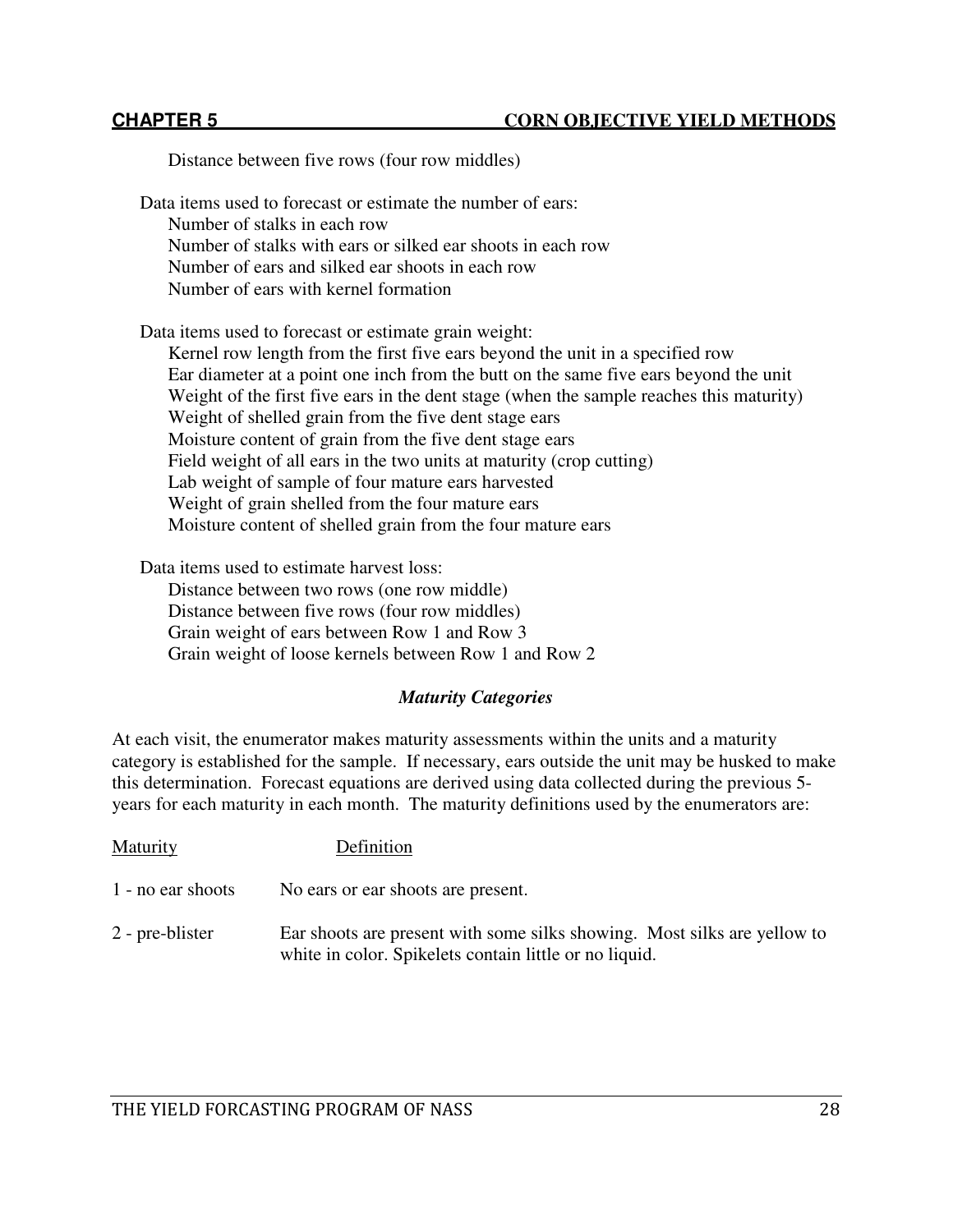| 3 - blister       | Most silks protruding from husks are beginning to turn brown. Spikelets<br>have swollen and contain clear to white liquid.                                                                                                                                  |
|-------------------|-------------------------------------------------------------------------------------------------------------------------------------------------------------------------------------------------------------------------------------------------------------|
| $4 - milk$        | Silks protruding from husks have turned brown and dry. Plant or shuck is<br>green. Ears are erect. Kernels contain a milk-like substance and show<br>little or no denting.                                                                                  |
| $5 -$ dough       | Shucks starting to take on a light rust color. Ears beginning to lean away<br>from stalks. About half the kernels are dented and contain a milk or<br>dough-like substance. Maturity line has not moved halfway to the cob on<br>a majority of the kernels. |
| $6 - \text{dent}$ | Shucks are dry but not opening up. Nearly all kernels are dented.<br>Maturity line on kernels has not reached the cob.                                                                                                                                      |
| 7 - mature        | Shucks are dry and opening up. Ears are hanging down from the stalk.<br>Maturity line on kernels has reached the cob.                                                                                                                                       |

## *Analysis of Raw Data*

In the following sections estimation at the sample level is discussed. All sample level regression equations are derived from the previous 5 years' survey data using multiple regression techniques. Certain influential data points (i.e., "outliers") are excluded from the dataset prior to deriving the coefficients. These influential data points are identified using a "deleted residual" analysis or the "Cook's D" statistic (Belsley, Kuh, and Welsch, [4]). There is usually very little change in the regression equations from year-to-year because roughly 80 percent of the data for each class were used in the analysis the previous year. Classes that do change significantly from one year to the next are usually those with very few observations. If a class has little data and a plausible forecast equation cannot be derived, the equation from the previous year is used.

## *Forecasting and Estimating Number of Ears for Sample Fields*

The mathematical expression for calculating the number of ears per acre from a sample plot is straightforward, i.e., a specific count of ears per 60 linear feet and a measurement of average row spacing for the sample results in a unique value of ears per acre. The formula for calculating the number of ears per acre is:

> ears per acre = (ears in sample plots)  $(43,560)$ (60) (average row space)

Where 43,560 is the number of square feet in an acre, 60 is the total length of rows in two units, and average row space is the sum of the two 4-row space measurements divided by 8.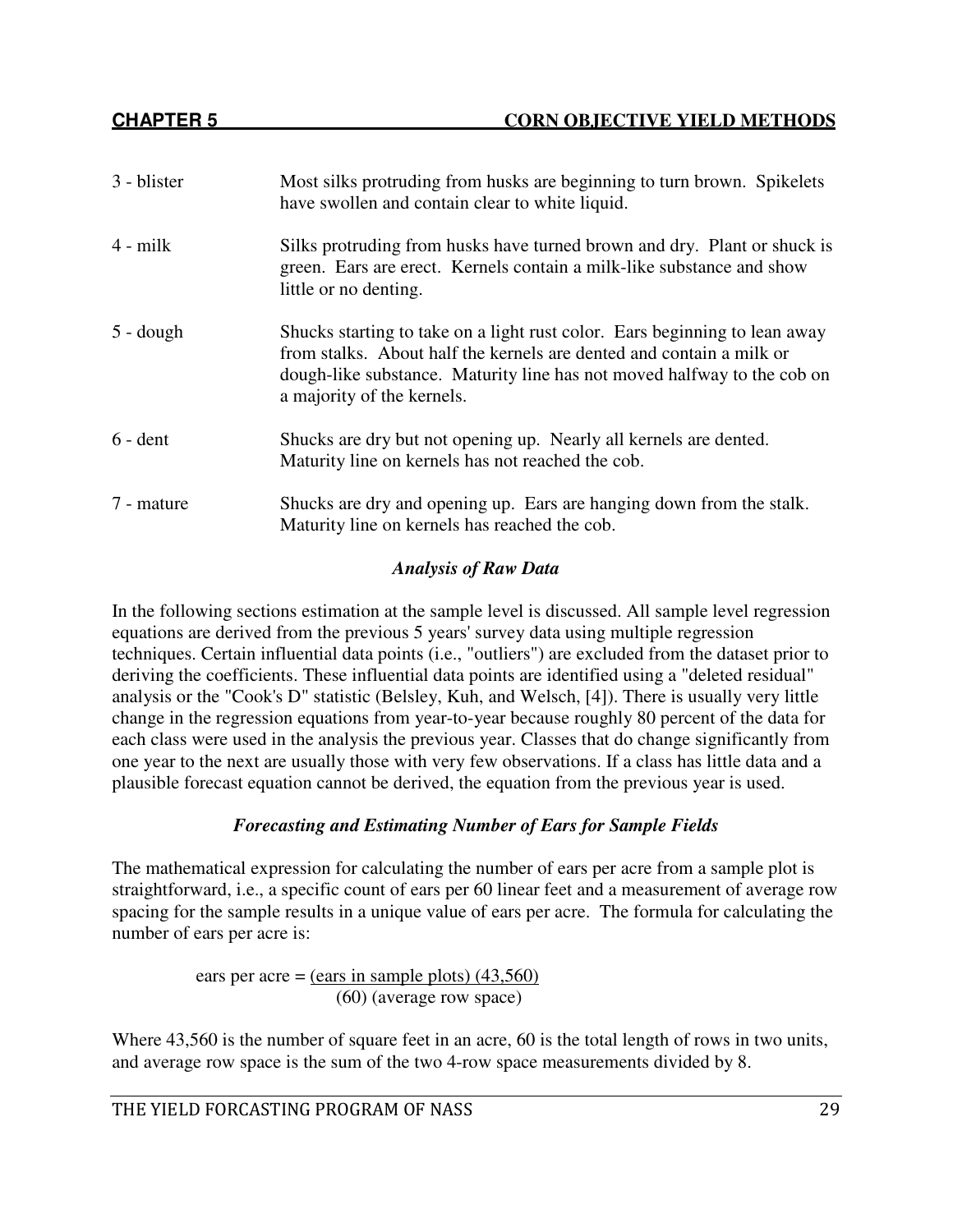In the equation above, forecasts for ears per acre are dependent on the number of ears in the sample plots. Should the ears in a sample plot not be observable due to immaturity, then a forecast of the final number of ears before farmer harvest is required. NASS bases this prediction on the historic relationship between observable plant characteristics and the eventual outcome for number of ears. NASS carefully considers which plant characteristics are used to make ear count forecasts based on the historic performance of the particular plant characteristic in question.

When samples are in maturities categories 1-4, two models are used to forecast the number of ears in each sample. The first model uses a five years of historic data to estimate the relationship between final ears per sample and the historic stalk count from the same month.

$$
y_i = \beta_0 + \beta_1 x_i + \varepsilon_i
$$

where  $x_i$  is the number of stalks in sample *i*,  $y_i$  is the final number of ears for sample *i*, and  $\varepsilon_i$  are random departures from the relationship. The coefficients  $\beta_0$  and  $\beta_1$  are estimated by ordinary least squares from data collected during the previous five years. This model produces historic results with  $R^2$ 's typically in the 80 to 90 percent range for all states. The second model uses five years of historic data to estimate the relationship between final ears per sample and the ratio of stalks with ears to total stalk counts per sample. This model may be represented by,

$$
y_i = \beta_2 + \beta_3 z_i + \epsilon_i
$$

Where  $z_i$  is the number of stalks with ears or silked ear shoots (maturity category 1-4) divided by the total number of stalks in the sample,  $y_i$  is the final ratio, measured at or before maturity category 4, of stalks with ears to total stalks and  $\epsilon_i$  are random departures from the relationship. The coefficients  $\beta_2$  and  $\beta_3$  are estimated by ordinary least squares and a forecasted number of ears per sample is formulated by dividing the current count of stalks with ears by the predicted value of the ratio. This model produces  $\mathbb{R}^2$ 's that are much lower than the simple stalks model and, in addition, are generally variable across states and within states across maturity categories.

The forecast models for ears per sample are a weighted combination of the two regressions.

**Model 1:**  $y_i = \beta_0 + \beta_1 x_i + \varepsilon_i$ 

**Model 2:**  $y_i = \beta_2 + \beta_3 z_i + \epsilon_i$ 

A composite is constructed for forecasting ears per sample as follows: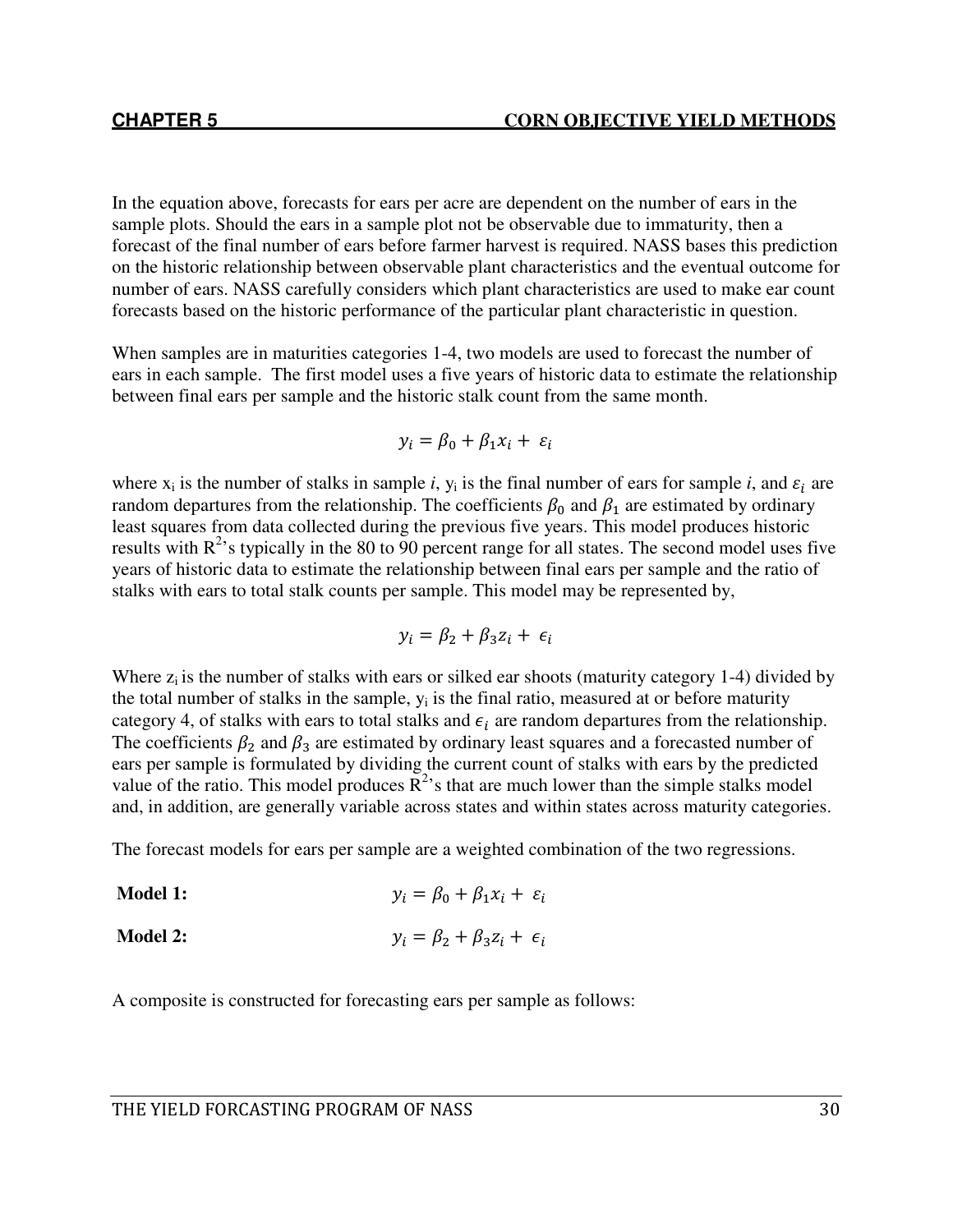$$
\hat{Y}_i = \frac{R_1^2 (\hat{y}_{i1}) + R_2^2 (\hat{y}_{i2})}{R_1^2 + R_2^2}
$$

where,  $\hat{Y}_i$  is the weighted forecast of ears per sample from Model 1 and 2, and  $R_1^2$  and  $R_2^2$  are the multiple correlation coefficients for Model 1 and 2 respectively. Typically the performance of Model 1 completely dominates Model 2.

Samples classified in dough stage or higher use the actual count of ears with evidence of kernel formation as the forecasted number of ears in the sample. Also, for the final visit to the sample, the actual ear count is used, regardless of the maturity category.

# *Forecasting and Estimating Grain Weight Per Ear for Sample Fields*

Corn is no exception to the general rule of objective yield surveying, i.e., successfully forecasting fruit weight is more difficult than forecasting fruit count. Therefore it should be no surprise that over the course of time and program development, one model has been successfully employed for ear count predictions whereas multiple models are utilized forecast final weight per ear. The sensitivity of final net yield to grain weight per ear necessitates a careful consideration of all plant characteristic which may contribute to successfully forecasting final grain weight per ear.

When samples are in maturity categories 1 and 2 the grain weight per ear will be forecasted to the final utilizing the 5-year historical average grain weight per ear. For the August 1 survey, this average is computed from all samples with final lab grain weights during the last 5-years. For the September 1 and later surveys, this average is computed using only samples that were in maturity category 1 or 2 (no ear shoots and pre-blister stage) for September 1 or later surveys from the last 5-years. The September 1 historic average is rarely used.

Corn samples in maturity categories 3 through 6 use historic regression models to forecast final grain weight per ear. There are currently three models calculated that are based on the following plant characteristics: kernel row length, ear volume, and maturity code 6 harvested ears. Kernel row length measurements are taken just beyond the 15-foot count section of each unit. Kernel row length measures the average length of five cobs from one inch above the butt to the end of the cob. These measurements, collected over a series of years, can be utilized to forecast future sample grain weights. Ear volume measures are calculated by combining kernel row length measures with cob diameter measurements. These too are historically related to final grain weights. Finally, maturity code 6 harvested ears. These measures are harvested ears collected just beyond the 15-foot count section which are then laboratory weighed and adjusted to 15.5 percent moisture. These MC6 weights are also related to final grain weights by means of regression.

In general, the form of the three models discussed above is: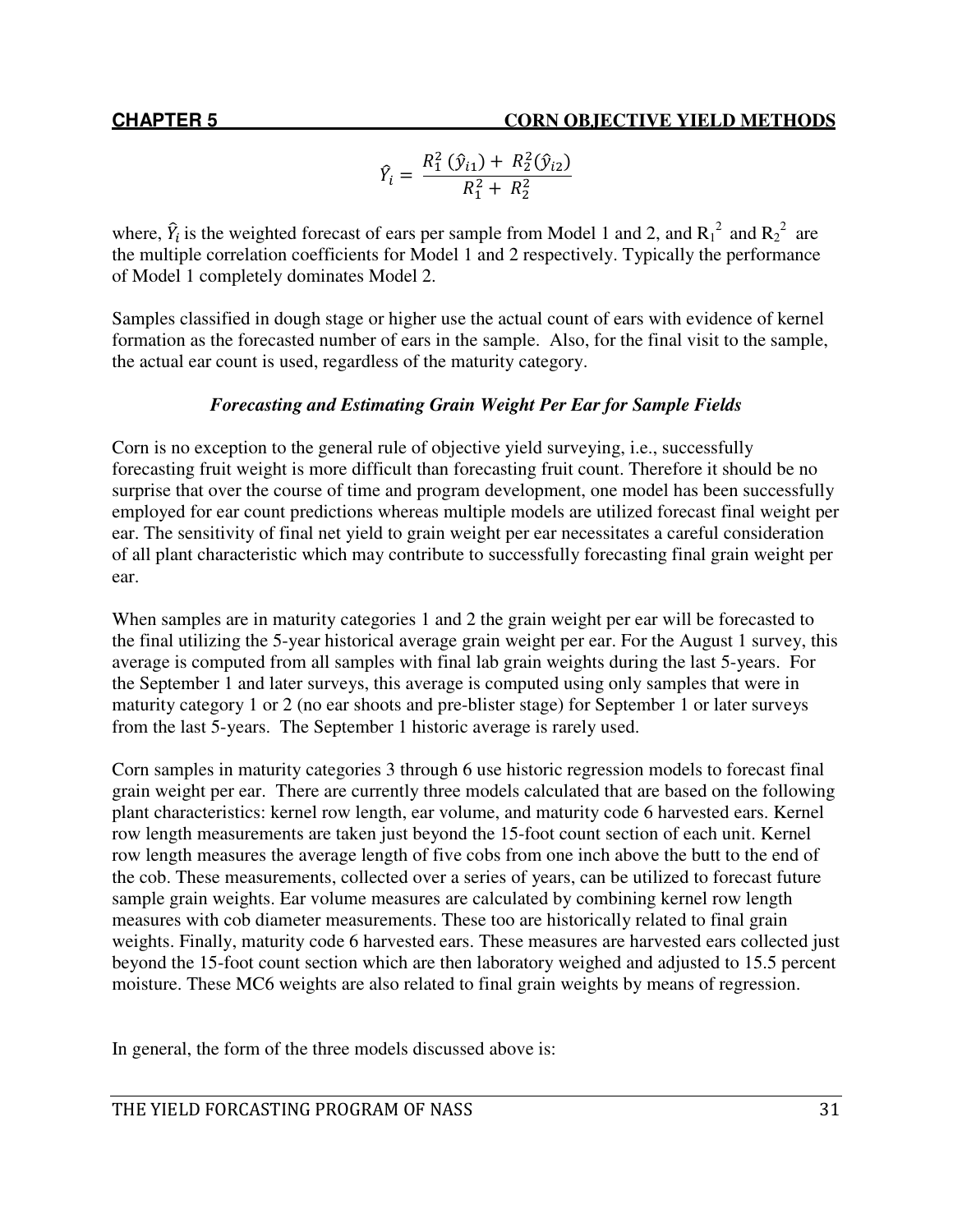$wt_i = \beta_0 + \beta_1 x_i + \varepsilon_i$ 

Where  $x_i$  is the average kernel row length for sample  $i$  or the computed volume measurement of the ears in sample *i*, or the MC6 grain weight for sample *i*. wt<sub>i</sub> is the final grain weight for sample *i* and  $\varepsilon_i$  is a random departure from the relationship. The coefficients  $\beta_0$  and  $\beta_1$  are estimated by ordinary least squares from the previous five years of data.

Parameter estimates ( $\beta_0$  and  $\beta_1$ ) are calculated for each maturity category in each month for each State. Each of these models exhibits significant variation but, in general, each improves in predictive ability over the course of a growing season.  $R^2$ 's are in the 20's, 30's and 40's for ear volume and slightly less for kernel row length. The  $R^2$  for MC6 weights does show the expected improvement given the later maturity, however, by statistician standards, has considerable remaining variation. Ultimately, it is difficult to make both an early and confident prediction of final grain weights per ear utilizing kernel row length, ear volume, and MC6 weights.

Mature samples and enumerator harvested samples use the average field weight per ear using measurements from ears mailed to a lab. A sample is enumerator harvested when three or more ears of the first five ears beyond a unit are mature or the farmer intends to harvest the sample within three days. If a final harvest sample is missed by an enumerator, its most recent forecast is perpetuated. The average field weight per ear is an average of the combined ear weight (cob and kernels) from all ears harvested in sample *i*:

> Field  $Wt = \begin{bmatrix} Total \ wt \ of \ cars \\ count \ of \ cars \end{bmatrix}$  $\overline{count\ of\ ears}$

A conversion must be made to adjust this field weight to a shelled ear weight at 15.5 percent moisture. The conversion factor is calculated in one of two ways:

1. When lab data are available, the adjusted weight per ear is calculated by:

$$
\frac{Wt}{Ear} = Field Wt * \left[\frac{w_s}{w_4 - b}\right] * \left[\frac{1 - m_i}{.845}\right]
$$

where, for sample *i*, w<sub>s</sub> is the weight of all grain shelled from four ears,  $w_4$  is the weight of four ears (including cob), plastic bags and rubber bands (as mailed), b is the weight of plastic bags and rubber bands,  $m_i$  is the moisture content of the shelled grain, and  $.845 = (100 - 15.5/100)$ adjusts to standard moisture.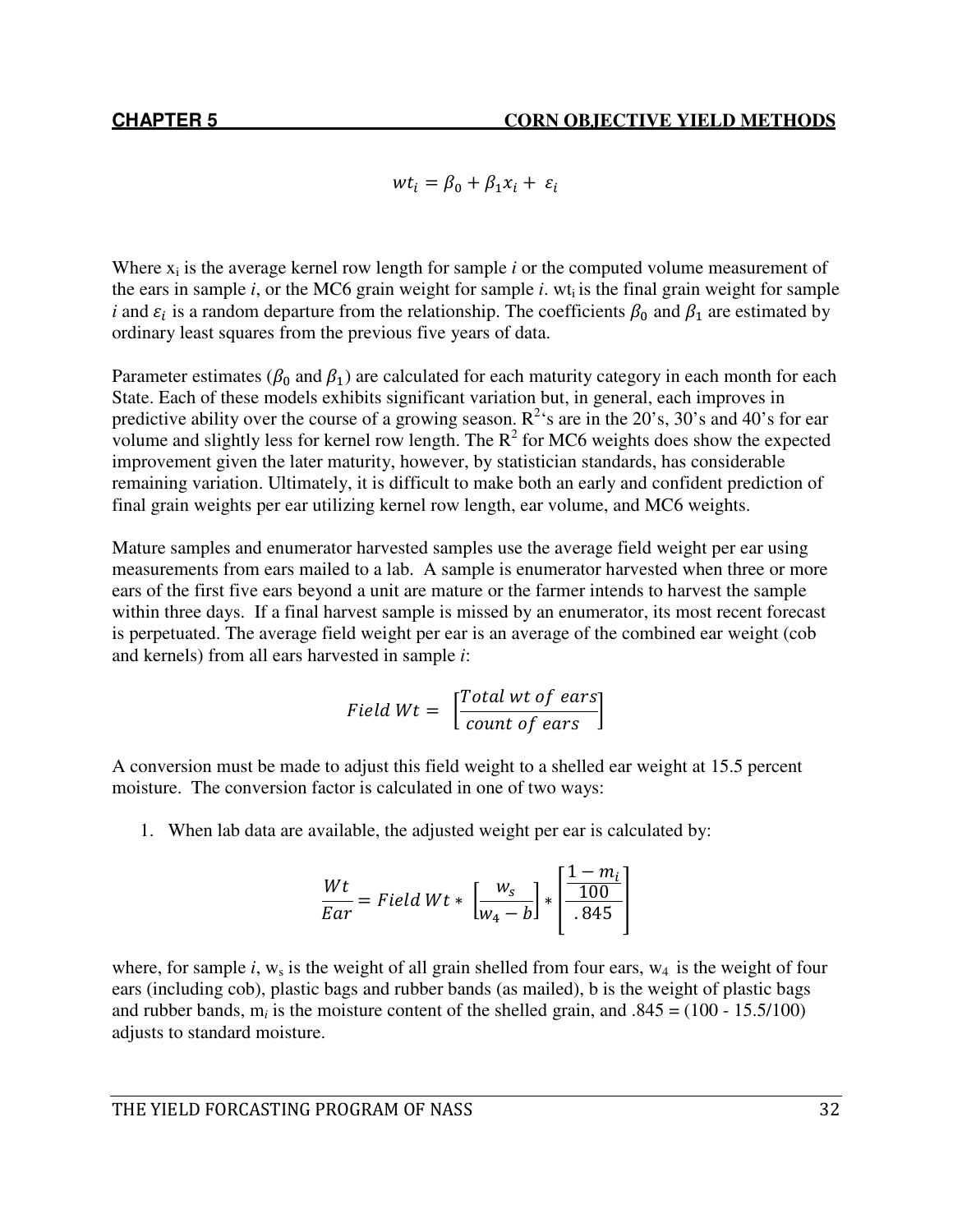2. If lab data are not available, a 5-year historical average shelling fraction and moisture adjustment is applied to the average field weight.

## *Independent Variables used in Sample Level Forecasts and Estimates*

The following table summarizes the data items used to estimate or forecast the number of ears, weight per ear and harvest loss for each of the 7 maturities:

| Maturity                | Number of Ears    | Weight per Ear                            | <b>Harvest Loss</b>          |
|-------------------------|-------------------|-------------------------------------------|------------------------------|
| 1 No ears or ear shoots | <b>Stalks</b>     | 5-year average                            | 5-year average               |
| 2 Pre-blister           | <b>Stalks</b>     | 5-year average                            | 5-year average               |
| 3 Blister               | <b>Stalks</b>     | Kernel row length/<br>Volume              | 5-year average               |
| 4 Milk                  | <b>Stalks</b>     | Kernel row length/<br>Volume              | 5-year average               |
| 5 Dough                 | Ears with kernels | Kernel row length/<br>Volume              | 5-year average               |
| 6 Dent                  | Ears with kernels | Kernel row length<br>Grain weight per ear | 5-year average               |
| Mature                  | Ears with kernels | Grain weight per ear                      | <b>Realized Harvest Loss</b> |
| Final                   | Ears with kernels | Grain weight per ear                      | <b>Realized Harvest loss</b> |

#### *Forecasting Yield for Sample Fields*

The gross yield for sample i is calculated by:

$$
\widehat{GY}_i = \frac{\widehat{y}_i * \widehat{wt}_i}{56}
$$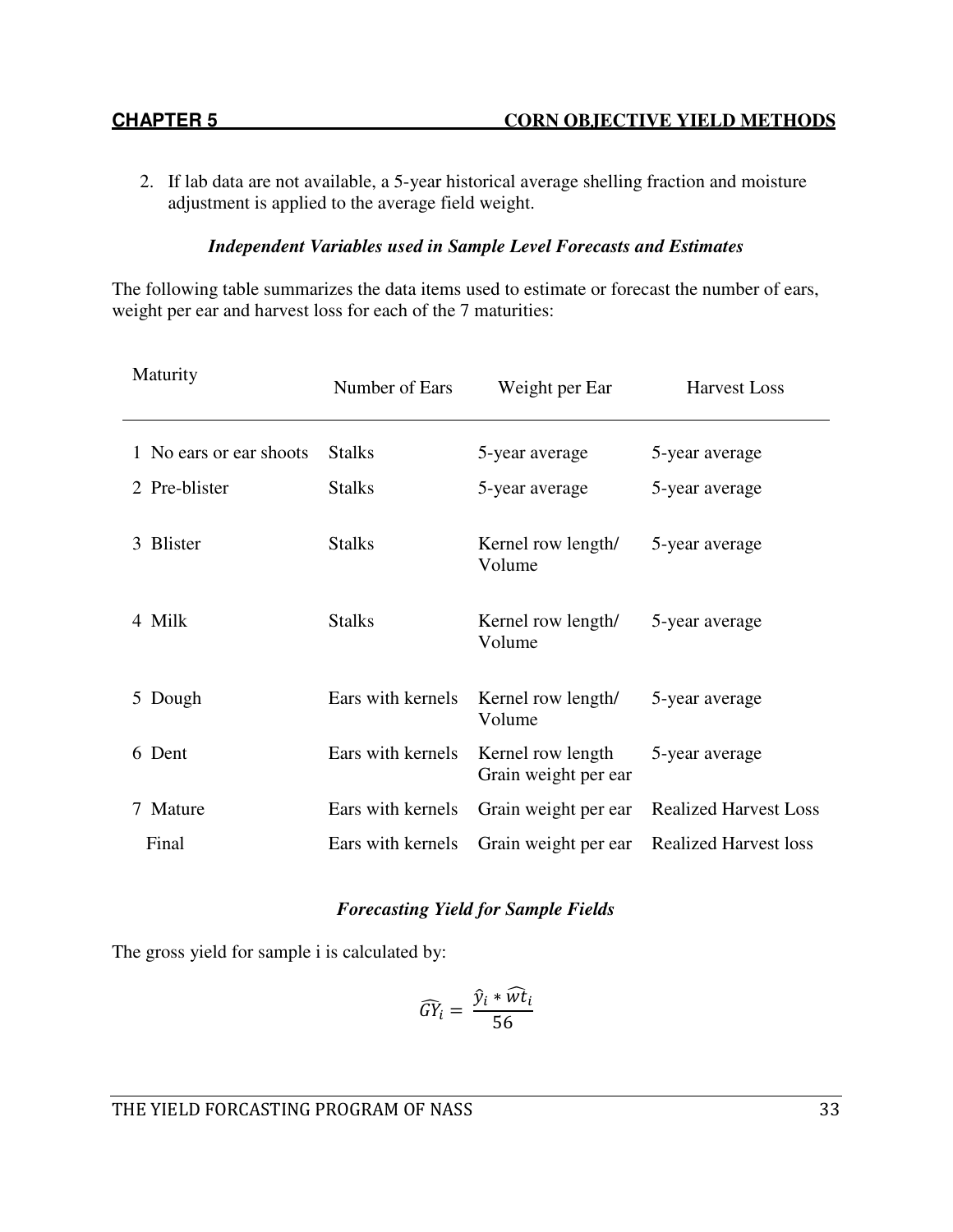Where  $\hat{y}_i$  is the forecasted or final estimate for ears per acre,  $\hat{w}t_i$  is the forecasted or final average grain weight per ear in pounds at 15.5 percent moisture, and 56 converts the numerator to bushel per acre

# *State Average Forecasts and Estimates*

The sample level gross yield forecasts are averaged to the State level. Since the sample is selfweighting, the simple mean of the sample forecasts is an unbiased estimate of the State gross yield. Therefore gross yield for a State is given as  $\bar{G}$ ,

$$
\bar{G} = \frac{1}{N_G} \sum_{i}^{N_G} G_i
$$

where

 $\overline{G}$  = State mean gross yield  $N_G$  = number of samples with gross yield forecasts (estimates)  $G_i$  = gross yield for sample *i* 

The standard error of  $\bar{G}$  is:

$$
S_{\bar{G}} = \sqrt{\sum_{i}^{N_G} \frac{(G_i - \overline{G})^2}{N_G(N_G - 1)}}
$$

Simple means are also appropriate for Stalks per Acre, Ears per Acre and Harvest Loss. No weighting is required when calculating State level averages for these items:

State Average Stalks per Acre =  $\Sigma$  (Sample Field Stalks per Acre) / N<sub>G</sub>

State Average Ears per Acre =  $\Sigma$  (Sample Field Ears per Acre) / N<sub>G</sub>

State Average Harvest Loss =  $\Sigma$  (Sample Field Harvest Loss) / N<sub>L</sub>

The State average grain weight per ear is calculated using a weighted mean. The weighting variable is the sample field Ears per Acre.

State Average Grain Wt per Ear =  $\Sigma$  (sample field grain weight  $*$  sample field ears per acre)  $\angle$  (sample field ears per acre)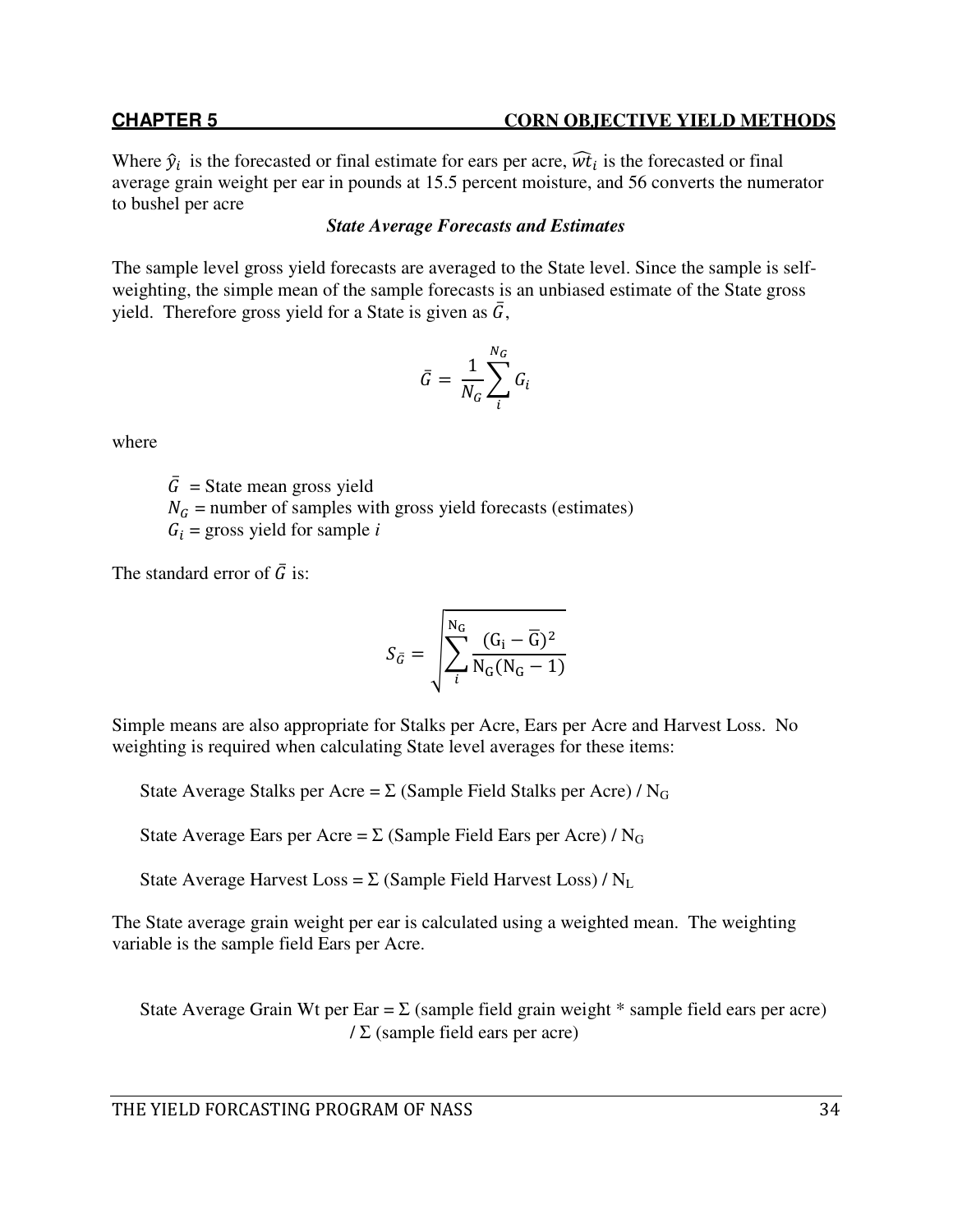# *Harvest Loss*

Harvest loss data are collected from every fourth sample. If less than 10 samples have current harvest loss data then harvest loss, L, is the 5-year average harvest loss, expressed as a percentage of gross yield. This 5-year average is used during the early months of the forecast season.

AVG. PERCENT LOSS =  $100^*$  (1/5)  $^*$   $\Sigma$  (Avg Loss in bu. / Avg Gross Yield in bu.)

The percentage loss is applied to the current year gross yield indication to calculate an indicated loss per acre.

INDICATED HARVEST LOSS = AVG. PERCENT LOSS \* INDICATED GROSS YIELD

Later in the season, when 10 or more samples have harvest loss data, sample harvest loss calculations are made with the following expression:

$$
L_i = \frac{(w_e + 2w_g)\left(1 - \left(\frac{m_i}{100}\right)\right) * 43,560}{(\bar{R}_i)(453.6)(60)(56)(.845)}
$$

Where  $L_i$  is the forecasted harvest loss of sample i, w<sub>e</sub> is the weight of ears between Row 1 and Row 3 for sample i,  $w_g$  is the weight of grain between Row 1 and Row 2 for sample i,  $\overline{R}_i$  is the average row spacing, sample i, (sum of the two 4-row space measurements divided by 8), m<sub>i</sub> is the moisture content of the shelled grain for sample i, and the following conversion factors:

453.6= conversion of grams to pounds  $43,560$  = square feet per acre  $60 = row$  feet in 2 units 56 = pounds of corn in a bushel  $.845$  = converts to standard moisture (15.5) percent.

State average harvest loss is calculated using data from the individual samples as:

$$
\bar{L} = \frac{1}{N_L} \sum_{i}^{N_L} L_i
$$

Where  $L_i$  is the harvest loss in sample i and  $N_L$  is the number of harvest loss samples.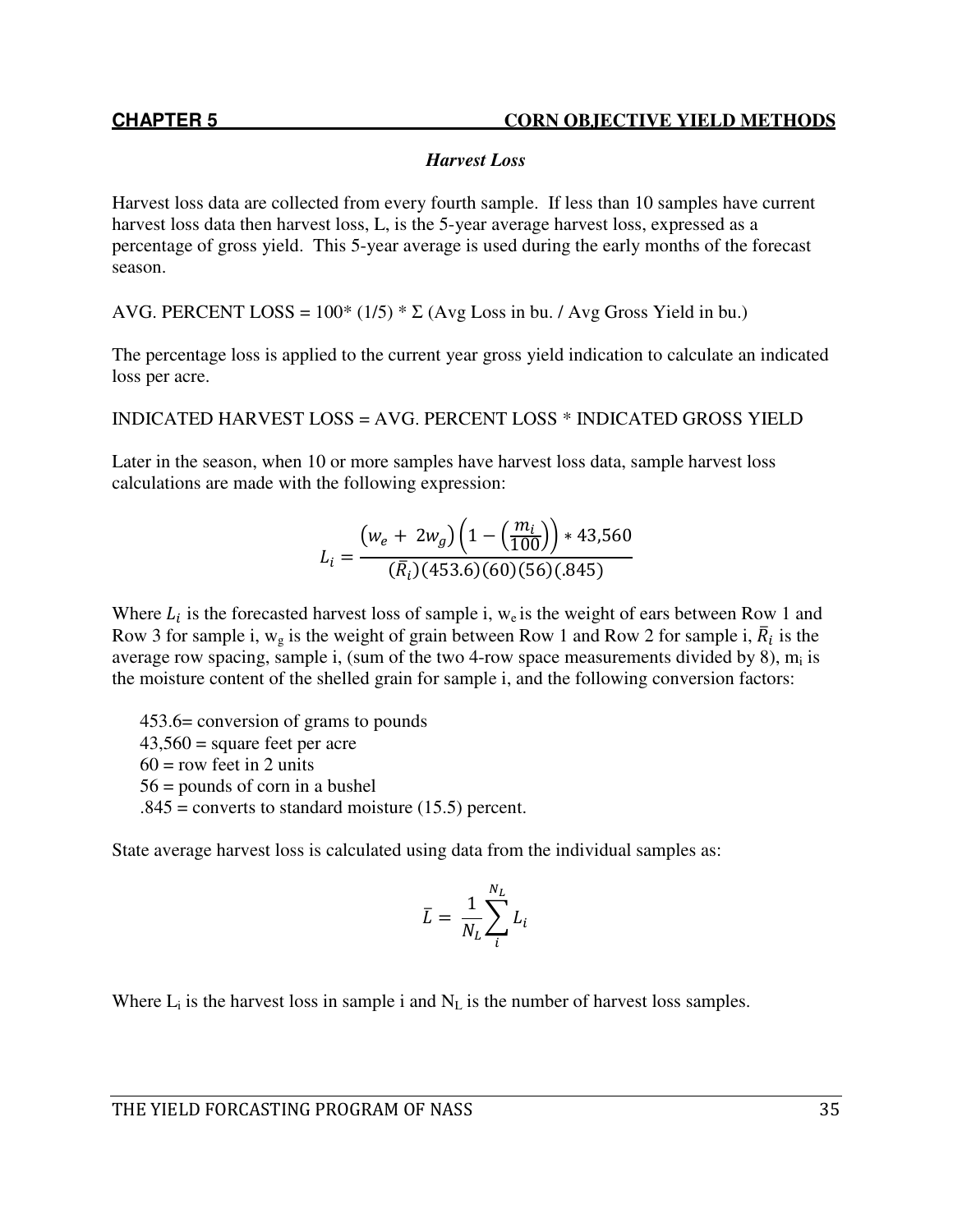$$
S_{\bar{L}} = \sqrt{\sum_{i}^{N_{\rm L}} \frac{(L_{i} - \bar{L})^2}{N_{\rm L}(N_{\rm L} - 1)}}
$$

### *State Level Net Yield*

Net yield for the State is computed by subtracting the estimated State level harvest loss from the mean of all sample level gross yield forecasts and estimates. Thus, estimated average net yield is:

$$
\bar{Y} = \bar{G} - \bar{L}
$$

Where G and L are State level gross yield and state level harvest loss

The standard error of the estimate is:

$$
S_{\overline{Y}} = \sqrt{S_{\overline{G}}^2 + S_{\overline{L}}^2 - \frac{2}{N_G} \text{COV}(G, L)}
$$

Where  $S_{\bar{L}}$  and  $S_{\bar{G}}$  were defined previously, and

$$
COV(G, L) = \sum_{1}^{N_{L}} \frac{(G_{i} \cdot \overline{G})(L_{i} \cdot \overline{L})}{N_{L} \cdot 1}
$$

When less than 10 Form E's are completed, and historical average loss is used, the standard error is:

$$
S_{\overline{Y}}=S_{\overline{G}}
$$

### *Production for the State*

Production (P) for the State is the product of estimated State level net yield and acres to be harvested for grain:

$$
P = (Aharv) (\bar{Y}),
$$

THE YIELD FORCASTING PROGRAM OF NASS 36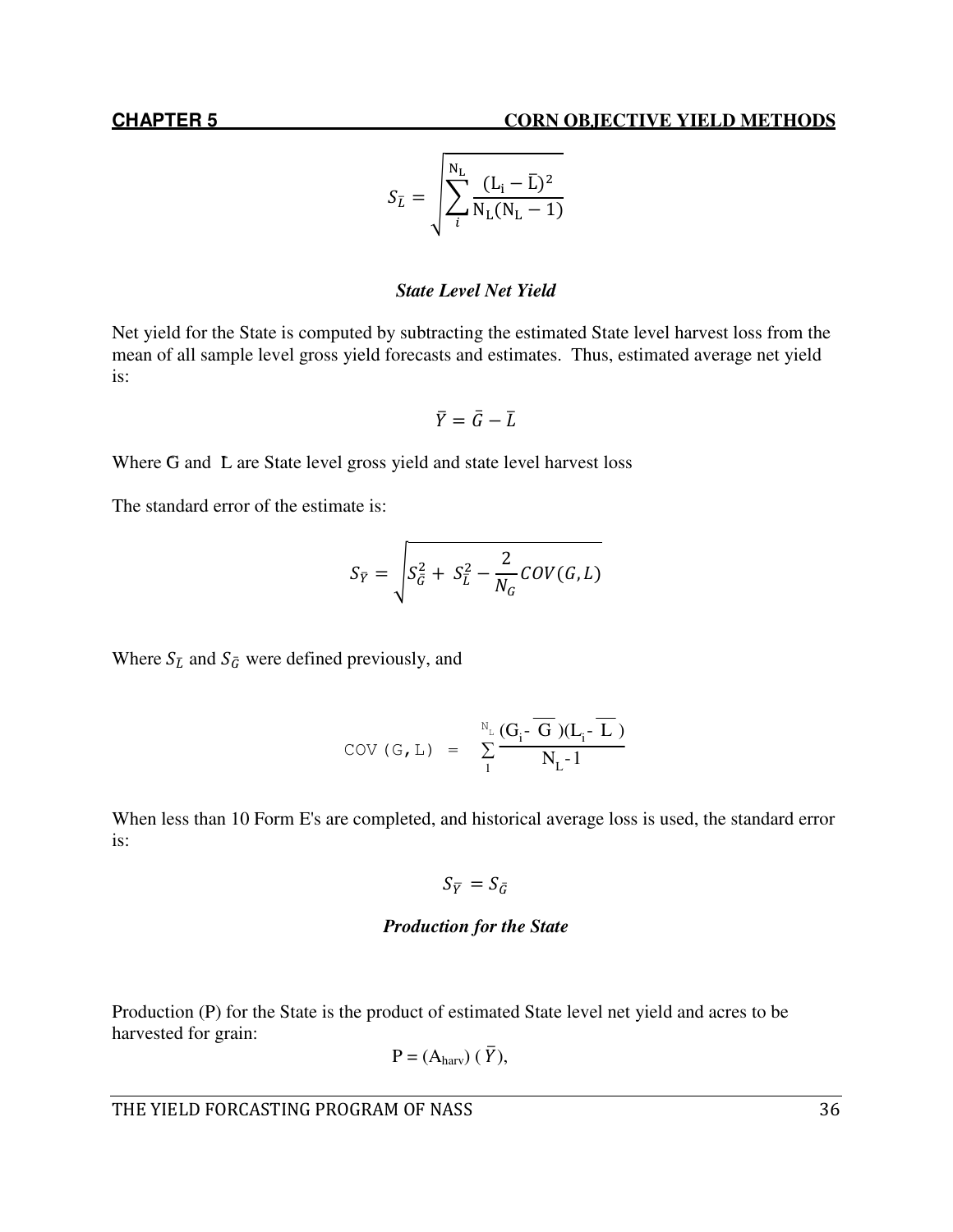with standard error:

$$
S_P = \sqrt{(A_{harv}^2)(S_{\bar{Y}}^2) + (\bar{Y}^2)(S_{A_{harv}}^2) + (S_{\bar{Y}}^2)(S_{A_{harv}}^2)}
$$

# Gross Yield for Samples with Incomplete Data

Gross yield is forecasted from the current month's survey data. In some cases, current data are unavailable and data from a previous month may be used to forecast gross yield, or no gross yield is forecasted for the sample. The specific cases are discussed below.

# Refusals

If the farmer refuses permission to enter the field, the sample is lost for the season. In this case the yield for this sample is left missing. Consequently, the refused sample contributes nothing to the State level average yield. Stated another way, the assumption is made that if the sample had not been a refusal, its gross yield would have been equal to the State's average gross yield.

### Inaccessible Samples

Occasionally, some samples are inaccessible due to scheduling or field conditions. If data from a previous visit are available, the previous forecast is carried forward. Otherwise, the sample is excluded from gross yield calculations. The sample must still be intended for harvest as grain.

### Early Farmer Harvest

If a sample is harvested by the farmer before current data can be collected, the previous month's predicted yield is brought forward.

### Lost, Abandoned, Destroyed Samples

If a sample is lost, abandoned, destroyed, and so forth, no gross yield is computed for the sample. The sample contributes nothing to the sample-level yield indication.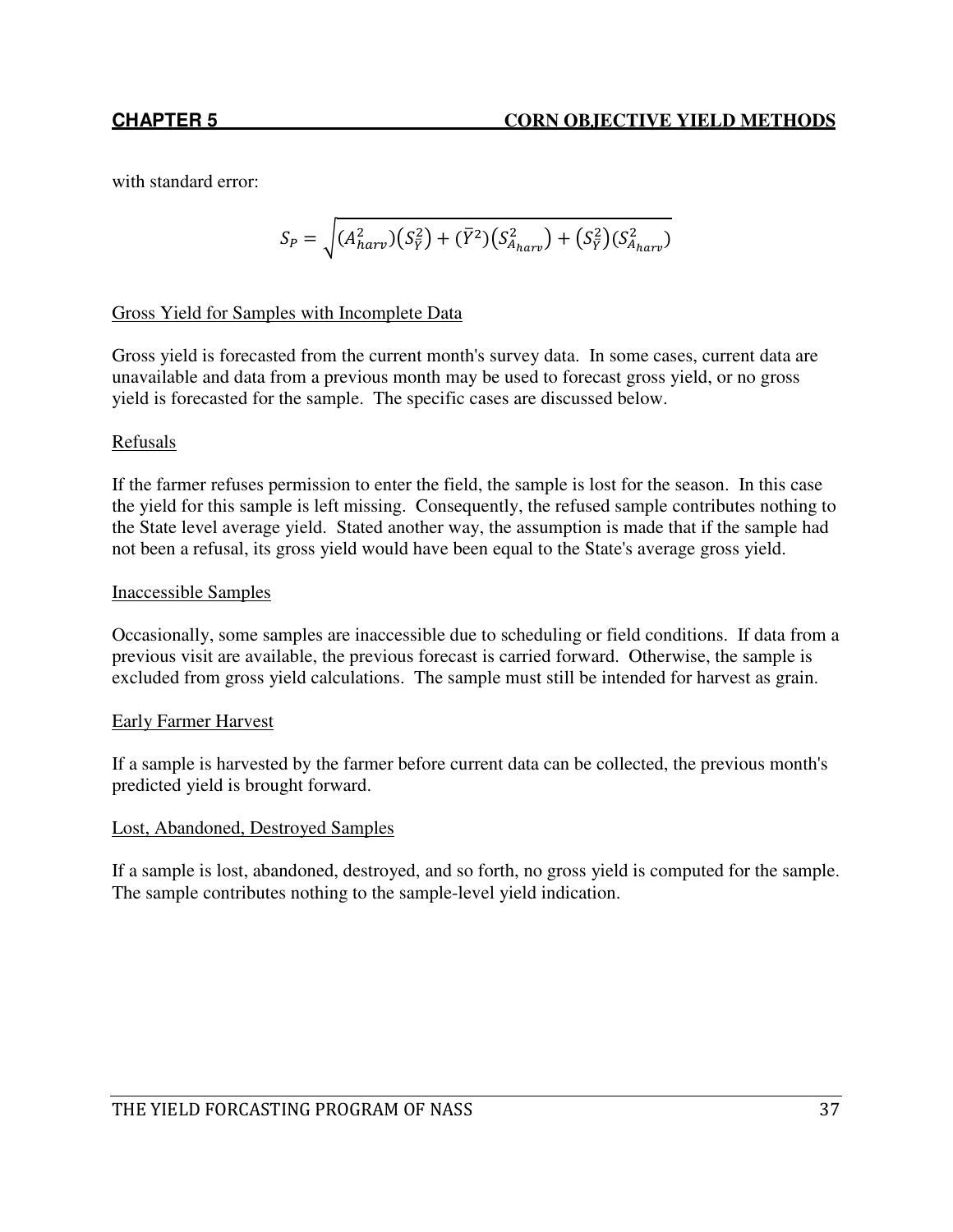### *Removing Bias from State Level Calculations*

Forecasts of state or regional yields are inherently subject to differ from the final, administratively determined, yield. The difference is due to weather and crop conditions yet to be encountered at the time the forecast is made, the difference between weather and crop conditions in the current year and the historic weather and crop conditions utilized to predict current yields, and systematic non-sampling errors which contribute to forecast error. NASS makes every attempt to minimize the impact of these three sources of error by means of administratively determine final values. These final, sometimes referred to as *official,* values are used as dependent variables to estimate an ordinary least squares equation with the averages calculated from objective yield samples as the independent variable. For example, each state will have an administratively determined, *official* corn yield for all previous years. To forecast the *official*  corn yield for the current year, NASS regresses the objectively determined State level average corn yields from previous years to the corresponding *official* corn yields. This process provides a historical context for weather, biases, and non-sampling errors.

The regression equation is:

$$
y_i = \beta_0 + \beta_1 x_i + \varepsilon_i
$$

where  $y_i$  is the official state yield and  $x_i$  is the calculated State average net yield,  $\beta_0$  and  $\beta_1$  are historic least squares estimates, and  $\varepsilon_i$  is a random departure from the relationship.

### *Computational Examples*

### **Sample Field Yield Examples**

Suppose data have been collected for the following four samples. Calculations of gross yield will be demonstrated. The maturity categories are defined earlier in this chapter.

### **1. Sample 1**

| Maturity category                                             |                            | 1, no ear shoots                |
|---------------------------------------------------------------|----------------------------|---------------------------------|
| Stalk count                                                   |                            | 79                              |
| 8-row space width (ft.)                                       |                            | 20.3                            |
| Historical 5-year avg grain weight per ear (lbs.)             |                            | 0.29                            |
| Suppose regression models for samples with no ear shoots are: |                            |                                 |
|                                                               |                            |                                 |
| Ears                                                          | $8.6 + 0.86$ (stalk count) |                                 |
| Grain Wt                                                      |                            | Historical average grain weight |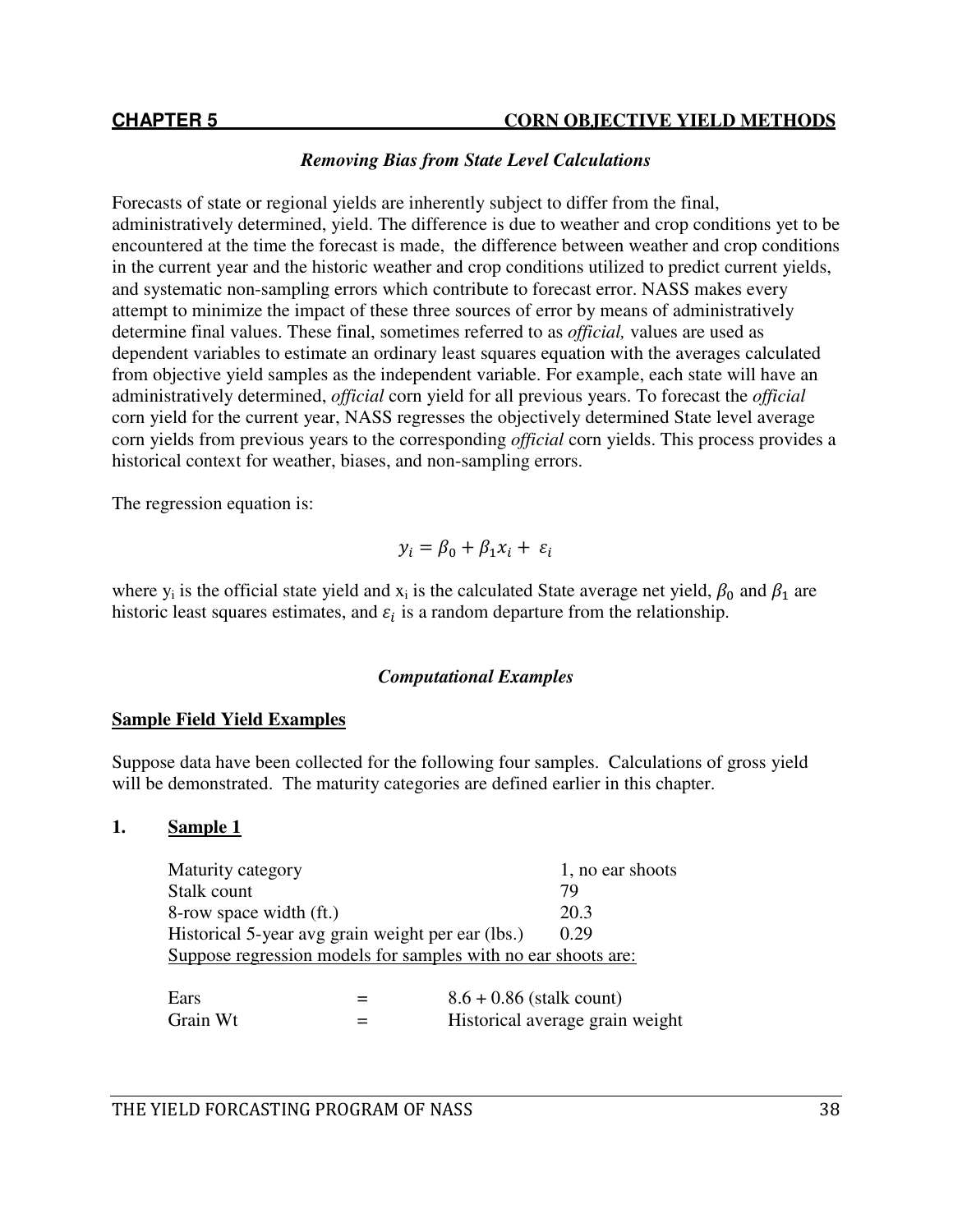Then

| Ears     |   | $8.6 + 0.86$ (79) = 76.54 ears |
|----------|---|--------------------------------|
| Grain Wt | = | $0.29$ pounds                  |

Then forecasted gross yield for sample 1 is:

Gross Yield =  $[(76.54)(0.29)(43560)] / [(56)(15)(20.3)/(2)] = 113.4$  bu/acre

# **2. Sample 2**

| Maturity category           | 3, blister |
|-----------------------------|------------|
| Stalk count                 | 81         |
| 8-row space width (ft)      | 20.3       |
| Average kernel length (in.) | 5.8        |

Ears Model =  $7.2 + 0.87$  (stalk count) Grain  $Wt = 0.23 + 0.02$  (kernel row length) Therefore,

| Ears       | $=$     | $7.2 + 0.87(81) = 77.67$ ears           |
|------------|---------|-----------------------------------------|
| Ears Model | $=$     | $89 / [1.2 + 0.09 * (76 / 81)] = 69.29$ |
| Grain Wt   | $=$ $-$ | $0.23 + 0.02$ (5.8) = 0.346 lbs         |

and Gross Yield =  $[(73.65)(0.346)(43560)] / [(56)(15)(20.3)/(2)] = 130.2$  bu/acre

## **3. Sample 3**

| Maturity category           | 5, dough |
|-----------------------------|----------|
| Ears with kernel formation  | 70       |
| 8-row space width (ft)      | 19.5     |
| Average kernel length (in.) | 5.2      |

Suppose regression models for samples in dough stage are:

| Ears     | = | count of ears with kernel formation |
|----------|---|-------------------------------------|
| Grain Wt |   | $0.10 + 0.04$ (kernel row length)   |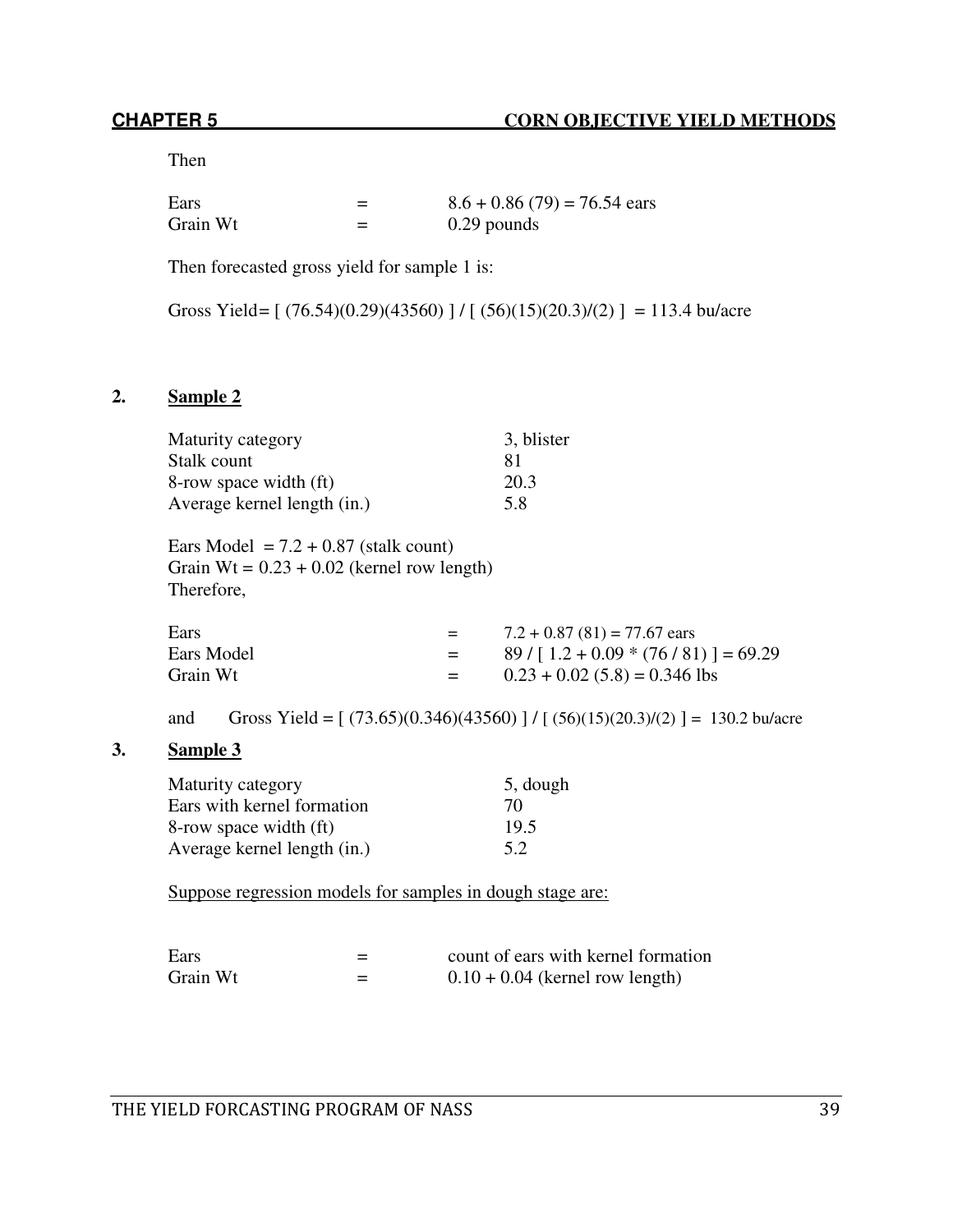Therefore,

| Ears<br>Grain Wt | 70 ears<br>$0.10 + 0.04$ (5.2) = 0.308 lbs.                      |
|------------------|------------------------------------------------------------------|
| and              |                                                                  |
| Gross Yield      | $[(70)(0.308)(43560)] / [(56)(15)(19.5)/(2)] = 114.7$<br>bu/acre |

# **4. Sample 4**

| Maturity category                     | 6, dent |
|---------------------------------------|---------|
| Ears with kernel formation            | 50      |
| 8-row space width                     | 20.3    |
| Ears husked with grain                | 22      |
| Field weight of husked ears (lbs.)    | 12.1    |
| Wt. of ears in sealed bags (grams)    | 1042.2  |
| Wt. of bags and rubber bands (grams)  | 45.2    |
| Wt. of grain at moisture test (grams) | 758.9   |
| Moisture content (percent)            | 25.0    |

Suppose models for enumerator harvested samples are:

| Ears<br>Grain Wt                    | $=$               | count of ears with kernel formation<br>(field wt per ear) (fraction dry grain wt of<br>field wt $)/(0.845)$ |
|-------------------------------------|-------------------|-------------------------------------------------------------------------------------------------------------|
| Therefore,                          |                   |                                                                                                             |
| Ears                                |                   | 50 ears                                                                                                     |
| Field weight per ear                | $=$               | $12.1 / 22 = 0.55$ lbs                                                                                      |
| Fraction dry weight of field weight | $\qquad \qquad =$ | $(758.9)(1-(25.0/100))$ ]/[(1042.2 - 45.2)]<br>0.571                                                        |
| Grain Wt                            | $=$<br>$=$        | $(0.55)(0.571)$   / 0.845 = 0.372 lbs.                                                                      |
| And,                                |                   |                                                                                                             |

Gross Yield =  $[(50)(0.372)(43560)]/[(56)(15)(20.3)/(2)] = 95.0$  bu/acre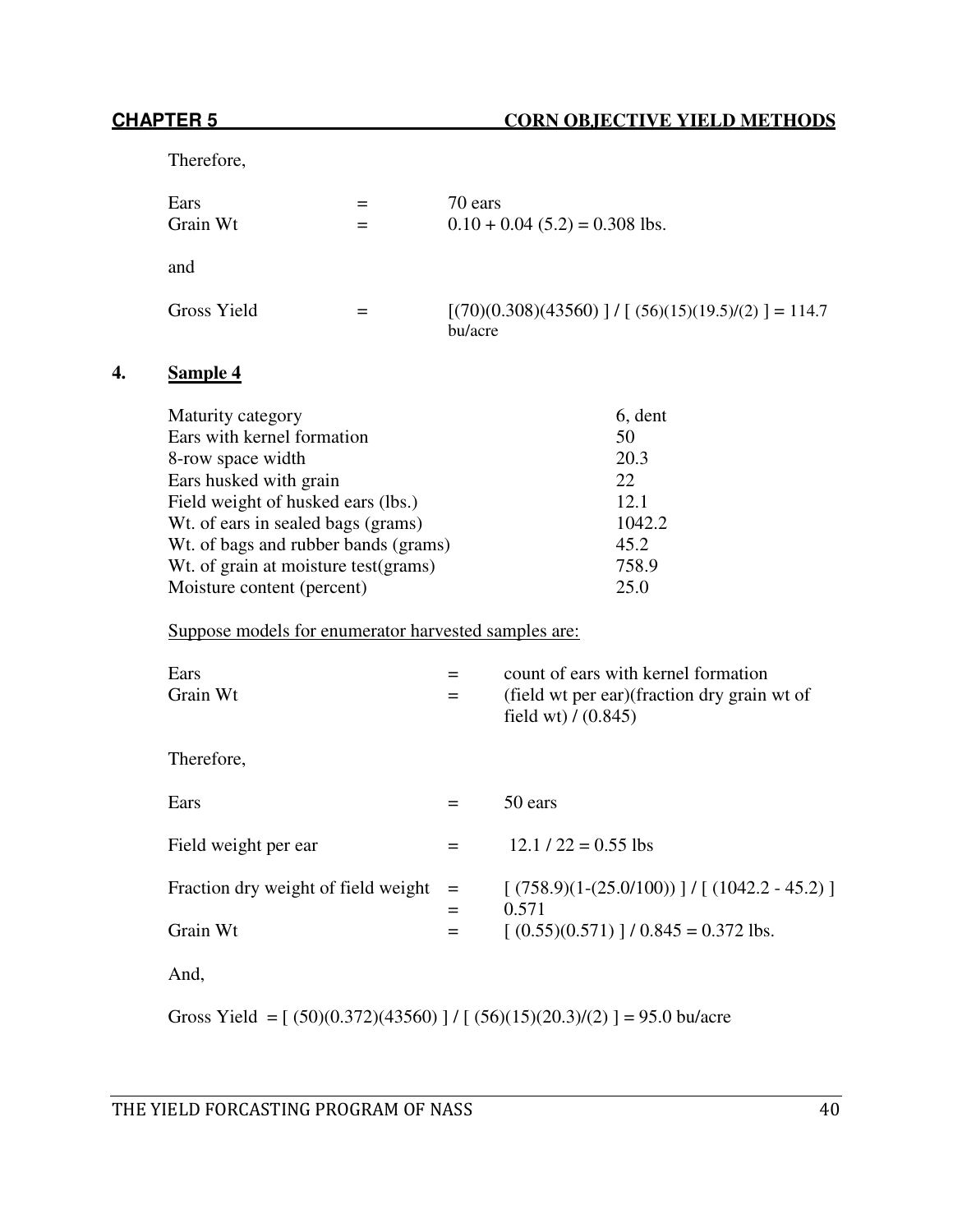This chapter presents basic sampling, data collection, and mathematical methods utilized to estimate U.S. soybean yield and production. The sampling review will emphasize NASS's unique *Area Frame* and its suitability for sample selections intended to measure U.S. soybean yields. Data collection will focus on the variety of data collected and how data collection changes as soybean crop maturity changes. The mathematical methods review will center on mathematical/statistical estimation of final soybean yields utilizing measurable plant characteristics observed at specific points during the growing season. The end results of careful sampling, data collection, and mathematical methods are numeric indications suitable to establishment, and/or revision, of U.S. soybean acreage, yield, and production.

### *Sample Design*

Soybean Objective Yield (SOY) surveys are conducted in Arkansas, Illinois, Indiana, Iowa, Kansas, Minnesota, Missouri, Nebraska, North Dakota, Ohio and South Dakota. On average, over the last three years, these eleven states produced more than 82 percent of the U.S. soybean crop. As described in Chapter 2, NASS partitions each of these states' land area into approximately one square mile pieces and calls the pieces segments. The resulting collection of segments is referred to as the "*Area Frame*". This painstaking segmentation of land area into uniquely identifiable segments makes possible the selection of a probability based sample of U.S. soybean acres.

Probability based surveys require the explicit identification and separation of all elements contained in a population of interest. For yield surveys like SOY, the most important result of constructing a population of soybean acres is that *any* acre of soybeans, in a given state, can be assigned a known probability of selection. This result allows statistical samples to be extracted, population parameters to be estimated, hypotheses to be tested, and inferences to be made. NASS's *Area Frame* is the vehicle that transports us from a very large population of U.S. soybean acres to a representative sample of U.S. soybean acres. The sample is both statistically defensible and economically feasible to enumerate. The procedure for identifying every U.S. soybean acre is to first, select a subsample of *Area Frame* segments, and secondly, to account for all agricultural activity occurring within those segments. Each selected segment will have all its acres inspected by and accounted-for by professional enumerators with assistance from the owner/operator. In this manner, a new listing of soybean acres is constructed each year. This listing is the SOY sample population. No other purveyor of U.S. soybean estimates is capable of constructing such a sample population.

Accurate inferences from a probability based survey require the construction of a sampling population and, in addition, a means to select a representative sample from that population. The statistical method used to select soybean acres to be included in SOY is probability proportional to size (PPS). In statistics, this method ensures a representative sample is selected when sample elements vary in their size. A simple explanation should be given as to how sample elements in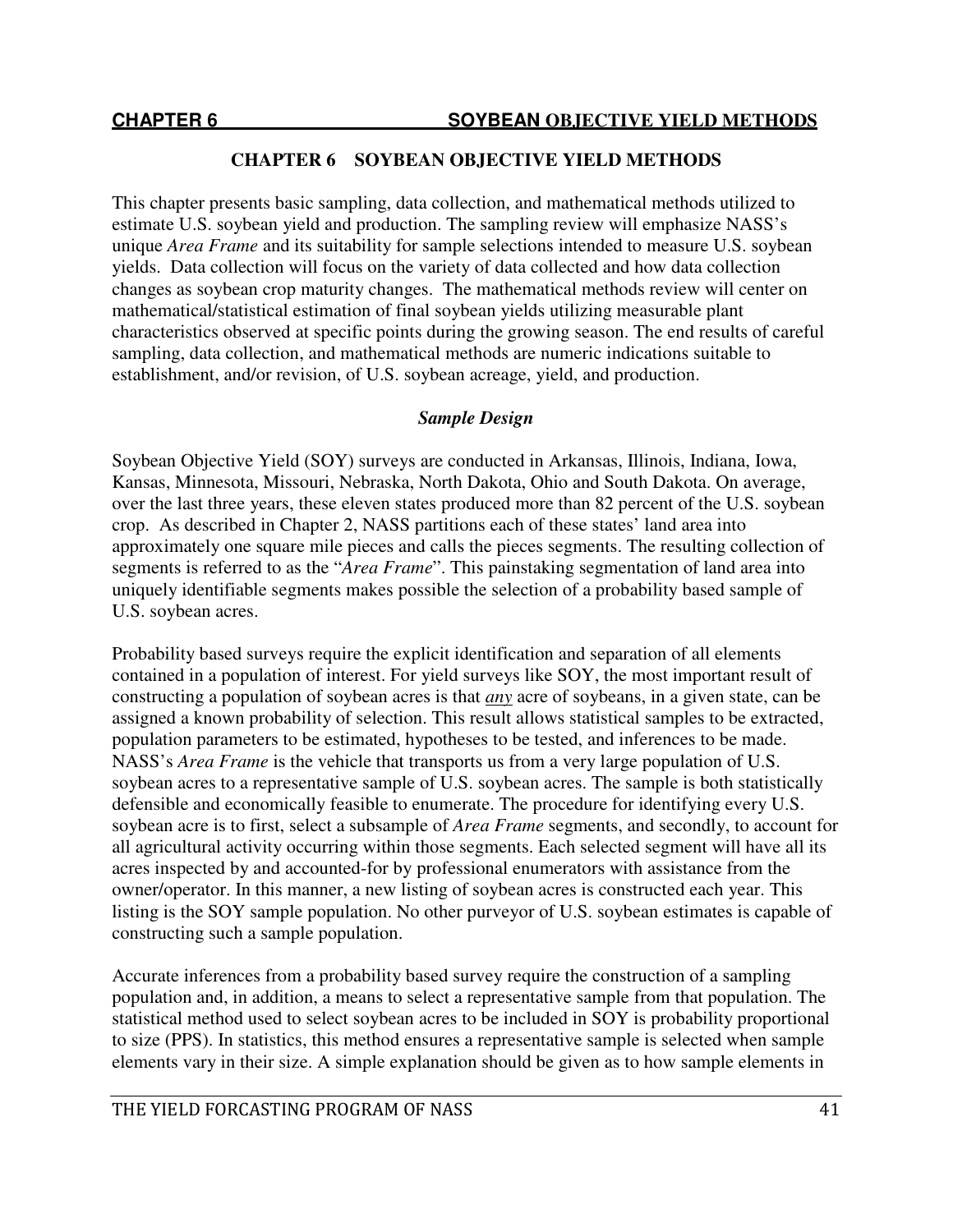the soybean acres population are capable of differing in size. During constructing of the soybean acres sample population, the explicit identification and separation of soybean acres, from all other acres, is made according to *fields*. In agriculture a field is one, continuous acreage of land devoted to the same use. Therefore, the sample elements in the soybean population are *fields*. Since *fields* of soybeans vary in acreage, the sample selection method of PPS ensures the probability of selection is adjusted for field size. For example, employing PPS sampling, a soybean field that is twice the size of its neighbor will also be twice as likely to be included in the sample. After the determination of which fields are included in the sample, the representative *acre* is selected with simple random sampling designed to give every acre in the selected field, an equal chance of selection. Since a selected *acre* is too large for complete enumeration, a selected *sample* will be enumerated and expanded up to the one *acre* level.

In mid-July of each year, professional statisticians in the eleven SOY states train field enumerators to properly identify and prepare selected samples for data collection. Generally, enumerators will have many years of experience in SOY data collection and are well qualified to conduct their assignments. Practical field training is also available through relationships developed among individual enumerators and their supervisors. Overall, the preparation for data collection is rigorous and includes quality control processes that continue through the soybean growing season. In late July field enumerators will begin visiting and enumerating samples and will continue personal visits at monthly intervals throughout the season until final harvest.

Each sample consists of two units (or plots) to be utilized in forecasting final net yield per acre. Each unit consists two parallel 3.5 foot sections of row partitioned into a 3 foot section and a 6 inch section. During each visit, enumerators count or measure each required plant characteristic, the required characteristics being determined according to the units' maturity level. For example, at early maturities enumerators will count plants and measure row spacing. At later maturities, lateral branches, flowers, and pod weights are measured and recorded. After each data collection period, a forecast of each unit's final net yield is constructed. Essentially forecasts of soybean yields depend on two items: One, the current year's measurable plant characteristics and, two, the historic relationship between plant characteristics measured in the past, at the same level of maturity, and final plant characteristics that result in harvestable yield. Each item is needed to forecast a samples final net yield per acre. In cases where one or the other of the two required items is missing, a five year average of the final plant characteristic is substituted. During some early forecasts there may be no plant characteristic that NASS measures that can be related the final plant characteristic. Pod weight is the prime example. In these cases, historic averages are used to forecast final net yield.

# *Data Collected*

Field enumerators count and measure several items within or near the units. The size of the unit (square feet), the number of pods, pod weight, and harvest loss. The following lists the data items collected and what it is used to measure.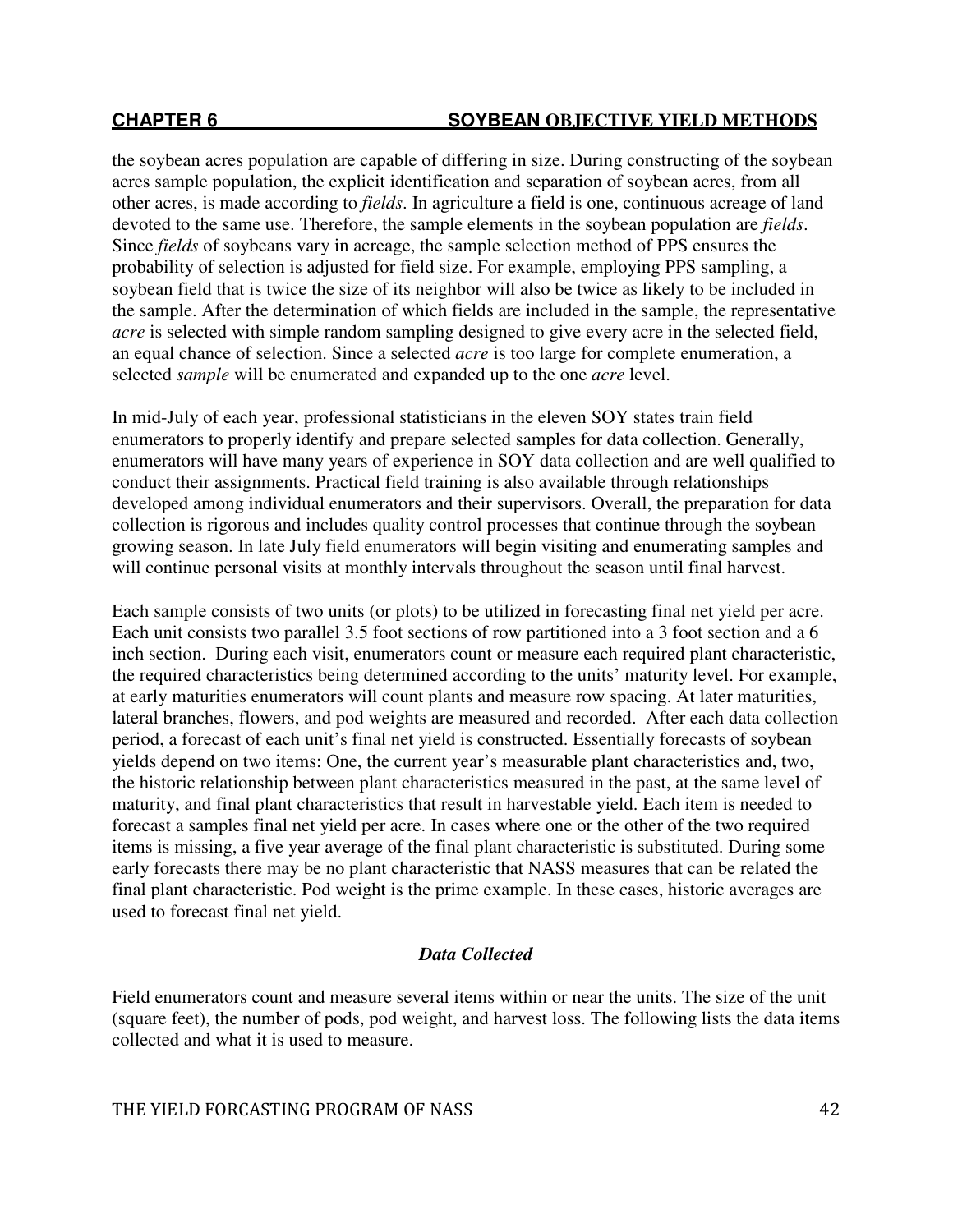Data items used to measure the size of each unit: Distance between two rows (one row middle) Distance between five rows (four row middles) Data items used to forecast or estimate the number of pods: Number of plants in each section of each row Number of main stem nodes in the 6-inch section

Number of lateral branches in the 6-in section Number of dried flowers and pods in the 6-inch section Number of pods with beans in the 6-inch section

Data items used to forecast or estimate bean weight per pod: Weight of beans harvested by enumerator Moisture content of beans harvested

Data items used to estimate harvest loss: Distance between two rows (one row middle) Distance between five rows (four row middles) Weight of beans gleaned from harvest loss units Moisture content of beans gleaned

# *Maturity Categories*

At each visit, the enumerator makes maturity assessments within the units and a maturity category is established for the sample. Forecast equations are derived using data collected during the previous 5-years for each maturity in each month. The maturity definitions used by the enumerators are:

Maturity 2, Pods set, leaves still green, or earlier Maturity 3, Pods filled, leaves turning yellow Maturity 4, Pods turning color, leaves shedding Maturity 5, Pods brown, almost mature or mature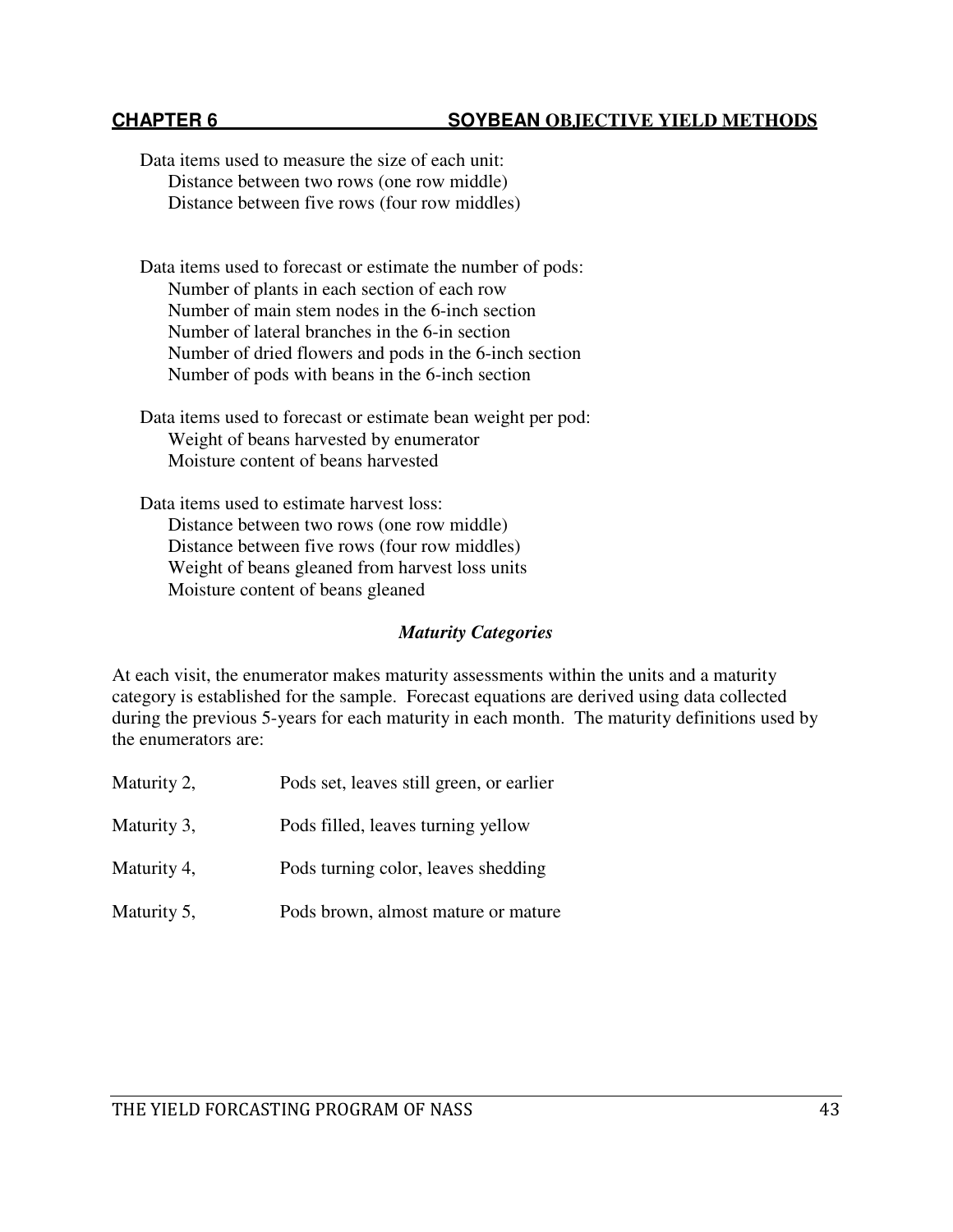In analysis, these categories are further refined into 10 forecasting categories, based on the counts made by the enumerators. The 10 forecasting categories form a more homogeneous grouping and are defined as:

- 0 No plants present in either row of the 6-inch section
- 1 Field maturity 2, no pods with beans in 6-inch section and the ratio of total fruit to main stem nodes is less than..20.
- 2 Field maturity 2, no pods with beans in 6-inch section and the ratio of total fruit to main stem nodes is between 0.20 and 1.75 inclusive.
- 3 Field maturity 2, no pods with beans in 6-inch section and the ratio of total fruit to main stem nodes is greater than 1.75.
- 4 Field maturity 2, pods with beans are present in the 6-inch section and the ratio of pods with beans to total fruit is less than 0.05.
- 5 Field maturity 2 and the ratio of pods with beans to total fruit is at least 0.05 but less than 0.20.
- 6 Field maturity 2 and the ratio of pods with beans to total fruit is at least 0.20 but less than 0.65.
- 7 Field maturity 2 and the ratio of pods with beans to total fruit is at least 0.65 but at most 0.85.
- 8 Field maturity 2 and the ratio of pods with beans to total fruit is greater than 0.85, or Field maturity 3 (and plants present in the 6 inch section).
- 9 Field maturity 4 and plants present in the 6-inch section.
- 10 Field maturity 5, regardless of whether there are plants in the 6 inch section.

# *Analysis of Raw Data*

In the following sections estimation at the sample level is discussed. All sample level regression equations are derived from the previous five years' survey data using multiple regression techniques. Certain influential data points (i.e., "outliers") are excluded from the dataset prior to deriving the coefficients. These influential data points are identified using a "deleted residual" analysis or the "Cook's D" statistic (Belsley, Kuh, and Welsch, [4]). There is usually very little change in the regression equations from year-to-year because roughly 80 percent of the data for each class were used in the analysis the previous year. Classes that do change significantly from one year to the next are usually those with very few observations. If a class has little data and a plausible forecast equation cannot be derived, the equation from the previous year is used.

# *Forecasting Gross Yield*

Forecasting soybean yields is somewhat different, but follows similar patterns, to corn and cotton yield forecasting. The difference results from two features of soybeans: one, their typical row space pattern and two, their fruit size and count. Soybean producers exhibit more variation with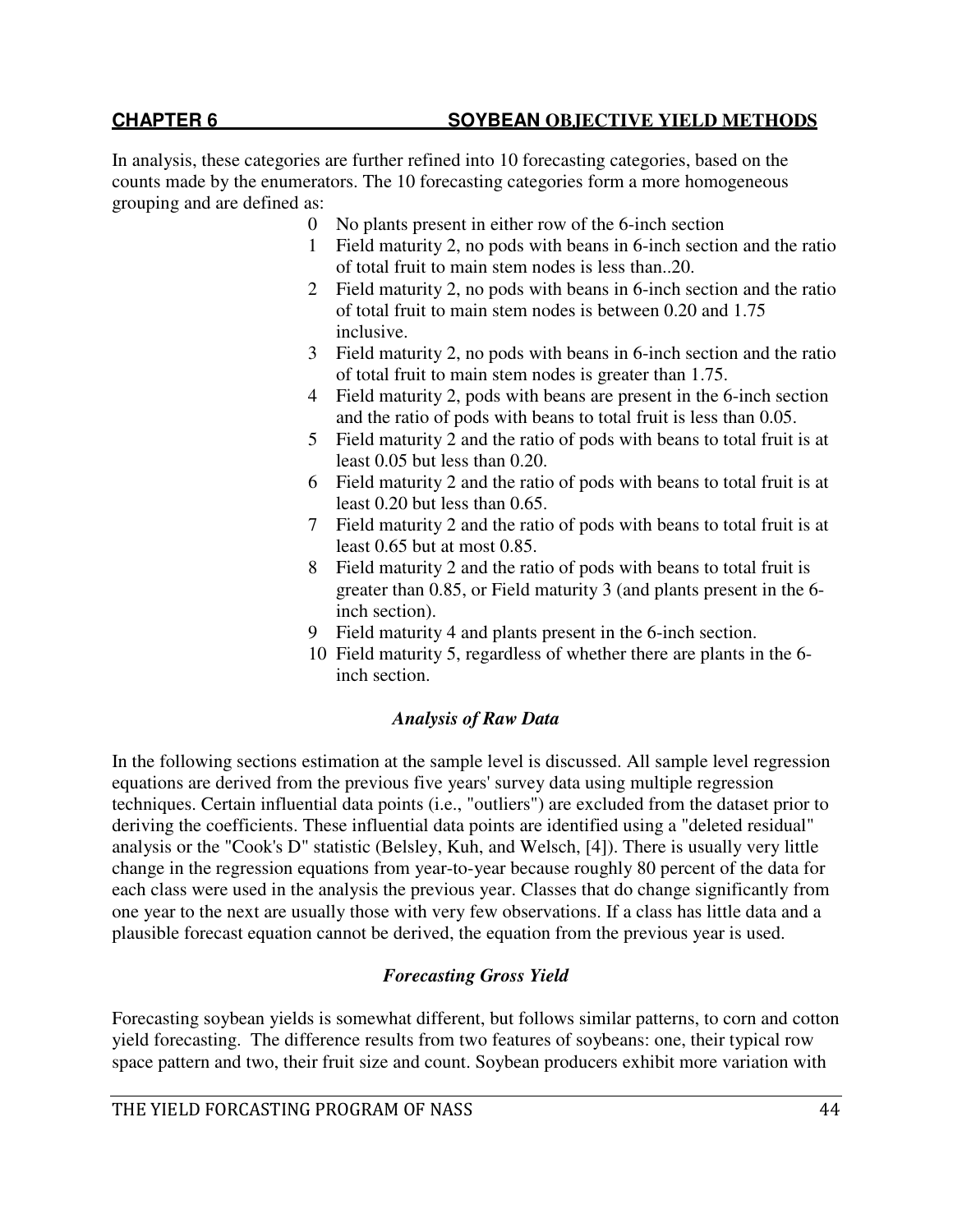respect to row spacing than either corn or cotton producers. This variation is a direct result of soybeans flexibility to be used as either a single or double crop. Another unique feature of soybeans that alter yield forecasting patterns is fruit size and counts. Corn ears are large and most often singular to individual plants. Even cotton bolls are large compared to soybean pods and cotton's fruit counts are not unmanageable. On the other hand, individual soybeans pods are much smaller, more prolific, and therefore, more difficult to count. In addition, other plant characteristics for soybeans are almost unmanageable due to prolific counts, e.g. flowers. These two differences alter the methods NASS employs to count and measure soybeans. The most important change is a reduction in the size of the count area for soybean samples. Another change is the conversion of all soybean sample measures to a common denominator of 18 square feet.

The forecast for soybean yield per acre is expressed as follows:

Gross yield per acre =  $(pods per 18 square feet)*(weight per pod)*(43,560)$  $(18)(453.6)(60)$ 

Where 43,560 is the number of square feet in an acre, 60 converts pound of beans to bushels, and 453.6 converts grams to pounds.

In the equation above, forecasts for gross yield per acre depends on the number of pods per 18 square feet and the weight per pod. Should the pods per 18 square feet in a sample plot be unobservable due to immaturity, then stochastic models are employed to "predict" the number of future pods per 18 square feet. The prediction is based on the historic relationship between past observable plant characteristics and the eventual outcome for pods. These historic models are stochastic because a range of potential pods per 18 square feet exists for each value of the observable plant characteristic. NASS gives careful consideration to plant characteristics that are proven performers in terms of prediction and forecasting. Table 1 illustrates the plant characteristics utilized for predicting gross yields at alternative time and maturity levels: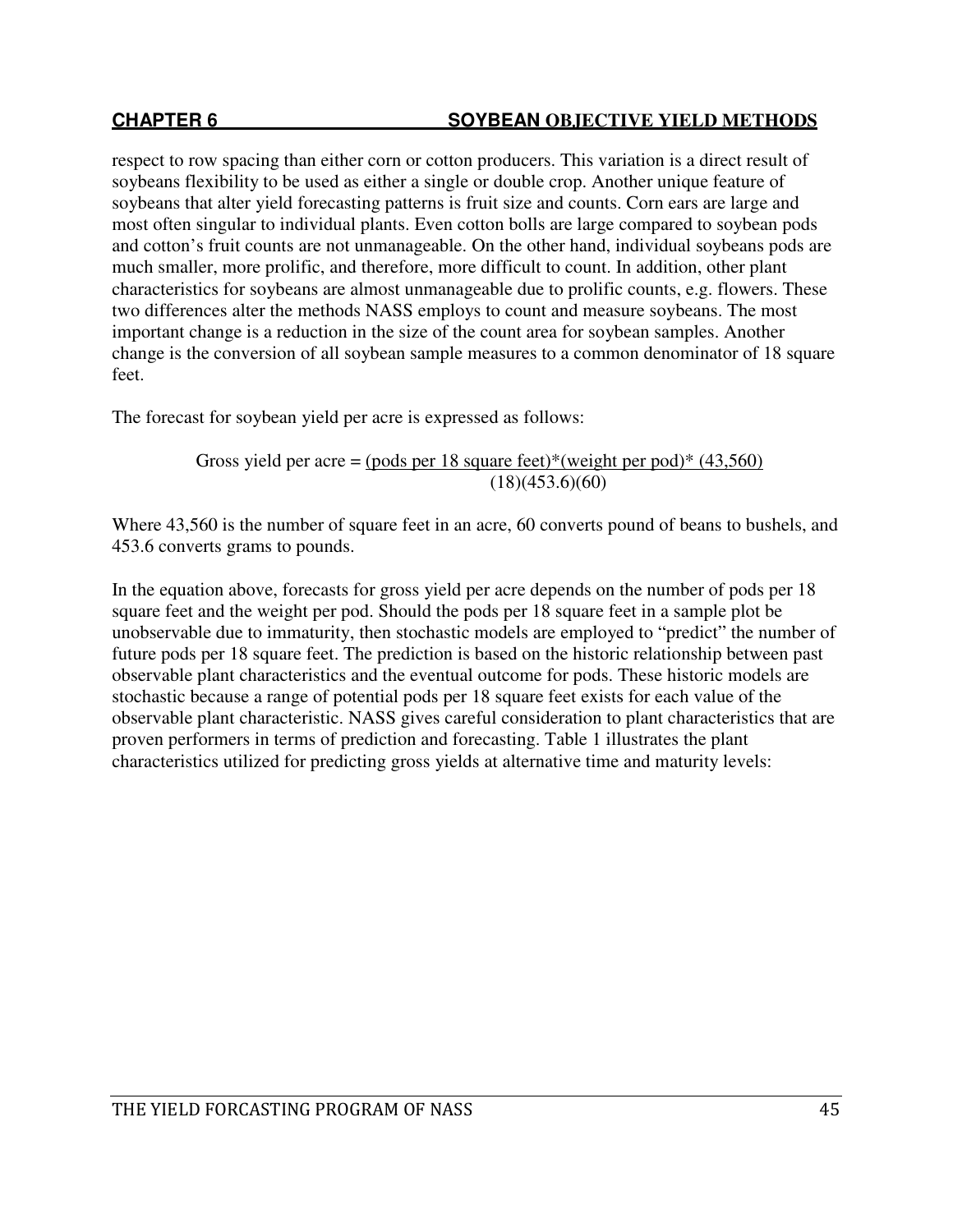# **Table 1. Soybean Objective Yield Models**

# **Sample Level Models models based on previous 5 years**

|                                |            |                                      | maturity<br>maturity 2<br>3,4           |                                  |                                   |                                        |                                      |                                  |             | maturity 5  |                               |
|--------------------------------|------------|--------------------------------------|-----------------------------------------|----------------------------------|-----------------------------------|----------------------------------------|--------------------------------------|----------------------------------|-------------|-------------|-------------------------------|
|                                |            | 1                                    | $\mathbf{2}$<br>Fruit/                  | 3                                | 4                                 | $5\phantom{.0}$                        | $6\phantom{1}6$                      | 7<br><b>Pods</b><br><b>Fruit</b> |             |             |                               |
| <b>Forecasting</b><br>Category |            | Fruit/<br><b>Node</b><br>$0$ to $.2$ | <b>Node</b><br>.2 <sub>to</sub><br>1.75 | Fruit/<br><b>Node</b><br>$1.75+$ | Pods/<br><b>Fruit</b><br>0 to .05 | Pods/<br><b>Fruit</b><br>$.05$ to $.2$ | Pods/<br><b>Fruit</b><br>.2 to $.65$ | .65<br>to<br>.85                 | 8<br>yellow | 9<br>brown  | 10<br>enumerator<br>harvested |
|                                | Aug        | Plants,<br><b>Nodes</b>              | Plants,<br><b>Laterals</b>              | Laterals,<br><b>Fruit</b>        | Plants,<br><b>Laterals</b>        | Laterals,<br><b>Fruit</b>              | Laterals,<br><b>Fruit</b>            |                                  |             |             |                               |
|                                | <b>Sep</b> |                                      |                                         |                                  |                                   | <b>Fruit</b>                           | Fruit,<br><b>Pods</b>                | <b>Pods</b>                      | <b>Pods</b> | <b>Pods</b> |                               |
| <b>Pods</b>                    | Oct        |                                      |                                         |                                  |                                   |                                        |                                      | <b>Pods</b>                      | <b>Pods</b> | <b>Pods</b> |                               |
| per<br><b>Plant</b>            | <b>Nov</b> |                                      |                                         |                                  |                                   |                                        |                                      |                                  |             |             | <b>Pods</b>                   |
| Weight<br>per pod              |            |                                      |                                         |                                  |                                   | 5 year average                         |                                      |                                  |             |             | Lab Data                      |

 **fruit = blooms + dried flowers + pods**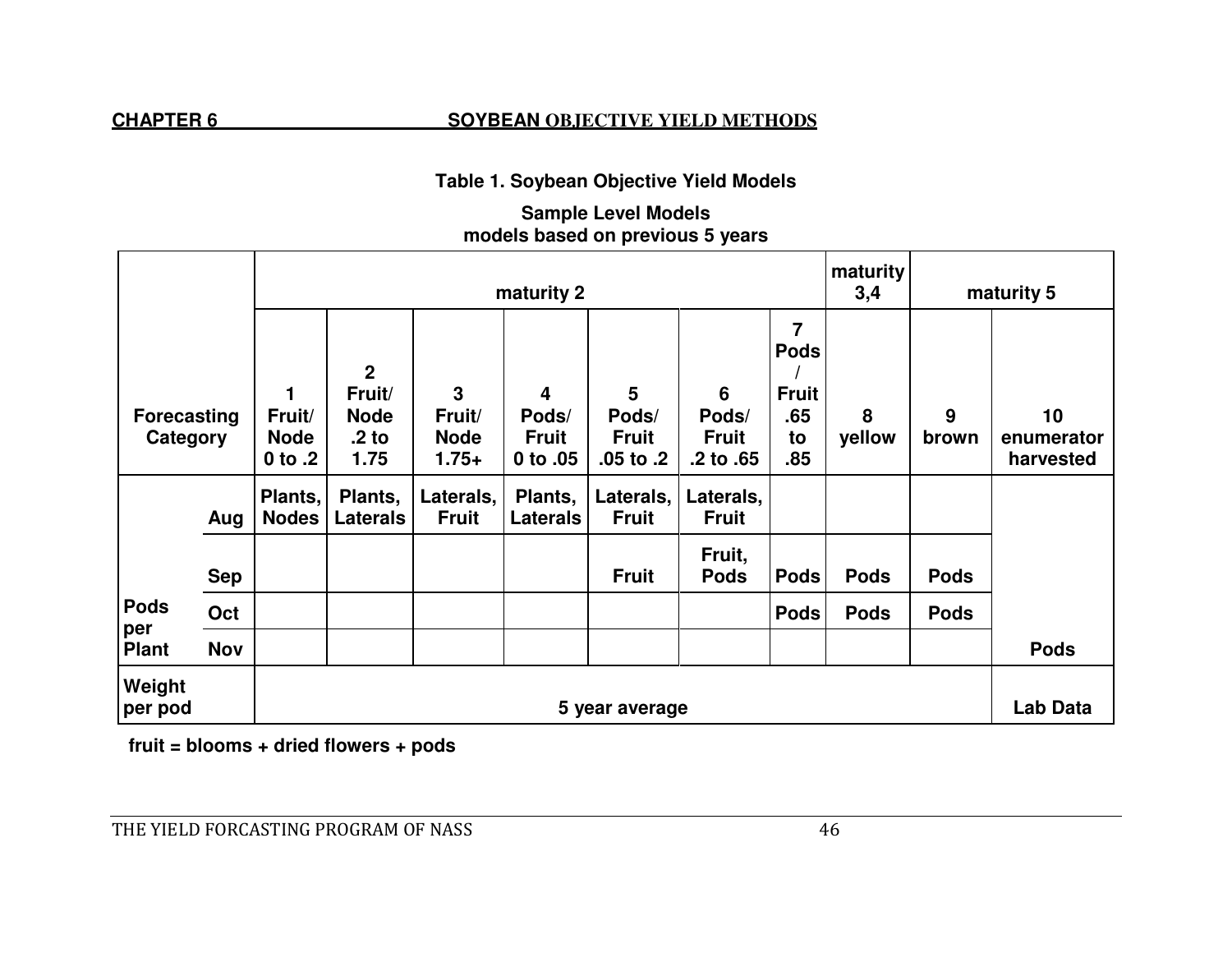To form a complete gross yield expression, a value is needed for pods per 18 square feet which is only observable at or just before harvest. Therefore yield forecast made before final harvest require some method to forecast final pods per 18 square feet. NASS forecasts pods per 18 square feet with the following expression:

Pods per 18 square feet = Final Plants per 18 square feet \* Final Pods per Plant

But 'Final Plants per 18 square feet' is also unobservable before harvest, as well as 'Final Pods per Plant'. NASS forecasts these two subcomponents in the following manners.

# 1. Forecasting Final Plant Count per 18 Square Feet

A simple linear (one variable) regression model is used to forecast the final number of plants per 18 square feet. The form of the model is:

$$
y_i = \beta_0 + \beta_1 x_i + \varepsilon_i
$$

The independent variable,  $x_i$ , is the current period, total plant count in the 3-foot and 6-inch sections of unit i and  $y_i$  is the final plant count from the same area. These counts are available from previous years' data collections and therefore are available to calculate parameters  $\beta_0$  and  $\beta_1$  by ordinary least squares. As might be expected, the R<sup>2</sup>'s from this model, in any state, is rarely below 90 percent.

If the forecasted number of plants exceeds the number obtained during the monthly visit, the forecast is replaced with the monthly visit value. A negative forecast is replaced with zero.

# 2. Forecasting Final Pods per Plant

The final number of pods per plant is forecasted using one or two variable regression models. The independent variables used to predict pods per plant depend upon the forecasting category of the unit and are shown in Table 1. There are five possible forecasting variables:

 $V1 =$  Plants per 18 square feet (the same variable used to forecast the final number of plants per 18 square feet)

- $V2 =$  Main stem nodes per plant
- V3 = Lateral branches with blooms, dried flowers or pods per plant
- V4 = Blooms, dried flowers and pods per plant
- $V5 =$  Pods with beans per plant

Thus, the general form of the model is:

$$
y_i = \beta_0 + \beta_1 V_1 + \beta_2 V_2 + \beta_3 V_3 + \beta_4 V_4 + \beta_5 V_5 + \varepsilon_i
$$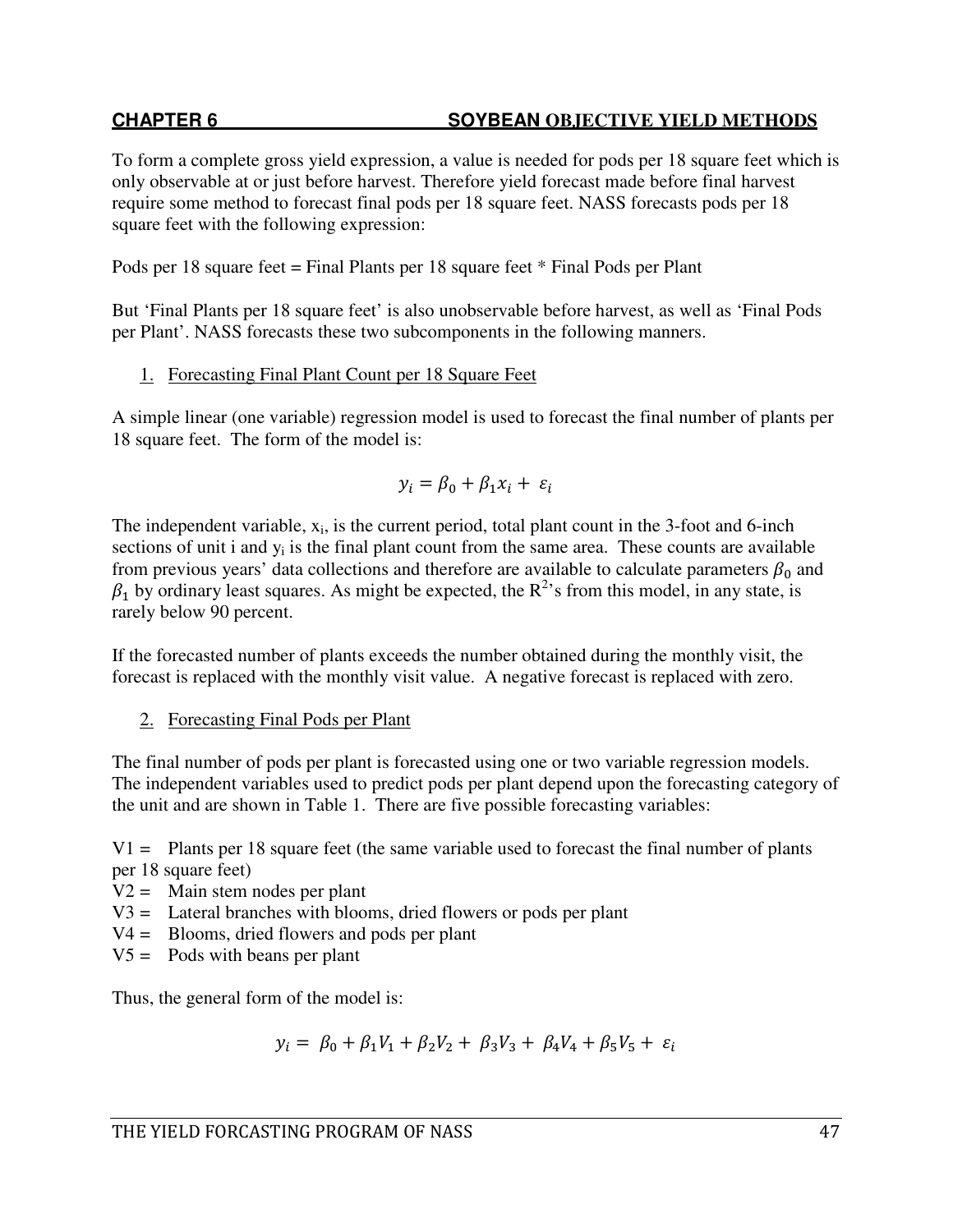where three or four of the coefficients ( $\beta_1$ ,  $\beta_2$ ,  $\beta_3$ ,  $\beta_4$ ,  $\beta_5$ ) are zero. y is the final (at-harvest) number of pods per plant in the 6-inch section for sample *i*.

If a unit is classified as forecasting category 0, no counts are possible in the 6-inch sections so there are no forecasting variables. The average number of pods with beans per plant in all other forecasting categories (1-10) is substituted for units in category zero. In all States separate averages are computed for "wide" row units (row width at least 1.5 feet, broadcast, or blank) and narrow row units (row width less than 1.5 feet) for category zero substitutions.

Recall the expression for final gross yield given above was:

Gross yield per acre = (pods per 18 square feet)\*(weight per pod)\*  $(43,560)$  $(18)(453.6)(60)$ 

Together, the two sub-component forecasted values for final plants per 18 square feet and final pods per plant may be used to forecast a final pods per 18 square feet. Now, if a final weight per pod is also known, the yield may be calculated. Unfortunately, the final weight per pod is unknown until just before, or at, harvest. As Table 1 shows, weight per pod is forecasted at a 5 year average over all forecasting categories, allowing for shifts in the five year average according to whether the sample has wide or narrow row spacing. The average is carried until laboratory data make the weight per pod final. Research is currently underway in association with Southern Illinois University that has the specific objective of improving NASS's ability to forecast weight per pod beyond five year averages.

# *State Average Forecasts and Estimates*

The sample level gross yield forecasts are averaged to the State level. Since the sample is selfweighting, the simple mean of the sample forecasts is an unbiased estimate of the State gross yield. Therefore gross yield for a State is given as G,

$$
\bar{G} = \frac{1}{N_G} \sum_{i}^{N_G} G_i
$$

where

 $\overline{G}$  = State mean gross yield  $N<sub>G</sub>$  = number of samples with gross yield forecasts (estimates)  $G_i$  = gross yield for sample *i*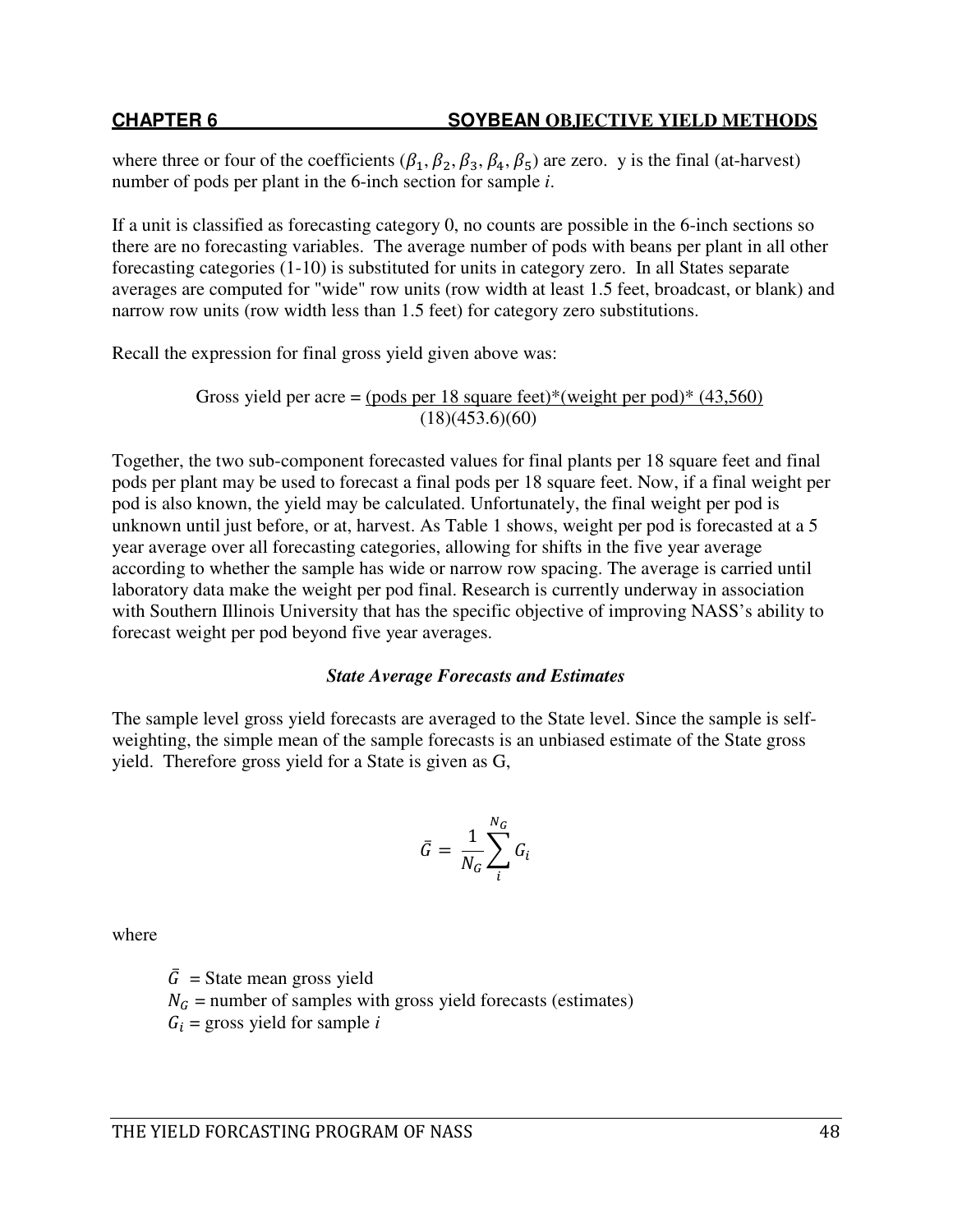And the standard error of  $\overline{G}$  is:

$$
S_{\bar{G}} = \sqrt{\sum_{i}^{N_G} \frac{(G_i - \overline{G})^2}{N_G(N_G - 1)}}
$$

Simple means are also appropriate for Pods per 18 Square Feet, Plants per 18 Square Feet, Harvest Loss, etc. No weighting is required when calculating State level averages for these items:

### *Harvest Loss*

For one quarter of the samples, an additional plot is laid out near each unit and gleaned after farmer harvest of the field. If less than 10 harvest loss samples have been completed for a State, a 5-year historical average (bu/acre) is the State-level estimate of harvest loss. When a sampling gleaning has been completed, harvest loss (bu/acre) is computed for each sample as follows:

$$
L_i = \frac{(w_{loose/thres})\left(1 - \left(\frac{m_i}{100}\right)\right) * 43,560}{(3)(\bar{R}_i)(453.6)(60)(.875)}
$$

Where w<sub>loose/thres</sub> is the weight of loose and threshed beans, m<sub>i</sub> is moisture, and  $\overline{R}_i$  is the 4-row spacing for unit 1 plus the 4-row spacing for unit 2, divided by 2. If a unit is broadcast, 6.0 is used for its 4-row space width.

These sample-level harvest loss estimates are averaged to the State level, with mean

$$
\bar{L} = \frac{1}{N_L} \sum_{i}^{N_L} L_i
$$

Where  $L_i$  = harvest loss in sample i, and  $N_L$  = number of harvest loss samples.

And the standard error is given by  $S_{\bar{L}} = \sqrt{\sum_{i=1}^{N_{\rm L}} \frac{(L_{\rm i}-\bar{L})^2}{N_{\rm L}(N_{\rm L}-1)}}$  $N_L(N_L-1)$  $_{\rm L}^{\rm N}$ l

### *State Level Net Yield*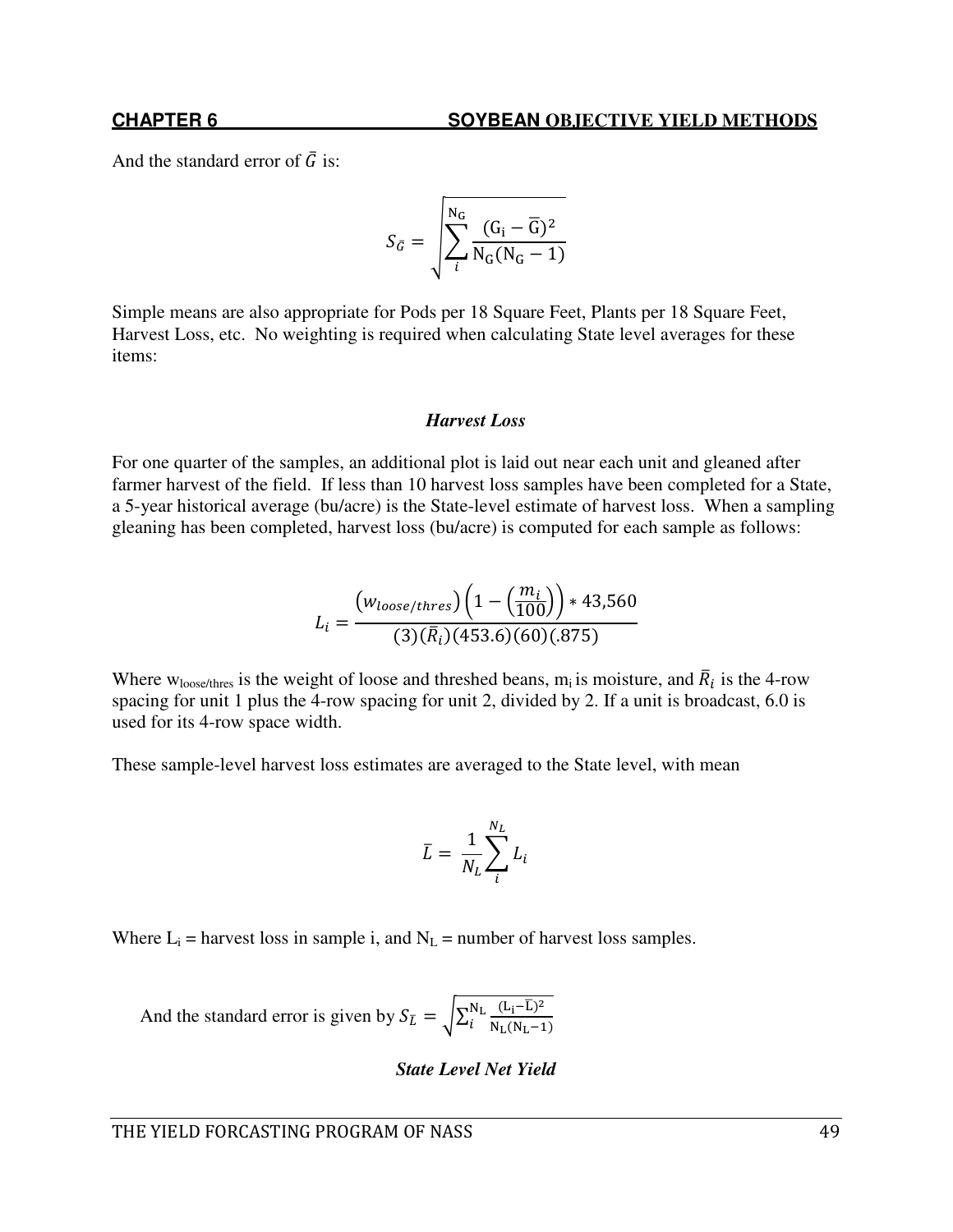Net yield for the State is computed by subtracting the estimated State level harvest loss from the mean of all sample level gross yield forecasts and estimates. Thus, estimated average net yield is:

$$
\bar{Y} = \bar{G} - \bar{L}
$$

Where G and L are the State level gross yield and state level harvest loss respectively.

The standard error of the estimate is:

$$
S_{\overline{Y}} = \sqrt{S_{\overline{G}}^2 + S_{\overline{L}}^2 - \frac{2}{N_G} \text{COV}(G, L)}
$$

Where  $S_{\bar{L}}$  was defined previously, and

$$
S_{\bar{G}} = \sqrt{\sum_{i}^{N_G} \frac{(G_i - \overline{G})^2}{N_G(N_G - 1)}}
$$
  
COV (G, L) = 
$$
\sum_{1}^{N_L} \frac{(G_i - \overline{G})(L_i - \overline{L})}{N_L - 1}
$$

When less than 10 Form E's are completed, and historical average loss is used, the standard error is:

$$
S_{\overline{Y}}=S_{\bar{G}}
$$

### *Production for the State*

Production (P) for the State is the product of estimated State level net yield and acres to be harvested for grain:

$$
P=(A_{HARV})(\bar{Y})
$$

with standard error:

$$
S_P = \sqrt{(A_{harv}^2)(S_{\bar{Y}}^2) + (\bar{Y}^2)(S_{A_{harv}}^2) + (S_{\bar{Y}}^2)(S_{A_{harv}}^2)}
$$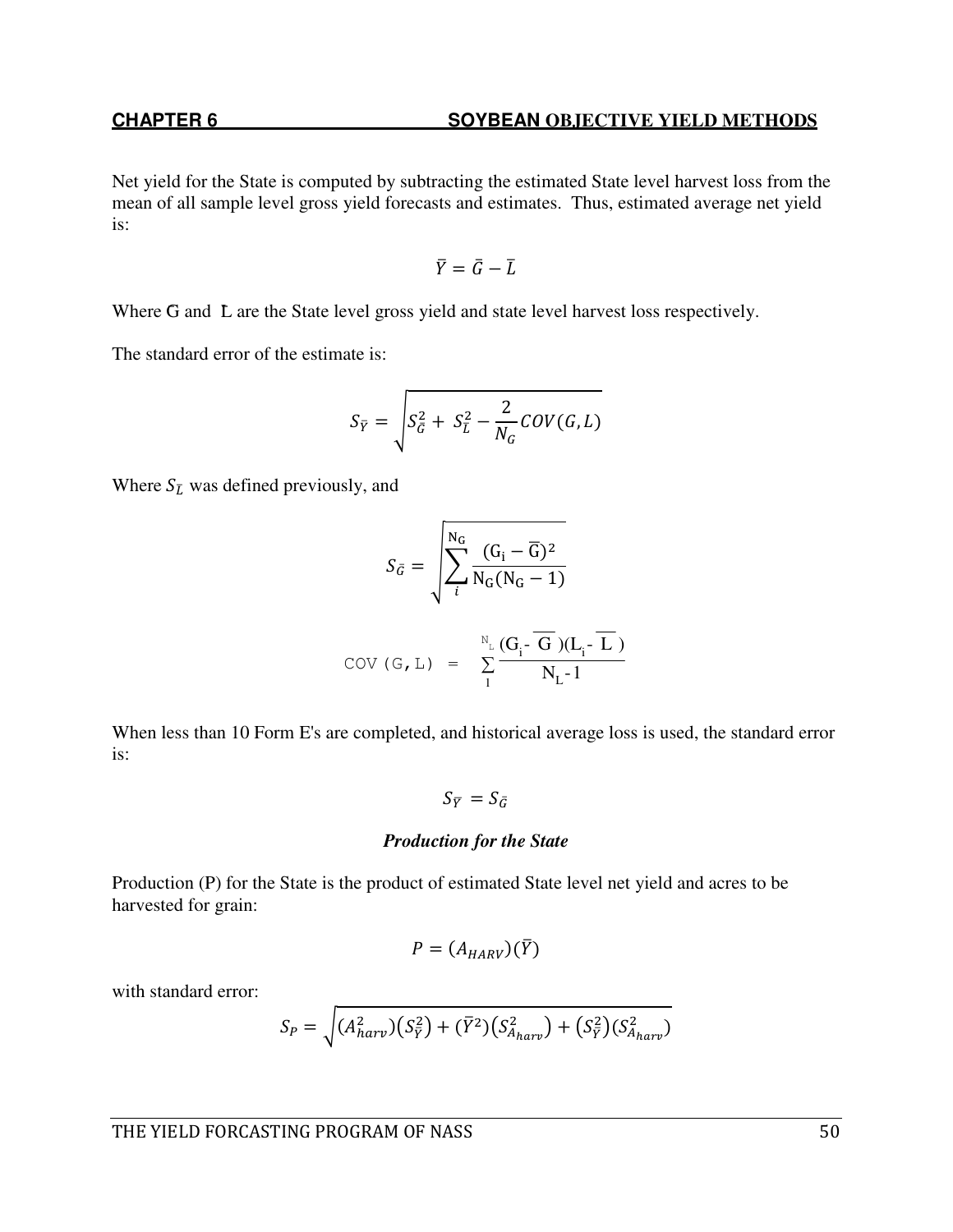# *Removing Bias from State Level Calculations*

Forecasts of State level yields are inherently subject to differ from the final, and in most cases administratively determined, yield. The difference is due to weather and crop conditions yet to be encountered at the time the forecast is produced, the difference between weather and crop conditions in the current year and the historic weather and crop conditions utilized to predict current yields, and also systematic non-sampling errors which contribute to forecast error. NASS makes every attempt to minimize the impact of these sources of error by means of administratively determine final values. These final, sometimes referred to as *official,* values are used as dependent variables and are related to corresponding State level averages of net yield to estimate historic linear regression equations. For example, each state will have an administratively determined, *official* soybean yield and a State level soybean yield for all previous years. To forecast the *official* soybean yield for the current year, NASS takes the State level average soybean yields from previous years surveys and regresses them to the corresponding *official* soybean yields. This process provides a historical context for weather, biases and non-sampling errors.

| Dependent variable            | Independent variable                        |
|-------------------------------|---------------------------------------------|
|                               | August - Average number of lateral branches |
|                               | per acre                                    |
| <b>Official Final Yield</b>   |                                             |
|                               | September - average number of pods per acre |
|                               | October - December - average net yield per  |
|                               | acre                                        |
|                               | August - Average number of lateral branches |
|                               | per acre                                    |
| Final Number of pods per acre |                                             |
|                               | September - December - average number of    |
|                               | pods per acre                               |
|                               | August average number of lateral branches   |
|                               | per acre                                    |
| Final weight per pod          | September - average number of pods per acre |
|                               |                                             |
|                               | October - December - average weight per pod |
|                               | August - November - average of previous 5   |
| <b>Final Harvest Loss</b>     | years harvest loss                          |
|                               |                                             |

The following table shows the variety of independent and dependent variables for which historic biases are evaluated: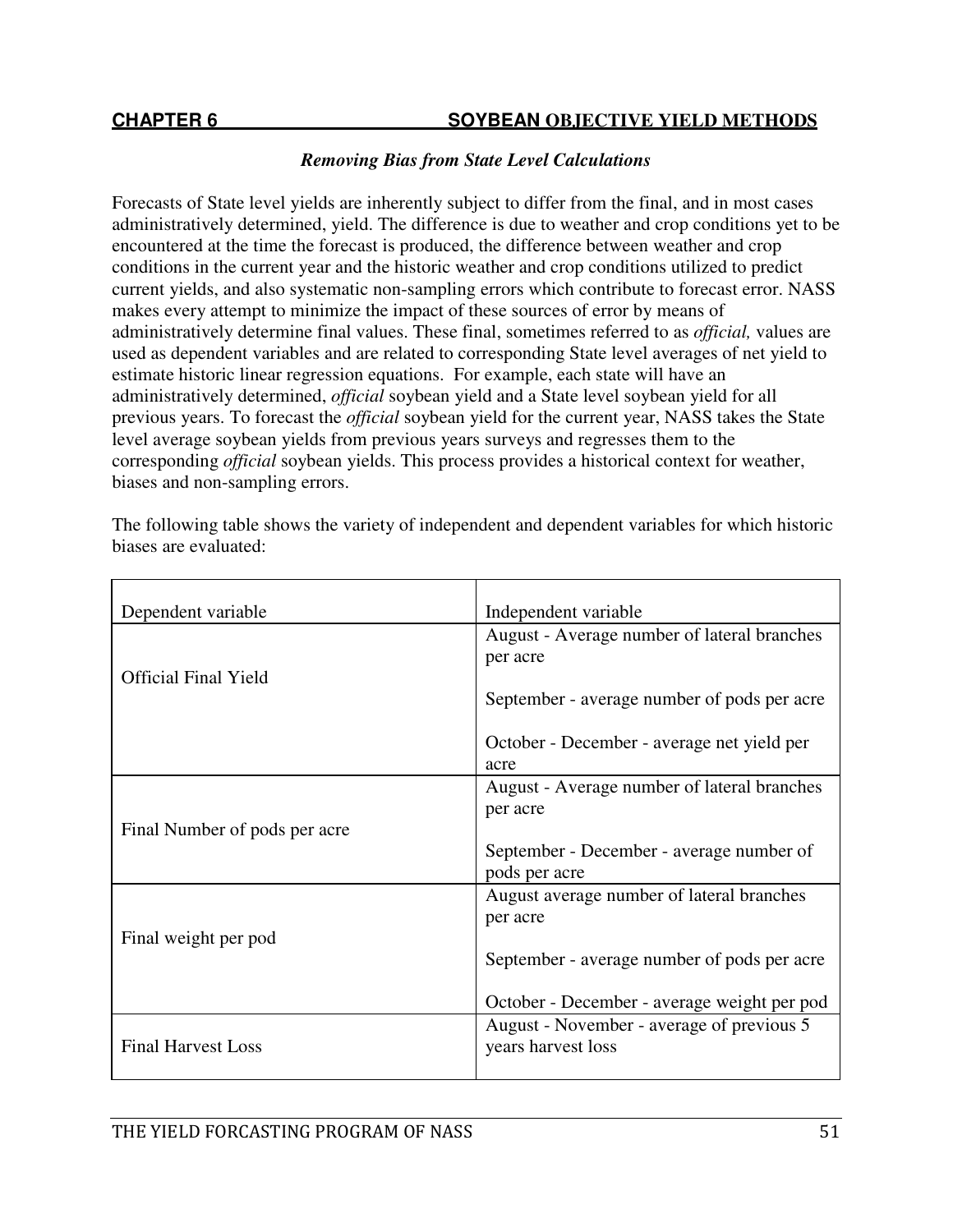December - Harvest Loss for current year

# *Laboratory Weight Measures*

Bean weight per pod is calculated using the harvested data from the sample. The weights from both units are combined, so only one weight is calculated for the sample.

L  $\mathbf{r}$ Γ  $\rfloor$  $\frac{W_C}{W}$  $\frac{C}{N_{\rm C}}$ Γ 」  $\frac{W_{B}}{W}$  $\frac{W_{\text{B}}}{W_{12}}$  $\left[\frac{1.0\text{-}\text{(moisture content /100)}}{0.875}\right]$ 0.875

where

- $W_c$  = weight of the pods and beans from Row 1 of the 3-foot section of Unit 1. If there are no plants in Row 1 of Unit 1, then Row 2 is used. If that is also blank, then the same process is applied to Unit 2.
- $N_c$  = the number of pods with beans from the row counted above.
- $W_{12}$  = weight of pods and beans from Row 1 of the 3-foot sections of Units 1 and 2.  $W_B$  = weight of the threshed beans form Row 1 of the 3-foot sections of Units 1 and 2.  $0.875$  = conversion to 12.5 percent moisture  $(1.0 - 0.125)$ .

Number of Pods with Beans per 18 Square Feet is computed for each unit from the harvested data:

Unit 1:  $(W_1)(N_c)(18)$ ───────────────────────

 $(W_c)(3)(4$ -row space width)/(4)

Unit 2:  $(W_2)(N_c)(18)$ ───────────────────────

 $(W_c)(3)(4$ -row space width $)/(4)$ 

Where

 $W_i$  = weight of pods and beans from Row 1 of the 3-foot section of Unit i (i = 1 or 2),  $N_c$  and  $W_c$  were defined previously, and the expression "(3)(4-row space width)/(4)" is the area of the rectangular unit formed by Row 1 of the 3-foot section and its row middle. If the unit is broadcast, a 4-row space of 6.0 is used.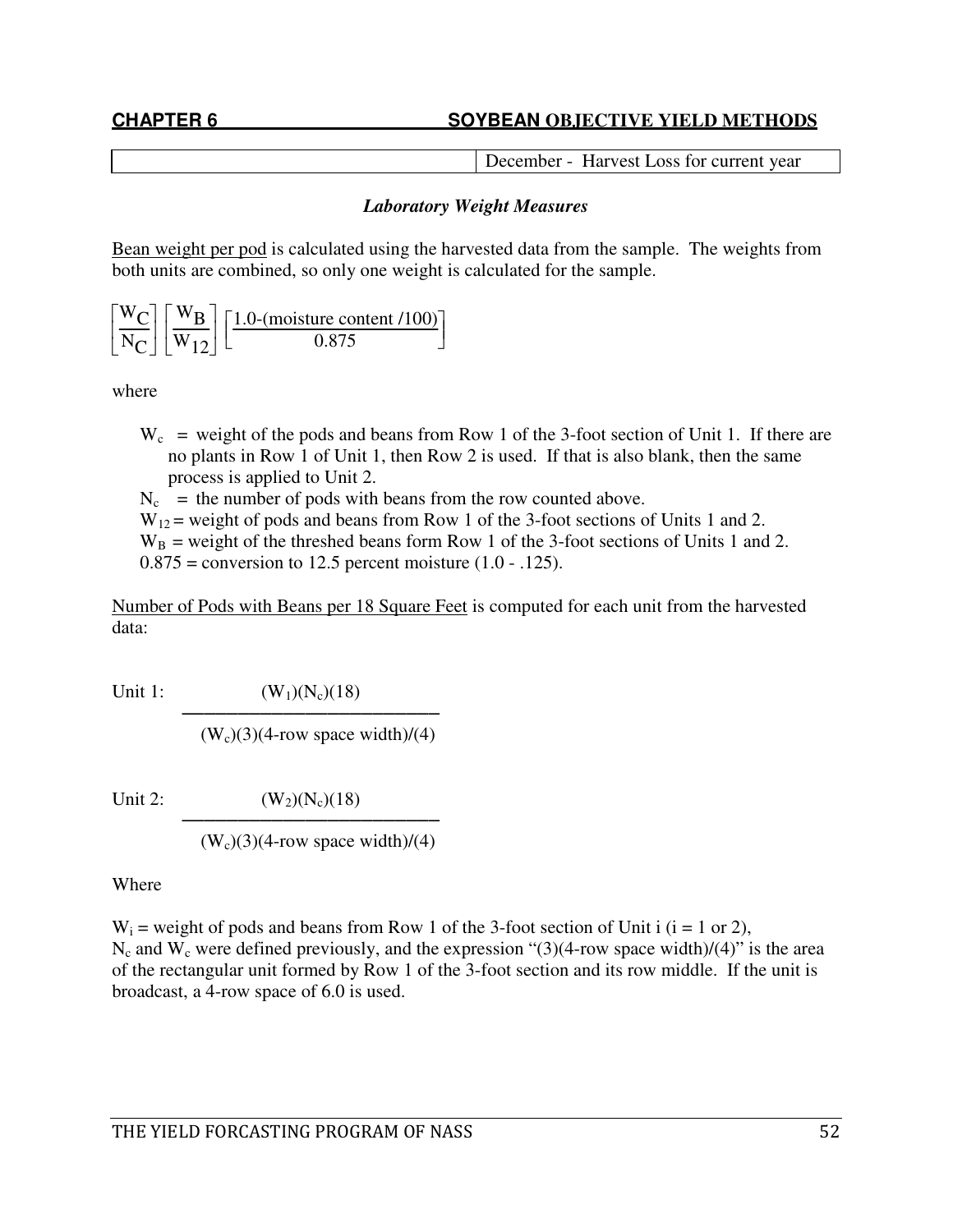# Example

Suppose Unit 1's pods are counted in the lab, and the following data are obtained:

 $W_c = 103.2 \text{ grams} = W_1$  $N_c = 221$  $W_B = 134.8$  grams  $W_{12}$  = 236.4 grams moisture content  $= 10.6$  percent 4-row space width  $= 11.0$  feet

Then, the estimated weight of beans per pod is:

(103.2)(134.8) (1-(10.6/100))  $-$  = 0.272 grams. (221)(236.4) (0.875)

The estimated number of pods per 18 square feet is:

 $(103.2)(221)(18)$ 

 $\epsilon$  = 482.18 pods/18 square feet.

 $(103.2)(3)(11.0)/(4)$ 

Then the estimate of gross yield for the unit is:

(482.18)(0.272)(43560)

 $\frac{1}{2}$  = 11.66 bu/acre

 $(18)(453.6)(60)$ 

Gross Yield for Units with Incomplete Data

Gross yield is forecasted or estimated from the current month's survey data. In some cases, current data are unavailable and data from a previous month may be used to compute gross yield, or no gross yield may be computed for the unit. The different cases are discussed below.

### Refusals

If the farmer refuses permission to enter the field, the sample is lost for the season. In this case, the yield for this sample is left missing. Consequently, the refused sample contributes nothing to the State-level average yield. Stated another way, the assumption is made that if the sample had not been a refusal, its gross yield would have been equal to the State's average gross yield.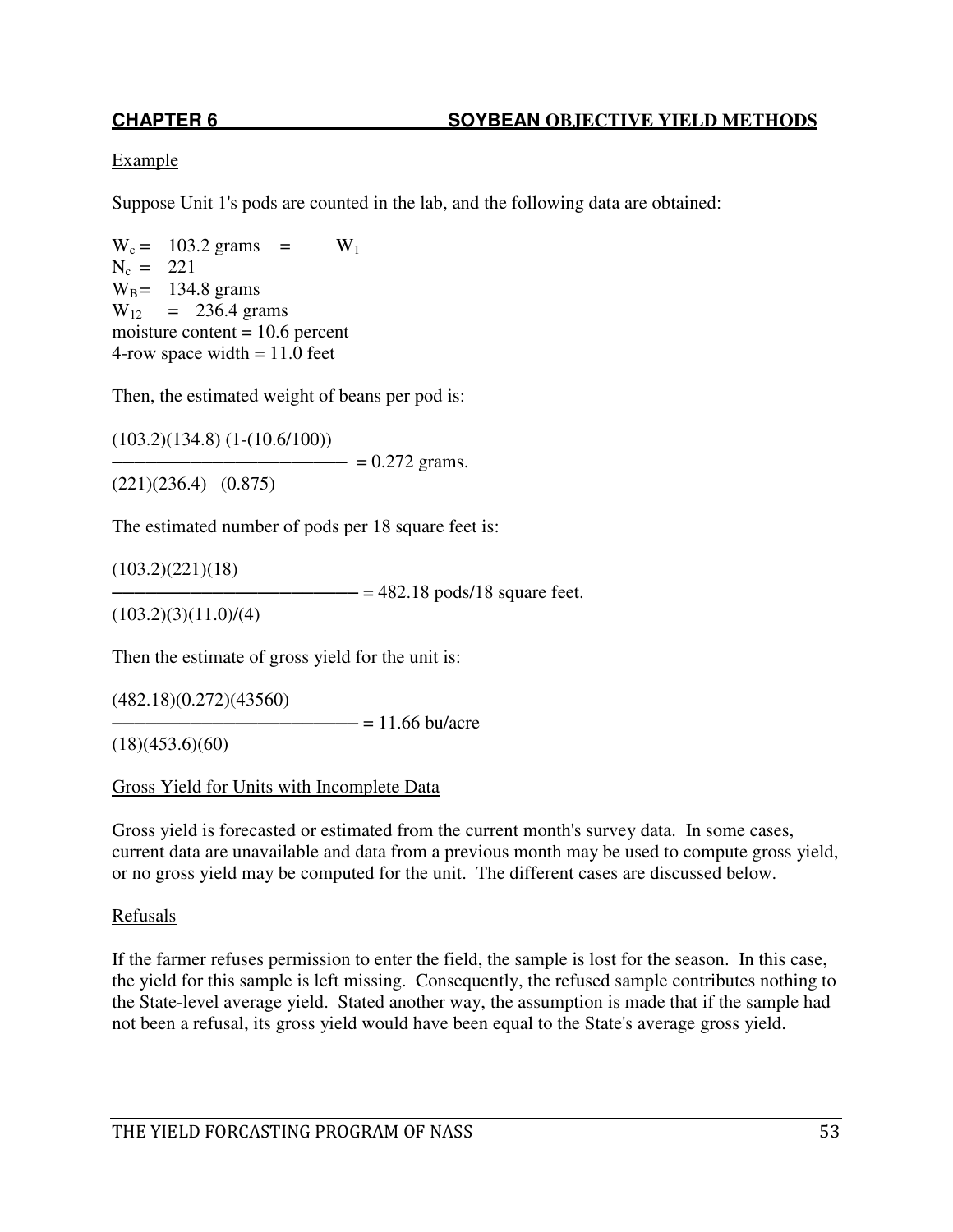# Inaccessible Samples and Units

Occasionally, some or both units are inaccessible due to scheduling or field conditions. If data from a previous visit are available, the previous forecast is carried forward. Otherwise, the sample is excluded from gross yield calculations. The sample must still be intended for harvest as beans.

## Early Farmer Harvest

If a previously laid out unit is harvested by the farmer before current data can be collected, the previous month's predicted yield is brought forward.

### Lost, Abandoned, Destroyed Units

If a unit is lost, abandoned, destroyed, and so forth, no gross yield is computed for the unit. The unit contributes nothing to the sample-level yield indication.

# *Computational Examples*

An example will now be given showing how gross yield per acre is forecasted for a sample. Assume that the following data were obtained for a sample.

| Sample Data                                           |                |                |
|-------------------------------------------------------|----------------|----------------|
|                                                       | Unit 1         | Unit 2         |
| Field maturity                                        | $\overline{2}$ | 2              |
| Four-row space measurement (ft.)                      | 12.8           | 12.5           |
| Plants in the 23-foot row sections                    | 41             | 40             |
| Plants in the 26-inch row sections                    | 11             | 9              |
| Nodes on the main stems of the plants                 | 96             | 74             |
| Lateral branches with blooms, dried flowers or pods 5 | 2              |                |
| Blooms, dried flowers and pods                        | 50             | 37             |
| Pods with beans                                       | $\overline{0}$ | $\overline{0}$ |
|                                                       |                |                |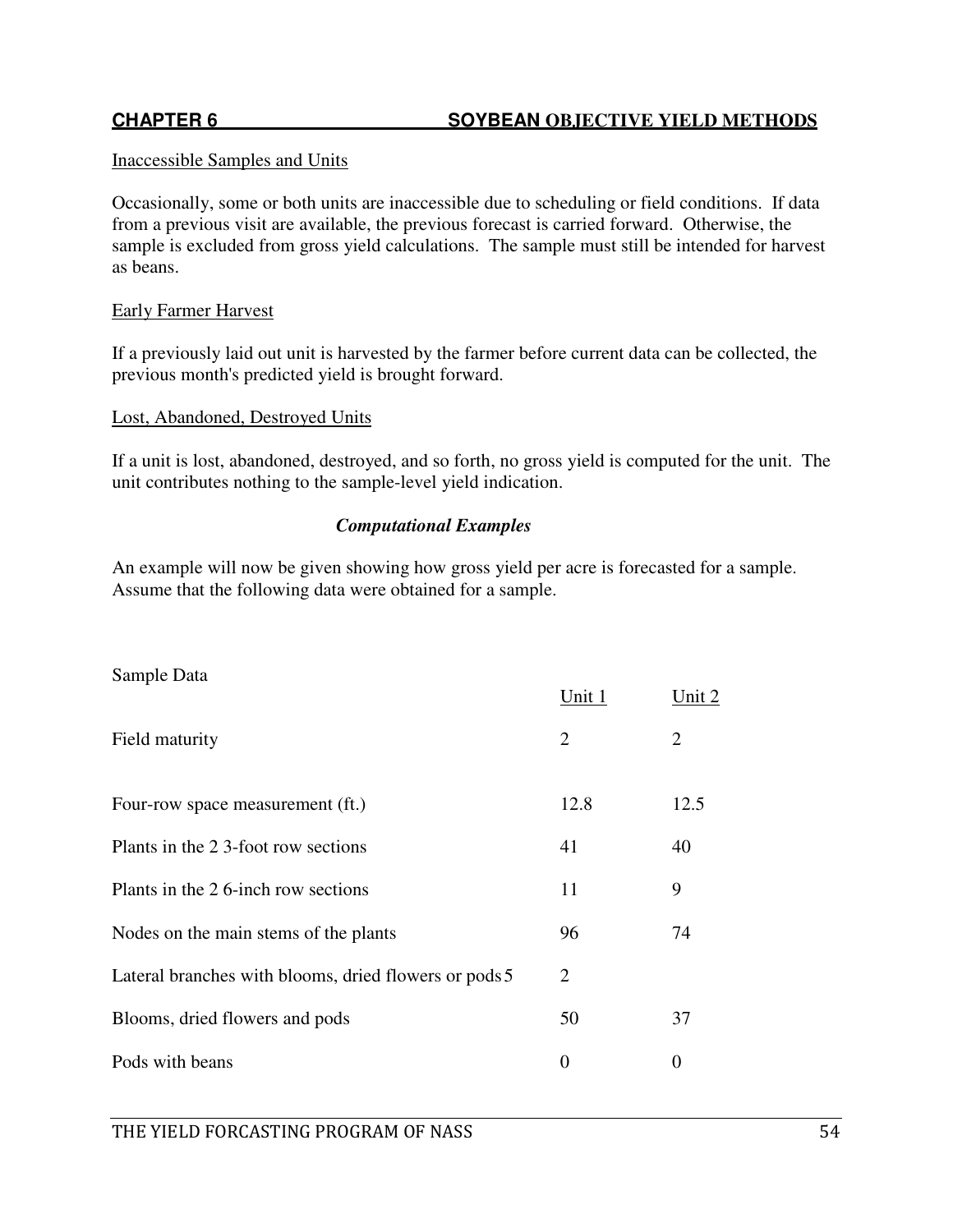Before gross yield is computed, a forecasting category is computed for each unit. In this example, both units would be category 2 (no pods with beans in the 6-inch section, fruit/nodes ratio between 0.20 and 1.75 inclusive).

To forecast plants per 18 square feet, the current number of plants is scaled to the standard 18 square feet:

 (plants in the 3-foot and 6-inch sections)(18)  $X =$   $-- (3.5)(4$ -row space width $)/(2)$ 

Where 18 is standard area, (3.5) is the length of row counted, and (4-row space width)/(2) is the width of a 2-row unit. If the unit is broadcast, the 4-row space width is 6 feet.

The current plant count per 18 square feet for each unit in the example is:

Unit 1: 
$$
X = \frac{(41+11)(18)}{(3.5)(12.8)/(2)} = 41.8
$$

Unit  $2$ :

Unit 2: 
$$
X = \frac{(40+9)(18)}{(3.5)(12.5)/(2)} = 40.3
$$

Suppose that the values for  $b_0$  and  $b_1$  in the forecasting equation are 1.2 and 0.92, respectively. Then the forecasted number of plants per 18 square feet for each unit is:

Unit  $1$ :  $P_1 = 1.2+(0.92)(41.8)=39.656$ 

Unit  $2$ :  $P_2 = 1.2+(0.92)(40.3)=38.276$ 

To forecast pods with beans per plant, a two-variable regression model is used for forecasting category 2 (see previous table), containing the following variables:

 $V1 =$  current month's plant count expanded to 18 square feet  $(x)$ 

V3 = lateral branches with blooms, dried flowers or pods per plant for the 6-inch section

so the model is:

 $Y = b_0 + b_1 V1 + b_3 V3$ .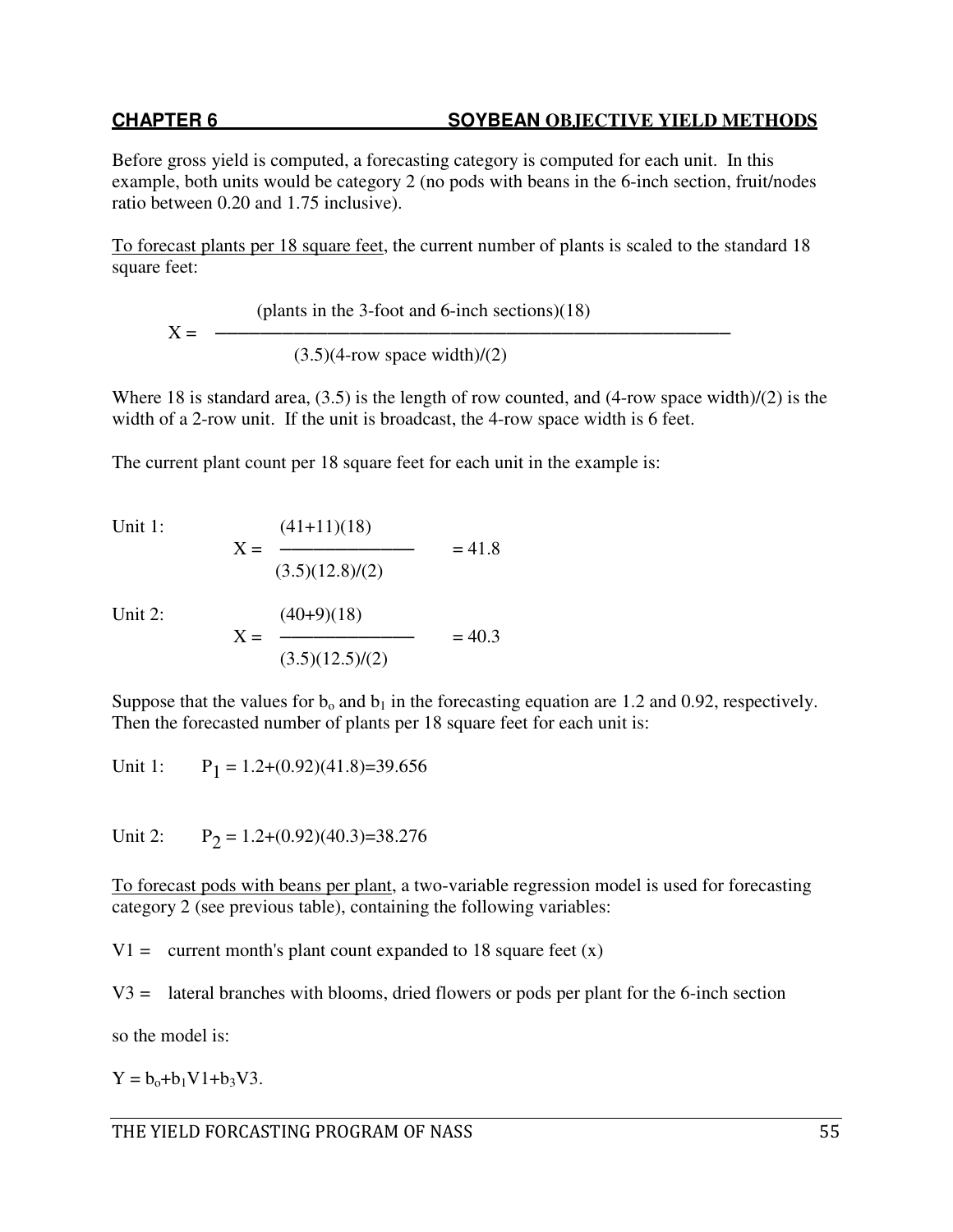Given, the following forecast equation:

 $Y = 42.2 - (0.6) V1 + (4.8) V3,$ 

the forecast of pods per plant for each unit is:

Unit 1:  $42.2 - (0.6)(41.8) + (4.8)(5/11) = 19.30$ 

Unit 2:  $42.2 - (0.6)(40.3) + (4.8)(2/9) = 19.09$ 

To forecast bean weight per pod, a 5-year historical average weight is used. Assume that the 5 year historical average weight is 0.437 grams for the wide row samples for this State. The expression for each units yield per acre is:

Unit 1: 
$$
Y_1 = \frac{(39.656)(19.30)(.437)(43560)}{(18)(453.6)(60)} = 29.74 \text{ bu/acre}
$$

Unit 2: 
$$
Y_2 = \frac{(38.276)(19.09)(.437)(43560)}{(18)(453.6)(60)} = 28.39 \text{ bu/acre}
$$

And the gross yield forecast for the sample is:

 $(29.74+28.39)/2 = 29.06 \text{ bu/acre}$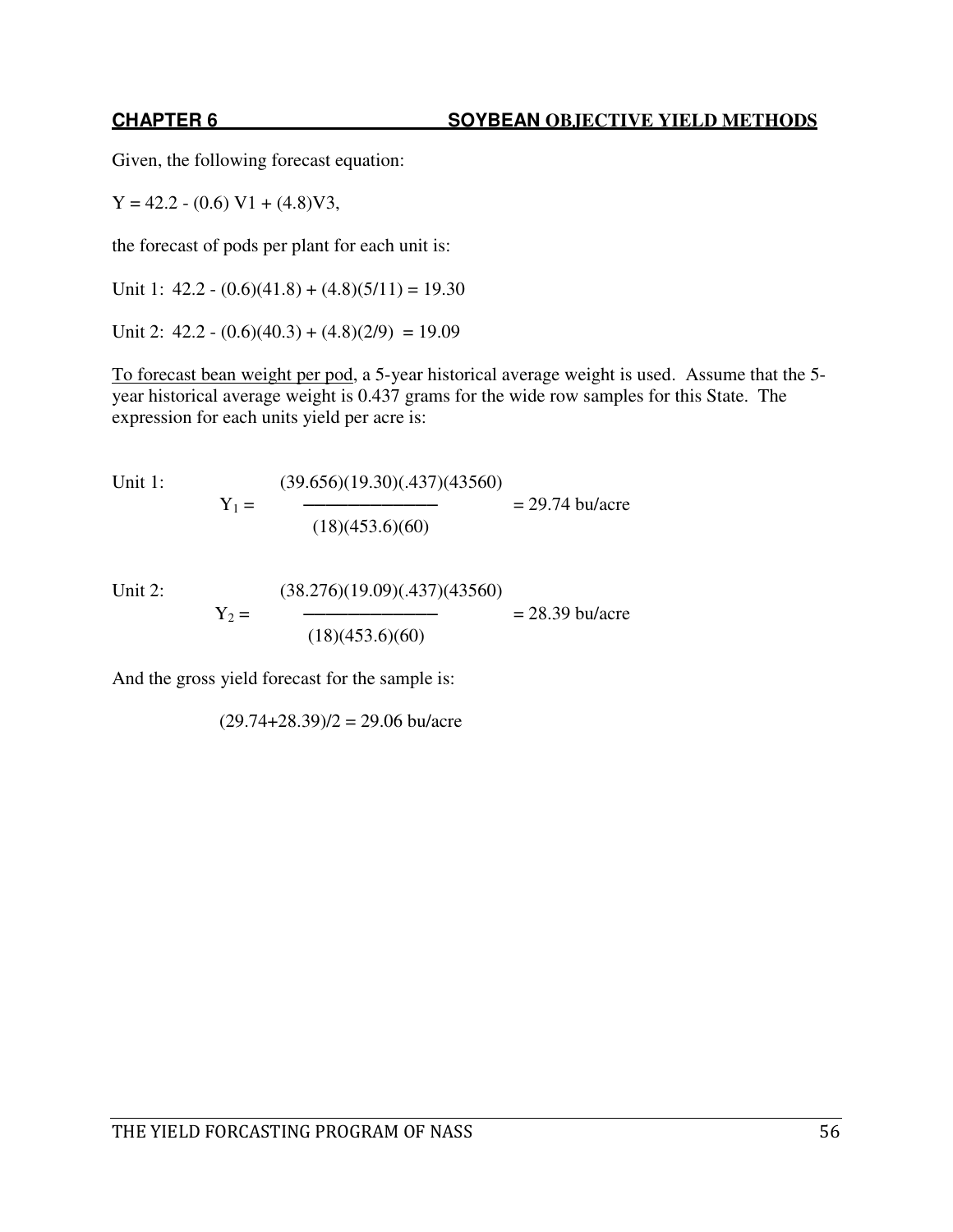This chapter presents the procedures and formulae used to calculate cotton yield indications. The scope of the Cotton Objective Yield Survey, sample plots, and data collected are briefly described. More detail is given to the formulae that use the data to forecast and estimate yield.

Early in the growing season, some or all of the three components of net yield (number of bolls, average boll weight, and harvest loss) cannot be obtained directly and must be forecast. The procedures used to forecast these components are described in the following sections.

# *Sample Design*

Cotton Objective Yield (CtOY) surveys are conducted in major cotton producing States; Arkansas, Georgia, Louisiana, Mississippi, North Carolina, and Texas. On average, over the last three years, these six states produce more than 73 percent of the U.S. upland cotton crop. As described in Chapter 2, NASS partitions each of these states' land area into approximately one square mile pieces and calls the pieces segments. The resulting collection of segments is referred to as the "*Area Frame*". This painstaking segmentation of land area into uniquely identifiable segments makes possible the selection of a probability based sample of U.S. cotton acres.

A probability based survey requires the explicit identification and separation of all elements contained in the population of interest. NASS's *Area Frame* is the vehicle for explicitly identifying and separating each acre of cotton produced in the U.S. Every year, during late spring, all six CtOY states screen a statistically selected sample of *Area Frame* segments for all agricultural activity, including cotton acreage planted. Each acre in every selected segment will be visually inspected and/or accounted-for by the owner/operator with respect to agricultural activity. In other words, every year a new listing of every cotton acre is constructed. This listing is the CtOY sample population. This listing is an important step towards employing probability theory to randomly select a sample of cotton acres from which inferences will be made about all cotton acres. The most important result of constructing a sample population is that *any* acre of cotton, planted in a given state, has a chance to be selected for the CtOY survey. No other purveyor of U.S. cotton estimates can make an equivalent statement.

Accurate inferences from a probability based survey require the construction of a sampling population and, in addition, a means to select a representative sample from that population. The statistical method used to select cotton acres to be included in CtOY is probability proportional to size (PPS). In statistics, this method ensures a representative sample is selected when sample elements vary in their size. During constructing of the cotton acres sample population, the explicit identification and separation of cotton acres, from other acres, is made according to *fields*. In agriculture a field is one, continuous acreage of land devoted to the same use. Since *fields* of cotton are the unit of selection for CtOY samples and because cotton *fields* vary in acreage, probability proportional to size is ideally suited to selecting a sample that perfectly reflects the population characteristics of cotton. For example, employing PPS sampling implies a cotton field accounting for twice the percentage of total state cotton acres relative to a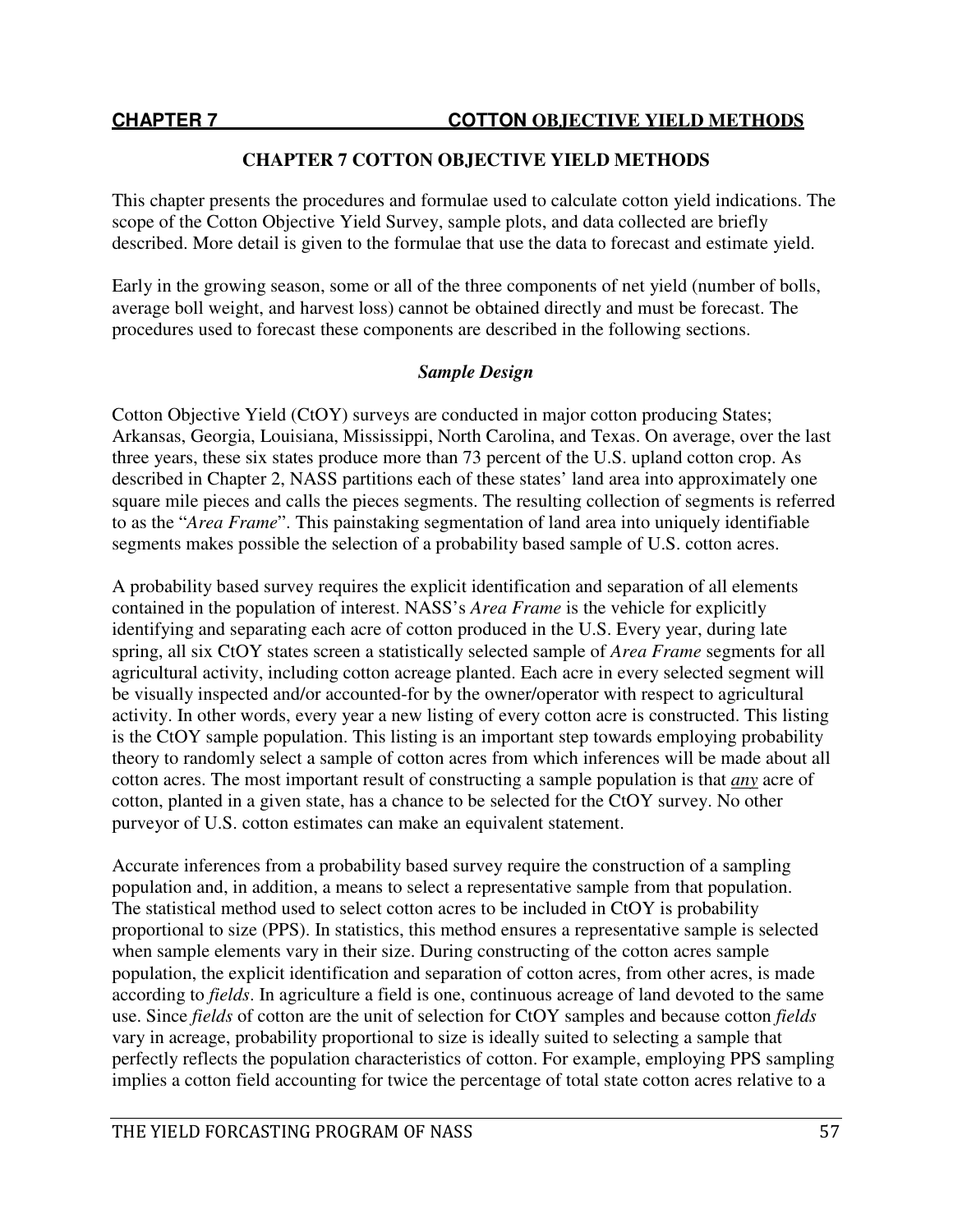neighboring cotton field, will also carry twice the probability of selection as the neighbor. The representative *acre* selected from a sampled *field* is finally accomplished with simple random sampling. Since a selected *acre* is too large for complete enumeration, a selected *sample* will be enumerated and expanded up to the one *acre* level.

In mid-July of each year, professional statisticians in the six CtOY states train field enumerators to properly identify and prepare selected samples for data collection. Generally, enumerators will have many years of experience in CtOY data collection and are well qualified to conduct their assignments. Practical field training is also available through relationships developed among individual enumerators and their supervisors. Overall, the preparation for data collection is rigorous and includes quality control processes that continue through the cotton growing season. Data are collected from each sample at monthly intervals starting in late July and continuing through December or until the sample has been harvested. Each month during the Objective Yield Survey, data collected from the sample fields are used to produce indications of planted acres (August only), acres for harvest, and yield.

A sample consists of two independently located units (or plots), each of which consists of two parallel 10-foot sections of row. An additional 3-foot section is appended to one row of each unit. This extra section is used when making detailed fruit counts. Field enumerators use a random number of rows along the edge of the field and a random number of paces into the field to locate each unit. At each visit, enumerators count all fruit and fruiting positions. Any mature bolls found in the 10-foot sections of the sample plots are picked and sent to a NASS lab where boll weight is determined. The count of bolls picked and the weight of these bolls are accumulated through the season. Just before farmer harvest, all remaining open bolls are picked and weighed to establish gross yield. The yield is measured as pounds of lint per acre at 5 percent moisture. Harvest loss is measured in separate units located near the monthly yield plots.

# *Data Collected*

Field enumerators count and measure several items within or near the units. Data items are used to measure the size of the unit, number of bolls, weight per boll, and harvest loss. The following lists the data items collected and objective of these measurements:

Data items used to measure the size of each unit: Distance between two rows (one row middle) Distance between five rows (four row middles)

Data items used to forecast or estimate the number of bolls:

Number of plants in each row (all sections) Number of squares (3-foot sections) Number of small bolls and blooms (3-foot sections) Number of large unopen bolls (10-foot sections) Number of open bolls (10-foot sections)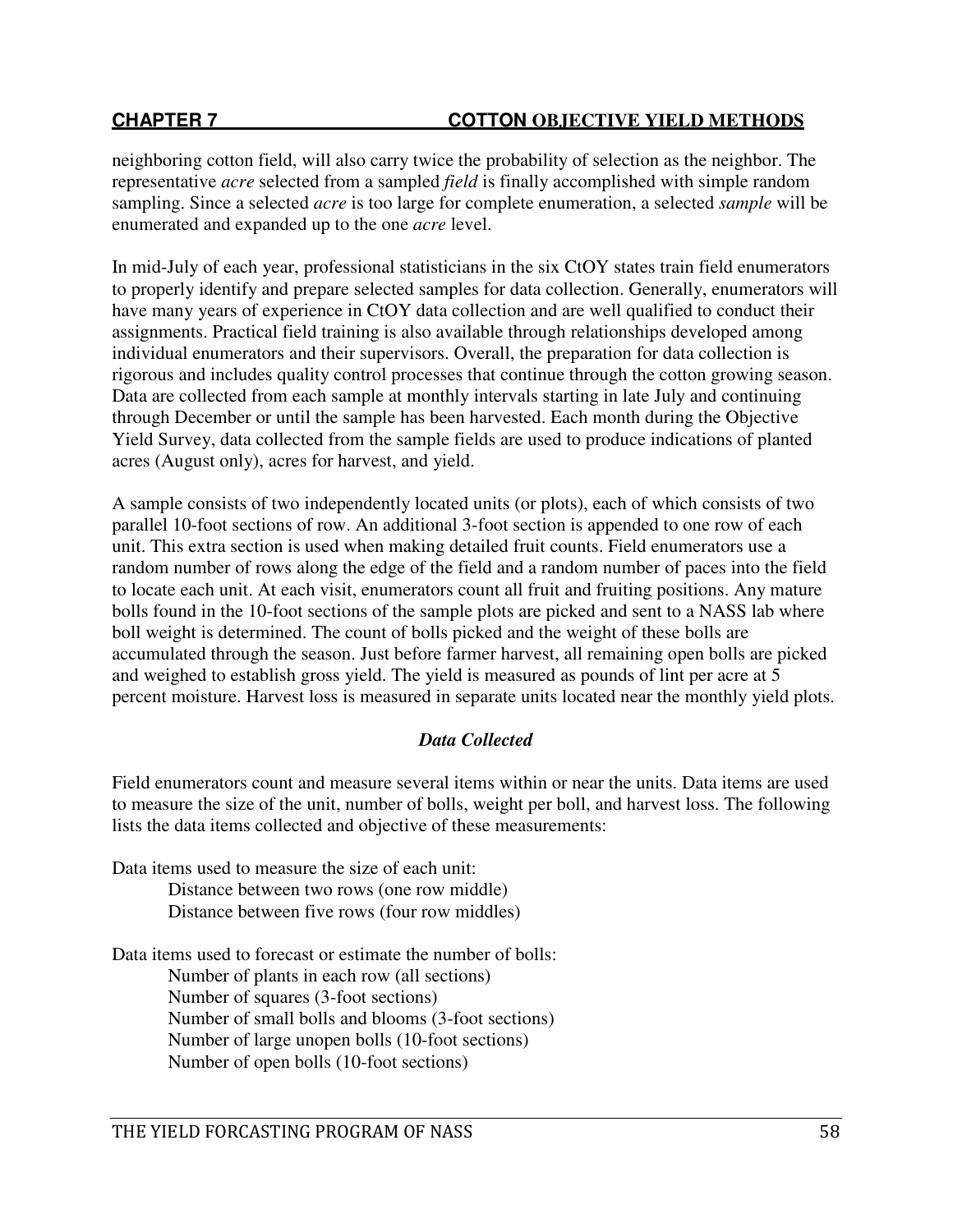Data items used to estimate weight per boll: Weight of lint harvested by enumerators Weight of lint dried to zero moisture

Data items used to estimate harvest loss:

Distance between two rows (one row middle) Distance between five rows (four row middles) Number of unopen bolls left in the field Weight of lint gleaned from harvest loss units Weight of dried lint

# *Maturity Categories*

To forecast each sample's yield per acre, regression models are developed by maturity category for each survey month. For cotton, the maturity categories are defined by the raw counts obtained in the sample. These categories are:

| 1          | In 10-foot sections<br>No fruit present | In 3-foot sections<br>No fruit present |
|------------|-----------------------------------------|----------------------------------------|
| 2          | No fruit present                        | Squares only                           |
| 3          | $0 <$ RATIO $< 0.5$                     | <b>Blooms or Bolls</b>                 |
| 4          | $0.5 <$ RATIO $< 2.0$                   |                                        |
| 5          | 2.0 < RATIO                             |                                        |
| $\sqrt{2}$ |                                         |                                        |

6 Sample field has been harvested or harvest immanent.

RATIO is the ratio of large bolls counted to plants counted in the 10-foot sections of the sample. Large bolls include burrs, open bolls, partially open bolls, and large unopened bolls.

# *Sample Level Yield Forecasts*

# **Forecasting the Number of Large Bolls**

The expected number of large bolls for each sample is forecast using a regression model:

$$
\hat{Y}_i = \beta_0 + \beta_1 X_1 + \beta_2 X_2 + \beta_3 X_3
$$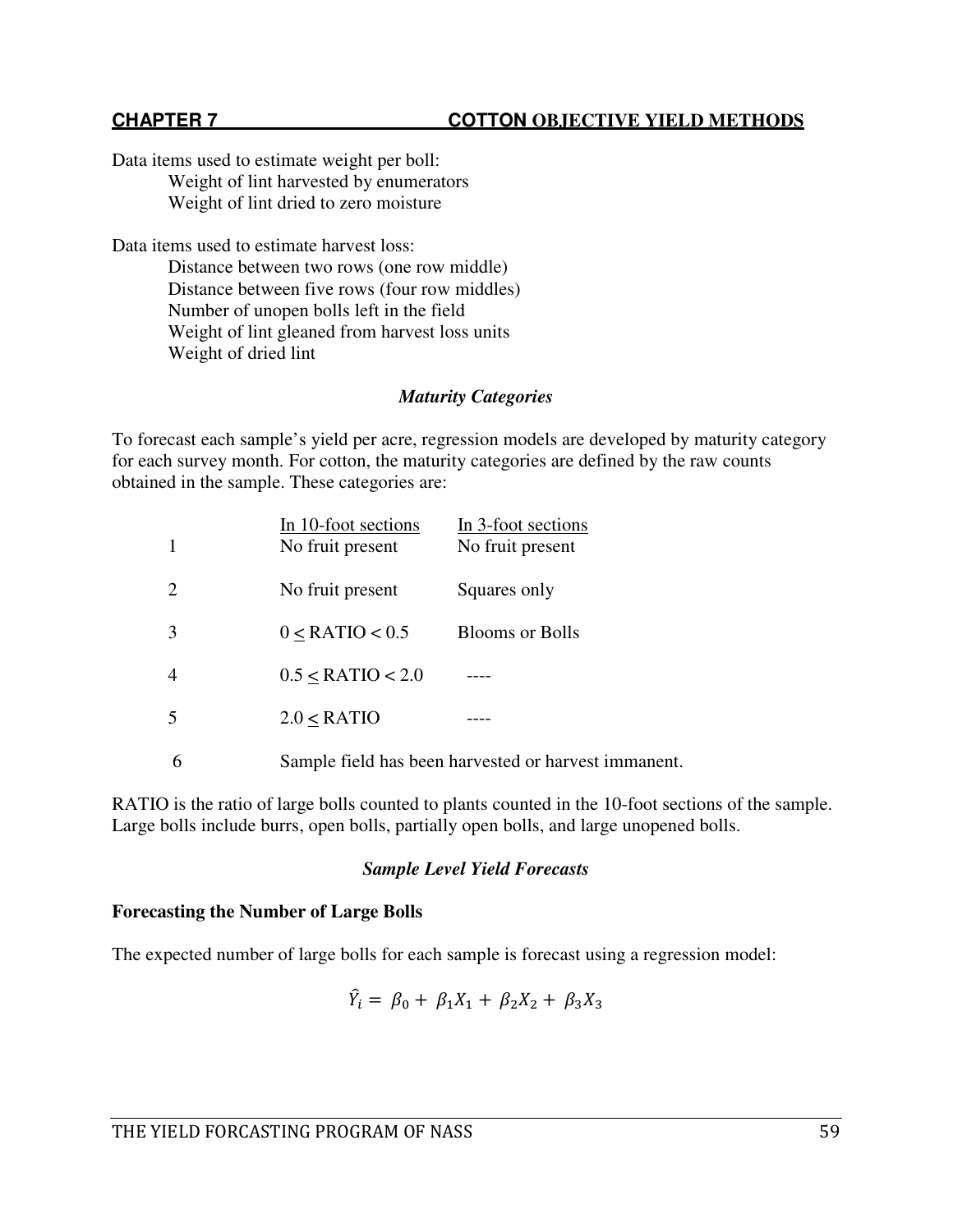where:

- $\hat{Y}_i$ forecasted number of large bolls in *i*th unit
- $X_1 =$  observed number of burrs, open bolls, partially open bolls, and large unopened bolls (40-foot equivalent) in *i*th unit
- $X_2$  = observed number of small bolls and blooms (40-foot equivalent) in *i*th unit  $X_3$  = observed number of squares (40-foot equivalent) in *i*th unit
- observed number of squares (40-foot equivalent) in ith unit
- $\beta_0 \beta_3$  = least squares regression coefficients

Small bolls are defined as boll less than one inch in diameter. Enumerators use a gauge with a one inch hole to determine whether a boll is small or a large unopened boll. A square is an observable fruiting position that has not reached the bloom stage.

Forecast equations for each model are derived for each maturity category for each month for each district for each State. Not all possible independent variables are used in each model. For instance, for maturity category one only the intercept is fit. For later maturities and or months, squares and small bolls are excluded from the models. Data from the previous 5 years are used to estimate the regression coefficients. If a unique set of coefficients cannot be determined for a given class (due to insufficient data), the previous month's coefficients are used.

The actual count of large bolls is used for any sample in maturity category six in any month, and for all samples in December and later months. All samples in maturity category one use a 5-year historical average.

# *Analysis of Raw Data*

The regression equations are derived from the previous 5 years' survey data using multiple regression techniques. Certain influential data points (i.e., "outliers") are excluded from the dataset prior to deriving the coefficients. These influential data points are identified using a "deleted residual" analysis or the "Cook's D" statistic (Belsley, Kuh, and Welsch, [4]). There is usually very little change in the regression equations from year-to-year because roughly 80 percent of the data for each class were used in the analysis the previous year. Classes that do change significantly from one year to the next are usually those with very few observations. If a class has little data and a plausible forecast equation cannot be derived, the equation from the previous year is used.

# *Forecasting Boll Weight*

Early in the season, until 20 percent of the projected number of large bolls have been picked and weighed by the enumerator, a 5-year historical average is used. When 20 to 85 percent of the projected number of large bolls has been picked, one model is used to forecast boll weight for all maturity categories in a district in a State: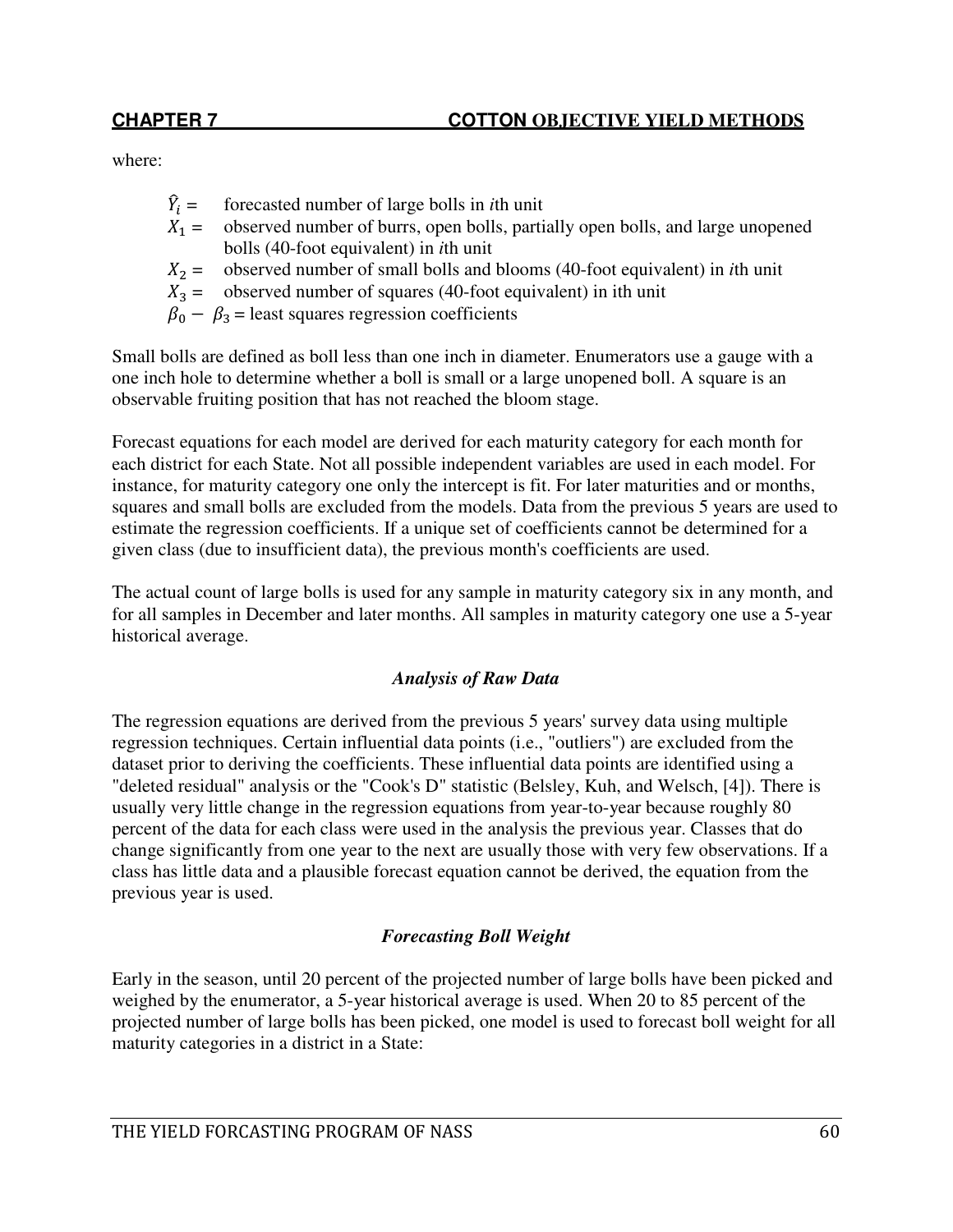$\widehat{W_{sd}} = w_{sd} (\beta_0 + \beta_1 X_{sd})$ 

where:

 $\widehat{W_{sd}}$  = forecast boll weight for the *s*th State and *d*th district  $w_{sd}$  = observed boll weight  $X_{sd}$  = ratio of bolls picked and weighed to large bolls forecasted  $\beta_0 - \beta_1$  = regression coefficients

When more than 85 percent of the projected number of large bolls has been picked and weighed by the enumerator, actual boll weight is used.

The following table shows the independent and dependent variables for the State level indication models used during the 1996 growing season.

| Dependent variable          | Independent variable                                                                                                                |
|-----------------------------|-------------------------------------------------------------------------------------------------------------------------------------|
| <b>Official Final Yield</b> | Average estimated net yield per acre over all<br>samples                                                                            |
| Final Number of Bolls       | August - Average small bolls and blooms per acre<br>over all samples<br>September - Average small bolls and blooms plus             |
|                             | cumulative large bolls per acre over all samples                                                                                    |
|                             | October - January - Average cumulative large<br>bolls per acre                                                                      |
| Final boll weight           | August - September - Weight derived from<br>average estimated final gross yield and average<br>estimated final large bolls per acre |
|                             | October - January - average cumulative net<br>weight per boll                                                                       |
| <b>Final Harvest Loss</b>   | August - November - average of previous 5 years<br>harvest loss                                                                     |
|                             | December - January - OY B Harvest Loss for<br>current year                                                                          |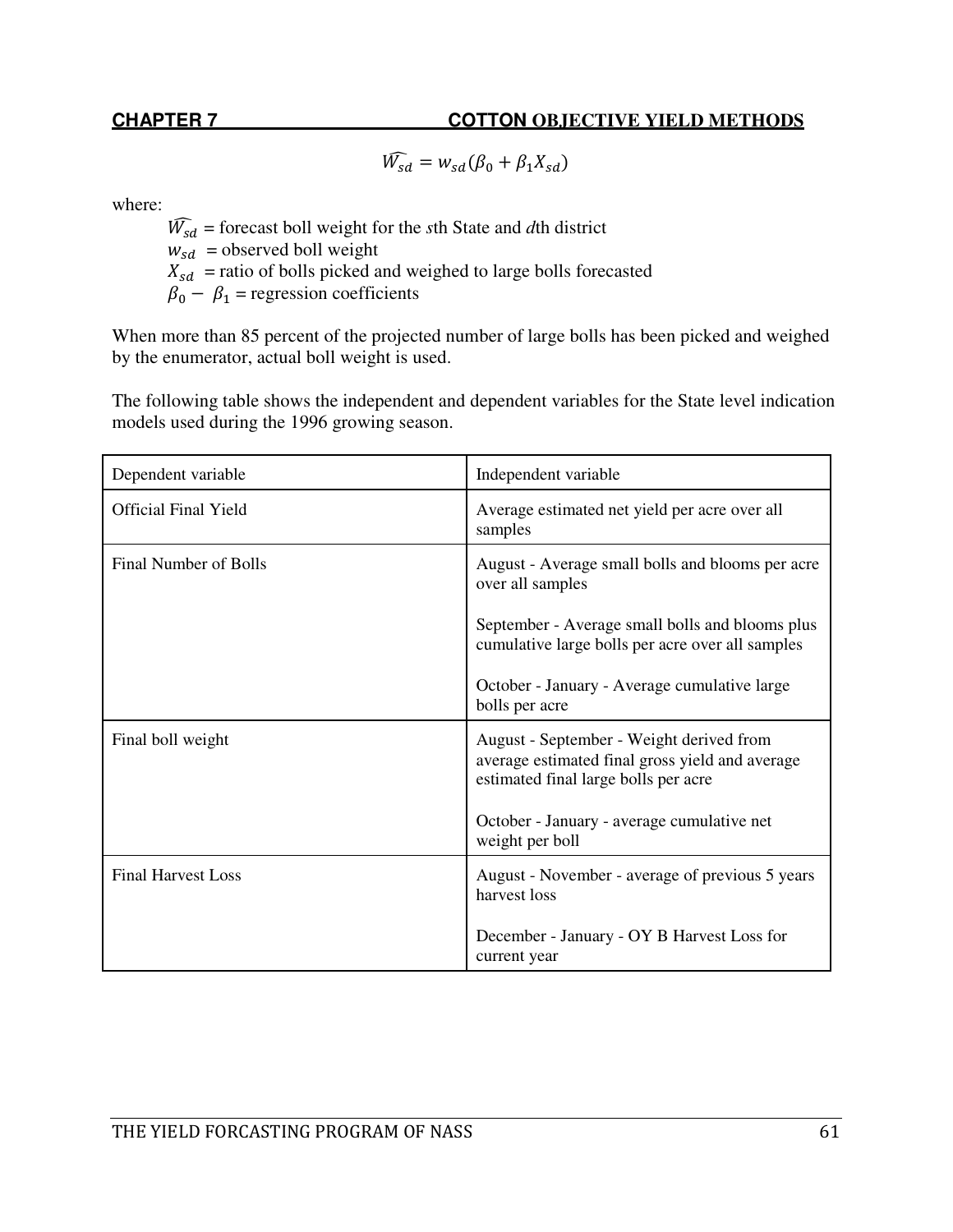| <b>Cotton Objective Yield Models</b> |  |  |  |  |
|--------------------------------------|--|--|--|--|
| <b>Sample Level Models</b>           |  |  |  |  |
| models based on previous 5 years     |  |  |  |  |
|                                      |  |  |  |  |

|                           |                   | no fruit                                    | $\mathbf{2}$<br>squares | 3<br>ratio                                                | 4<br>ratio             | 5<br>ratio                | 6<br>harvested or soon |
|---------------------------|-------------------|---------------------------------------------|-------------------------|-----------------------------------------------------------|------------------------|---------------------------|------------------------|
| <b>Forecast Category</b>  |                   | present                                     | present                 | $0$ to $0.5$                                              | $0.5$ to $2.0$         | $2.0+$                    | to be harvested        |
|                           | <b>August</b>     | 5-year<br>average                           | squares                 | cumulative large bolls<br>small bolls & blooms<br>squares |                        |                           |                        |
| Number of<br><b>Bolls</b> | <b>September</b>  | 5-year<br>average                           | squares                 | cumulative large bolls<br>small bolls & blooms<br>squares |                        | cumulative large<br>bolls |                        |
|                           | October           |                                             |                         | cumulative large bolls<br>small bolls & blooms            |                        |                           |                        |
|                           | <b>November</b>   |                                             |                         | cumulative large bolls                                    |                        |                           |                        |
|                           | <b>December</b>   |                                             |                         |                                                           | cumulative large bolls |                           |                        |
|                           | $<$ 20%<br>picked | 5-year average                              |                         |                                                           |                        |                           |                        |
| Weight<br>per boll        | 20-85%<br>picked  | cumulative net weight x smoothing parameter |                         |                                                           |                        |                           |                        |
|                           | $>85\%$<br>picked | cumulative net weight                       |                         |                                                           |                        |                           |                        |

ratio = cumulative large bolls / plants in 10-foot units

 large bolls = burrs + large opened bolls + large partially opened bolls + large unopened bolls smoothing parameter = value <1 that approaches 1 as percent picked approaches 85 percent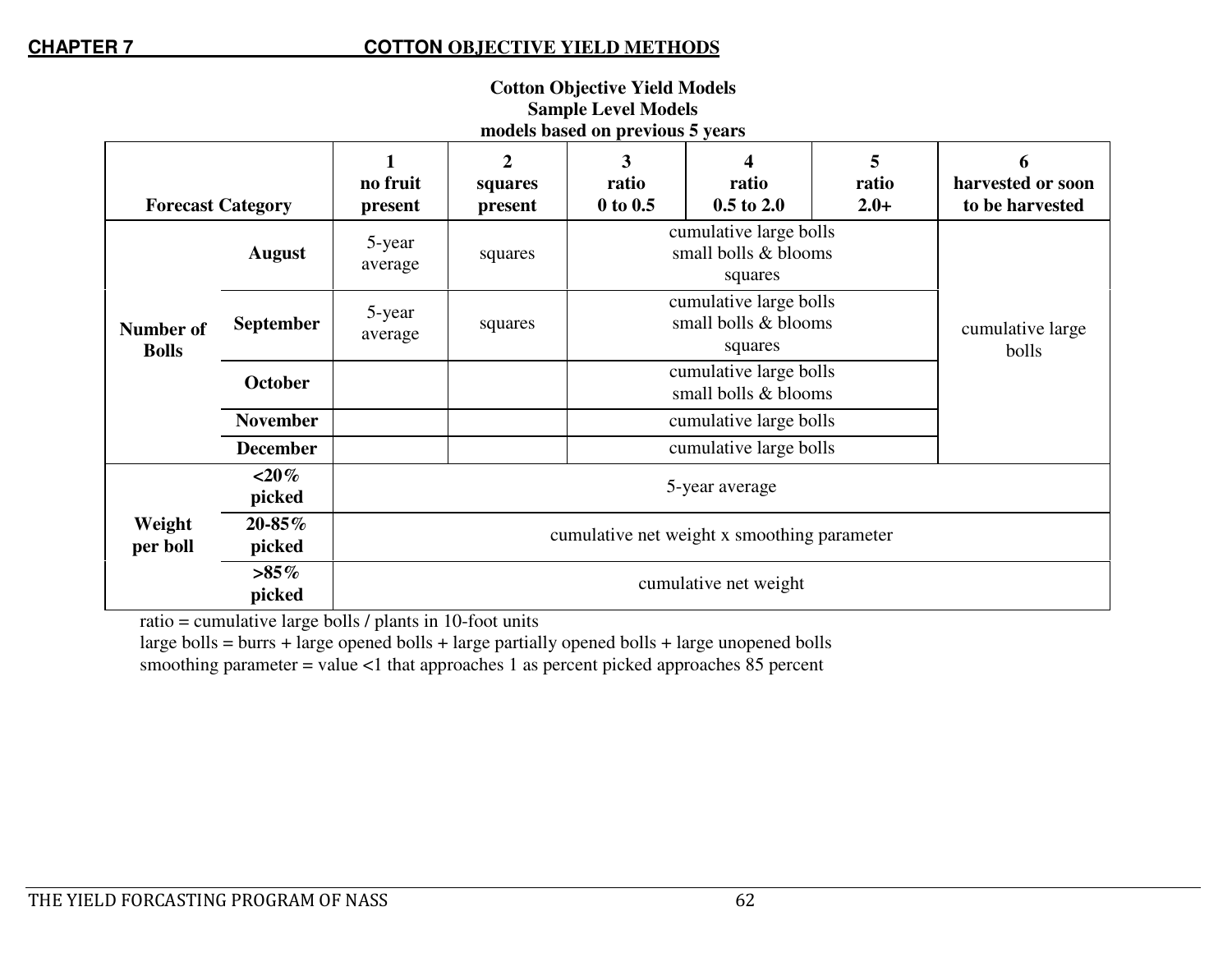# *Forecasting Directly to State Level*

The discussion in the previous sections centers on processing data at the sample level. Modeling and yield calculations are done at the sample level and averaging is done as the last step. Additionally, averages of the raw counts and component forecasts can be computed for supporting analysis.

A second approach to forecasting State yield, using the same data, can be applied by doing the averaging first and the modeling last. Averages per acre at the State level can be calculated for each of the count variables (plants, squares, small bolls and blooms, large unopen bolls, and open bolls. Average weight per boll can also be calculated, weighting the average weight per boll in each sample by the number of bolls in that sample. This process creates State level independent variables and leads to State and regional level models. The State and regional level independent variables can be regressed to final official yield, final bolls per acre, and final weight per boll. The distinction is State and regional averages are used as independent variables in regression models that predict State and regional level final yields, bolls per acre, and weight per boll. In these models, one year and month represents one observation, so instead of partitioning thousands of sample level points into forecasting categories, we have one data point per month per year. A 15-year dataset is used for these models. The models are simple one variable regression models and are called the State level models, referring to the fact that they are State and regional level models, not sample level models as described in the previous sections.

# *Gross Yield*

The estimate of final gross yield is computed by multiplying the forecasted number of large bolls at harvest by the forecasted average weight per boll, expanding to a per acre basis, and converting to a standard unit. The standard unit for cotton is pounds of lint at 5 percent moisture. Production is reported in 480-pound bales.

The formula for computing gross yield is:

$$
\widehat{G}_i = \frac{(2.401)ZB_iW_i}{R_i}
$$

where

 $\hat{G}_i$  = estimated gross yield (lbs. of lint per acre) for sample *i* 

 $Z = \text{lint/seed ratio}$  (3-year average)

 $B_i$  = number of large bolls at harvest in 40 feet for sample *i*  $W_i$  = average boll weight for sample *i* (grams at 5 percent moisture, gin equivalent)  $R_i$  = average row spacing for sample *i*  $2.401 = 43,560 / (40 * 453.59) =$  which converts grams of seed cotton per 40 feet of row to pounds of seed cotton per acre.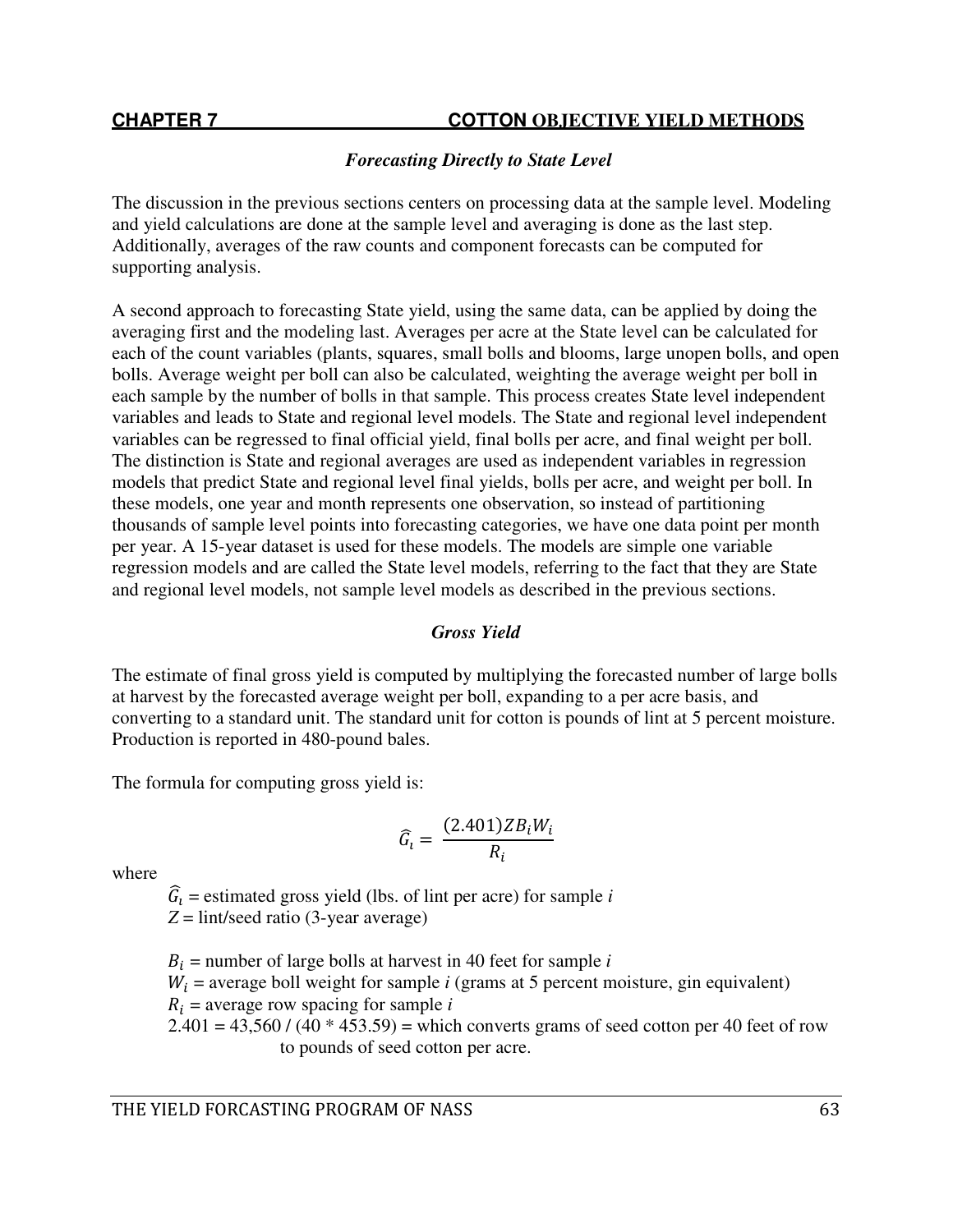The Objective Yield samples are selected in such a way that each acre has equal probability of selection within districts. Therefore, the average of the sample level yields across all samples in a district provides a forecast of mean gross yield per acre for the district.

## Mean Gross Yield for State

The sample level gross yield forecasts (estimates) are averaged to the State level. Since the sample is self-weighting, the simple mean of the sample forecasts (estimates) is an unbiased estimate of the State gross yield. Therefore,

$$
\bar{G} = \frac{1}{N_G} \sum_i^{N_G} G_i
$$

where

 $\overline{G}$  = State mean gross yield  $N<sub>G</sub>$  = number of samples with gross yield forecasts (estimates)  $G_i$  = gross yield for sample *i* 

The standard error of the estimate is:

$$
S_{\bar{G}} = \sqrt{\sum_i^{N_G} \frac{(G_i - \bar{G})^2}{N_G(N_G - 1)}}
$$

Gross Yield for Units with Incomplete Data

Gross yield is forecasted or estimated from the current month's survey data. In some cases, current data are unavailable and data from a previous month may be used to compute gross yield, or no gross yield may be computed for the unit. The different cases are discussed below.

# Refusals

If the farmer refuses permission to enter the field, the sample is lost for the season. In this case the yield for this sample is left missing. Consequently, the refused sample contributes nothing to the State-level average yield. Stated another way, the assumption is made that if the sample had not been a refusal, its gross yield would have been equal to the State's average gross yield.

### Inaccessible Samples and Units

Occasionally, some or both units are inaccessible due to scheduling or field conditions. If data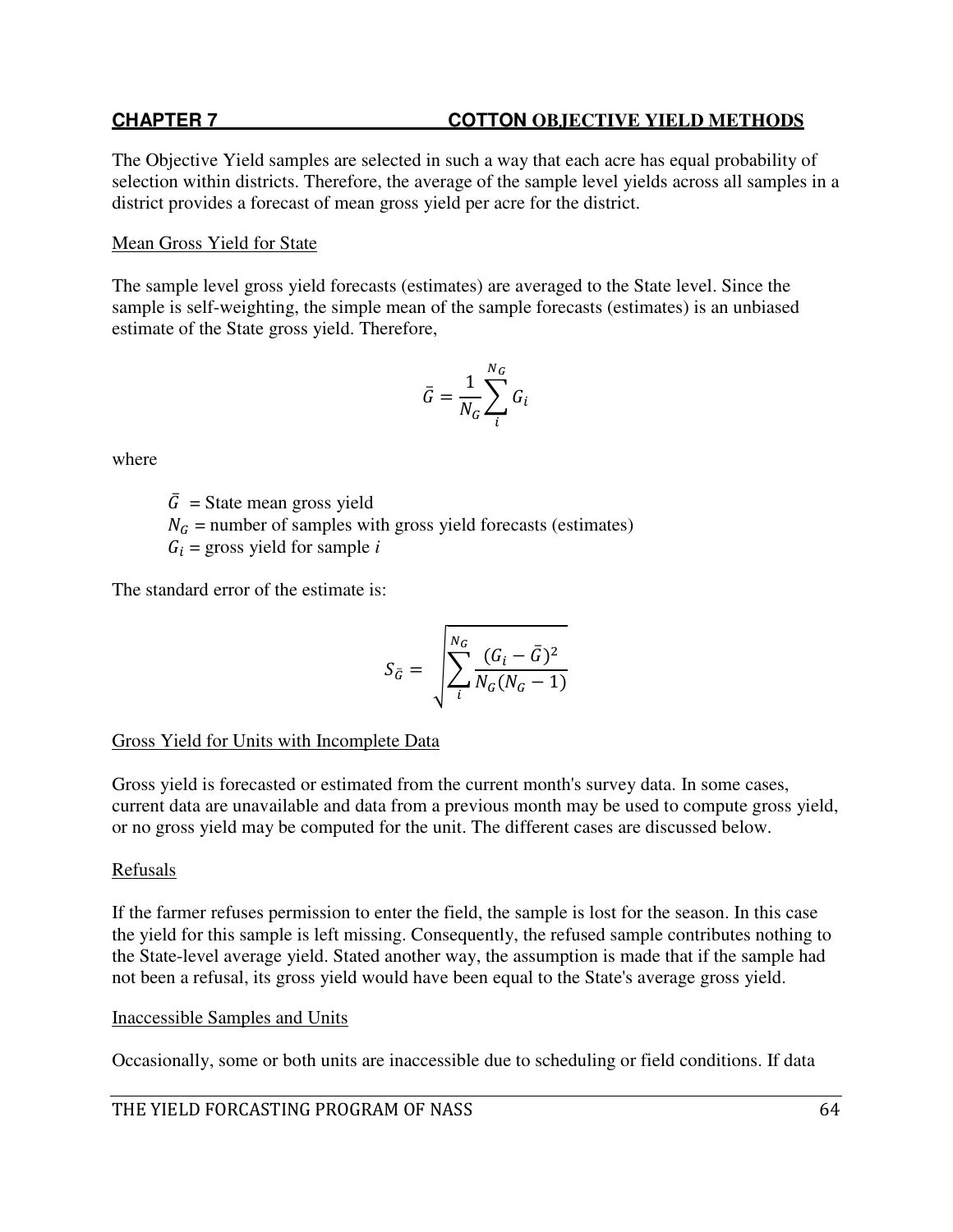from a previous visit are available, the previous forecast is carried forward. Otherwise, the sample is excluded from gross yield calculations. The sample must still be intended for harvest as cotton.

### Early Farmer Harvest

If a previously laid out unit is harvested by the farmer before current data can be collected, the previous month's predicted yield is brought forward.

# Lost, Abandoned, Destroyed Units

If a unit is lost, abandoned, destroyed, and so forth, no gross yield is computed for the unit. The unit contributes nothing to the sample-level yield indication.

# *Harvest Loss*

The harvest loss is computed from gleanings obtained from one quarter of the samples. The sample level harvest loss is found by determining the total weight of seed cotton gleaned, expanding to a "per acre" basis, and converting to standard units.

The formula for harvest loss is:

$$
L_i = \frac{(2.401)W_i Z}{R_i}
$$

where

 $L_i$  = harvest loss (lbs. of lint per acre) for the *i*th sample  $W_i$  = weight of cotton left in units for sample *i* which is computed as: (partially opened and large unopened bolls left in the units)  $*$  (average net weight per boll) + (weight of cotton gleaned adjusted to 5 percent moisture)  $Z = \text{lint/seed ratio}$  (3 year average)  $R_i$  = row space measurement for sample *i*  $2.401$  = conversion factor (defined above)

For each month, if fewer than 10 harvest loss samples have been completed within a district, a 5 year average harvest loss is used as an estimate.

These sample-level harvest loss estimates are averaged to the State level, with mean: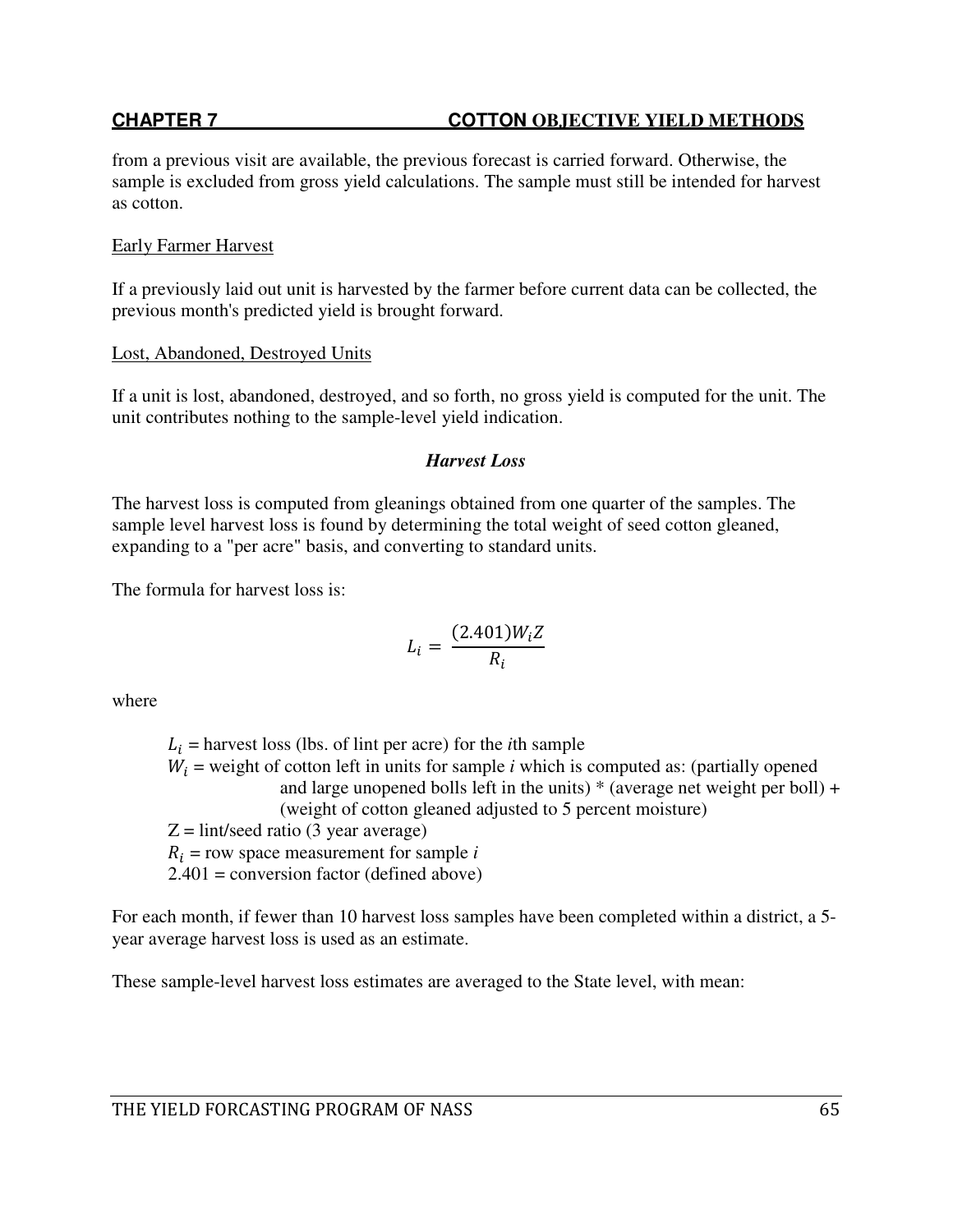$$
\overline{L} = \frac{1}{N_L} \sum_{i}^{N_L} L_i
$$

where

 $\overline{L}$  = State level mean harvest loss

 $L_i$  = harvest loss in sample *i* 

 $N_L$  = number of samples with Form E data

The standard error of the estimate is:

$$
S_{\bar{L}} = \sqrt{\sum_{i}^{N_L} \frac{(L_i - \bar{L})^2}{N_L(N_L - 1)}}
$$

### Net Yield for the State

Net yield for the State is computed by subtracting the estimated State-level harvest loss from the mean of all sample-level gross yield forecasts and estimates. Thus, estimated average net yield is:

$$
\widehat{Y} = \bar{G} - \bar{L}
$$

where

 $\hat{Y}$  = estimated average State net yield  $\overline{G}$  = State mean gross yield  $\overline{L}$  = State level mean harvest loss

The standard error of the estimate is:

$$
S_{\hat{Y}} = \sqrt{S_{\tilde{G}}^2 + S_{\tilde{L}}^2 - \frac{2}{N_G} COV(G, L)}
$$

where

 $S_{\bar{G}}$  and  $S_{\bar{L}}$  were previously defined, and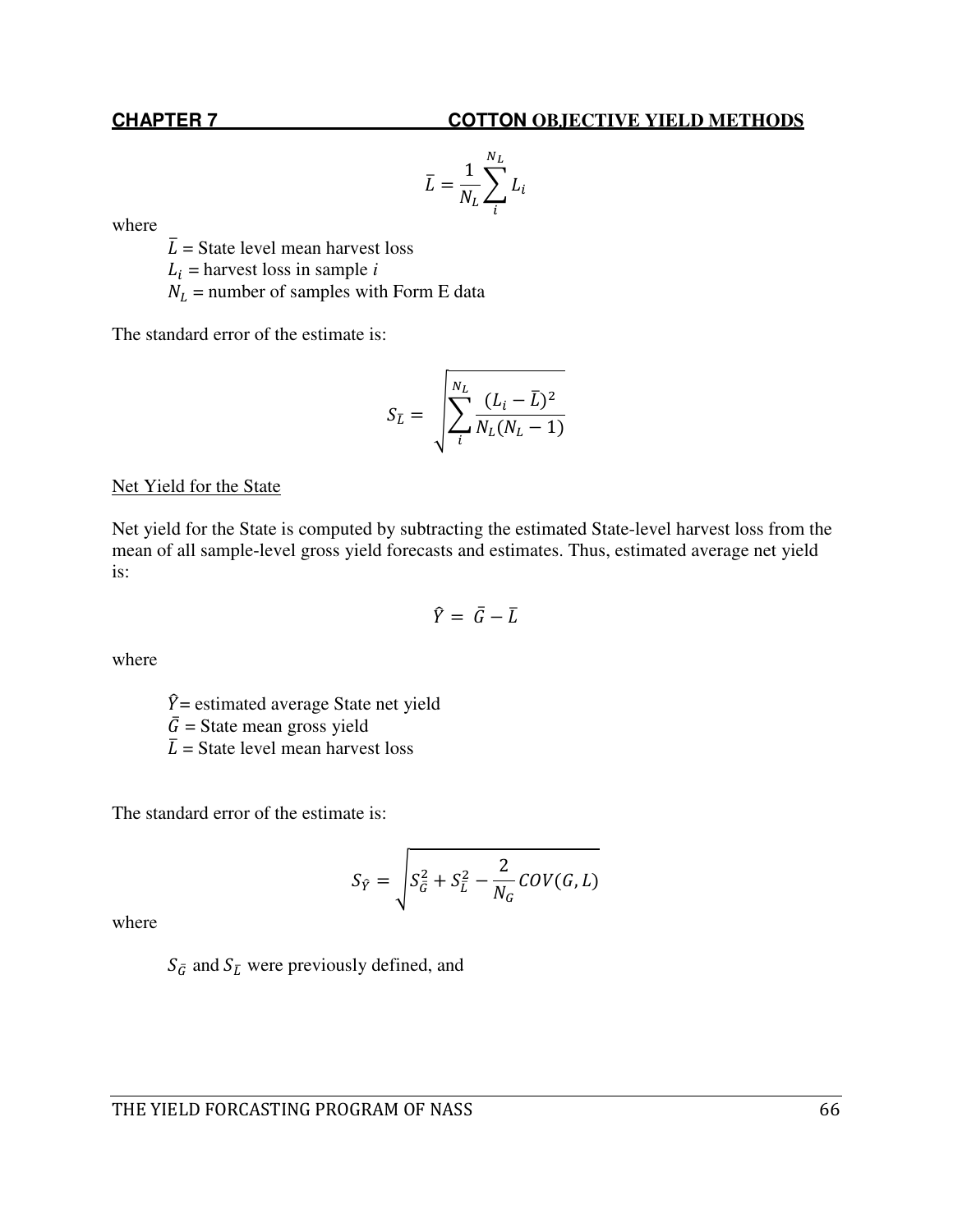$$
COV(G,L) = \sum_{i}^{N_L} \frac{(G_i - \bar{G})(L_i - \bar{L})}{N_L - 1}
$$

When less than 10 gleanings are completed, and historical average loss is used, the standard error is:

$$
S_{\bar{Y}}=S_{\bar{G}}
$$

 $P = \hat{Y}A$ 

# Production for the State

Production for the State is the product of estimated State-level net yield and acres harvested:

where

 $P = State$  production  $\hat{Y}$  = State level net yield  $A =$  acres harvested

with standard error:

$$
S_P = \sqrt{A^2 S_{\hat{Y}}^2 + \hat{Y}^2 S_A^2 + S_{\hat{Y}}^2 S_A^2}
$$

### *Removing Bias from State Level Calculations*

Forecasts of State level yields are inherently subject to differ from the final, administratively determined, yield. The difference is due to: 1. weather and crop conditions yet to be encountered at the time the forecast is produced, 2. the difference between weather and crop conditions in the current year and the historic weather and crop conditions utilized to predict current yields, and 3. systematic non-sampling errors which contribute to forecast error. NASS makes every attempt to minimize the impact of these three sources of error by means of administratively determine final values. These final, sometimes referred to as *official,* values are used as dependent variables to estimate an ordinary least squares equation with the averages calculated from objective yield samples as the independent variable. For example, each state will have an administratively determined, *official* cotton yield for all previous years. To forecast the *official* cotton yield for the current year, NASS regresses the objectively determined State level average cotton yields from previous years to the corresponding *official* cotton yields. This process provides a historical context for weather, biases, and non-sampling errors.

The regression equation is:

$$
y_i = \beta_0 + \beta_1 x_i + \varepsilon_i
$$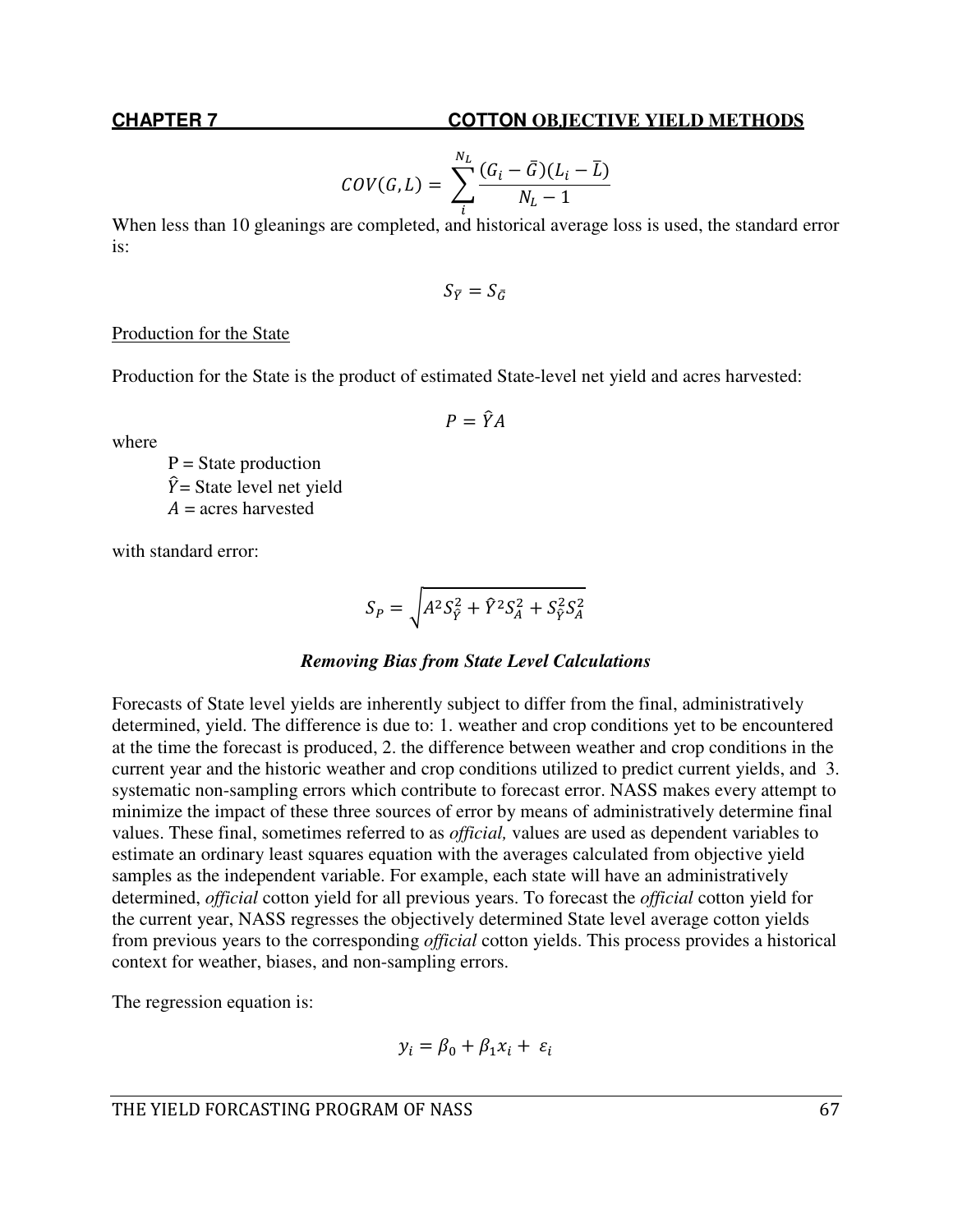# where

 $y_i$  = Official state yield  $x_i$  = calculated State average net yield  $\beta_0$  and  $\beta_1$  = ordinary least squares estimates  $\varepsilon_i$ =random departure from the relationship

# *Yield Example*

# **Yield (computed for a single sample)**

# *September 1 Data*

| 8-row space measurement                                                                                                                                                           | 25.8                                  |
|-----------------------------------------------------------------------------------------------------------------------------------------------------------------------------------|---------------------------------------|
| <b>Counts Within 10-foot Units</b>                                                                                                                                                |                                       |
| Number of plants (4 rows)                                                                                                                                                         | 87                                    |
| Number of burrs (2 units)                                                                                                                                                         | 113                                   |
| Total open bolls (4 rows)                                                                                                                                                         | 130                                   |
| Weight of seed cotton picked (2 units)                                                                                                                                            | 650                                   |
| Number of partially open bolls (4 rows)                                                                                                                                           | 48                                    |
| Number of large unopened bolls (4 rows)                                                                                                                                           | 121                                   |
| 3-foot Tag Section Beyond Unit 1<br>Number of plants<br>Number of burrs and open bolls<br>Number of large unopened bolls<br>Number of small bolls and blooms<br>Number of squares | 11<br>33<br>14<br>4<br>$\overline{2}$ |
| 3-foot Count Section Beyond Unit 2                                                                                                                                                |                                       |
| Number of plants<br>Number of burrs and open bolls<br>Number of large unopened bolls<br>Number of small bolls and blooms<br>Number of squares                                     | 8<br>27<br>11<br>6<br>1               |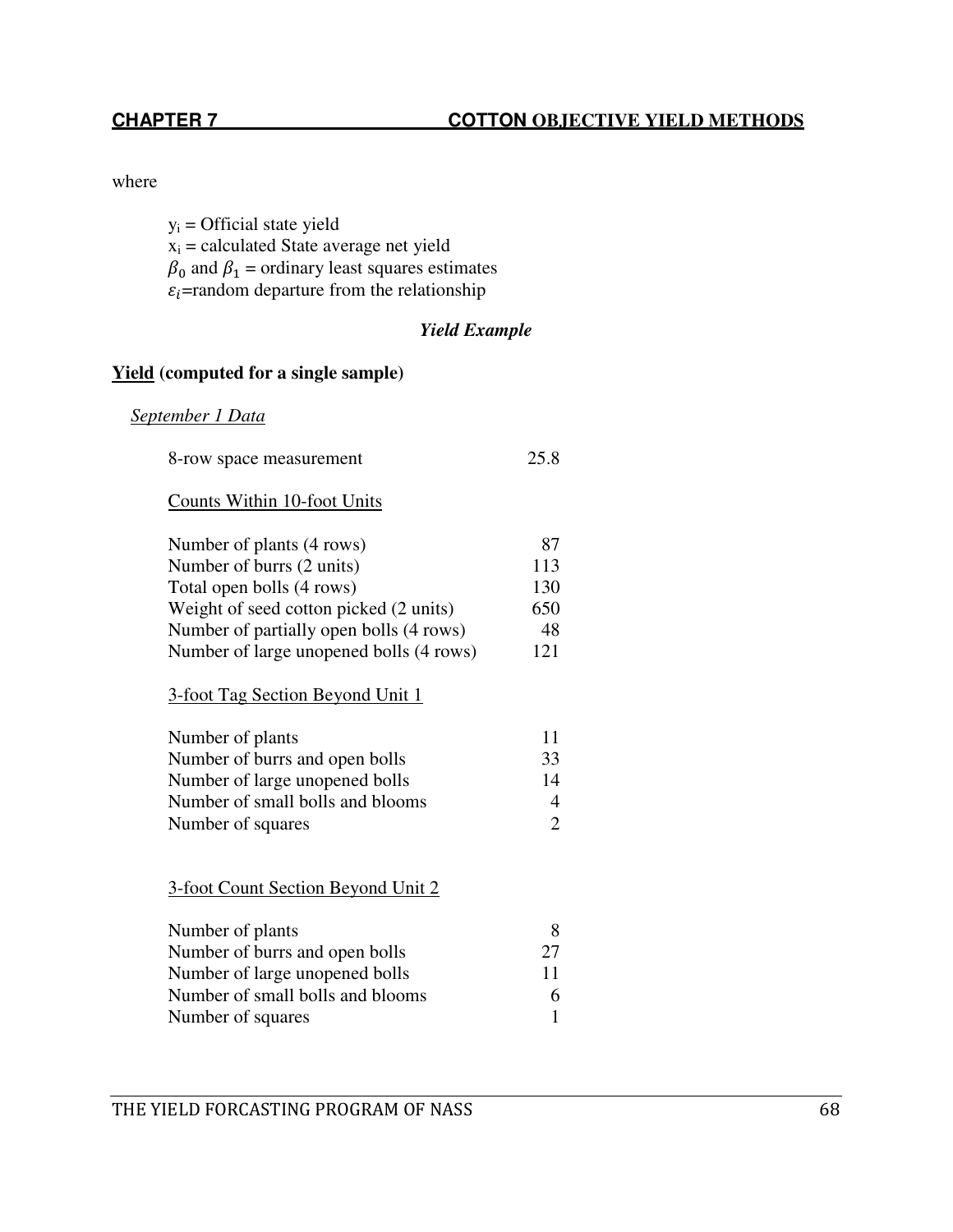# Current Month Lab Form

| Weight of seed cotton before drying | 56 |
|-------------------------------------|----|
| Weight of seed cotton after drying  | 52 |

# *Previous Months*= *Data Brought Forward*

| Accumulated burrs within unit           | 20  |
|-----------------------------------------|-----|
| Accumulated bolls picked within unit    | 50  |
| Accumulated adjusted weight seed cotton | 257 |

# **Maturity Category Determination**

$$
ratio = \frac{(B_c + B_a) + (T_c + X_a) + V_c + U_c}{P_c}
$$

where

 $B_c$  = current burrs within 10-foot units  $B_a$  = accumulated burrs within 10-foot units  $T_c$  = current total open bolls within 10-foot units  $X_a$  = accumulated bolls picked within unit  $V_c$  = current partially open bolls in 10 foot-units  $U_c$  = current large unopened bolls within 10-foot units  $P_c$  = current number of plants within 10-foot units

Using the example data  $ratio = \frac{(113+20)+(130+50)+48+121}{87} = 5.54$ . The ratio is greater than 2.0, thus the maturity category is 5.

# **Forecast Number of Large Bolls**

Multiple Regression Model

$$
\hat{Y} = \beta_0 + \beta_1 X_1 + \beta_2 X_2 + \beta_3 X_3
$$

Where

- $\hat{Y}$  = forecasted number of large bolls<br> $X_1$  = number of burrs, open bolls, part
- number of burrs, open bolls, partially open bolls, and large unopened bolls (40foot equivalent)
- $X_2$  = number of small bolls and blooms (40-foot equivalent)
- $X_3$  = number of squares (40-foot equivalent)
- $\beta_0 \beta_3$  = least squares regression coefficients derived from the previous 5 years of sample level data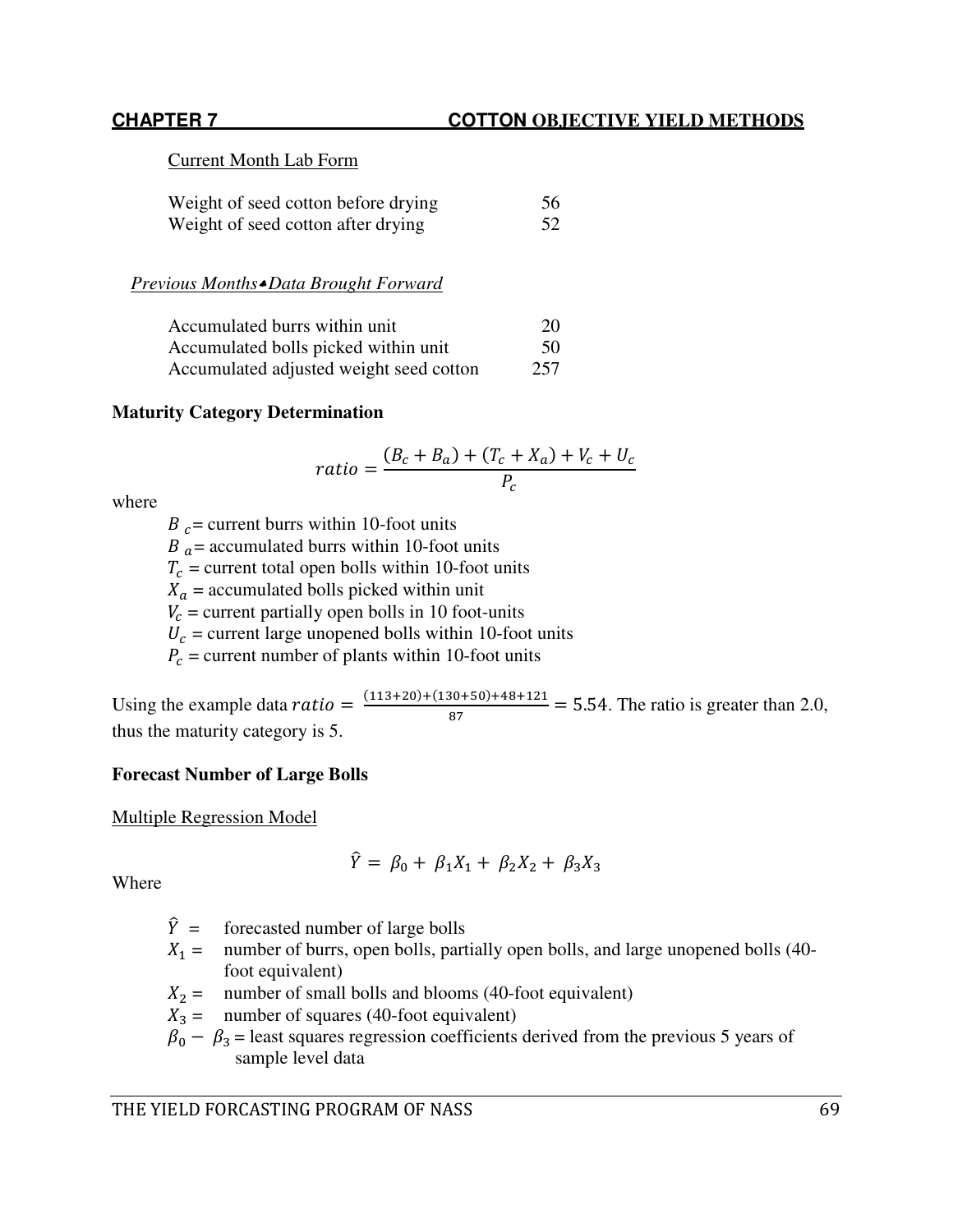The multiple regression model uses 40-foot equivalents for the number of bolls. Each boll measurement must first be converted to this standard.

Burrs and open bolls, partially open bolls, and large unopened bolls are counted in a total of 46 feet of row (four 10-foot units and two 3-foot units).

$$
X_1 = \frac{40}{46} [(B_c + B_a) + (T_c + X_a) + V_c + U_c + (C_1 + U_1) + (C_2 + U_2)]
$$

where

 $X_1$  = number of burrs, open bolls, partially open bolls, and large unopened bolls (40-foot equivalent)

 $B_c$  = current burrs within 10-foot units  $B_a$  = accumulated burrs within 10-foot units  $T_c$  = current total open bolls within 10-foot units  $X_a$  = accumulated bolls picked within unit  $V_c$  = current partially open bolls in 10 foot-units  $U_c$  = current large unopened bolls within 10-foot units  $C_1$  = burrs and open bolls within 3 foot Unit 1  $U_1$  = large unopened bolls within 3 foot Unit 1  $C_2$  = burrs and open bolls within 3 foot Unit 2  $U_2$  = large unopened bolls within 3 foot Unit 2

Using the example data:

 $X_1 = [(113 + 20) + (130 + 50) + 48 + 121 + (33 + 14) + (27 + 11)] = 493.043$ 

Small bolls and blooms are counted in six feet of row (both 3-foot units)

$$
X_2 = \frac{40}{6}(D_1 + D_2)
$$

where

 $X_2$  = number of small bolls and blooms (40-foot equivalent

 $D_1$  = small bolls and blooms within 3 foot Unit 1

 $D_2$  = small bolls and blooms within 3 foot Unit 2

Using the example data:  $X_2 = \frac{40}{6}$  $\frac{1}{6}$  (4 + 6) = 66.667

Squares are counted in six feet of row (both 3-foot units)

$$
X_3 = \frac{40}{6}(Q_1 + Q_2)
$$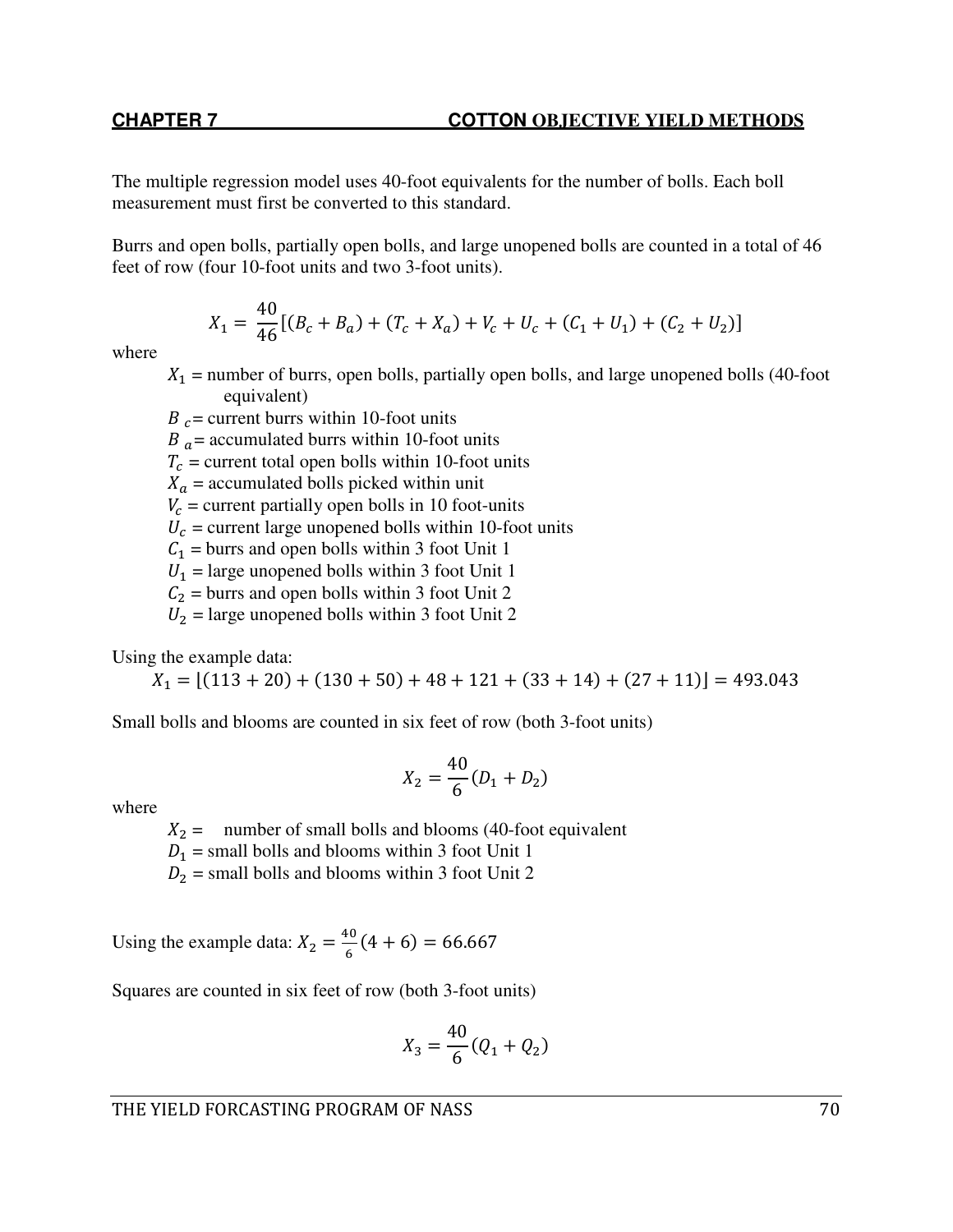# **CHAPTER 7 COTTON OBJECTIVE YIELD METHODS**

where

 $X_3$  = number of squares (40-foot equivalent)  $Q_1$  = squares within 3 foot Unit 1  $Q_2$  = squares within 3 foot Unit 2

Using example data:  $X_3 = \frac{40}{6}$  $\frac{12}{6}$  (2 + 1) = 20.000

Least squares regression coefficients ( $\beta_0 - \beta_3$ ) are derived from the previous 5 years of sample level data, for this example let:

 $\beta_0 = 14$  $\beta_1 = 0.933$  $\beta_2 = 0.300$  $\beta_3 = 0.110$ 

The estimate of number of bolls using the regression model for this sample is:

 $\hat{Y} = 14 + (0.933 * 493.043) + (0.300 * 66.667) + (0.110 * 20.000) = 496.209$ 

### **Forecast Boll Weight**

$$
\widehat{W} = w(\beta_0 + \beta_1 X)
$$

where:

 $\hat{W}$  = forecast boll weight  $w =$  observed boll weight at 5% moisture (gin equivalent)  $X =$  ratio of bolls picked and weighed to large bolls forecasted  $\beta_0 - \beta_1$  = regression coefficients

Determine the observed boll weight at 5% moisture:

$$
w = \frac{\left[r\left(\frac{j_a}{j_b}\right)(1.0526) + K_a\right]}{(X_a + T_c)}
$$

where

 $w =$  observed boll weights at 5% moisture (gin equivalent)

 $r$  = weight of seed cotton picked in 10-foot section

 $j_a$  = weight of seed cotton after drying

 $j_b$  = weight of seed cotton before drying

1.0526 = conversion factor to 5% moisture (gin equivalent)

 $K_a$  = accumulated adjusted weight of seed cotton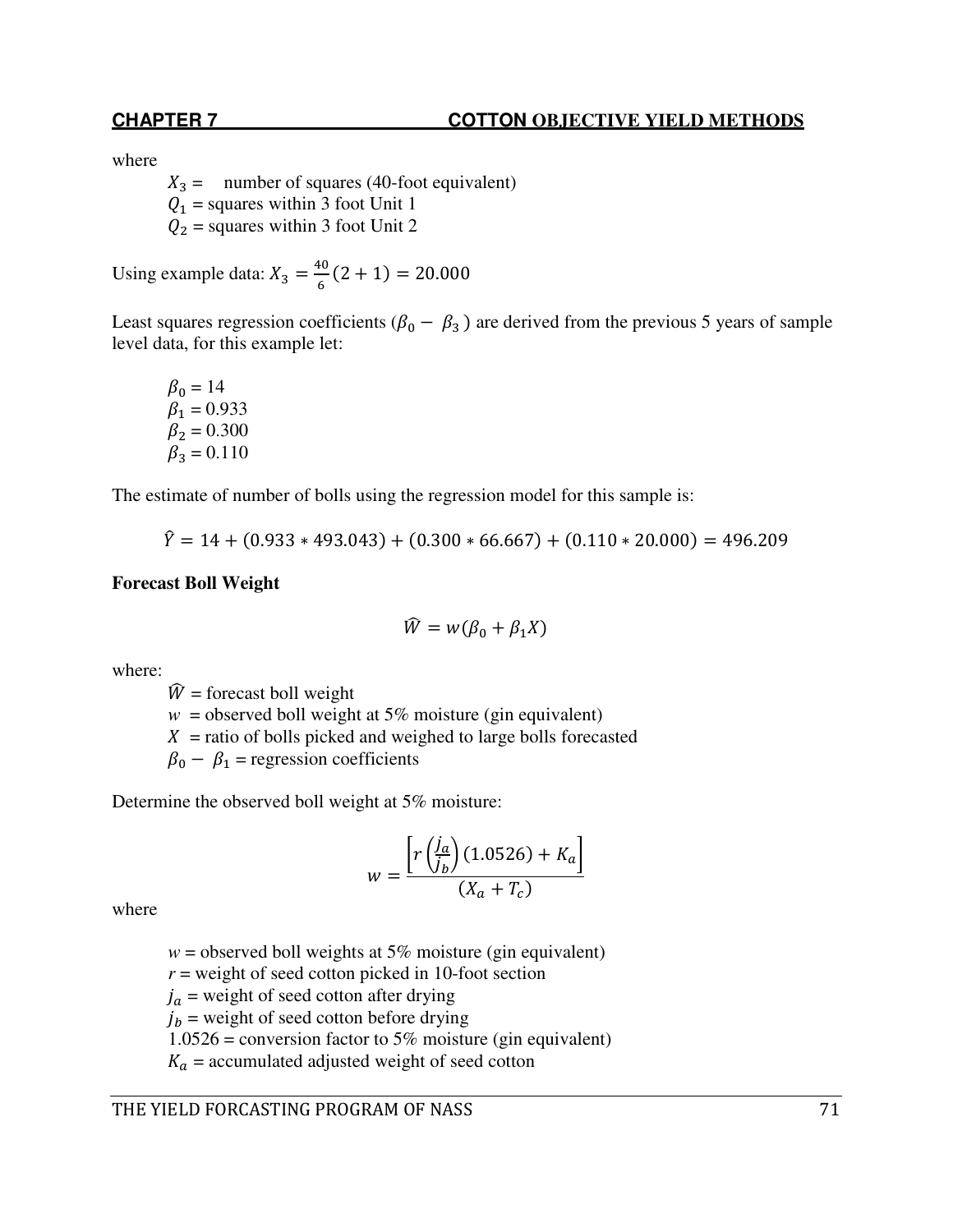### **CHAPTER 7 COTTON OBJECTIVE YIELD METHODS**

 $X_a$  = accumulated bolls picked within unit

 $T_c$  = current total open bolls within 10-foot units

Using the example data:

$$
w = \frac{\left[650\left(\frac{52}{56}\right)(1.0526) + 257\right]}{(50 + 130)} = 4.957
$$

Determine the ratio of picked to forecasted large bolls:

$$
X = \frac{(T_c + X_a)}{\hat{Y}}
$$

where

 $X =$  ratio of bolls picked and weighed to large bolls forecasted

 $T_c$  = current total open bolls within 10-foot units

 $X_a$  = accumulated bolls picked within unit

 $\hat{Y}$  = forecasted number of large bolls

Using the example data:

$$
X = \frac{(130 + 50)}{496.209} = 0.363
$$

For this example, let:

$$
\begin{array}{c} \beta_0=0.882 \\ \beta_1=0.131 \end{array}
$$

The forecasted boll weight using the calculated inputs:

 $\hat{W} = 4.957(0.882 + 0.131 * 0.363) = 4.608$  grams per boll

# **Forecast Gross Yield per Acre**

The estimated gross yield for this example sample is:

$$
\hat{G} = \frac{(2.401)ZBW}{R}
$$

where

 $\hat{G}$  = estimated gross yield (lbs. of lint per acre)

 $Z = \text{lint/seed ratio}$  (3-year average)

 $B =$  number of large bolls at harvest in 40 feet

 $W =$  average boll weight (grams at 5 percent moisture, gin equivalent)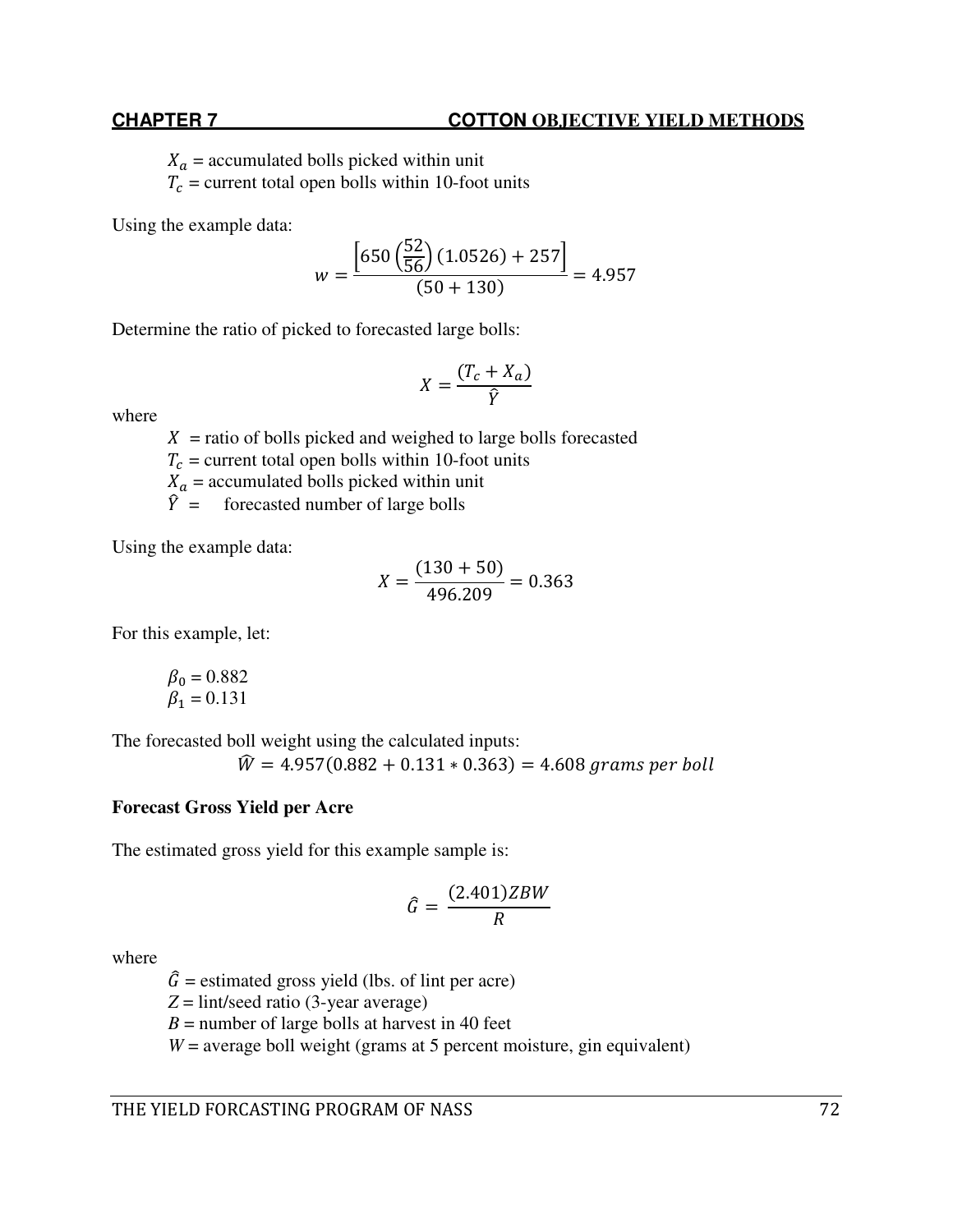$R =$  average row spacing

 $2.401 = 43,560 / (40 * 453.59)$ 

which converts grams of seed cotton per 40 feet of row to pounds of seed cotton per acre.

For this example let:

 $Z = 0.368$ 

$$
\hat{G} = \frac{(2.401) * 0.368 * 496.209 * 4.608}{(25.8/8)} = 626.45 \text{ pounds of } \text{lint per acre}
$$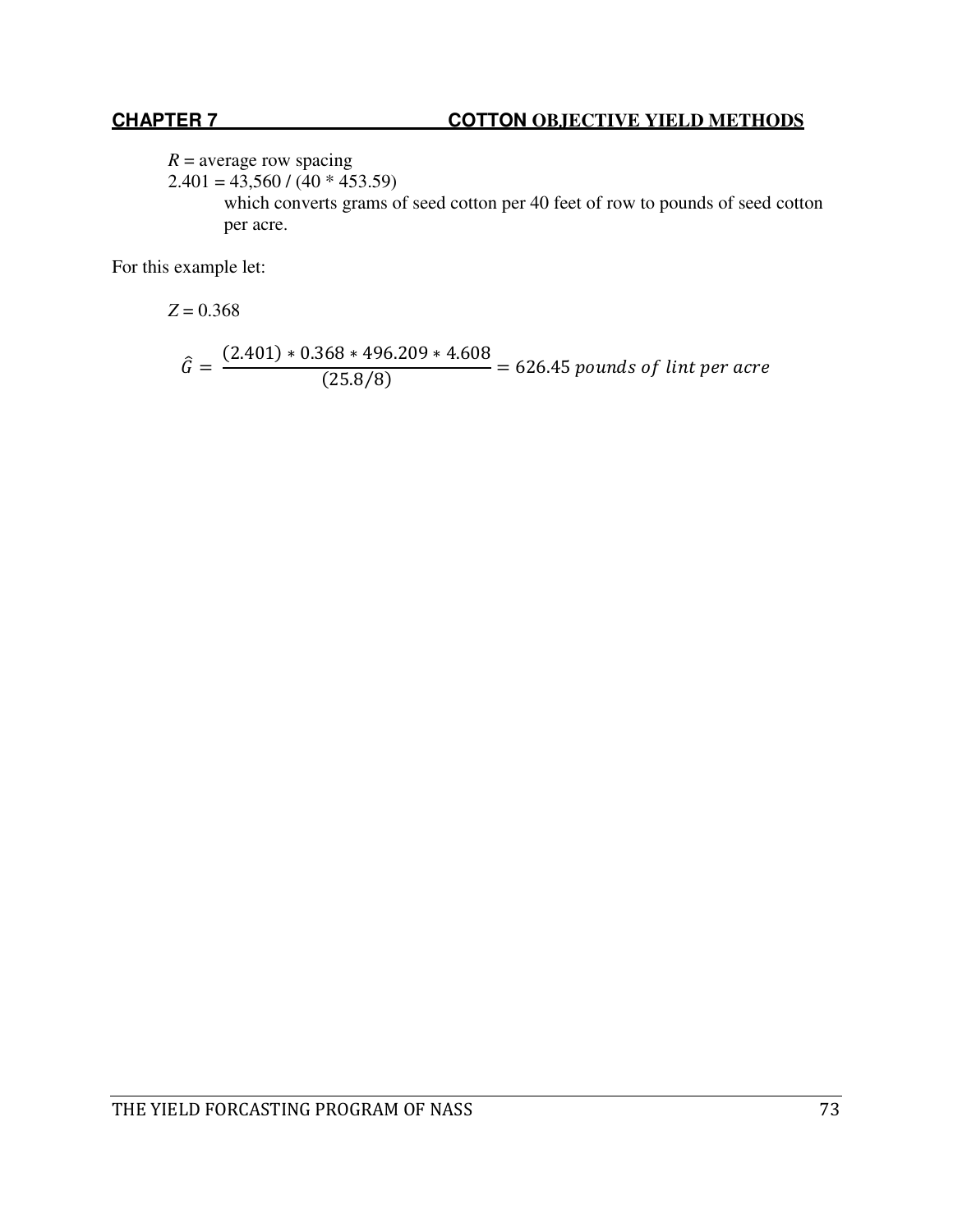This chapter presents basic sampling, data collection, and mathematical methods utilized to estimate U.S. winter wheat yield and production. The sampling review will emphasize the technical differences in winter wheat sampling relative to techniques employed for corn, soybeans, or cotton. Data collection will focus on the variety of data collected and how data collection changes as the wheat crop matures. The mathematical methods review will center on mathematical/statistical estimation of final winter wheat yields utilizing measurable plant characteristics observed at specific points during the growing season. The end results of careful sampling, data collection, and mathematical methods are numeric indications suitable to establishment, and/or revision, of U.S. wheat acreage, yield, and production.

### *Sample Design*

Wheat Objective Yield (WOY) surveys are conducted in the 10 major winter wheat producing States: Colorado, Illinois, Kansas, Missouri, Montana, Nebraska, Ohio, Oklahoma, Texas, and Washington. These ten states, on average over the last three years, have accounted for 67 percent of U.S. production. A sample of wheat producers to be included in WOY is selected each year from among all producers with positive wheat acreage reported during the March Crops/Stocks survey. Thus the major sampling difference in WOY compared to other crops is that producers are the sample element for WOY, whereas fields are the sample element for corn, cotton, and soybeans. The difference is necessary since *Area Frame* records are unavailable for the current years' winter wheat plantings. In the past, NASS sampled and enumerated segments from the *Area Frame* during late November to early December specifically for winter wheat plantings, but discontinued the practice for budgetary reasons. A reasonable alternative to *Area Frame* records for winter wheat yield sampling are the *Multiple Frame* records collected during the March Crops/Stocks survey. The *Multiple Frame* combines an exhaustive listing of agricultural producers, called the *List Frame,* with producers identified by the *Area Frame* in a manner that producer duplication is minimized and producer omission is satisfactorily resolved. The resulting *Multiple Frame* is a satisfactory sampling frame for winter wheat yield forecasting.

Accurate inferences from a probability based survey require the construction of a sampling population and, in addition, a means to select a representative sample from that population. The statistical method used to select wheat acres to be included in WOY is probability proportional to size (PPS). In statistics, this method ensures a representative sample is selected when sample elements vary in their size. The wheat acres sample population is constructed by explicitly identifying and separating *producers* with winter wheat plantings and noting their whole farm wheat plantings. Based on this producer record, PPS sample selection assigns higher probabilities to producers with a larger percentage of the states total wheat plantings. Recall the sample design for WOY selects the *producer* first whereas, for corn, soybeans, and cotton the *field* is selected first. Then for each selected producer, a listing of wheat fields is constructed from which the representative *field* is selected and finally the representative *acre* is selected by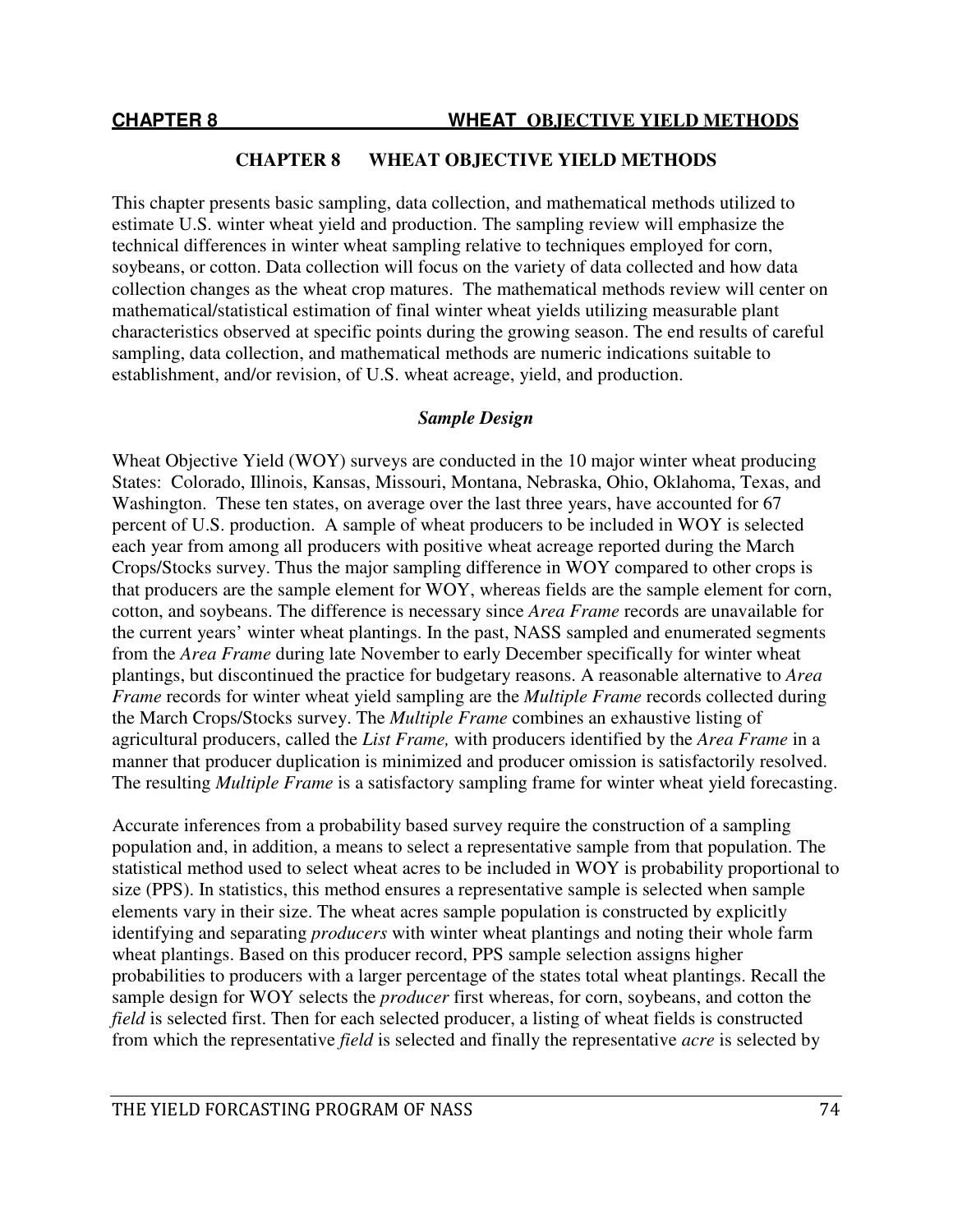simple random sampling. Since a selected *acre* is too large for complete enumeration, a selected *sample* will be enumerated and expanded up to the one *acre* level.

In mid-April of each year, professional statisticians in the ten WOY states train field enumerators to properly identify and prepare selected samples for data collection. Generally, enumerators will have many years of experience in WOY data collection and are well qualified to conduct their assignments. Practical field training is also available through relationships developed among individual enumerators and their supervisors. Overall, the preparation for data collection is rigorous and includes quality control processes that continue through the wheat growing season. In late April field enumerators will begin visiting and enumerating samples and will continue personal visits at monthly intervals throughout the season until final harvest.

Each sample consists of two units (or plots) to be utilized in forecasting final net yield per acre. Each unit consists three parallel 21.6 inch sections of row. During each visit, enumerators count or measure each required plant characteristic, the required characteristics being determined according to the units' maturity level. For example, at early maturities enumerators will count plants and measure row spacing. At later maturities, head weights are measured and recorded. After each data collection period, a forecast of each unit's final net yield is constructed. Essentially forecasts of wheat yields depend on two items: 1. the current year's measurable plant characteristics and, 2. the historic relationship between plant characteristics measured in previous years, at the same level of maturity, and final net yield. Each item is needed to forecast a samples final net yield per acre. In cases where the historic relationship is missing, a five year average of the final plant characteristic is substituted. During some early forecasts there may be no plant characteristic that NASS measures that can be related to the final net yield. Head weight is the prime example. In these cases, historic averages are used to forecast final net yield.

# *Data Collected*

Field enumerators count and measure several items within or near the units. Data items are used to measure the size of the unit, number of heads, weight per head, and harvest loss. The following lists the data items collected and objective of these measurements.

Data items used to measure the size of each unit: Distance between two rows (one row middle) Distance between five rows (four row middles)

Data items used to forecast or estimate the number of heads: Number of stalks in each row Number of late boot heads in each row Number of emerged heads in each row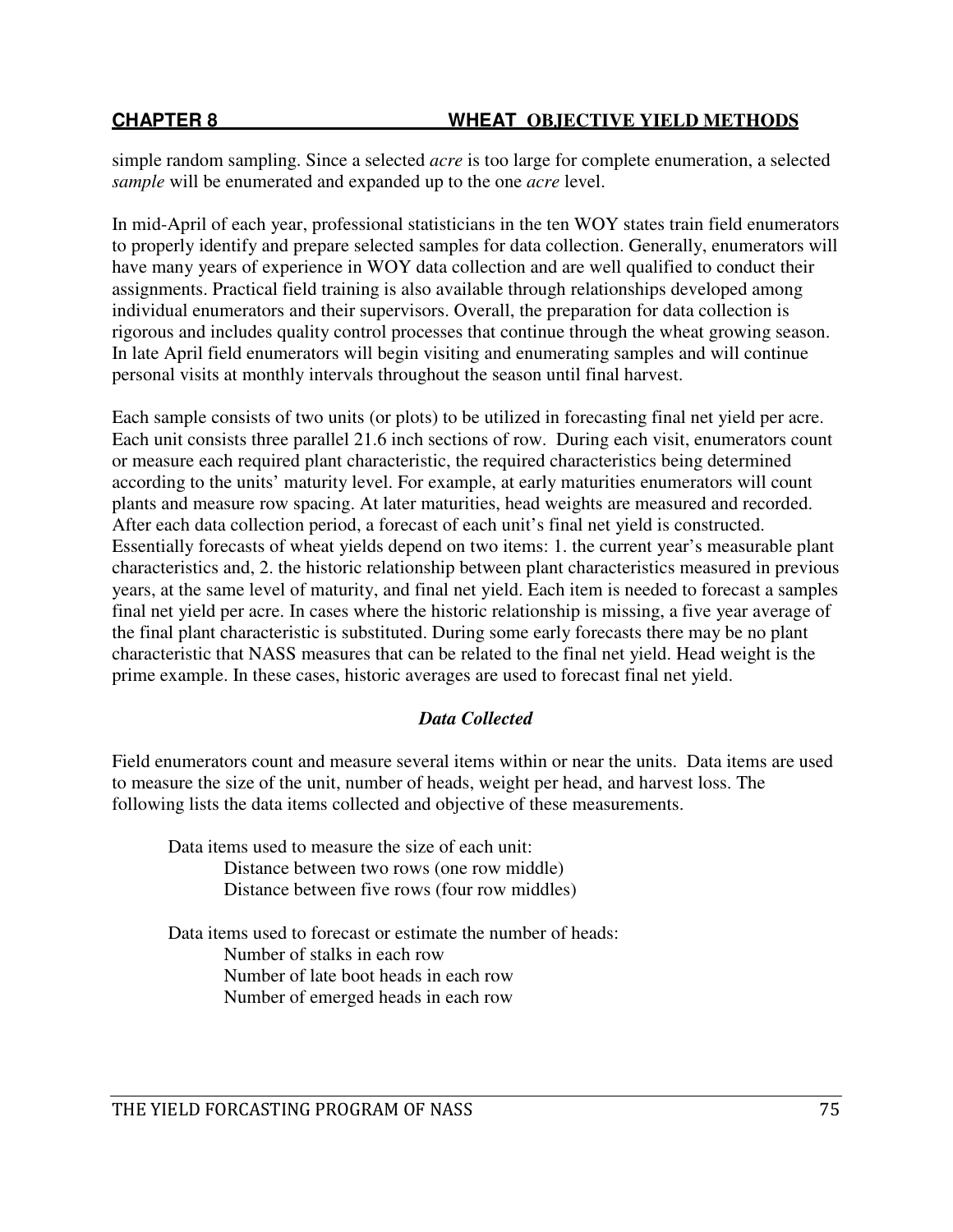Data items used to forecast or estimate grain weight per head: Number of fertile spikelets on 10 heads Number of grains on 10 heads Weight of mature heads (before threshing) and weight of late boot heads Weight of grain threshed from mature heads Moisture content of the threshed grain

Data items used to estimate harvest loss:

Distance between two rows (one row middle) Distance between five rows (four row middles) Grain weight of heads between Row 1 and Row 4 Grain weight of loose kernels between Row 1 and Row 4.

#### *Maturity Categories*

At each visit, the enumerator makes maturity assessments within the units and a maturity category is established for the sample. Forecast equations are estimated using data collected during the previous five years, by month, and by maturity classification. The maturity definitions used by the enumerators are:

| <b>Maturity</b>         | Definition                                                                                                                                                                                             |
|-------------------------|--------------------------------------------------------------------------------------------------------------------------------------------------------------------------------------------------------|
| 1 - Pre-Flag            | There is no swelling in the stalks and no flag leaf is present.                                                                                                                                        |
| 2 - Flag or early boot  | A flag leaf is present and the collar of the flag leaf has emerged<br>above the top foliage leaf. The enclosed head is located below the<br>collar of the top foliage leaf.                            |
| 3 - Late boot or Flower | The wheat is in the late boot stage from the point where the<br>swelling has occurred above the top foliage leaf until the head has<br>emerged and will show a water clear liquid turning milky white. |
| $4 -$ Milk              | The kernels are soft, moist, and filled with a milky liquid.                                                                                                                                           |
| 5 - Soft dough          | The contents of the kernels are soft and can be kneaded like dough.                                                                                                                                    |
| 6 - Hard dough          | The grain is firm and can be dented with the thumbnail, but not<br>easily crushed.                                                                                                                     |
| 7 - Ripe                | The grain is hard and breaks into fragments when crushed.                                                                                                                                              |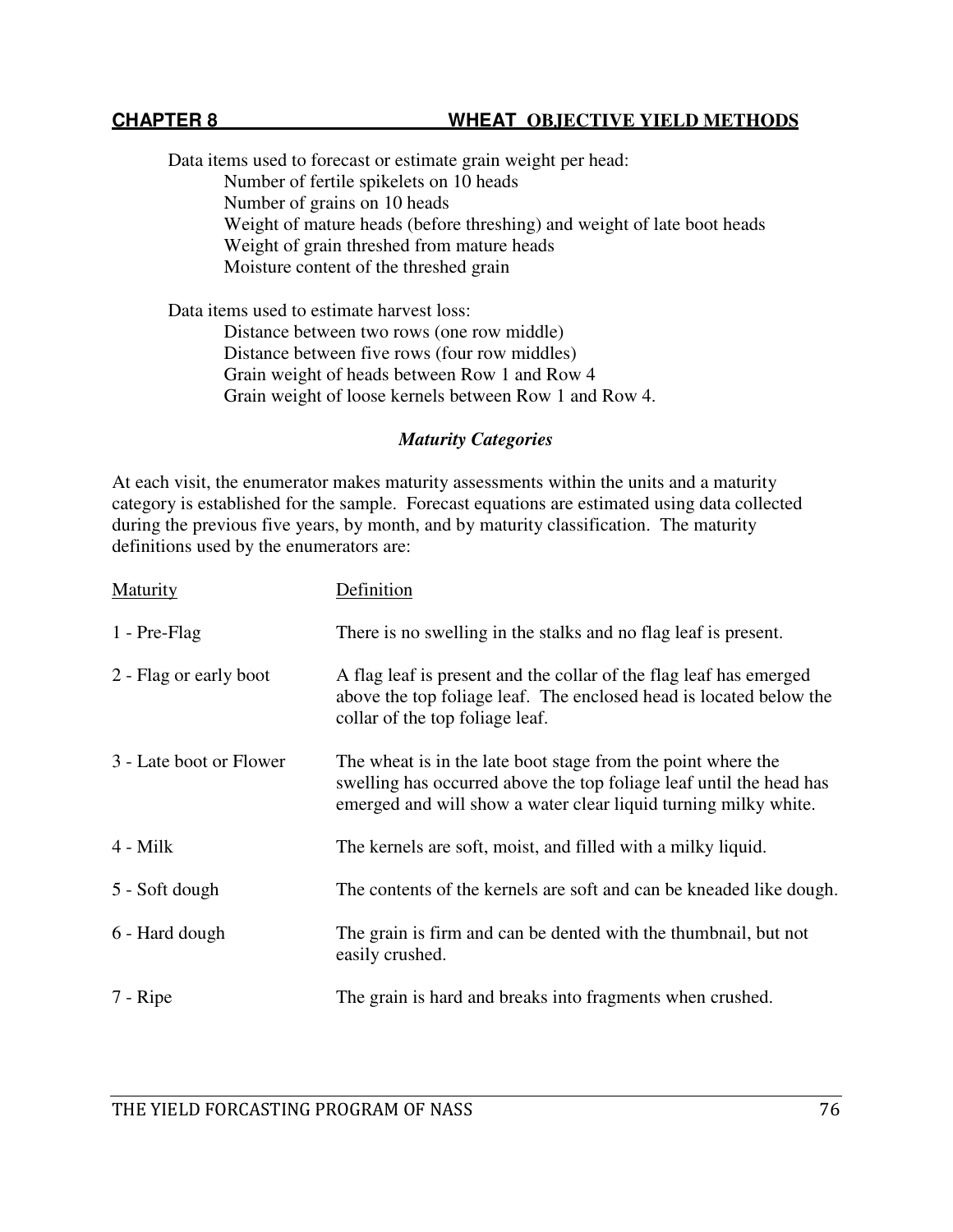# *Forecasting and Estimating Number of Heads and Grain Weight per Head for Sample Fields*

Wheat is no exception to the general rule of objective yield surveying, i.e., successfully forecasting fruit weight is more difficult than forecasting fruit count. Therefore it should be no surprise that over the course of time and program development, one model has been deemed sufficient for predicting number of heads whereas two are employed to forecast final weight. The regression equations for all three models are developed at the sample level by relating counts and measurements of plant characteristics made during the growing season to actual counts, measurements, or weights made at harvest time. For example, the April stalk count of a sample may be easily related to the number of heads recorded just before farmer harvest in July. Many relationships like this are developed for forecasting and each relationship is estimated from the most recent five years of data.

The major early season independent variable used to forecast the final number of heads (used for pre-flag and flag or early boot maturities) is the observed stalk count. At this stage of development there are very few observable plant characteristics that are associated with final weight per head. Consequently, to forecast a yield, it is necessary to rely on the historical head weight (5-year average) as the forecast of end-of-season head weight.

As the crop develops toward mid-season, more plant characteristics appear that can be accurately defined, measured, and related to final yield. It is in this period of early head development (late boot or flower) that the plant enters a transition stage. The plant shifts from development of vegetative growth to grain development. At this time, it is possible to accurately forecast final head numbers. The maximum fruit load has been or is nearly set. The number of emerged and late boot heads are used to forecast the final number of heads. It is also possible to make the first forecast of head weight based on observable and measurable plant characteristics. Wheat heads have spikelets which are clearly distinguishable when the stalk reaches the boot stage. Within most of these spikelets one to three grains will form. Therefore, using the number of spikelets in a regression equation provides the first current indication of the end of season head weight.

When the wheat plant reaches the late stages of development (milk and soft dough), the physiological processes of the wheat plant are directed totally toward kernel development. Head development has also reached the point where kernels are filling and can be accurately identified and counted. The observed number of grains per head and the observed clip unit green weight per head of emerged and late boot heads are weighted together by their R-square values and used at this stage for predicting the final head weight. At this time, forecasts become more precise since the effect of unfavorable weather or environmental conditions on final biological yield is reduced considerably.

When a field reaches the hard dough or ripe stage (maturity codes 6 and 7), the sample units are harvested. Number of heads, average grain weight per head, and the moisture content of the grain are determined for each sample. The number of heads in the sample units is expanded to heads per acre and grain weight per head is adjusted to industry standard moisture of 12 percent.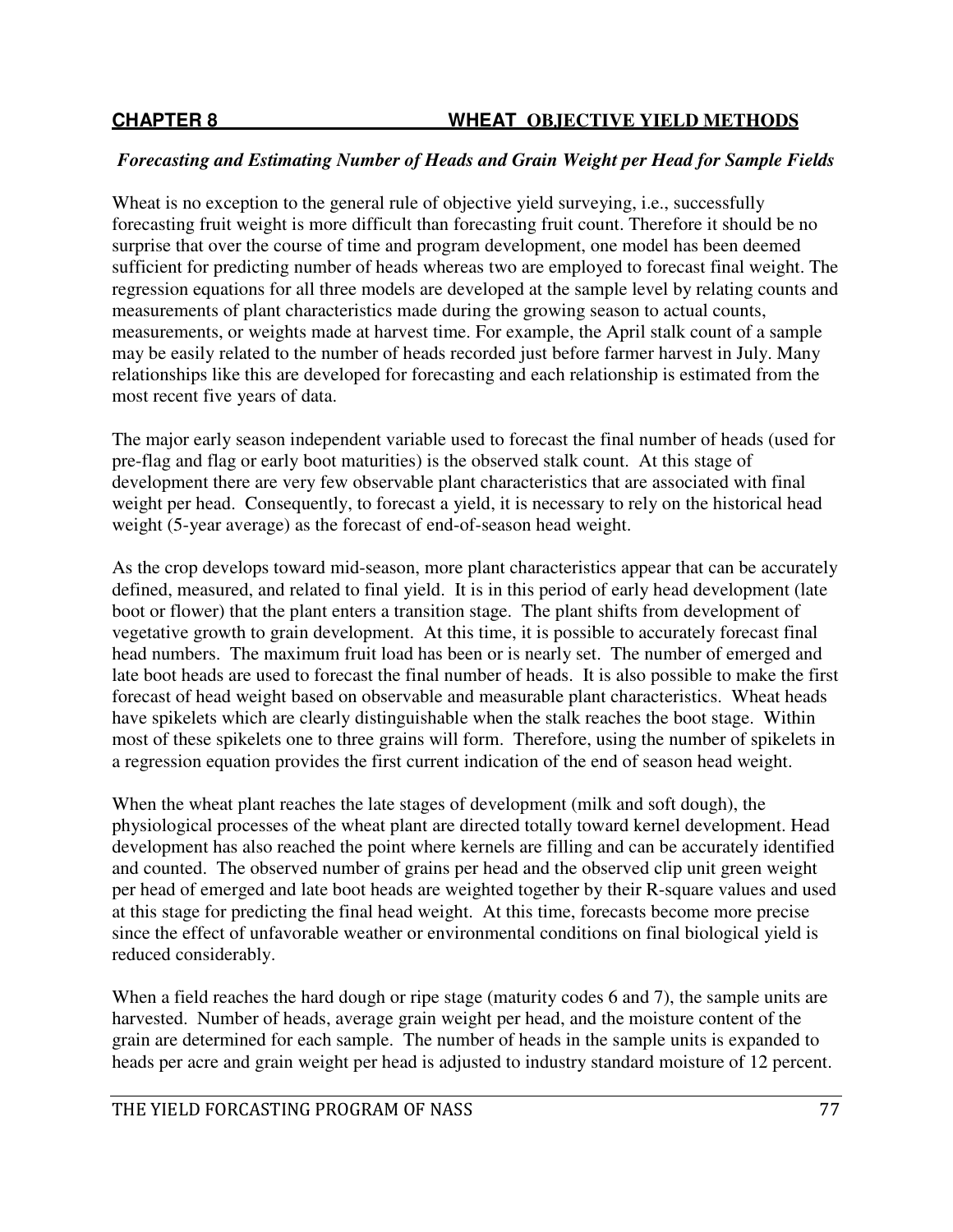These actual yield components are used to compute the final sample gross yield per acre.

Table 1 illustrates the independent variables used to forecast the final number of heads and the grain weight per head over all maturity classes.

| Maturity            | Final Number of Heads             | Final Weight per Head                                            |  |
|---------------------|-----------------------------------|------------------------------------------------------------------|--|
| Category            |                                   |                                                                  |  |
|                     | <b>Independent Variable</b>       | Independent Variable(s)                                          |  |
|                     |                                   |                                                                  |  |
| Pre-Flag            | Number of stalks                  | <b>Historical Average</b>                                        |  |
| Flag or Early Boot  | Number of stalks                  | <b>Historical Average</b>                                        |  |
| Late Boot or Flower | Emerged heads plus                | Fertile spikelets per<br>$1_{\cdot}$                             |  |
|                     | heads in late boot                | head, and                                                        |  |
|                     |                                   | <b>Historical Average</b><br>2.                                  |  |
| Milk                | Emerged heads plus                | Grains per head, and<br>1.                                       |  |
|                     | heads in late boot                | Clip Unit Green Weight<br>2.                                     |  |
|                     |                                   | per head                                                         |  |
| Soft Dough          | Emerged heads plus                | Grains per head, and                                             |  |
|                     | heads in late boot                | Clip Unit Green Weight<br>2.                                     |  |
|                     |                                   | per head                                                         |  |
| Hard Dough and Ripe | Actual count of emerged heads,    | Actual threshed weight per head<br>adjusted to standard moisture |  |
|                     | detached heads, and heads in late |                                                                  |  |
|                     | <b>boot</b>                       | determined from the laboratory                                   |  |
|                     |                                   | work.                                                            |  |

**Table 1. Variables Used to Forecast the Components of Final Yield**

The forecast model for final heads per sample has the following form for each maturity class:

$$
y_i = a + bx_i + \varepsilon_i
$$

where  $x_i$  is the number of stalks in sample  $i$  if maturity is 1 or 2, and a combination of emerged heads and late boot heads in higher maturity classes, y<sup>i</sup> is the number of heads for sample *i*, and  $\varepsilon_i$ 's are random departures from the relationship. The historic coefficients a and b are estimated by ordinary least squares from data collected during the previous five years. This model produces  $\mathbb{R}^2$ 's between 50 and 80 percent for maturity class 1 and 2, in the 80's and 90's for class 3, and in the 90's to high 90's for classes 4 and 5.

The forecast models for final weight per head are a weighted combination of two regressions for each maturity except maturity class 1 and 2 which rely solely on historic weights. The form for each model is: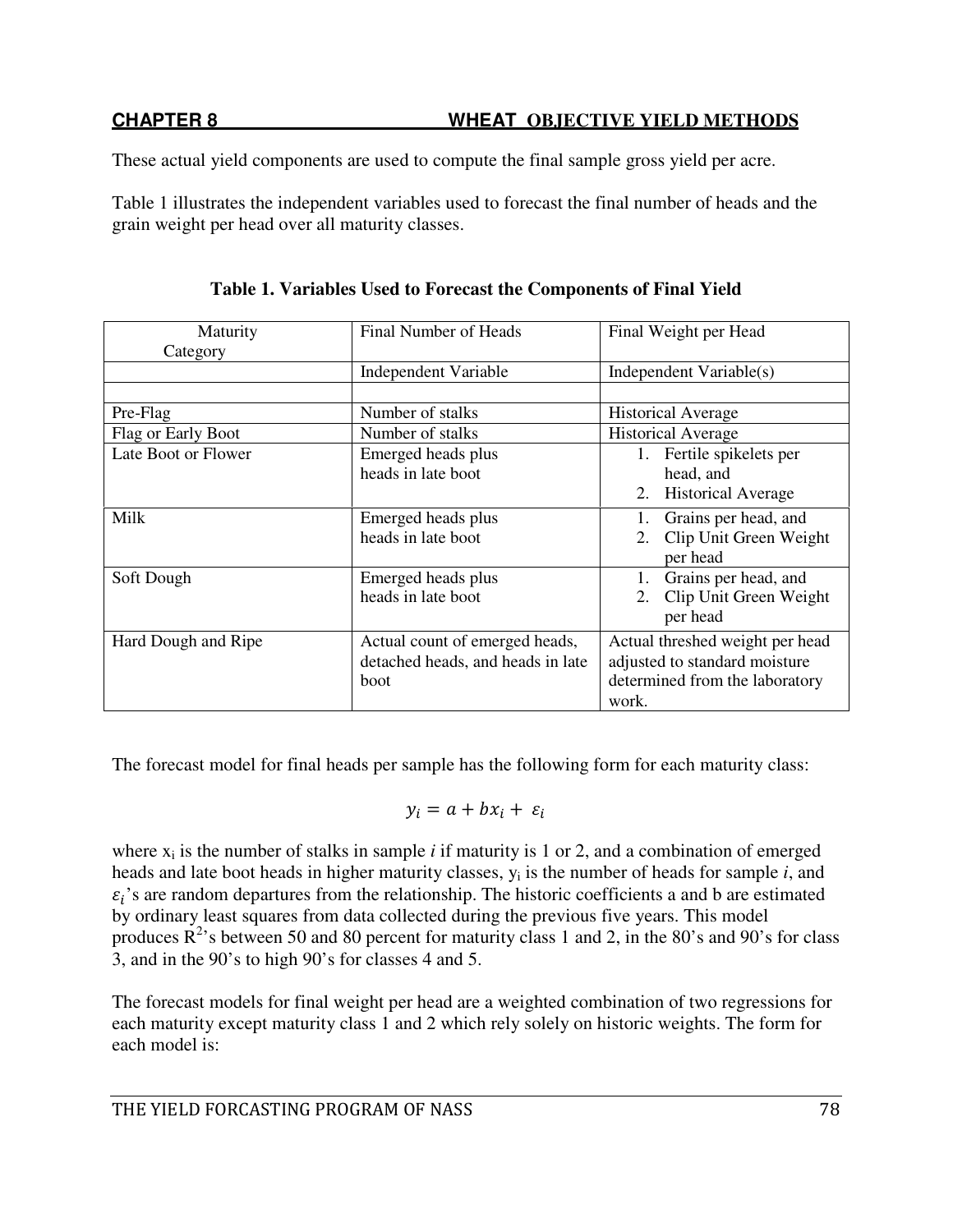# **CHAPTER 8 WHEAT OBJECTIVE YIELD METHODS Model 1:**  $wy_i = a + bx_i + \varepsilon_i$ **Model 2:**  $wy_i = c + dz_i + \epsilon_i$

where  $x_i$  is one plant measure such as the number of fertile spikelets, or the number of grains per head, or the weight of harvested green heads, and  $z_i$  is the other;  $y_i$  is the final weight of heads for sample *i*, and  $\varepsilon_i$  and  $\epsilon_i$  are random departures from the relationship and there is no specification for the relationship between  $\varepsilon_i$  and  $\epsilon_i$ . The coefficients a, b, c and d are estimated by ordinary least squares from data collected during the previous five years. Table 1 highlights the variables used for estimating Model 1 and Model 2 for each maturity. Generally speaking, Model 1 and Model 2 have poor diagnostics, the  $R^2$  values begin at 0 percent for maturity class 3 and neither model is regularly above 50 percent even for maturity class 5. Since Model 1 and Model 2 sometimes lead to performance ambiguity, a composite is constructed for each maturity class as follows:

$$
\widehat{WY}_i = \frac{R_1^2(\widehat{wy}_{i1}) + R_2^2(\widehat{wy}_{i2})}{R_1^2 + R_2^2}
$$

where,  $\overrightarrow{W}Y_i$  is the weighted forecast of grain weight per head for sample i from Model 1 and 2, and  $R_1^2$  and  $R_2^2$  are the multiple correlation coefficients for Model 1 and 2 respectively. In class 3, the 5-year historic grain weight per head is manually assigned an  $R^2$  of .2.

#### *Forecasting Yield for Sample Fields*

$$
\widehat{GY}_i = (\widehat{y}_i) * (\widehat{WY}_i) * \frac{CF_i}{RS_i}
$$

where,  $RS_i$  is the row spacing measurement across eight rows and  $CF_i$  is a conversion factor defined as  $[(43560)(8)(12)]/[(6)(60)(453.58)(21.6)] = 1.186$  adjusts for area measured and weight changes from metric to English. The parts are as follows:

43,560 is the number of square feet per acre, 8 adjusts for measuring across 8 row spaces, 12 converts inches to feet, 6 is rows counted in the sample units, 60 converts pounds to bushels, 453.58 converts grams to pounds and 21.6 is the width of the wheat frame in inches.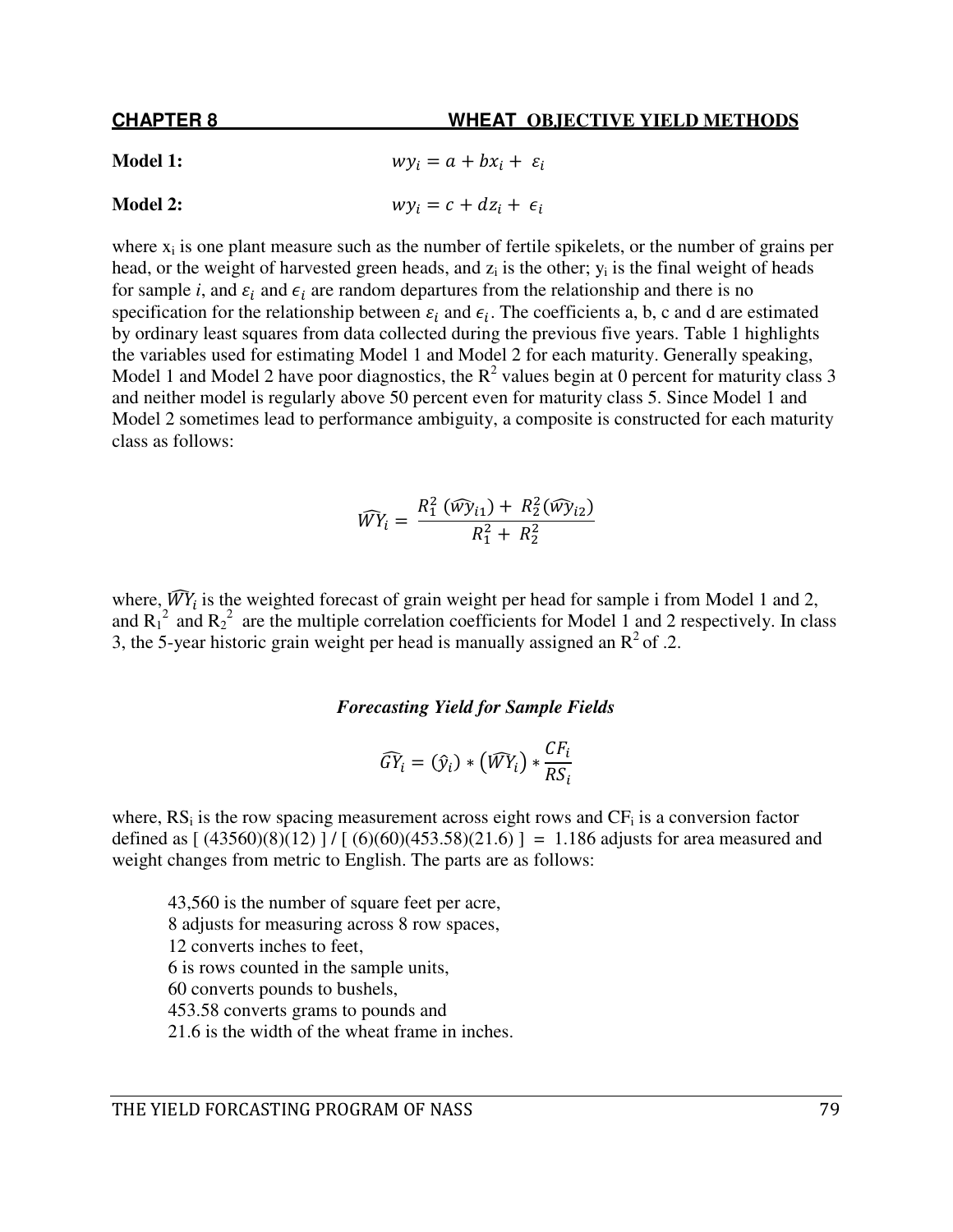#### *State Average Forecasts and Estimates*

In each month, the sample level gross yield forecasts are averaged to the State level. Since the sample is self-weighting, the simple mean of the sample forecasts is an unbiased estimate of the State gross yield. Therefore,

$$
\bar{G} = \frac{1}{N_G} \sum_{i}^{N_G} G_i
$$

Where  $\bar{G}$  represents the mean gross yield for each state,

and the standard error of the estimate is:

$$
S_{\bar{G}} = \sqrt{\sum_{i}^{N_G} \frac{(G_i - \overline{G})^2}{N_G(N_G - 1)}}
$$

Simple means are also calculated for most all independent variables and harvest loss measures. These calculations are used to support analysis of the State level gross, or net, yield. Notably, the State average grain weight per head is calculated using a weighted mean. The weighting variable is the sample's Heads per Square Foot.

State Average Grain Wt. per Head =  $\Sigma$ (Sample Field Grain Wt. per Head \* Sample Field Heads per Sq. Ft) / ∑(Sample Field Heads per Sq. Ft)

#### *Harvest Loss*

State level harvest loss is forecasted as the mean of all sample level harvest losses.

$$
\bar{L} = \frac{1}{N_L} \sum_{i}^{N_L} L_i
$$

where  $L_i$  is the harvest loss in sample i and  $N_L$  = number of samples with gleaning data.

$$
S_{\bar{L}} = \sqrt{\sum_{i}^{N_{\rm L}} \frac{(L_{i} - \bar{L})^2}{N_{\rm L}(N_{\rm L} - 1)}}
$$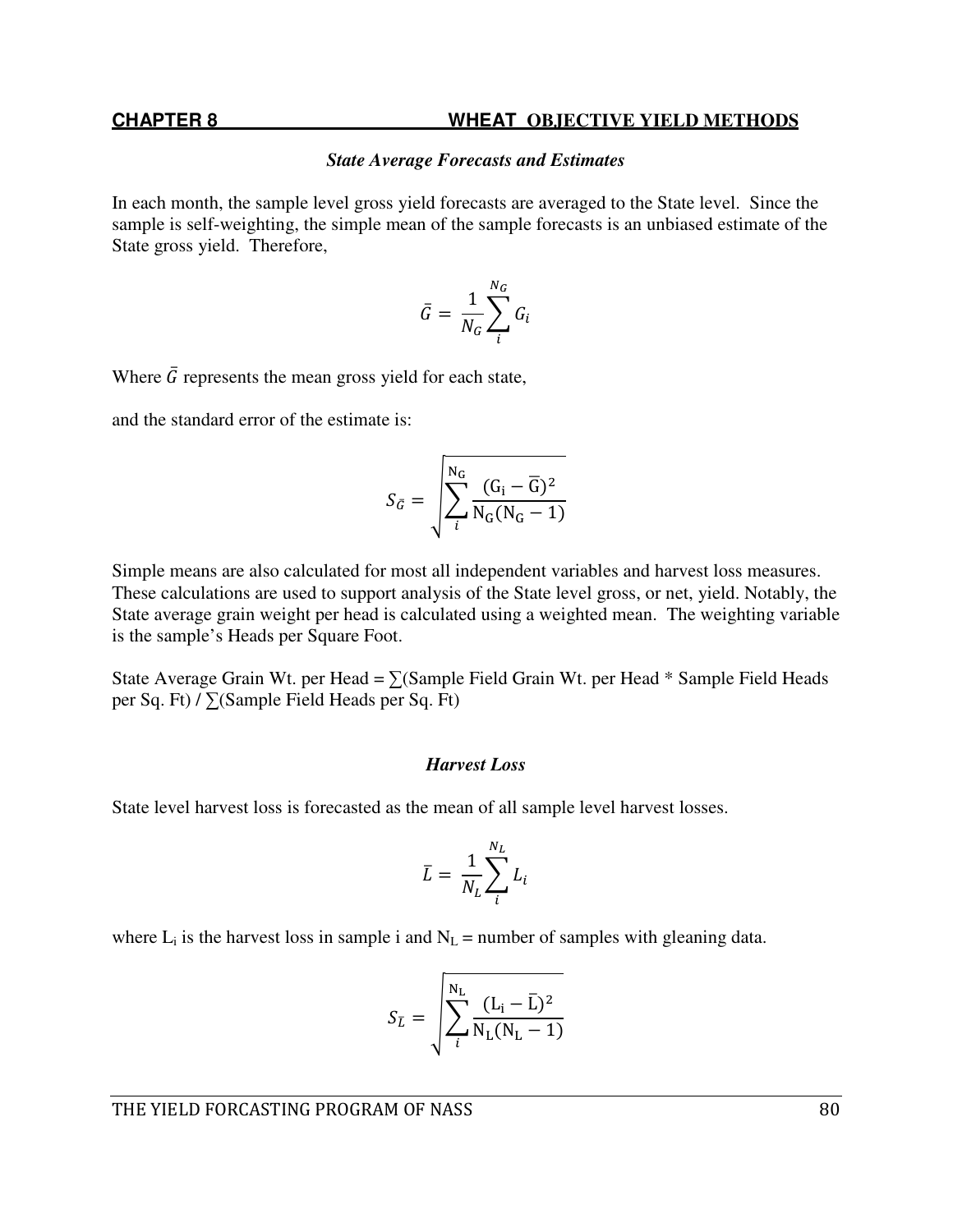# *State Level Net Yield*

Net Yield is a direct extension of the State level aggregates.

$$
\overline{NY}=\bar{G}-\bar{L}
$$

And the standard error of the State level net yield :

$$
S_{\overline{NY}} = \sqrt{S_{\overline{G}}^2 + S_{\overline{L}}^2 - \frac{2}{N_G} \text{COV}(G, L)}
$$

Where

$$
COV (G, L) = \sum_{1}^{N_{L}} \frac{(G_{i} - \overline{G})(L_{i} - \overline{L})}{N_{L} - 1}
$$

### *Production for the State*

Production, P, for the State is the product of estimated State-level net yield and acres to be harvested for grain

$$
P = (Aharv) (\overline{NY}),
$$

And a standard error of:

$$
S_P = \sqrt{(A_{harv}^2)(S_{\overline{NY}}^2) + (\overline{NY}^2)(S_{A_{harv}}^2) + (S_{\overline{NY}}^2)(S_{A_{harv}}^2)}
$$

# Gross Yield for Samples with Incomplete Data

Gross yield is forecasted or estimated from the current month's survey data. In some cases, current data are unavailable and data from a previous month may be used to compute gross yield, or no gross yield may be computed for the sample. The different cases are discussed below.

# Refusals

If the farmer refuses permission to enter the field, the sample is lost for the season. In this case the yield for this sample is left missing. Consequently, the refused sample contributes no new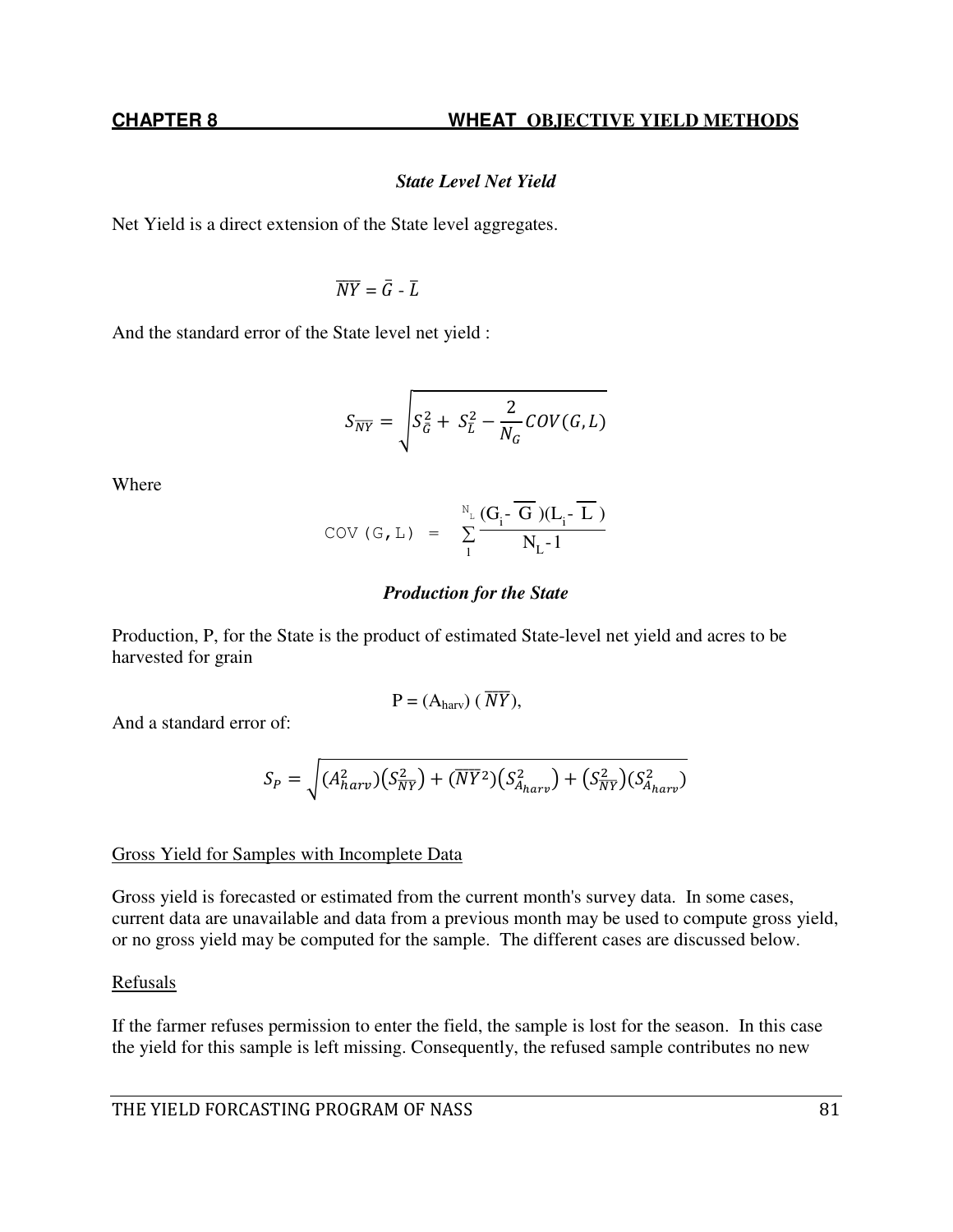information to the state level average yield. The sample, and the acreage represented by it, is assumed to be the state's average gross yield.

### Inaccessible Samples

Occasionally, some samples are inaccessible due to scheduling or field conditions. If data from a previous visit are available, the previous forecast is carried forward. Otherwise, the sample is excluded from gross yield calculations. The sample must still be intended for harvest as grain.

# Early Farmer Harvest

If a previously laid out sample is harvested by the farmer before current data can be collected, the previous month's predicted yield is brought forward.

# Lost, Abandoned, Destroyed Samples

If a sample is lost, abandoned, destroyed, and so forth, no gross yield is computed for the sample. The sample contributes nothing to the sample-level yield indication.

# *Removing Bias from State Level Calculations*

Forecasts of State level yields are inherently subject to differ from the final, administratively determined, yield. The difference is due to weather and crop conditions yet to be encountered at the time the forecast is produced, the difference between weather and crop conditions in the current year and the historic weather and crop conditions utilized to predict current yields, and systematic non-sampling errors which contribute to forecast error. NASS makes every attempt to minimize the impact of these three sources of error by means of administratively determine final values. These final, sometimes referred to as *official* values are used as dependent variables to estimate an ordinary least squares equation with the averages calculated from objective yield samples as the independent variable. For example, each state will have an administratively determined, *official* wheat yield for all previous years. To forecast the *official* wheat yield for the current year, NASS regresses the objectively determined State level average wheat yields from previous years to the corresponding *official* wheat yields. This process provides a historical context for weather, biases, and non-sampling errors.

The regression equation is:

$$
y_t = a + b\bar{x}_t + \varepsilon_t
$$

where  $y_t$  is the Official state yield in time period t,  $\bar{x}_t$  is the calculated State average net yield in time period t, a and b are ordinary least squares estimates, and  $\varepsilon_t$  is a random departure from the relationship.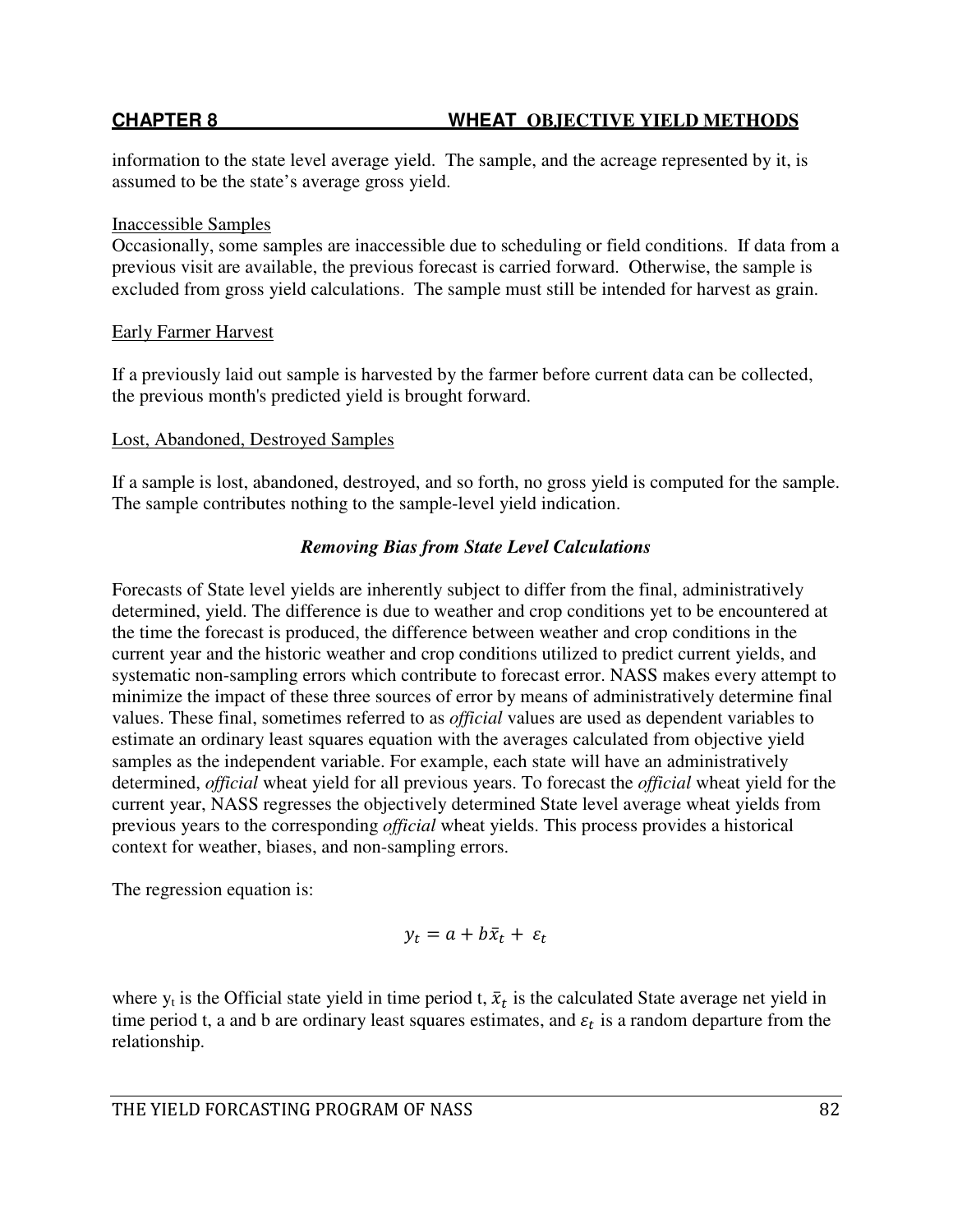### *Computational Examples*

### Yield

Yield indications are derived by initially calculating the two yield components, number of heads, and weight per head. These components are forecasted by applying linear regression models to sample data. The models used by a State vary by class of wheat, geographic district and maturity category. The parameters for these regression models are computed from the 5 most recent years of historical sample data for that State.

The following pages will demonstrate, by example, how models are used to forecast yield in the various sample maturity categories.

Maturity Category 1, pre-flag:

For samples in the pre-flag maturity category, the sample variable used to forecast number of heads is number of stalks. The variable to forecast the weight per head is the historical average weight per head.

Suppose the appropriate regression models are:

Number of heads =  $180 + .2$  \* (total number of stalks),

and

Weight per head  $= .64$ 

If the sample has 920 stalks, then the forecasted number of heads =  $180 + .2$  \* (920) = 364.

Therefore, the forecast of gross yield per acre from a sample with an 8-row width of 6.4 would be:

Gross yield  $= [(\text{number of heads})(\text{weight per head})(\text{conversion factor})] / (8\text{-row width})$ 

$$
= [ (364)(.64) (1.186) ] / 6.4 = 43.17.
$$

Maturity Category 2, flag or early boot: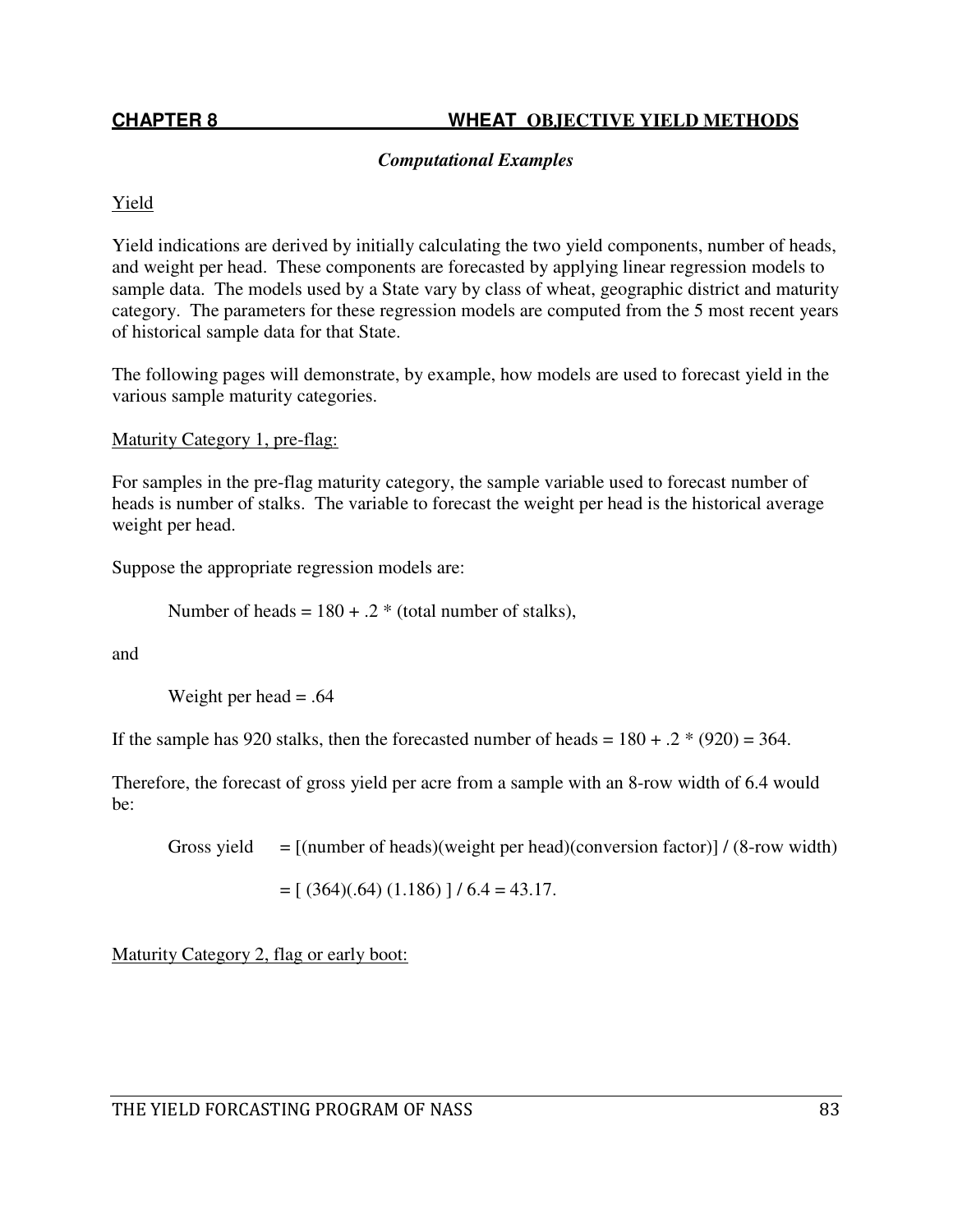For samples in the flag or early boot maturity category, the sample variable to forecast number of heads is number of stalks. The variable to forecast the weight per head is the historical average weight per head.

Suppose the appropriate regression models are:

Number of heads =  $90 + .4$  \* (total number of stalks)

and

Weight per head  $= .64$ 

If the sample unit has 650 stalks, then the number of heads =  $90 + .4$  \* (650) = 350.

Therefore, the forecast of gross yield per acre from a sample with an 8-row width of 6.4 would be:

Gross yield  $=$  [(number of heads)(weight per head)(conversion factor)] / 8-row width

 $= [ (350)(.64) (1.186) ] / 6.4 = 41.51$ 

Maturity Category 3, late boot or flower:

For samples in the late boot or flower maturity category, the variable to forecast number of heads is the sum of emerged heads and heads in late boot. Two models are used to forecast weight per head. The first model uses the number of fertile spikelets per head and the second model uses the historical average head weight. These are weighted together using R-square of the first model and a weight of 0.2 for the second.

Suppose the appropriate regression models are:

number of heads =  $23 + .9$  \* (total # of emerged heads + heads in late boot) weight per head (Model 1) =  $.12 + .04 *$  (# of fertile spikelets), with an R-square of .31 weight per head (Model 2) = .64

If the sampled unit has a total of 336 emerged heads and heads in late boot, and 15 fertile spikelets per head,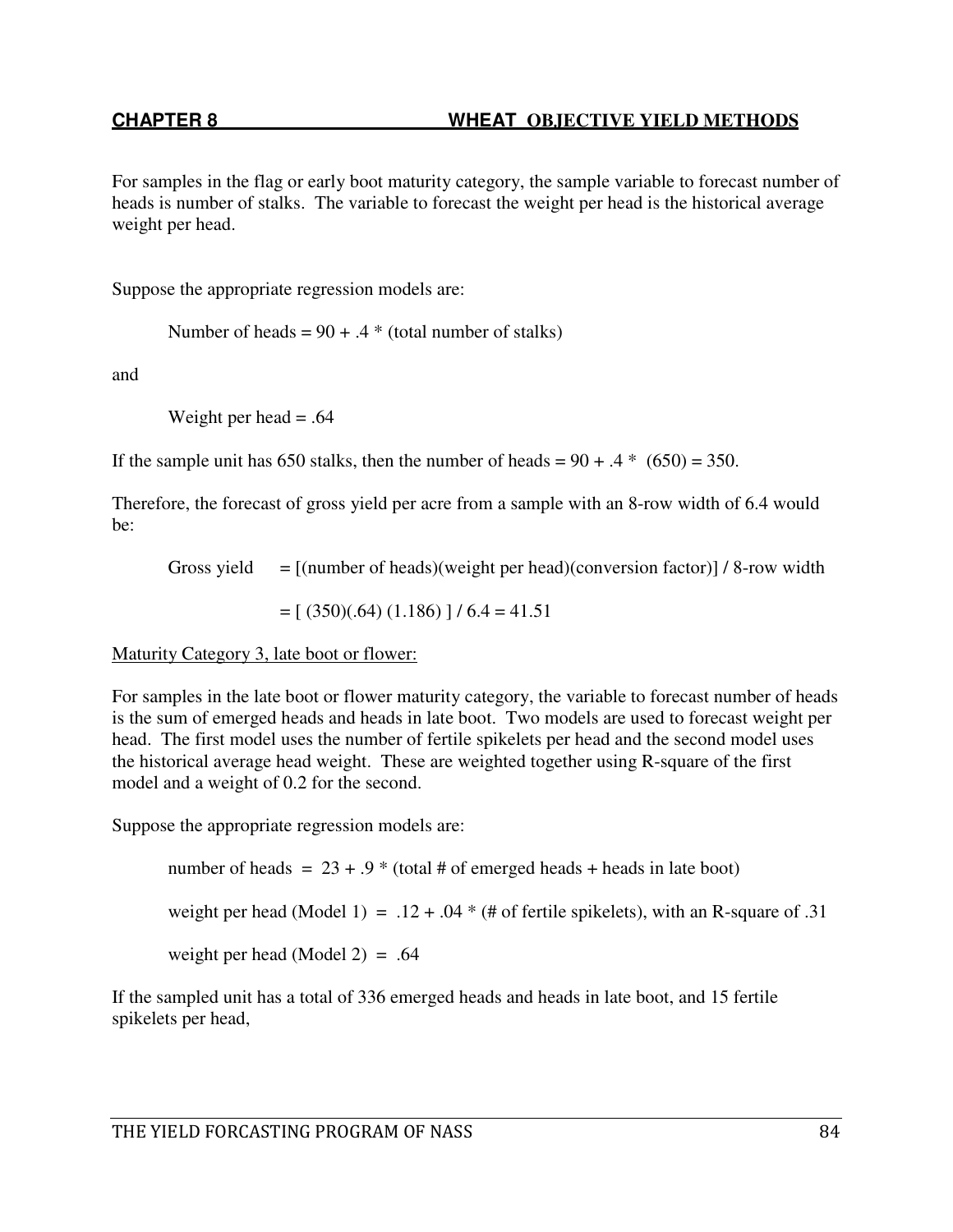then,

number of heads =  $23 + .9$  \*  $(336) = 325$ , and weight per head (Model 1) =  $.12 + .4 * (15) = .72$ 

The composite weight per head forecast is:

weight of heads =  $\frac{R^2 \text{ Model 1 (wt per head Model 1) + R^2 Model 2(wt per head Model 2)}}{R^2}$  $R^2$  Model 1 +  $R^2$  Model 2

so that in this example:

weight per head =  $[0.31(0.72) + 0.20(0.64)$  |  $/$  [ .31 + .20 ] = .69

Therefore, with 8-row width of 6.4,

Gross Yield per Acre =  $[$  (# of heads)(wt per head)(conversion factor)  $]$  / 8-row width

 $=[ (325)(.69)(1.186)]/6.4$  $= 41.56$ 

#### Maturity Category 4, milk:

For samples in the milk maturity category, the variable to forecast number of heads is the sum of emerged heads and heads in late boot. Two models are used to forecast weight per head. The first model uses the number of grains per head and the second model uses the clip unit green weight per head. There are weighted together using the R-squares of the models.

Suppose the appropriate regression models are:

number of heads =  $6 + 1.0$  \* (total # of emerged heads + heads in late boot),

weight per head (Model 1) = .59 + .003  $*$  (# of grains per head), with an R-square of .95,

and

weight per head (Model 2) =  $.5 + .16 *$  (clip unit head weight), with an R-square of .97

If the sampled unit has a total of 331 emerged heads and heads in late boot, 18 grains per head, and a clip unit green weight of .74,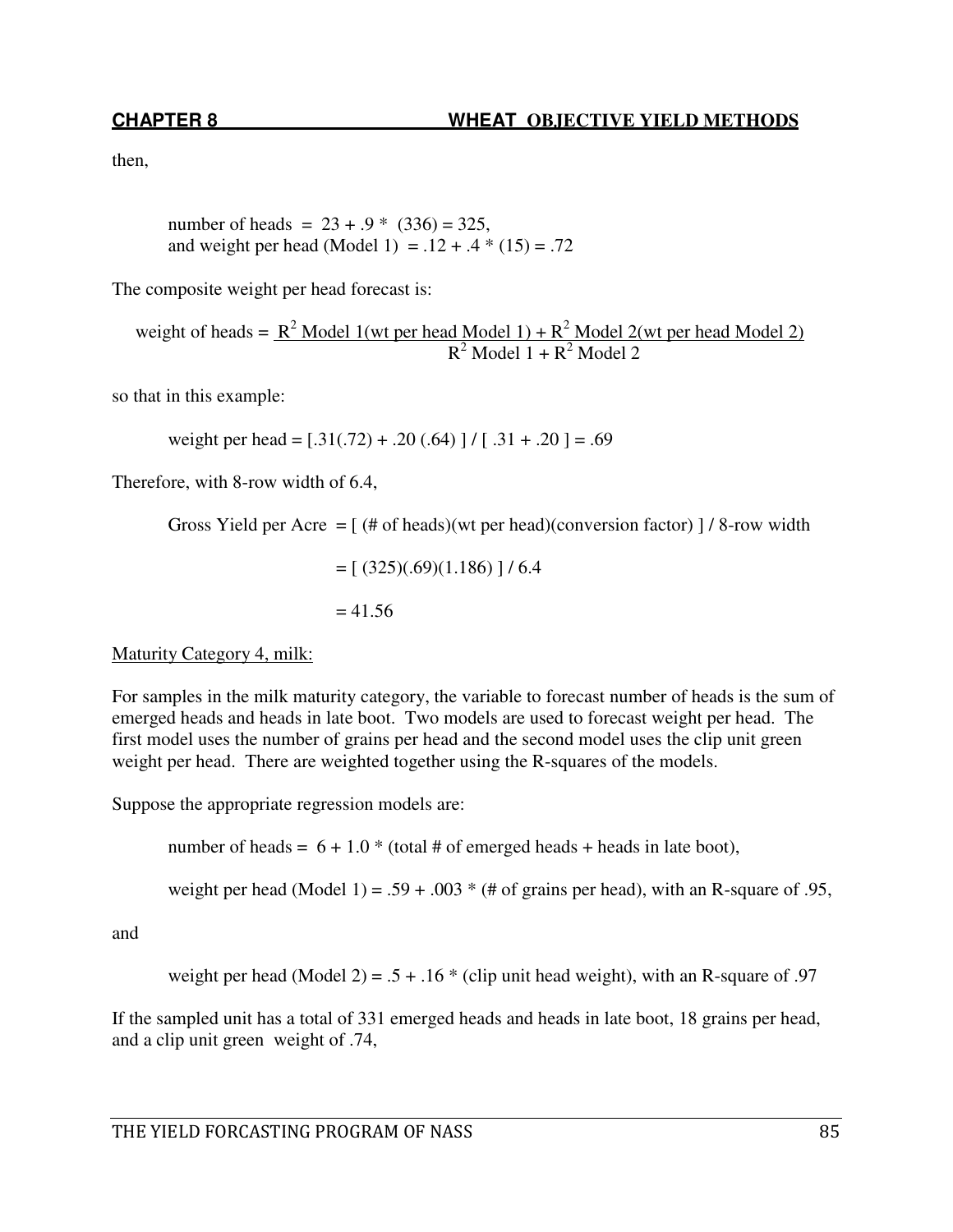then

number of heads = 
$$
6 + 1.0 \times (331) = 337
$$
,

weight per head (Model 1) =  $.59 + .003 * (18) = .64$ ,

and

weight per head (Model 2) =  $.5 + .16 * (.74) = .62$ 

The composite weight per head forecast is

wt per head =  $R^2$  model 1(wt per head Model 1)+ $R^2$  Model 2(wt per head Model 2)  $R^2$  Model 1 +  $R^2$  Model 2

so that in our example

weight per head =  $[.95(.64) + .97(.62)] / [.95 + .97] = .63$ 

Therefore, with 8-row width of 6.4,

Gross yield per acre  $=$  [ (# of heads)(wt per head)(conversion factor) ] / 8-row width

 $= [ (337) (.63) (1.186) ] / .64 = 39.34$ 

Maturity Category 5, soft dough:

For samples in the soft dough maturity category, the variable to forecast number of heads is the sum of emerged heads and heads in late boot. Two models are used to forecast weight per head, one using the number of grains per head and the other using the clip unit green weight per head. These are weighted together using the R-squares of the models.

Suppose the appropriate regression models are:

number of heads =  $7 + 1.0$  \* (# of emerged heads + head in late boot),

weight per head (Model 1) =  $.33 + .02 *$  (# of grains per head),

with an R-square of .98,

and

weight per head (Model 2) =  $.37 + .33$  \* (clip unit green wt.), with an R-square of .99.

If the sample unit has a total of 332 emerged heads and heads in late boot, 21 grains per head, and a clip unit head weight of .93,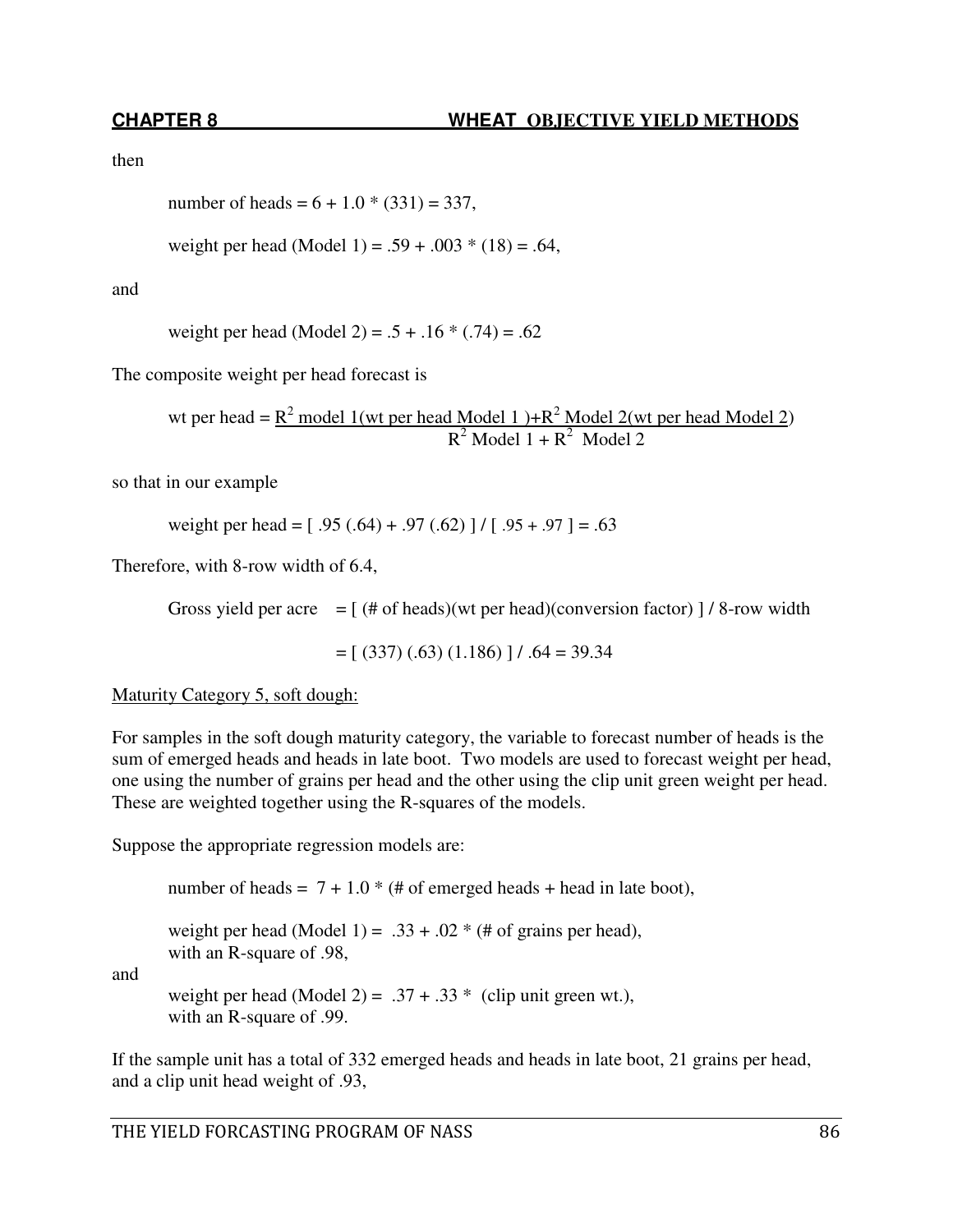then

number of heads =  $7 + 1.0 \times (332) = 339$ ,

weight per head (Model 1) =  $.33 + .02 * (21) = .75$ ,

and

weight per head (Model 2) =  $.37 + .33 * (.93) = .68$ 

The composite weight per head forecast is

wt per hd =  $R^2$  model 1(wt per hd Model 1) +  $R^2$  Model 2(wt per hd Model 2)  $R^2$  Model 1 +  $R^2$  Model 2

so that in the example

weight per head  $= [ .98 (.75) + .99 (.68) ] / [ .98 + .99 ]$  $= .71$ 

Therefore, with an 8-row width of 6.4,

Gross Yield Per Acre =  $[$  (# of heads)(wt per head)(conversion factor)  $]/ 8$ -row width

 $= [ (339) (.71) (1.186) ] / 6.4 = 44.60$ 

Maturity Categories 6 and 7, hard dough and ripe:

Actual number of heads and actual head weight are used to calculate gross yield per acre. The following final lab data and gleaning counts and measurements are obtained for a sample:

# of emerged heads, detached heads, and heads in late boot = 350, moisture content of enumerator harvested grain = 12%, # of heads threshed  $= 250$ , and threshed weight of grain  $= 180$ 

weight of gleaned grain  $= 20$ moisture content of post harvest gleaning grain  $= 14\%$ 

Calculate weight per head, gross yield per acre, harvest loss per acre, and net yield. Wt. per Head =  $[(threshold wt of grain)(1.0 - moisture)] / [(# of heads threshold)(.880)]$ 

 $= [ (180) (1.0-12) ] / [ (250) (0.880) ]$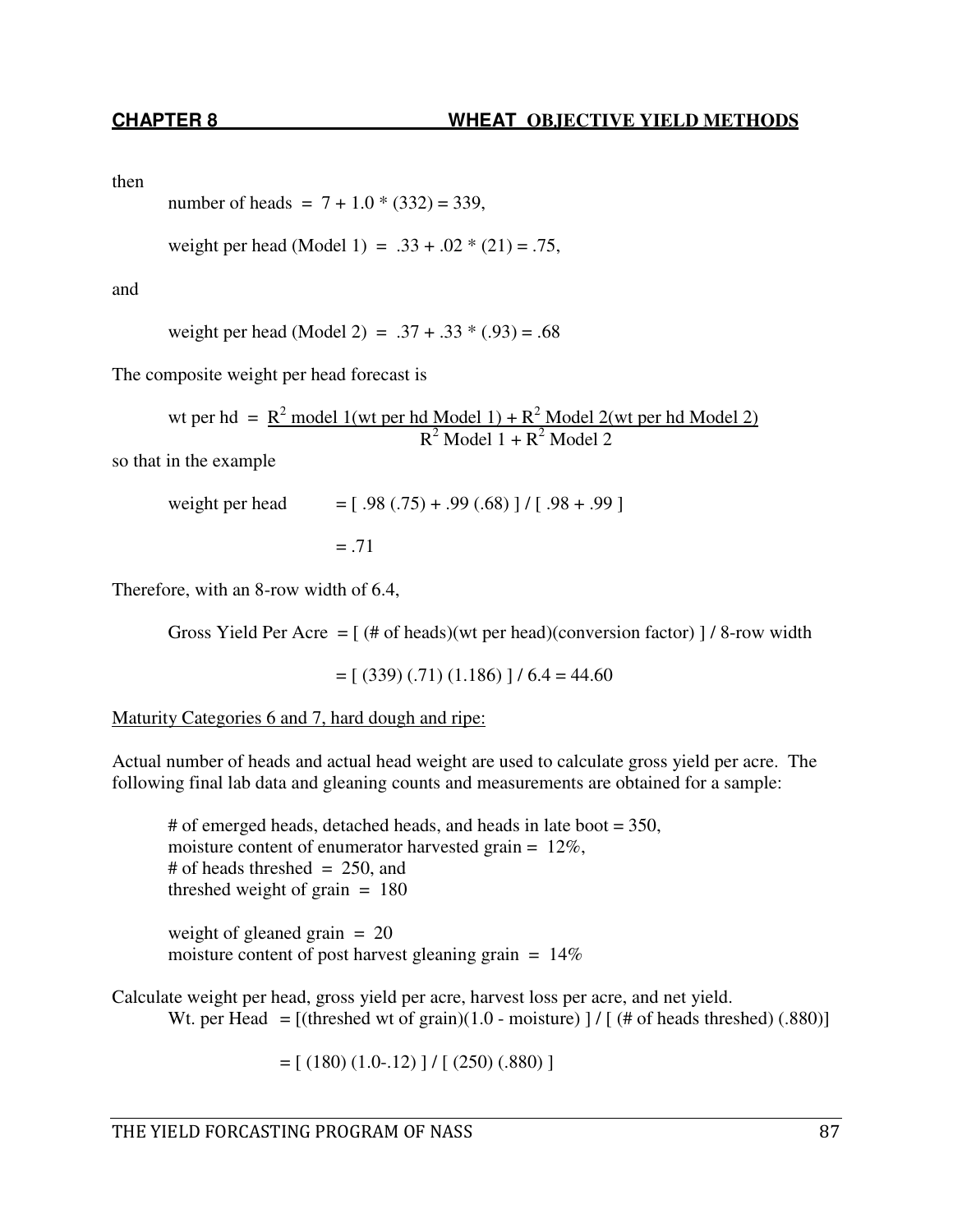$=.72$ 

Assuming an 8-row width of 6.4,

Gross Yield Per Acre =  $[$  (# of heads)(wt per head)(conversion factor) ] /  $[$  8-row width  $]$ 

 $=[ (350) (.72) (1.186) ] / 6.4$ 

 $= 46.70$ 

Harvest loss per acre =  $[(wt of threshold grain)(1.0-moisture content of grain)]$ (conversion factor)  $]/[(.880)(8$ -row width)]

 $=[ (20) (1-.14) (1.186) ] / [ (.880) 6.4 ]$ 

 $= 3.62$ 

Net Yield = Gross Yield - Harvest Loss

 $= 46.70 - 3.62$  $= 43.08$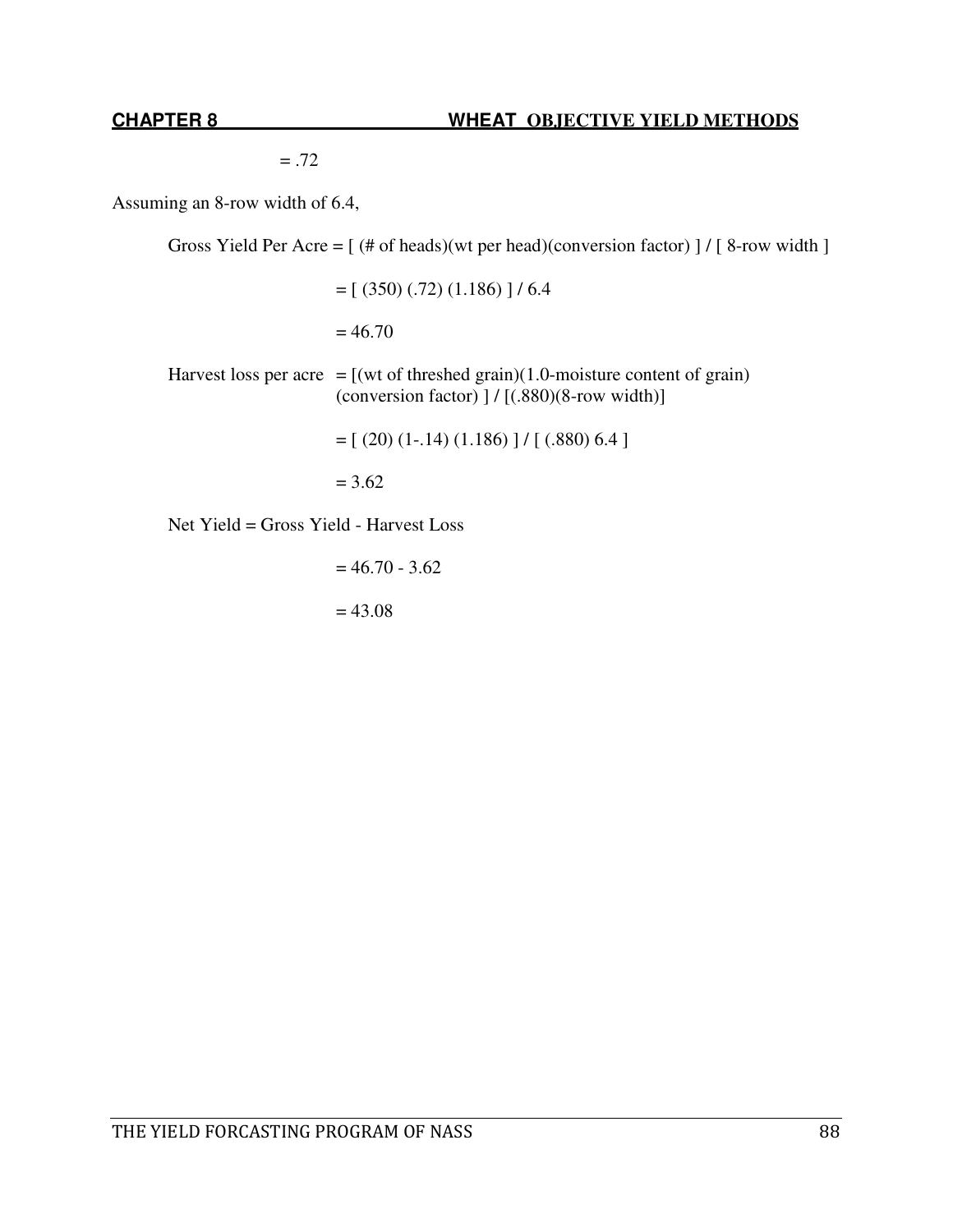# **CHAPTER 9 POTATO OBJECTIVE YIELD METHODS**

This chapter presents the procedures and formulae used to calculate potato yield indications. The scope of the Potato Objective Yield Survey, sample plots, and data collected are briefly described. More detail is given to the formulae that use the data to forecast and estimate yield.

# *Sample Design*

Potato Objective Yield surveys are conducted in the seven major potato producing states: Idaho, Maine, Minnesota, North Dakota, Oregon, Washington, and Wisconsin. There are approximately 1,300 samples allocated to the States. Estimates of acreage, yield, and production are made for the November 1 and December 1 Crop Report with final estimates published in January.

Sample farms for the Potato Objective Yield Survey are selected from farms reporting potatoes planted in the list portion of the JAS. The sample fields are selected with probability proportional to size, and the net effect is a self-weighting sample of areas of all potatoes in each State. In Idaho, Minnesota, and Oregon, samples are selected for geographic districts with each being handled separately. Similarly, North Dakota has samples for irrigated and non-irrigated acres. Data are collected from each sample just before farmer harvest.

A sample consists of two independently located units (or plots), each of which consists of one 20-foot section of row. Field enumerators use a random number of rows along the edge of the field and a random number of paces into the field to locate each unit. The number of hills are counted in each unit and three hills are hand harvested by the enumerator and all tubers 1 ½ inch in diameter or greater are weighed. Final gross yield is computed from these data. The yield is measured as hundred weight (cwt.) of potatoes per acre. Harvest loss is measured in separate units located near the monthly yield plots.

# *Data Collected*

Field enumerators count and measure items within the units. Data items are used to measure the size of the unit, number of tubers, weight per tuber, and harvest loss. The following lists the data items collected and objective of these measurements.

 Data items used to measure the size of each unit: Distance between two rows (one row middle) Distance between five rows (four row middles)

 Data items used to forecast or estimate the number of hills: Number of hills in each unit

 Data items used to forecast or estimate weight per hill: Weight of tubers from 3 hills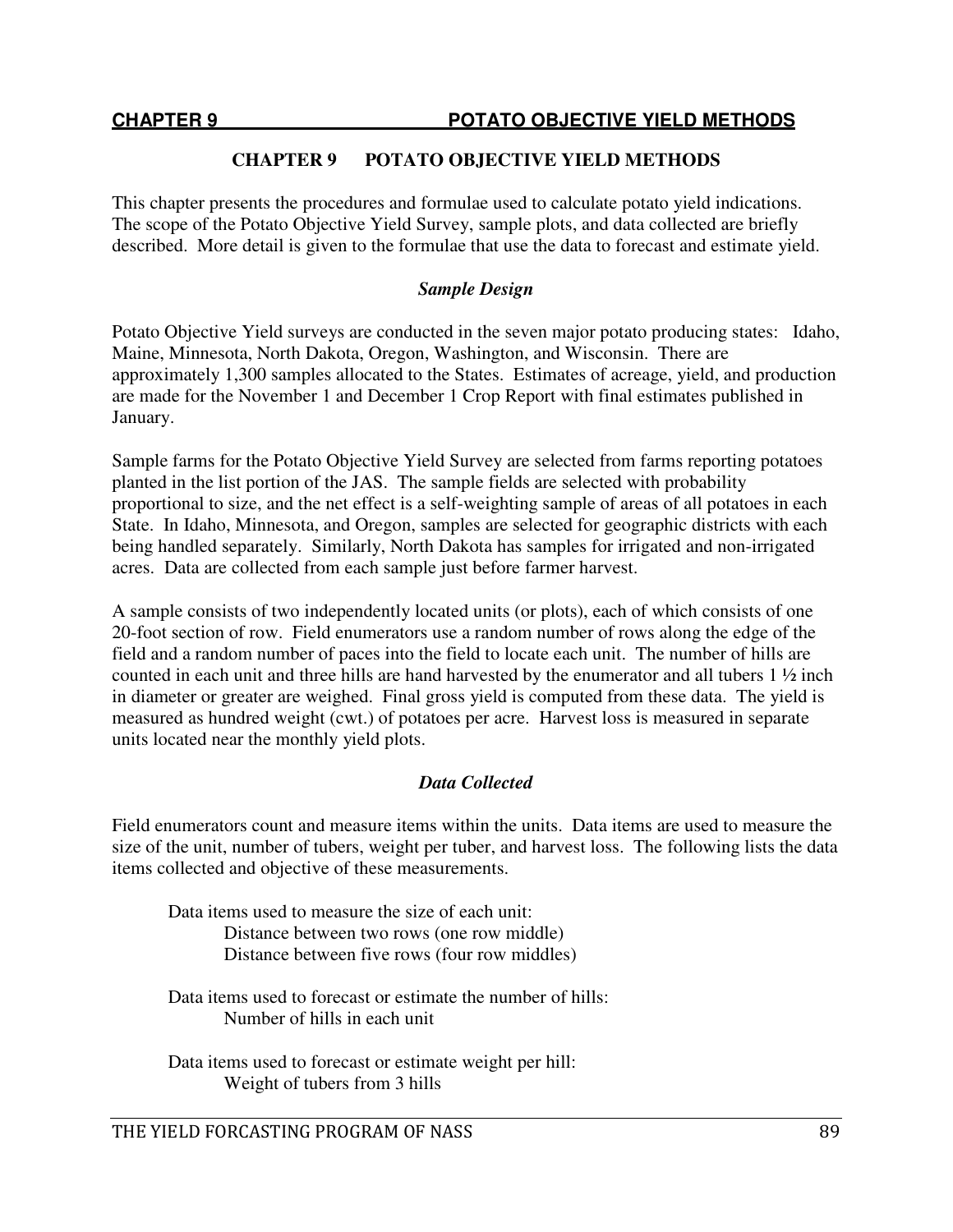Data items used to estimate harvest loss:

 Distance between two rows (one row middle) Distance between five rows (four row middles) Weight of tubers left in gleaning unit

### *Gross Yields*

Unlike other field crops in the Objective Yield program, yields are not forecasted early in the season using regression models. Observations on the crop are only made just prior to harvest or when the vines are dead and no further growth is possible. The yield is computed at harvest time for each sample in the survey. The net yield is composed of two components: gross yield and harvest loss.

# **Gross Yield**

A gross yield is determined for each unit using the following formula:

$$
\hat{G}_i = \frac{\sum_{u=1}^2 P_u W_u}{2}
$$

where

 $\hat{G}_i$  = estimated gross yield for sample *i*  $P_u$  = number of hills per acres for unit *u*  $W_u$  = weight per hill for unit *u* 

Gross yield is computed in this manner to account for variations which may exist in the components. These variations include uneven row spacing, or unusual hill populations, as well as other factors which affect tuber growth and development within a field.

#### **Number of Hills per Acre**

Counts of the number of hills are made within the 20-foot count area of a unit. These are used to compute hill population for each unit in a sample. The formula used to convert hill counts to hills per acre by unit is:

$$
P_u = \frac{h_u(43560)}{R_u(20)}
$$

where

 $P_u$  = hills per acre in unit *u*  $h_u$  = observed number of hills in unit *u*  $R_u$  = average row spacing for unit *u* 43,560 are the number of square feet per acre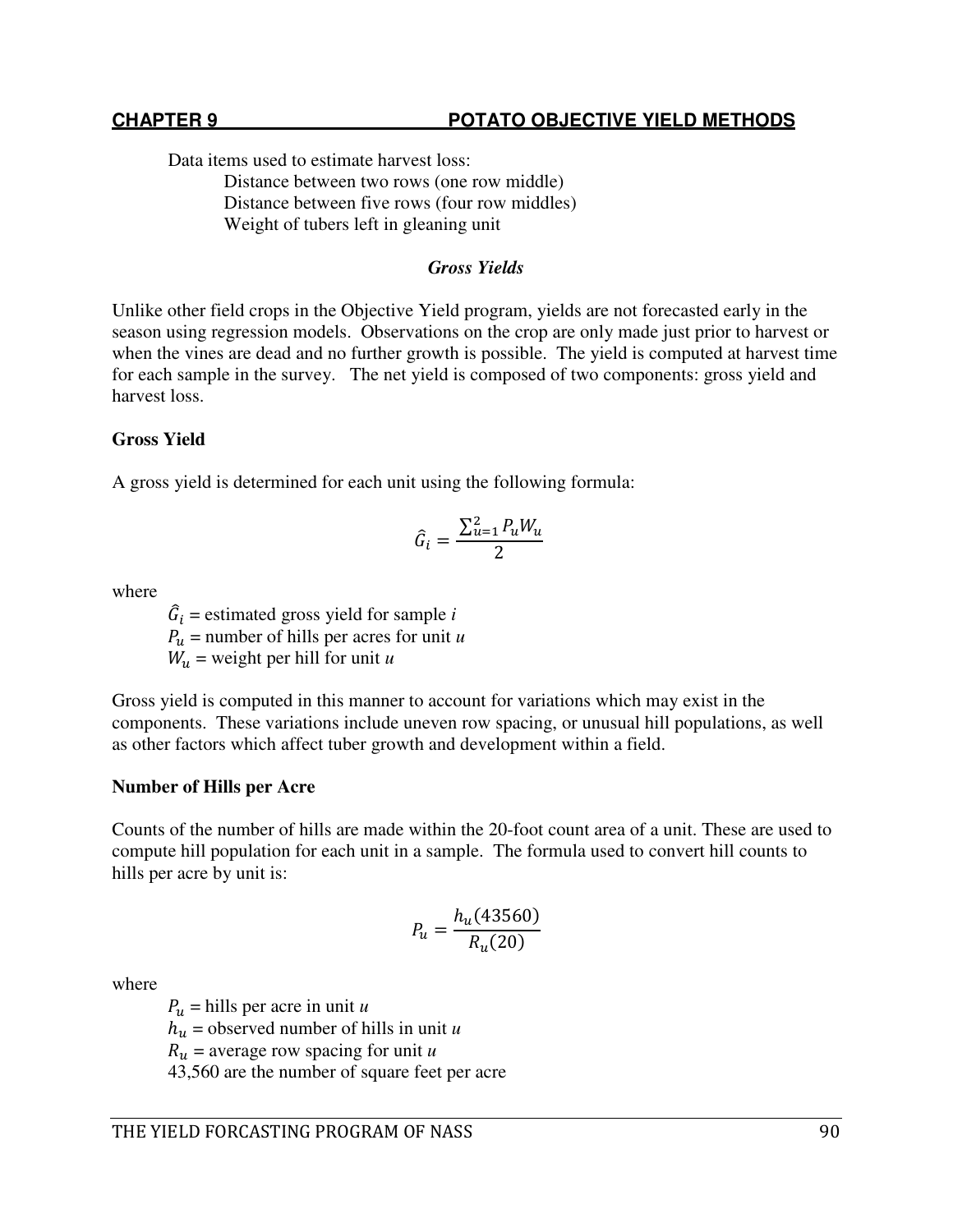20 is the number of feet per row

### **Average Weight per Hill**

An average weight in pounds per hill for each unit is derived from the three hills hand harvested within the units. The weighting is completed by the field enumerators in all States except Idaho, Maine, and Maine. For the excepted States, the weighting is performed in labs.

Average weights are calculated by unit using the following formula:

$$
W_u = \frac{K_u}{(3)(453.6)}
$$

where

 $W_u$  = average weight per hill for unit *u*  $K_u$  = observed weight of tubers from 3 hills for unit *u* 3 is the number of hills per sample 453.6 is the number of grams per pound.

### *Harvest Loss*

The harvest loss represents the weight of potatoes left in the field after harvesting. Two plots or units are gleaned in every fourth sampled field to obtain the information required for estimating harvest loss. Gleaning takes place almost immediately after harvest and must be done within 3 days of digging due to potatoes deteriorate rapidly in the open air and in many areas producers disk or plow the field right behind the digger. All whole potatoes 1 ½ inch or larger and all pieces are gleaned. Smaller potatoes are not considered as part of production since they seldom leave the field. Potatoes less than 1 ½ inch in diameter are not used in commercial channels and if they are trucked from the field, they are culled.

Harvest loss is calculated using the formula:

$$
H_i = \frac{43560L_i}{2(3)(6)(453.6)}
$$

where

 $H_i$  = harvest loss in sample *i* (2 units)  $L_i$  = weight of gleanings in sample *i* 2 is the number of units in each sample 3 feet by 6 feet are the dimensions of each gleaning plot 453.6 is the number of grams per pound

# *District Level Yield*

The indications of gross yield at the District level are the average of the sample level data within that District. The formula used to calculate the indications at the district is: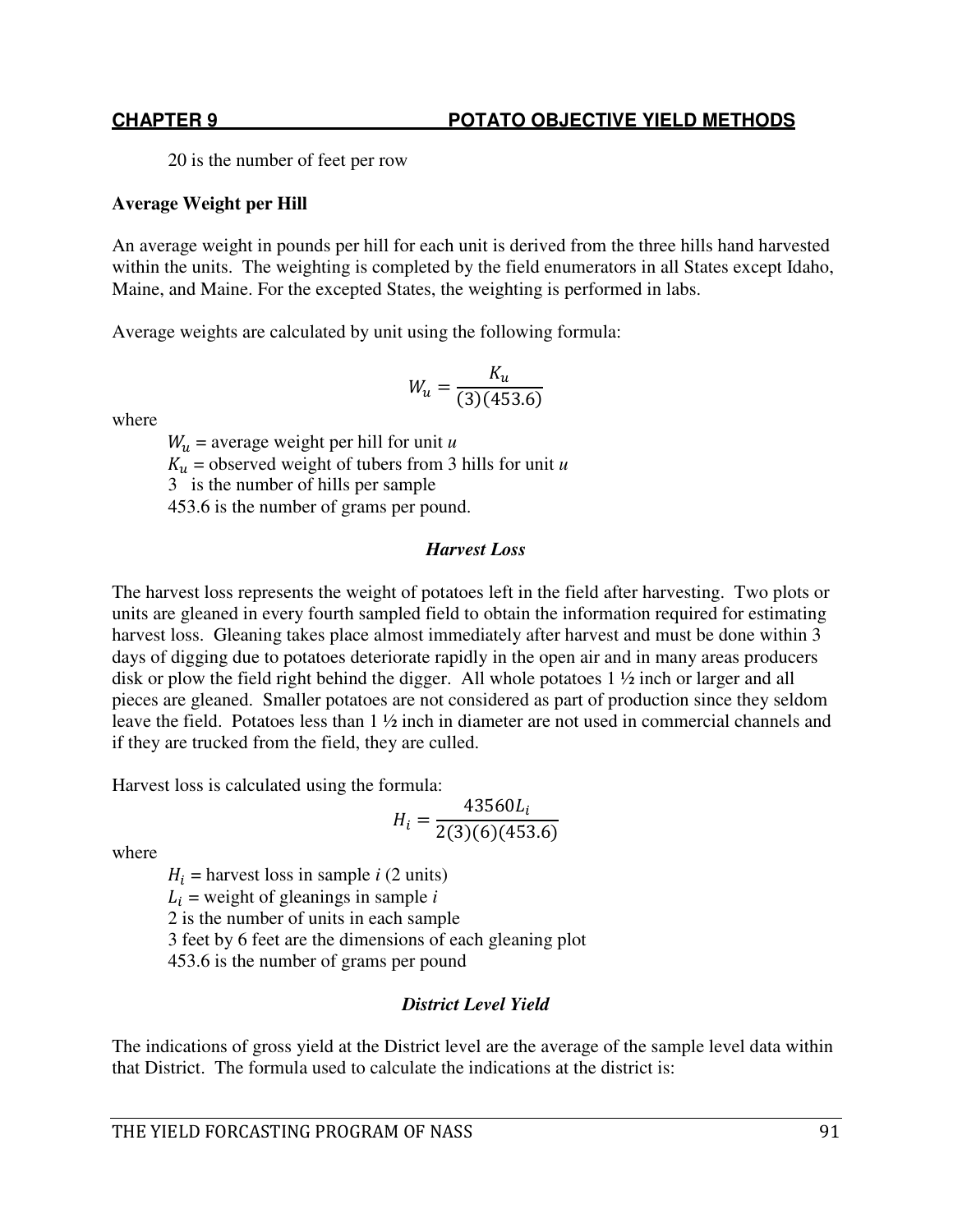### **CHAPTER 9 POTATO OBJECTIVE YIELD METHODS**

$$
\bar{G}_D = \frac{1}{N_{G_D}} \sum_{i=1}^{N_{G_D}} \hat{G}_i
$$

where

 $\bar{G}_D$  = average gross yield for District *D*  $N_{G_D}$  = number of units with gross yield for District *D*  $\hat{G}_i$  = estimated gross yield for sample *i* 

The standard error of the estimates is:

$$
S_{\bar{G}_D} = \sqrt{\sum_{i=1}^{N_{G_D}} \frac{(\hat{G}_i - \bar{G}_D)^2}{N_{G_D}(N_{G_D} - 1)}}
$$

#### **Harvest Loss**

Sample level harvest loss indications within a District are averaged to derive a District level using this formula:

$$
\overline{H}_D = \frac{1}{N_{H_D}} \sum_{i=1}^{N_{H_D}} H_i
$$

where

 $\overline{H}_D$  = average harvest loss for District *D* 

 $N_{H_D}$  = number of units with harvest loss for District *D* 

 $H_i$  = harvest loss for sample *i* 

The standard error of the estimates is:

$$
S_{\overline{H}_D} = \sqrt{\sum_{i=1}^{N_{H_D}} \frac{(i - \overline{H}_D)^2}{N_{H_D}(N_{H_D} - 1)}}
$$

#### **Net Yield**

Net yield is the gross yield less harvest loss:

$$
Y_D = \bar{G}_D - \bar{H}_D
$$

where

 $Y_D$  = net yield for district *D*  $\bar{G}_D$  and  $\bar{H}_D$  are average gross yield and average harvest loss for district *D* described earlier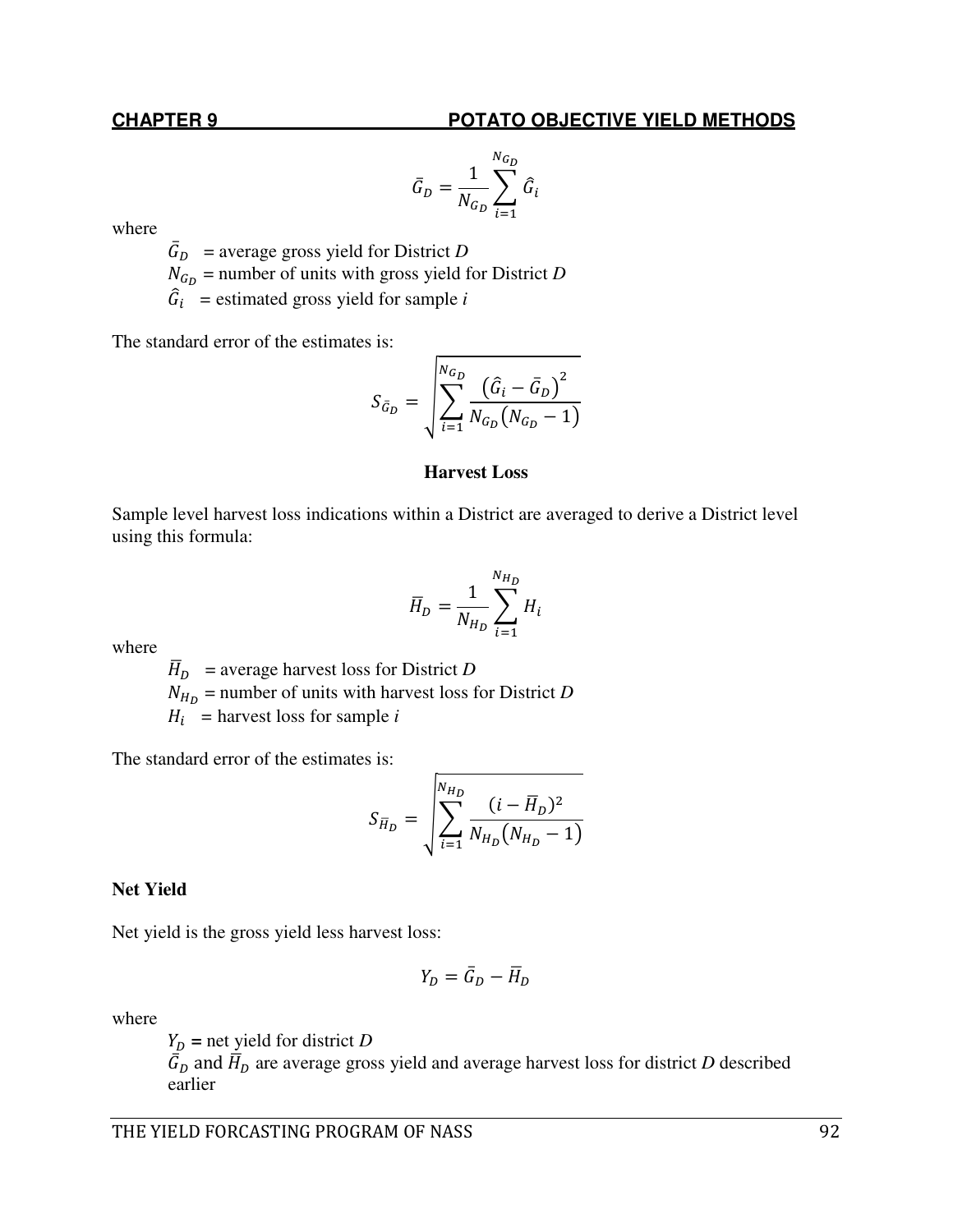#### **CHAPTER 9 POTATO OBJECTIVE YIELD METHODS**

The standard error for net yield at the district level:

$$
S_{Y_D} = \sqrt{S_{\bar{G}_D}^2 + S_{\bar{H}_D}^2 - \frac{2}{N_{G_D}} COV(\bar{G}_D, \bar{H}_D)}
$$

where

 $S_{\bar{G}_D}^2$  and  $S_{\bar{H}_D}^2$  were previously defined, and

$$
COV(\overline{G}_D, \overline{H}_D) = \sum_{1}^{N_{\overline{H}_D}} \frac{(\widehat{G}_i - \overline{G}_D)(H_i - \overline{H}_D)}{N_{H_D} - 1}
$$

The covariance is determined from samples where both the gross yield and the harvest loss components were collected.

#### *State Level*

These district level indications are weighted to the State level using the current OY indication for harvested acres as weights. Districts represent geographical areas in Idaho, Minnesota, and Oregon. In North Dakota, the two districts represent irrigated and non-irrigated acres of potatoes.

$$
Y_{S} = \frac{\sum_{i=1}^{N_{D}} X_{D} Y_{D}}{\sum_{i=1}^{N_{D}} X_{D}}
$$

where

 $Y_s$  = net yield for State *S*  $N_D$  = number of Districts in State *S*  $X_D$  = weight for District *D* determined by the current harvested acres indication  $Y_D$  = net yield for District *D* 

The standard error for State net yield is:

$$
S_S = \sqrt{\frac{\sum_{i=1}^{N_D} X_D^2 S_{Y_D}}{\sum_{i=1}^{N_D} X_D^2}}
$$

#### *Yield Example*

The following example illustrates the computation of gross yield and loss at the sample level. Since the sample was selected with probability proportional to size, by district, the sample is self weighting at the district level. Thus, the indication for each component can be calculated by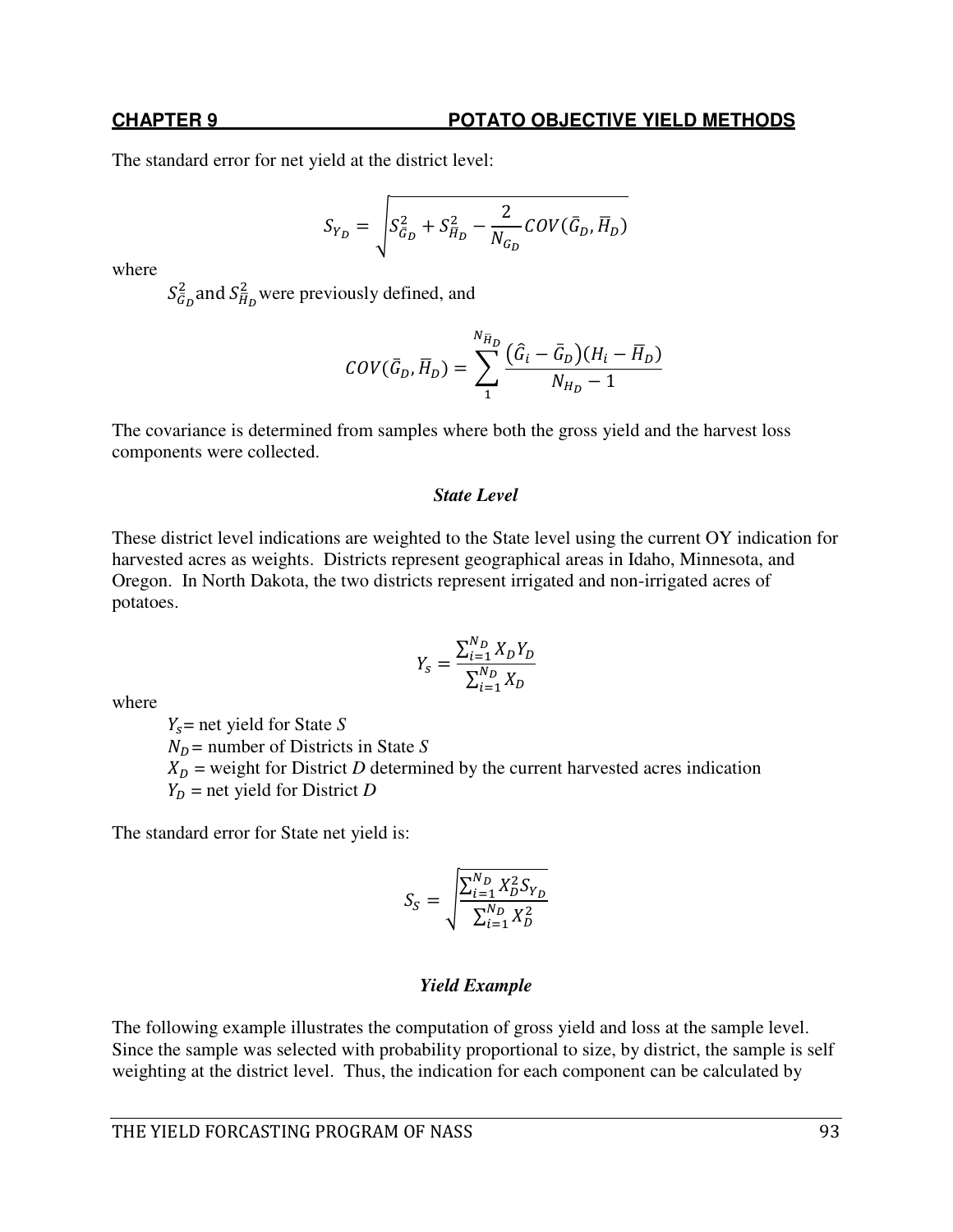taking a straight average of the indications for each usable sample.

| Suppose the following information was obtained for sample 24: |                   |                   |  |
|---------------------------------------------------------------|-------------------|-------------------|--|
|                                                               | UNIT <sub>1</sub> | UNIT <sub>2</sub> |  |
| Number of hills                                               | 18                |                   |  |
| $4$ - row spaces (ft)                                         | 12.5              | 12.1              |  |
| Field weight (grams) Hills 8, 9, and 10                       | 2675              | 2280              |  |
| Weight of gleaned tubers (grams)                              | 590               |                   |  |

Computing the hills per acre for each unit using the formula previously detailed:

$$
P_u = \frac{h_u(43560)}{R_u(20)}
$$

Unit 1  
\n
$$
P_1 = \frac{18(43560)}{(12.5/4)(20)} = 12545.28 \text{ hills per acre}
$$
\nUnit 2  
\n
$$
P_2 = \frac{21(43560)}{(12.7/4)(20)} = 14405.67 \text{ bills per acre}
$$

Weight per hill is computed for each unit using the formula described earlier:

$$
W_u = \frac{K_u}{(3)(453.6)}
$$

*Unit 1*  $W_1 = \frac{2675}{(3)(453)}$  $(3)(453.6)$ = 1.966 pounds per hill

Unit 2  

$$
W_2 = \frac{2280}{(3)(453.6)} = 1.675
$$
 pounds per hill

THE YIELD FORCASTING PROGRAM OF NASS 94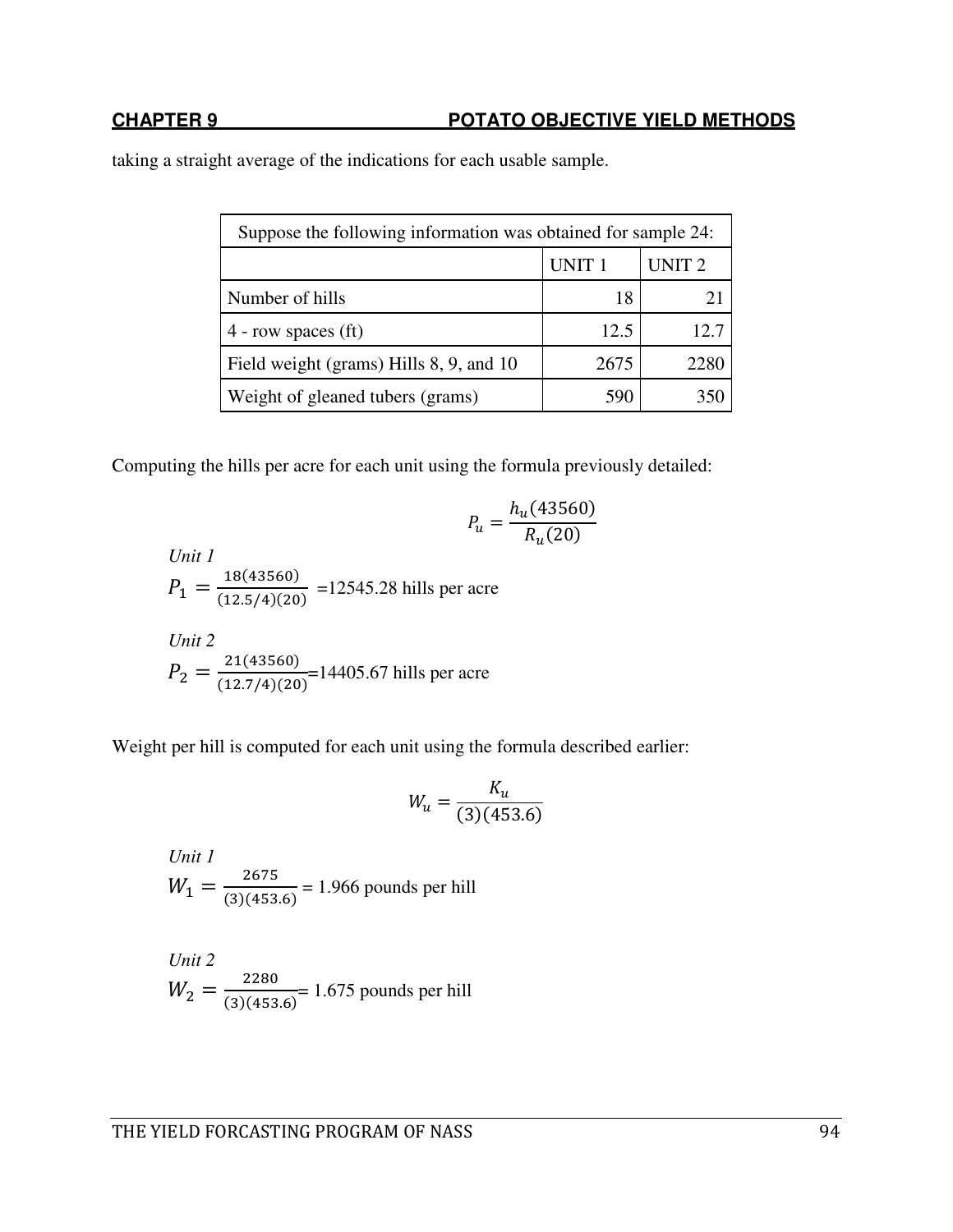The gross yield for the sample:

$$
\hat{G}_i = \frac{\sum_{u=1}^{2} P_u W_u}{2}
$$

$$
\hat{G}_{24} = \frac{(12545.28 * 1.966) + (14405.67 * 1.675)}{2} = 24396.76 \text{ pounds per acre}
$$
\n
$$
\hat{G}_{24} = 243.97 \text{ cwt per acre}
$$

Harvest loss for the sample:

$$
H_i = \frac{43560L_i}{2(3)(6)(453.6)}
$$

$$
H_{24} = \frac{43560(590+350)}{2(3)(6)(453.6)} = 2507.496
$$
 pounds per acre = 250.75 *cut per acre*

For the district level, assume that average gross yield is 310.56 cwt. per acre and harvest loss was 19.07 cwt. per acre. The net yield would be computed as:

$$
Y_D = \bar{G}_D - \bar{H}_D = 310.56 - 19.07 = 291.49 \text{ cwt per acre}
$$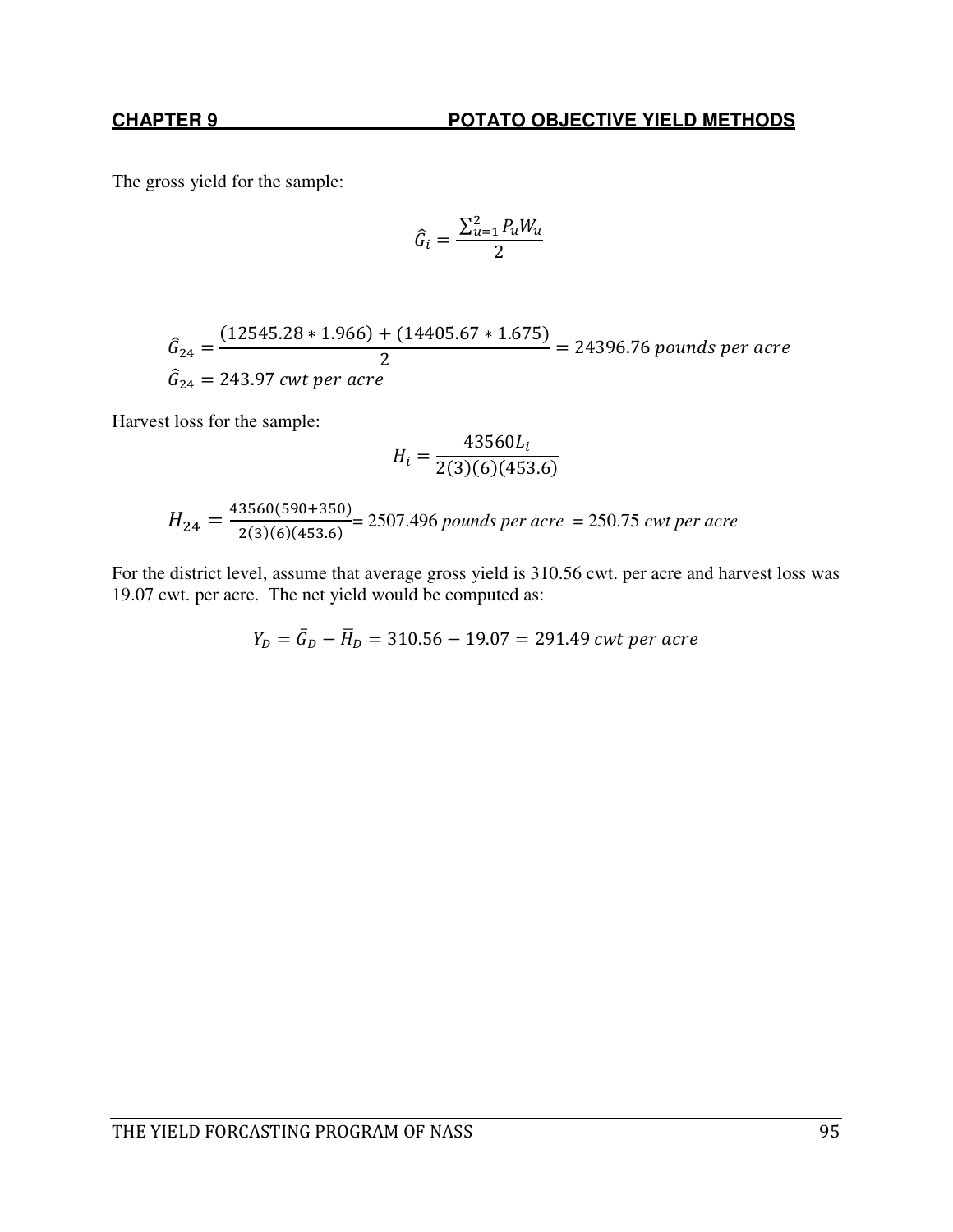# **CHAPTER 10 PREPARATION OF OFFICIAL STATISTICS**

#### *Overview*

A fundamental principle behind the estimation process is that precision of the sample survey estimates is greatest at the aggregated regional and U.S. levels. The precision of a sample survey estimate is measured by the estimated sampling error. In theory, many independent sample surveys could be conducted simultaneously; each producing estimates of acreage, yield, or production. The extent to which these independent estimates would differ from each other is called the sampling error and can be estimated from each sample. For NASS surveys, the sampling error at the U.S. level for corn acres is about 1.0 percent, 2.3 percent in major States and 10-15 percent in other States.

The sample surveys are designed to produce State level estimates of acreage, expected yields, final yields, and total production. The surveys are conducted by each State, and the first level of analysis is done by each State. Each Field Office does its independent appraisal of the relationships between the survey estimates and the final official statistics and forwards this information to Headquarters.

While each Field Office is analyzing its survey data, statisticians in Headquarters are doing a parallel analysis of all survey data at the State, U.S., and regional levels. For the major field crops discussed in this paper, a formal Agricultural Statistics Board is convened to review regional indications and determine the official forecast or estimate. This Board is made up of 7 to 10 statisticians representing different divisions of NASS. Each Board member evaluates the regional survey indications and supporting data and determines their forecast or estimate. Each member brings their individual perspective to the review which can result in different conclusions being drawn. Through review and discussion, the Board must collectively reach a consensus and establish the National number. The Board process ensures all perspectives are examined and the national or regional forecast or estimate is the result of a thorough analysis. The summation of the individual State estimates as prepared by each State is compared to the Board number. The Headquarters statisticians will re-examine all national and State data relationships and either adjust State estimates so they sum to the U.S. or change the previously determined U.S. number.

Domestic supply is a key factor in the marketing of any commodity and affects the day to day business decisions of the industry. As a result crop production forecasts and estimates are extremely sensitive data. Premature or privileged disclosure of NASS numbers would give individuals or groups an unfair advantage in the marketplace. NASS must ensure that all official numbers are made available to everybody at the same time, making security a very big issue. All data, both individual and summary, are protected against disclosure at every step of the forecasting and estimating process. Data access must be restricted at all times in the Field Offices and Headquarters. As data are summarized and aggregated to regional or national levels, the security is heightened. Yield forecasts and estimates from the largest producing States are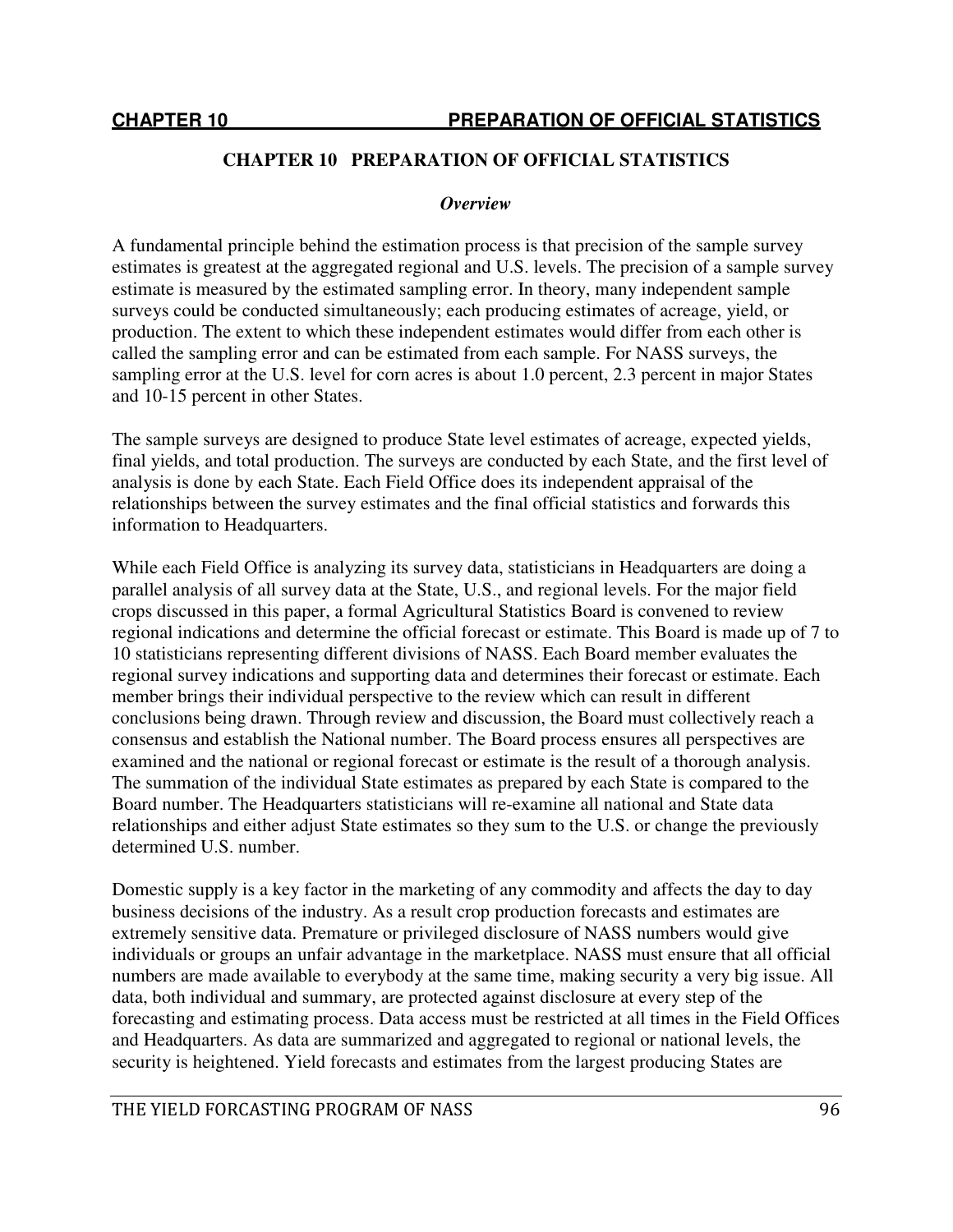# **CHAPTER 10 PREPARATION OF OFFICIAL STATISTICS**

encrypted before transmission to Headquarters. As data are received in Headquarters and commodity statisticians begin the review process, offices are designated as secure offices and visitors are denied access.

The formal meeting of the ASB to establish the final numbers and prepare the report is conducted under "lock up" conditions. Lock up begins with a complete isolation of all facilities required by the Board. All doors are locked, windows and elevators are covered and sealed, phones are disconnected, and the computer network inside "lock up" is isolated from the full network. Transmitters are not permitted and the area is monitored for electronic signals. Highly speculative data are decrypted only after the area is secure. Only after all security is in place does the Board begin final deliberations. The area remains locked up until a prescribed release time (8:30 a. m. for Crop Production) at which time the report is disseminated in electronic and paper forms.

This chapter is devoted to describing the interpretation process followed by commodity statisticians to arrive at the best number. A brief discussion of acreage estimates is followed by a detailed explanation of forecasting yields. The last two parts address end of season estimates of acreage, yield, and production followed by an overview of how balance sheets are used as a check on the final estimates.

# *Acreage Estimates*

The summary programs provide point estimates of acreage planted, called **direct expansions**, and measures of change from a previous estimate, called **ratio estimates**.

Direct expansions measure the level of the value of the item being estimated. For area frame surveys, every segment of land selected from the area frame has a known probability of selection. The inverse of the probability of selection for each sample unit (expansion factor) multiplied times the acres found in the segment are summed across the sample to determine a direct estimate of acres planted to each crop. List samples also have known probabilities of selection and their data can be similarly expanded to provide direct expansions in a multiple frame design.

Ratio estimates are used to measure change from a previous estimate of the same item (preliminary acres for harvest) or a related item (previous year's planted acres). These types of ratios rely on matched reports from both surveys. The area frame sample is divided into five independent rotation groups with four groups carried over from one year to the next. The consecutive year's data from these four rotation groups can be matched to provide a measure of the percent change in acres planted. The list sample can be similarly structured to provide survey to survey matched samples and ratios can be computed in the multiple frame design.

The determination of the official estimates of acres planted is based on an analysis of the historical and current direct expansions and ratio estimates as they compare to the final estimates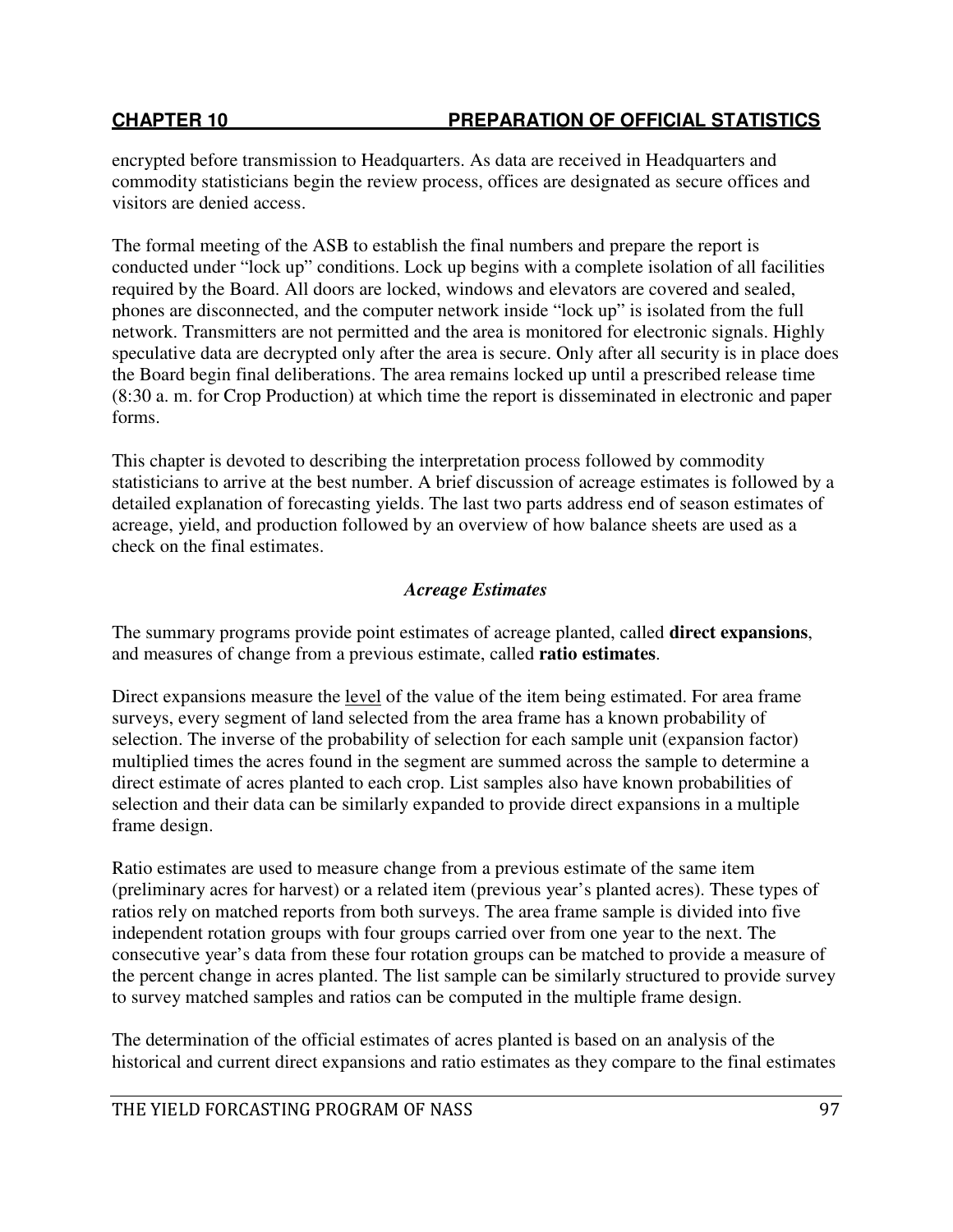of planted acres. The analysis is based on "difference" estimates which measure the average difference between the survey indications and the final estimates. This analysis is done at both the State and U.S. levels with any differences being reconciled in Headquarters.

The June Area Frame Survey and the June Multiple Frame Survey provide the benchmark estimates of acres planted. In some years, weather related problems delay planting activities which means farmers are actually reporting acres they still intend to plant. When this occurs, subsamples of farms included in the June Survey are re-surveyed in July to determine the acres actually planted. These updated acreage estimates are reviewed similarly to the procedures followed in June. Yield surveys provide ratio indications which are used to monitor changes in acreages.

Acres to be harvested and actually harvested are key variables for deriving production forecasts and estimates, respectively. Direct expansion and ratio of change estimators are also used to estimate harvested acres. In addition, the ratio of harvested to planted acres as provided by the survey can be multiplied times planted acres for another indication of harvested acres. The "difference" analysis described above is also used to determine the official harvested acreage estimates.

# *Yield Forecasts*

Arguably, the most watched publications of NASS are the Crop Production Reports containing the early season forecasts of production for the major field crops. Early season production forecasts are key pieces in the price discovery mechanism for these billion dollar crops. This kind of scrutiny demands a review as comprehensive as the security provisions to ensure the best forecasts and estimates.

The yield surveys produce vast amounts of data for analysis. The modeling processes described in previous chapters produces multiple indications of net yield per harvested acre. The first monthly forecasts for a crop feature three key indications: average field level yield regressed to official estimates, average counts regressed to official estimates, and average projected yield reported by farmers in the Agricultural Yield Survey regressed to official estimates. Once harvest begins, average realized farmer yields are regressed to official estimates. In addition to the point estimates, forecast errors of the regression equations are also computed. Adding and subtracting these forecast errors from the forecast value forms a forecast range for each indication. Usually, the ranges for the three indications overlap defining the range that simultaneously satisfies all forecasts.

Merely selecting a yield from within the overlapping range is not the end of the process. Commodity statisticians must determine if all of the other pieces of available data support the "candidate" yield forecast. Some of the more important things to evaluate are: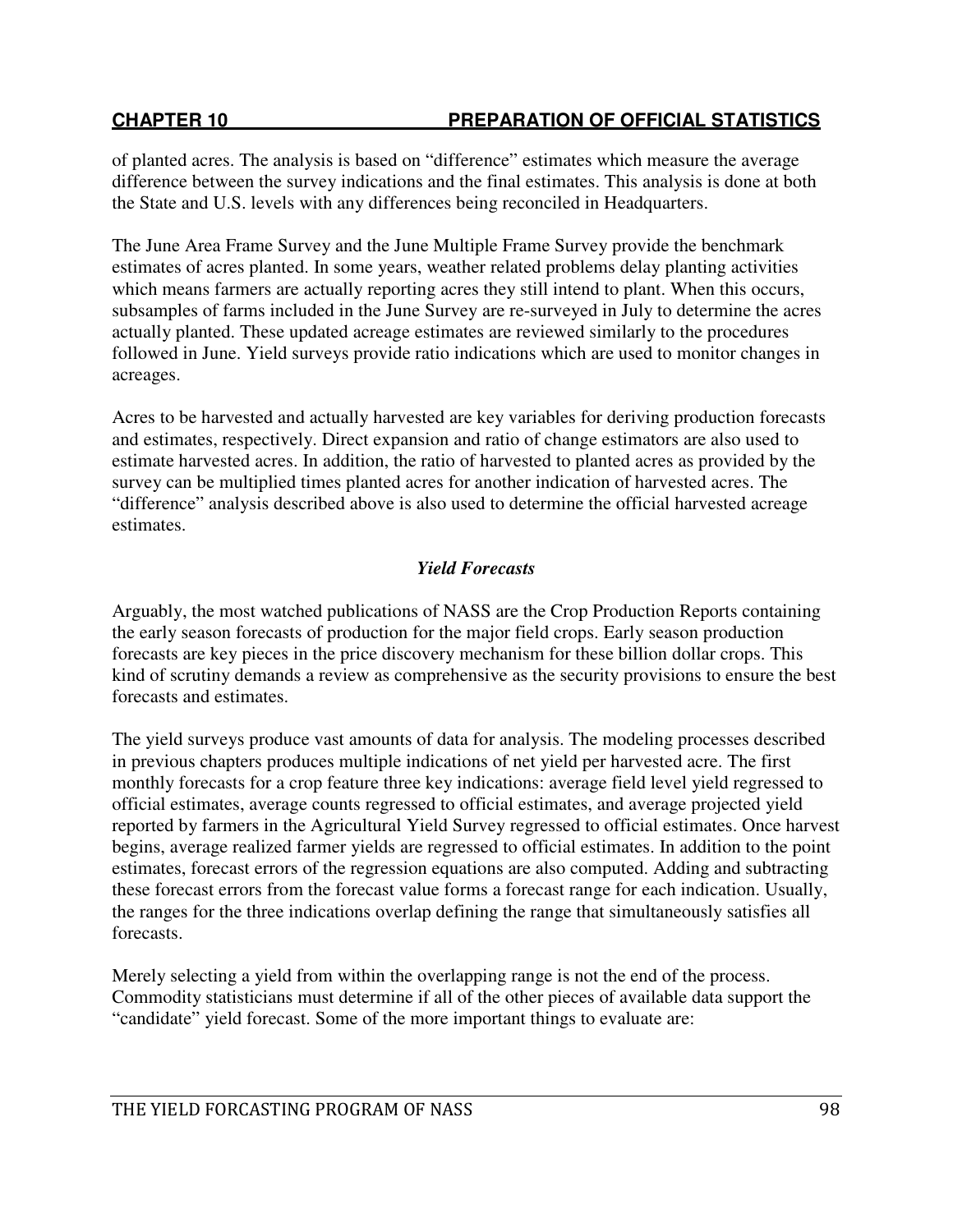- 1. Average maturity category Enumerators determine the maturity category of each OY sample. The average maturity category helps commodity statisticians align the crop calendar with the monthly report calendar. This maturity should be consistent with weekly crop progress data. Extremely late (below average maturity) crops and extremely early (above average maturity) crops often produce data that lie in the fringes of the historical data and may result erratic forecasts due to extrapolating the forecast equations.
- 2. Forecasted fruit count Even in the first survey month, plant counts are obtained for all OY samples and forecasts of the number of fruit per acre can be made every month for every crop regardless of maturity. As the fruit develop, counts of immature fruit are used to provide even more precise forecasts of fruit expected at harvest. Experience has shown that forecast equations for fruit count have very high R-square values and produce very accurate forecasts. In fact, the linear relationship is so strong these equations are robust against extrapolation.
- 3. Forecasted fruit weight As easy as it is to forecast count, forecasting weight is equally difficult. In the early months, there is no measurable characteristic to use in a model and historical average fruit weights must be used. Even after the fruit set and measurements can be made, data are extremely variable and correlations are not very high. Thus, fruit weight forecasts have much larger forecast errors than fruit count. Extreme maturities can significantly impact weight models. Fruit weight often becomes the key discussion factor in Board deliberations.
- 4. Averages of the raw data The raw counts are definitionally stable across years. As noted in earlier chapters, parameter estimates for the forecast equations are recomputed each year using a "rolling" dataset. Changes in forecasts from one year to the next are a combination of changes in the current raw counts and new equations. These changes are confounded in the forecast and isolating the changes in farmer practice from the differences in the crop season from the trends in yield is difficult. The raw counts give insight into true shifts in the components of yield like planting patterns and plant populations, fruit per plant, size of ears, etc. When the number of plants per acre is higher than ever recorded before, a record fruit count forecast and, possibly, a record yield should be no surprise.
- 5. Interaction of fruit count and fruit weight Statisticians can obtain insight into yield levels by looking at the interaction of the two main components, count and weight. The final yield may be the same for 2 years, but they may be a result of different components. A simple scatterplot of count against weight with points labeled as to year clearly show how the current forecasts compare to the final estimates of previous years.
- 6. Month to month shifts Each of the five items discussed above can apply to a standalone, single month analysis. However, after the first forecast month, each can be applied in a month to month analysis. The second and third forecasts are measured against the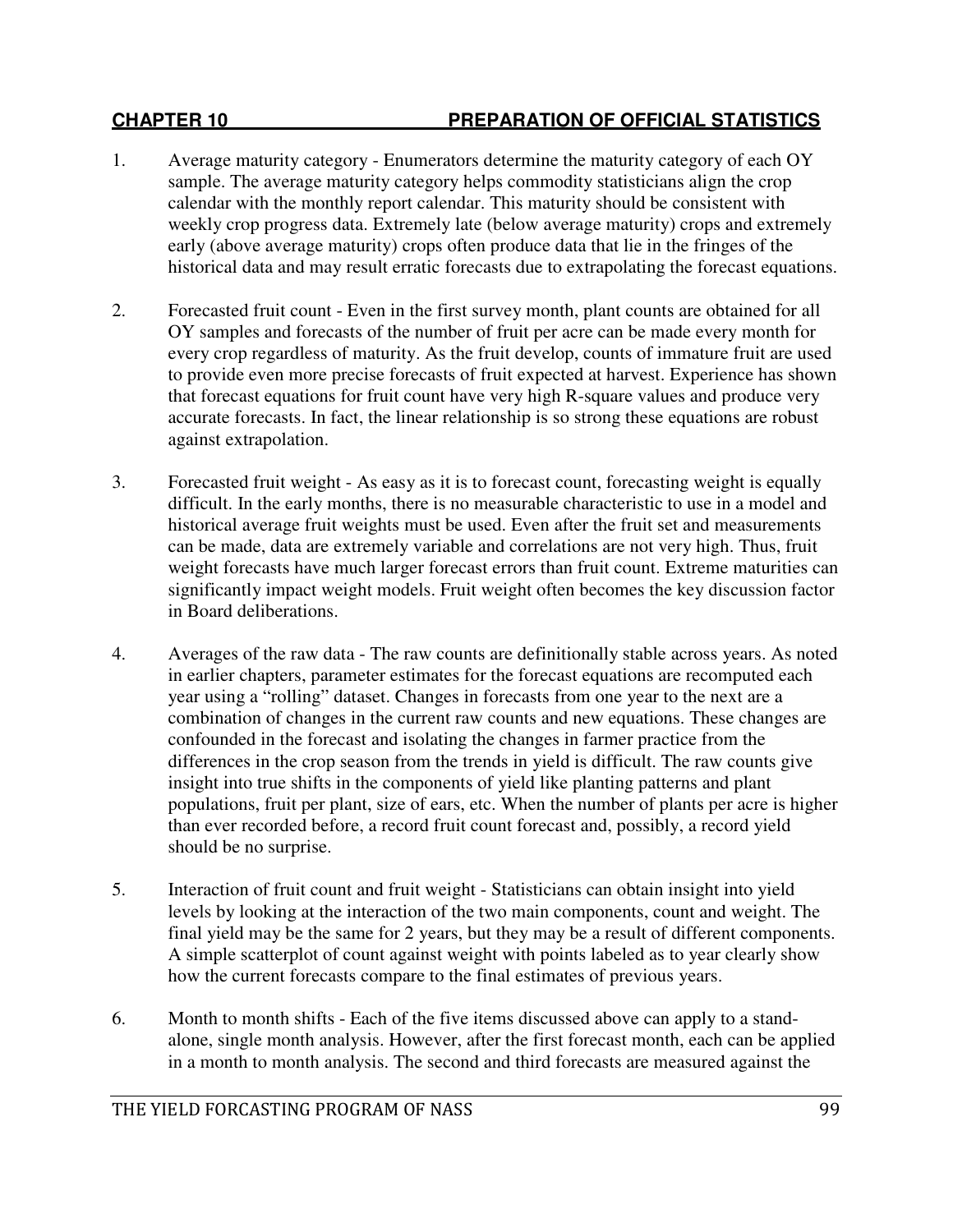# **CHAPTER 10 PREPARATION OF OFFICIAL STATISTICS**

previous forecast and the statistician must understand what is causing the indications to move up or down. Are the raw counts and measurements changing? Are the models forecasting the components at a different level? How are the farmer assessments of their yield prospects in the Agricultural Yield Survey changing? What effect is final harvest data having on the indications?

This process is done independently in each State and at the combined level in Headquarters. Headquarters statisticians make the final determination, and, when necessary, will establish forecast or estimate that differs from the State(s) recommendations so the State numbers are additive to the U.S. level.

#### *Final Estimates - Acres, Production, Stocks*

Chapter 2 contains a discussion of the Agricultural Surveys and how they relate to yield surveys. The September and December Agricultural Surveys are the vehicles by which final acreage, yield, and production data are obtained. Final end-of-year estimates are prepared from these data. The September survey focuses on the small grains and is timed to be conducted as harvest is nearly complete. The December survey addresses the row crops and it too is timed to occur as harvest winds down. Respondents to these surveys report actual acres harvested and the actual yield or production realized from harvest. Grain in storage data are collected at this time and are used to estimate "carry out" stocks which are used in balance sheet reviews of the major crops.

The Objective Yield sample plots are harvested at crop maturity. A sample of plots are gleaned for harvest loss after the sample fields are harvested. These crop cuttings form a secondary final yield indication, but, more importantly, they are used to compute parameter estimates in future years. The final OY observations serve as the values of the dependent variables of the regression models.

# *Balance Sheets*

The end-of-season estimates of acres harvested, yield, production, and stocks are reviewed in combination using a balance sheet approach. Up to this point, the approach is to consider acres and yield independent of the supply and demand relationship. The balance sheet offers a more global look at how the estimates fit into the bigger picture. Using estimates from NASS surveys, and administrative data from outside sources, commodity statisticians can construct a balance sheet to see if the estimates reconcile with these sources. Using corn as an example, a December 1 balance sheet analysis would look as follows:

### **Quantity carried over from previous year (September 1 on-farm and off-farm stocks for corn and soybeans , June 1 for wheat)**

Plus Imports since September 1 Current Production (NASS estimate)